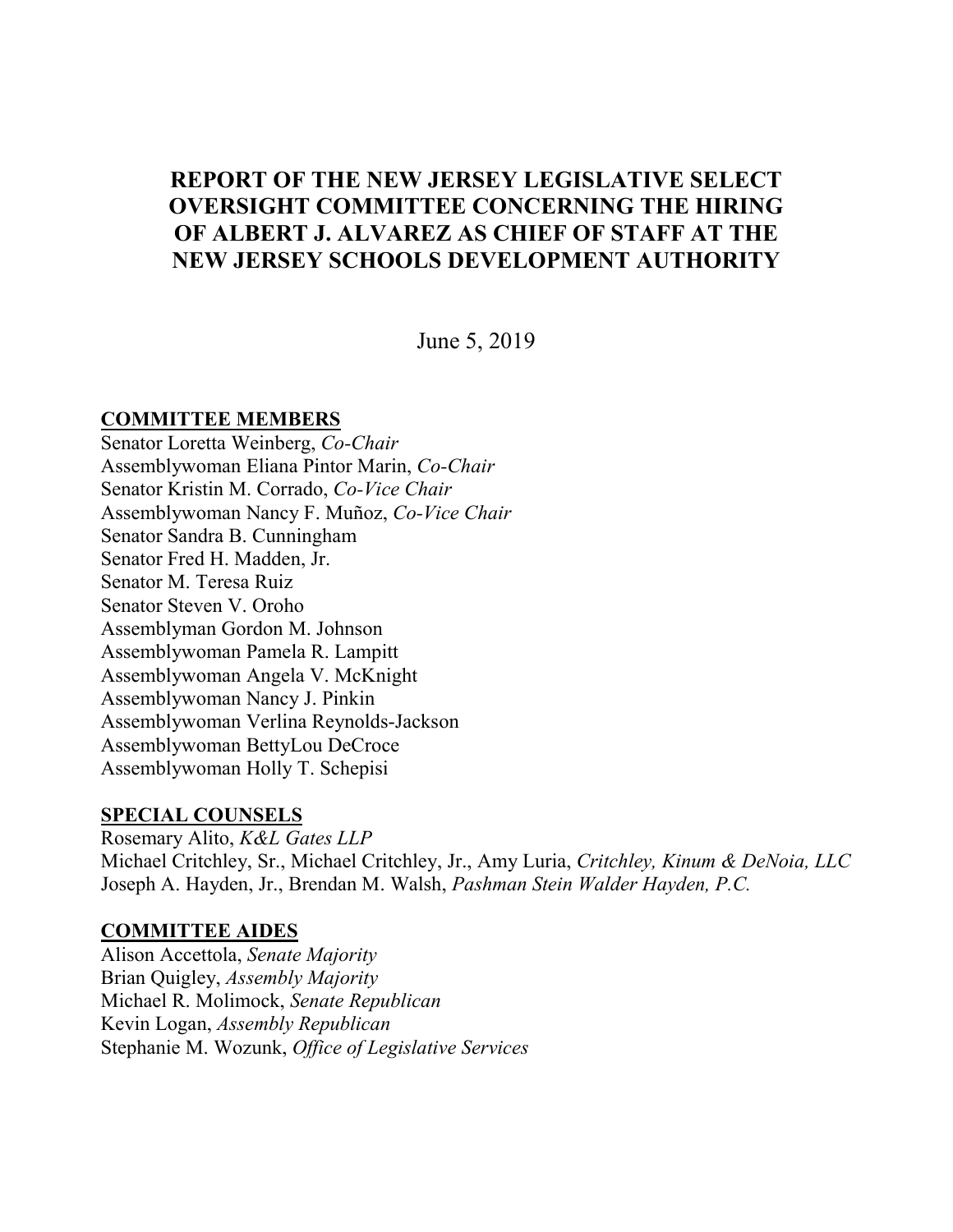*This was sort of a unique hiring for me. I mean, normally when we hire somebody at the SDA we have them come in, fill out a form, go through the process, get interviewed. And then we do a background check on the individual. I don't think that that was the process that we used here. I think he just landed on our door, and then he went to HR to fill out whatever records it was that HR filled out. But this was-- As I said, this was a unique hiring for us.*

- Charles McKenna, Former CEO, New Jersey Schools Development Authority, on the hiring of Albert J. Alvarez as his chief of staff in January 2018 (Dec. 18, 2018 Tr. at 97)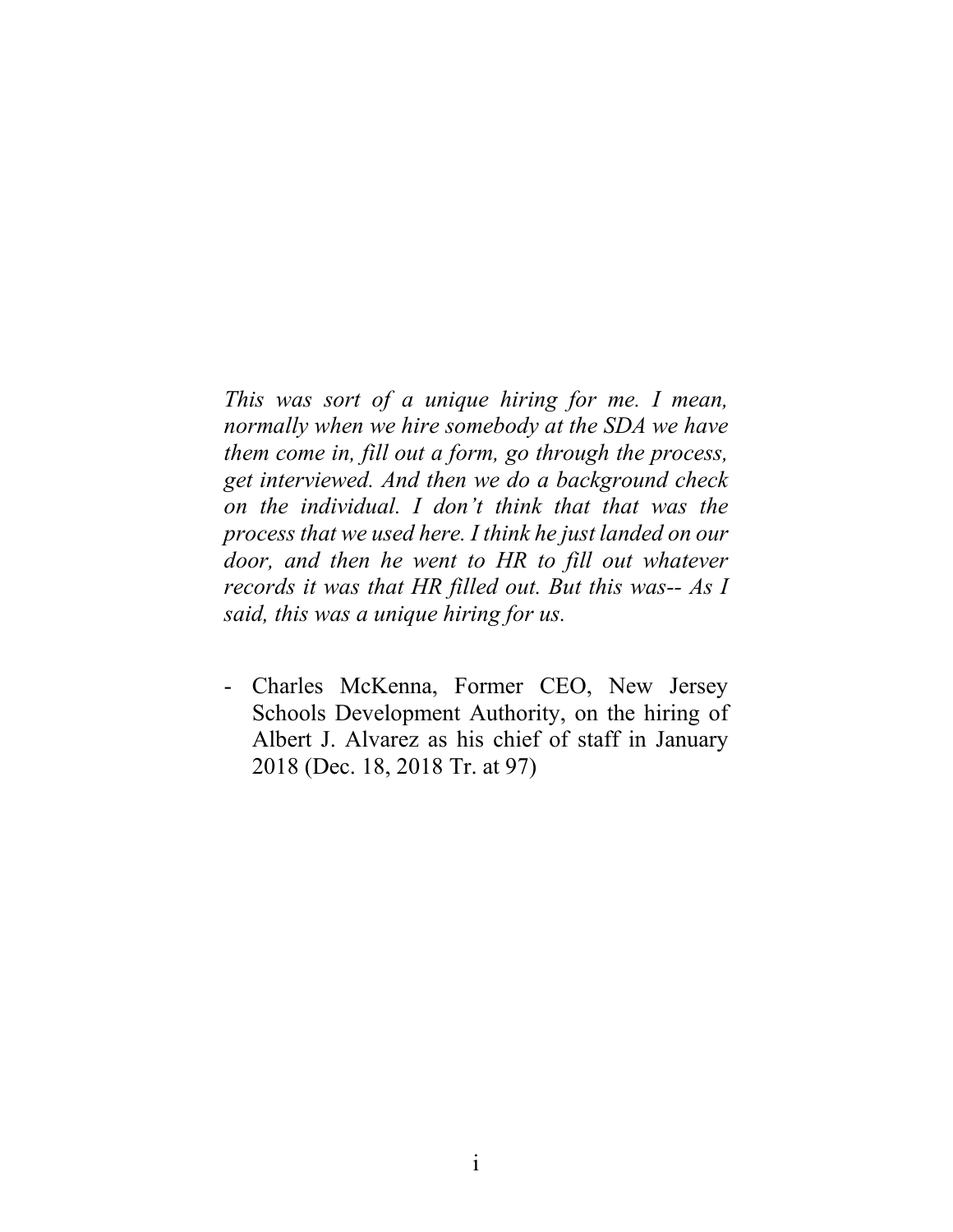# **TABLE OF CONTENTS**

| 1.  |                                                                 |  |
|-----|-----------------------------------------------------------------|--|
| 2.  |                                                                 |  |
| 3.  |                                                                 |  |
| 4.  |                                                                 |  |
| 5.  |                                                                 |  |
| 6.  | Ms. Brennan Speaks with Matthew Platkin and Parimal Garg36      |  |
| 7.  |                                                                 |  |
| 8.  | The Administration's Civil Review of Ms. Brennan's Sexual       |  |
| 9.  | Heather Taylor Shares the State's Jurisdictional Determination  |  |
| 10. | Ms. Brennan Reaches Out Directly to Governor Murphy in          |  |
| 11. | Further Discussions with Mr. Alvarez in Response to the June 1, |  |
| 12. |                                                                 |  |
| 13. | Mr. Alvarez Gets a \$30,000 Raise in August 2018 from           |  |
| 14. | Mr. Alvarez Submits His Letter of Resignation on October 2,     |  |
|     |                                                                 |  |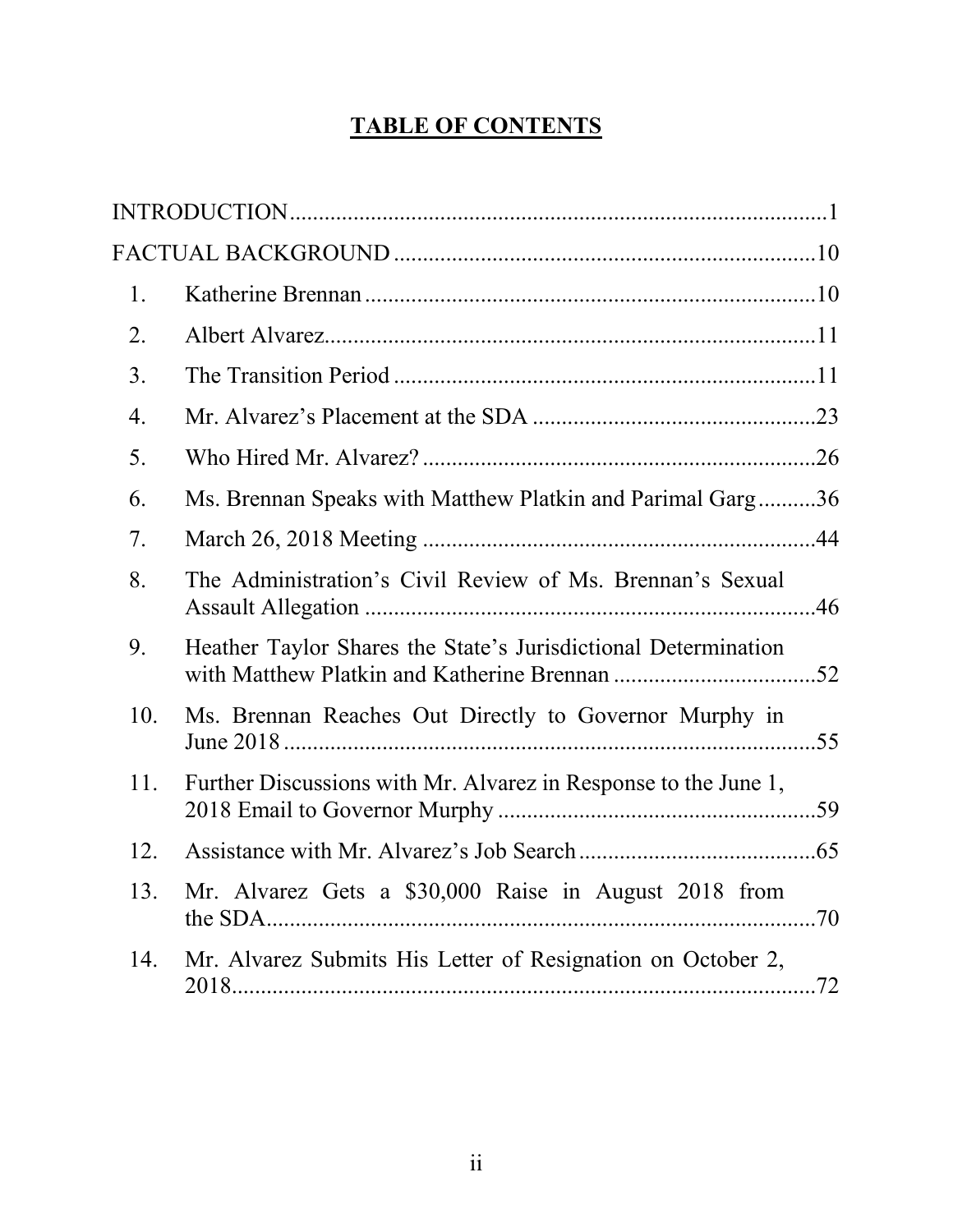| 1. | Did Transition Counsel Raj Parikh Advise Transition Leadership<br>that They Could Not Disclose the Sexual Assault Allegation                                                      |  |
|----|-----------------------------------------------------------------------------------------------------------------------------------------------------------------------------------|--|
| 2. | Why Did the Campaign Not Follow the Recommendation from<br>the Attorney General's Office to Investigate Ms. Brennan's                                                             |  |
| 3. | Did the Governor's Office Advise the Attorney General's Office<br>that Ms. Brennan's Accusation Involved an Alleged Sexual                                                        |  |
| 4. | Did Mr. Lozano Discuss Mr. Alvarez's Salary as Chief of Staff                                                                                                                     |  |
| 5. | Did Mr. Cammarano Direct Mr. Alvarez to Leave the                                                                                                                                 |  |
| 6. | Did Mr. Platkin Offer to Provide Mr. Alvarez Assistance in                                                                                                                        |  |
| 7. |                                                                                                                                                                                   |  |
| 8. |                                                                                                                                                                                   |  |
| 9. | Should Mr. Platkin Have Recused Himself from Any<br>Involvement in the Administration's Response to Ms. Brennan's<br>Allegation After He Informed Heather Taylor of the Matter?90 |  |
|    | FUNDAMENTAL MISUNDERSTANDINGS OF THE LAW 96                                                                                                                                       |  |
|    |                                                                                                                                                                                   |  |
|    | CONCLUSION AND RECOMMENDED CHANGES TO LAWS AND                                                                                                                                    |  |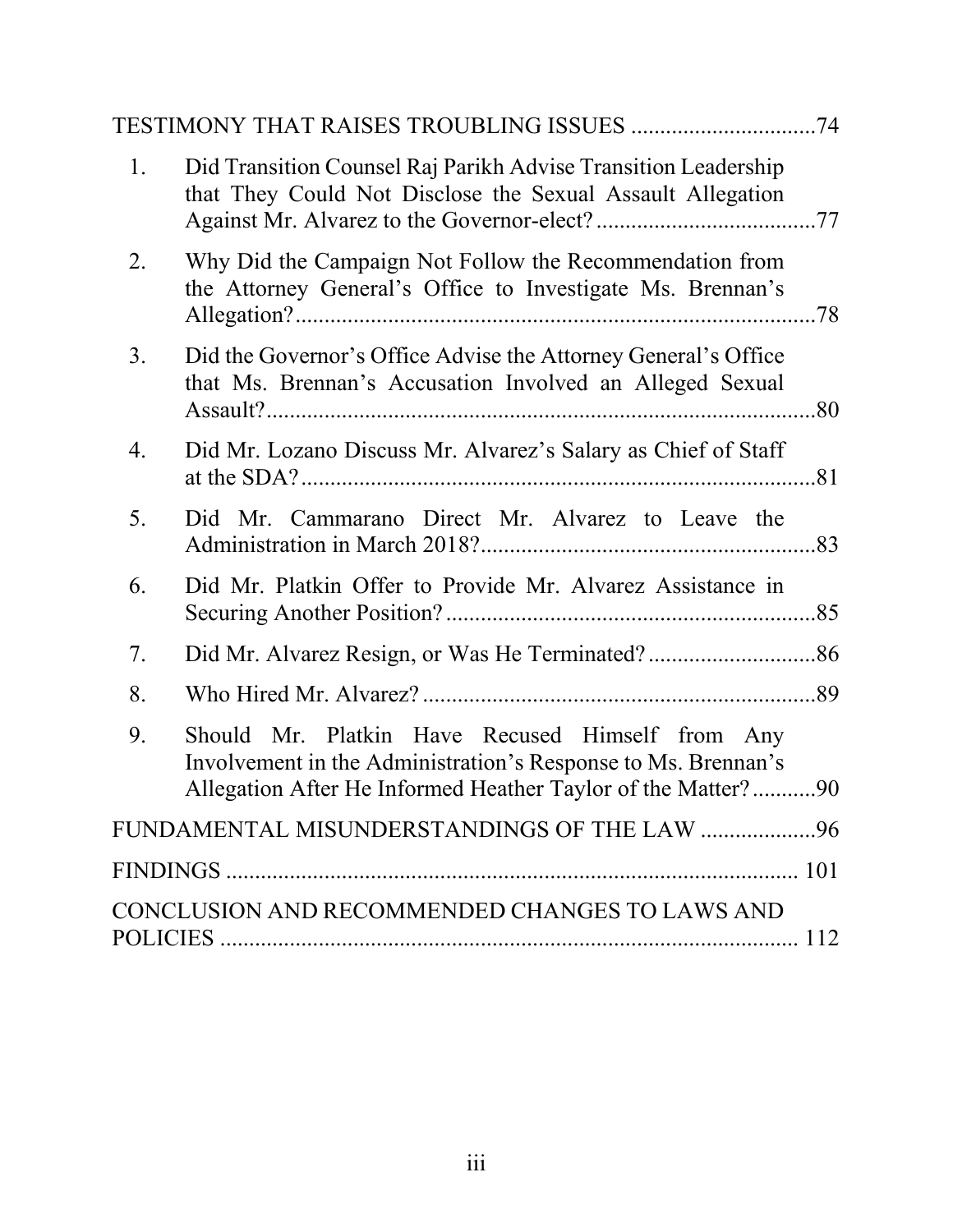#### <span id="page-4-0"></span>**INTRODUCTION**

l

On October 14, 2018, the Wall Street Journal published a story detailing Katherine Brennan's allegation that Albert J. Alvarez sexually assaulted her in April 2017 following a going away party for a member of the Murphy for Governor campaign.<sup>[1](#page-4-1)</sup> At the time, Mr. Alvarez was working as a senior staffer on the campaign. He went on to serve as deputy director of personnel for the Governor's transition team and then as chief of staff at the New Jersey Schools Development Authority ("SDA"). Ms. Brennan volunteered on the Murphy for Governor campaign, served on a transition advisory committee, and went on to serve, and continues to serve, as chief of staff at the New Jersey Housing and Mortgage Finance Agency ("HMFA").

Shortly after the alleged assault, Ms. Brennan confided in her husband (who was in Sweden) and two close friends—Katy Baldwin and Justin Braz that Mr. Alvarez raped her. She also sent a letter to Mr. Alvarez stating that the incident constituted a "sexual assault" and asking that he "refrain from contacting [her] ever again." (BRENNAN0001) In the days, weeks, and months that followed, she also spoke with the Jersey City Police Department,

<span id="page-4-1"></span><sup>1</sup> Kate King, *A Sexual-Assault Accusation in New Jersey Spotlights a National Dilemma*, Wall Street Journal, Oct. 14, 2018.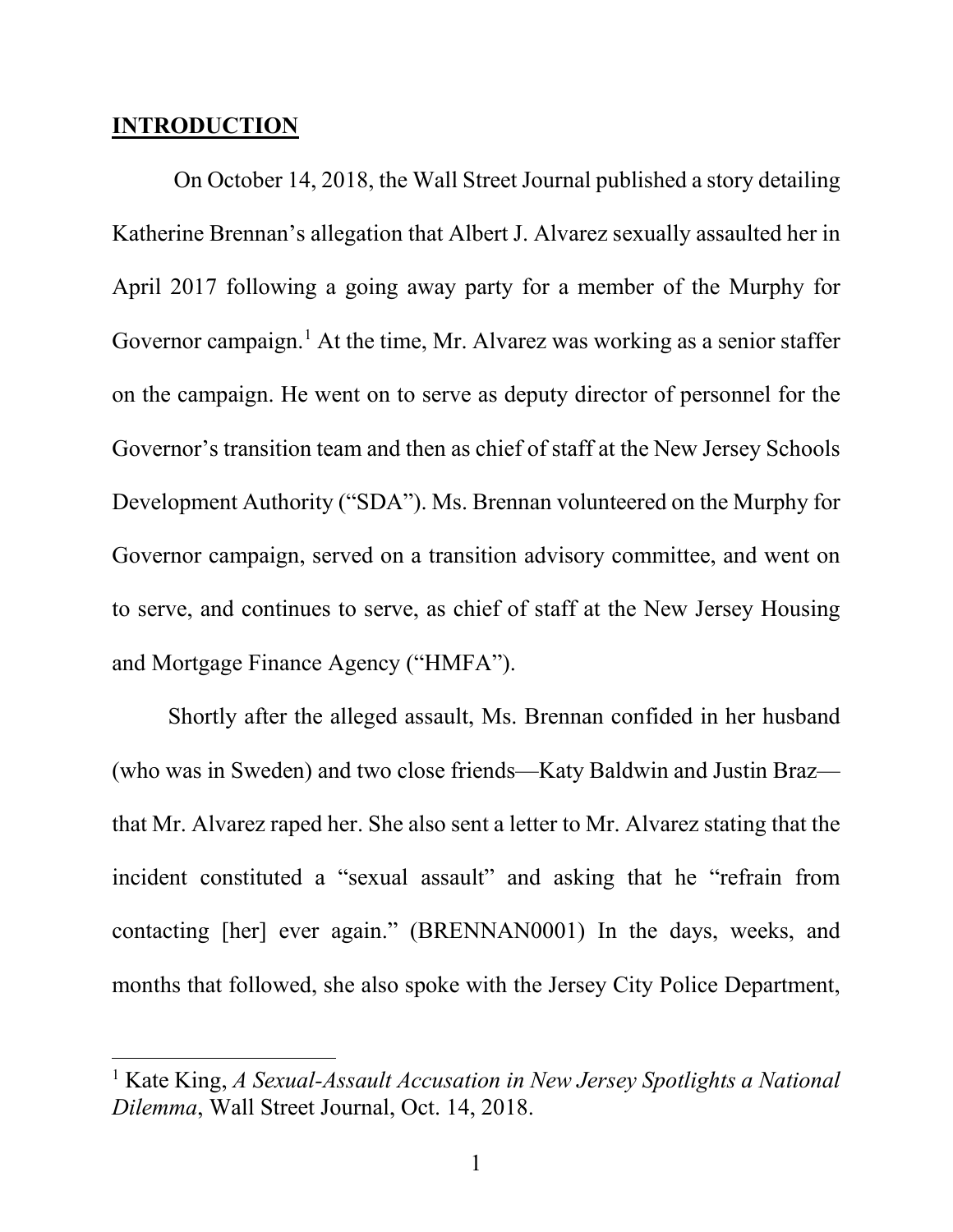the Hudson County Prosecutor's Office, the gubernatorial transition team, the deputy chief counsel to the Governor, and the chief counsel to the Governor. After those efforts failed, she went directly to the Governor and the First Lady. She only reached out to the Wall Street Journal after the administration failed to adequately respond to her serious concerns. During our hearings, the witnesses who know Ms. Brennan well—Justin Braz, Parimal Garg, and Matthew Platkin—all testified that they believed her.

Mr. Alvarez strongly denies Ms. Brennan's allegation of sexual assault and has consistently claimed that the sexual contact was consensual. The Hudson County Prosecutor's Office, and later the Middlesex County Prosecutor's Office, investigated the matter and determined that there was insufficient evidence to criminally charge Mr. Alvarez. The Attorney General's Office reviewed the case files and concurred with the decisions not to seek charges. According to the testimony, Mr. Alvarez was a "fine employee" who "did his job," and there were no complaints against him for sexual misconduct while he was at the SDA. (Dec. 18, 2018 Tr. at 115-16)

The Wall Street Journal article raised many questions, including what the Murphy administration knew about the sexual assault allegation when it hired Mr. Alvarez to serve as chief of staff at the SDA, and why Mr. Alvarez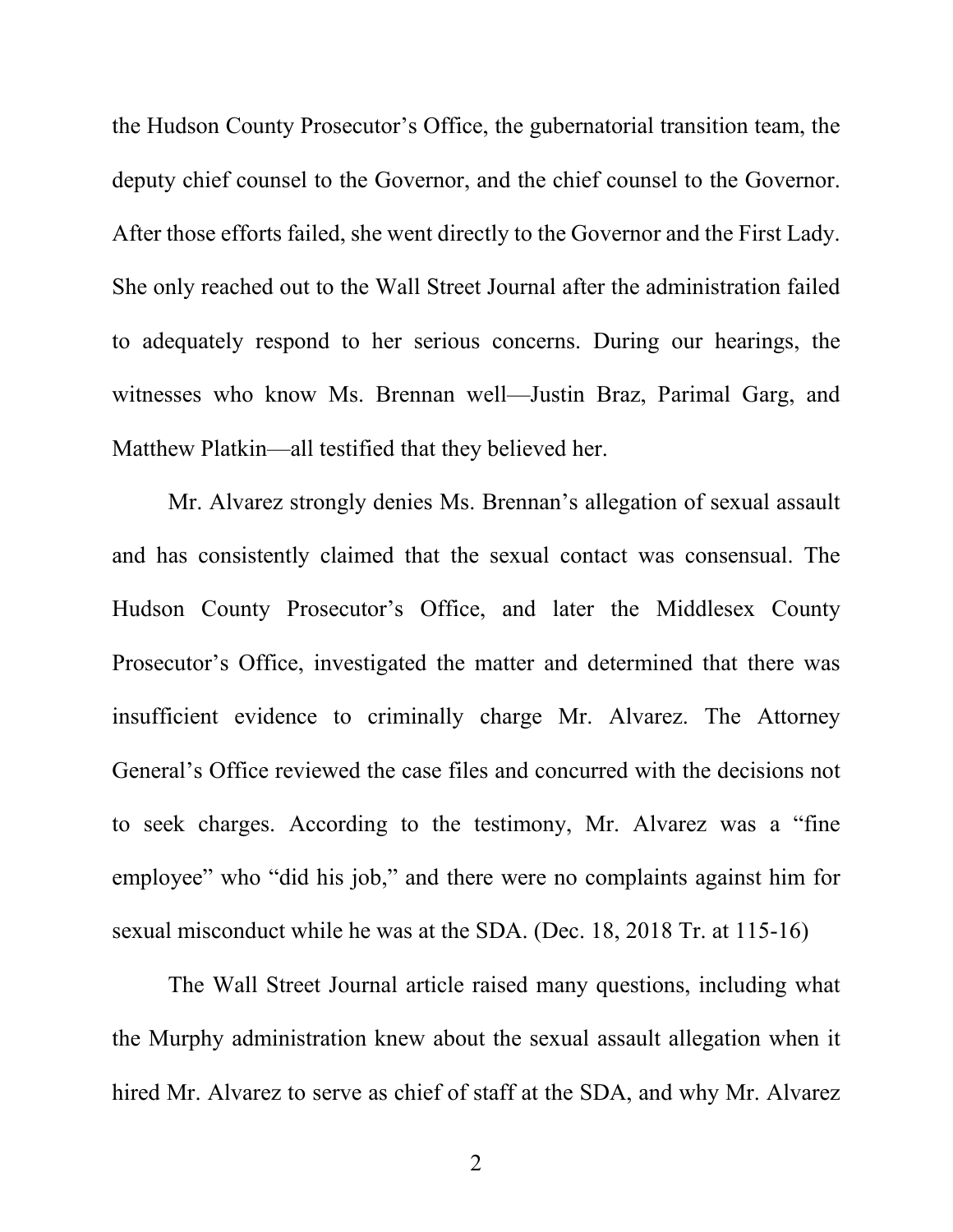stayed in that position for months after senior administration officials told him he needed to leave. The article quoted Governor Murphy and First Lady Tammy Murphy as saying that although they were "confident that this allegation was handled appropriately by the administration and that policies and procedures were properly and promptly followed, . . . the hire should not have happened."

The administration's response to the serious allegation and the subsequent hiring of Mr. Alvarez without a full investigation raises questions about the competence and culture of State government as a whole. For that reason, the Senate and General Assembly passed a concurrent resolution on October 29, 2018 establishing this special committee to review, among other things, the policies and procedures for dealing with an allegation of sexual assault in the context of public employment. (SCR148) It is not our mandate to make a factual determination about whether the alleged sexual assault occurred or whether the sexual contact was consensual. But we are mindful that a decision by a law enforcement agency that there is insufficient evidence to pursue a criminal case (where guilt must be proven beyond a reasonable doubt) is not the same as a finding that the alleged sexual assault did not occur.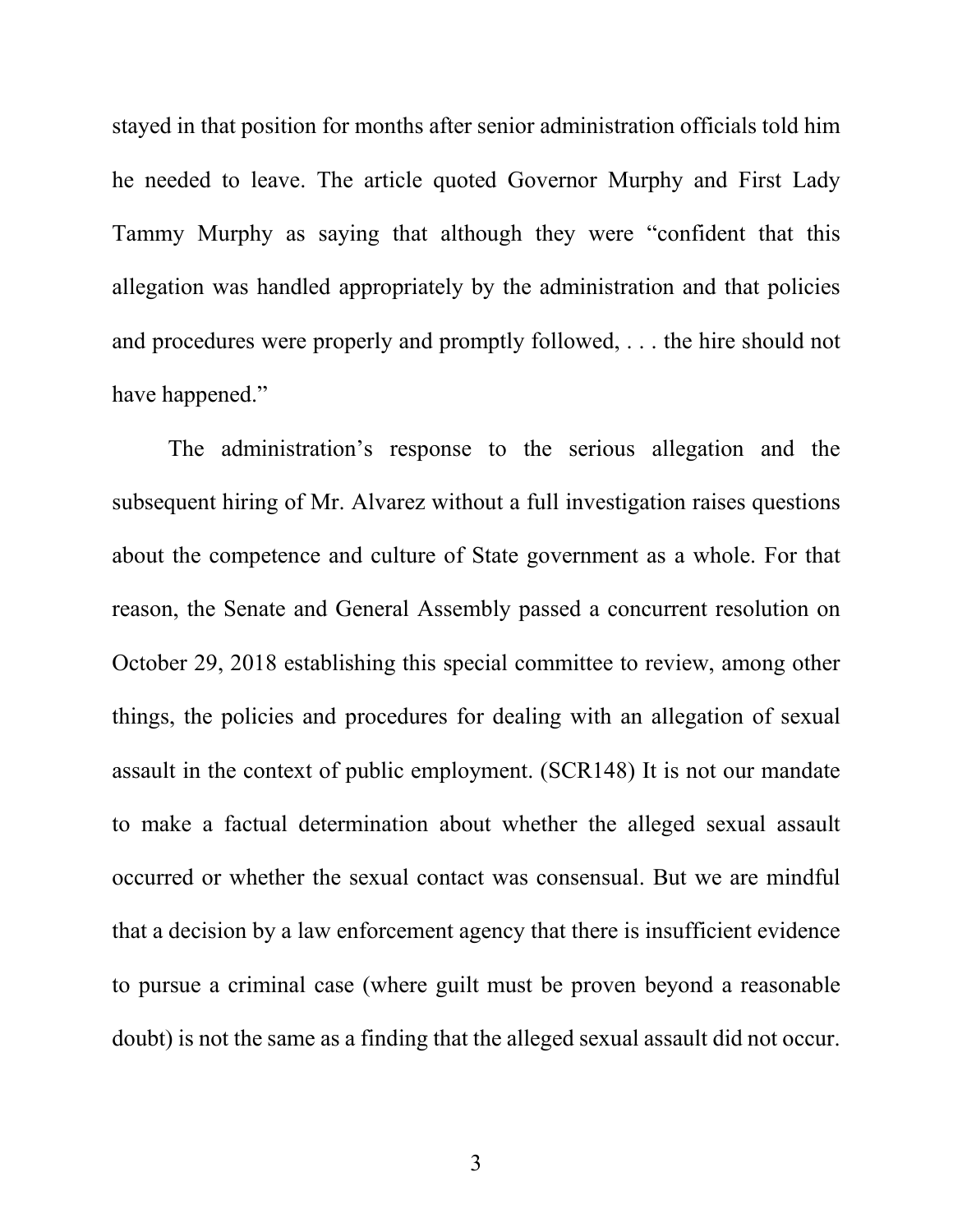Our committee sought to examine the Murphy administration's reasons for its failure to conduct an investigation, decision to hire, and then decision to direct Mr. Alvarez to leave the SDA. By conducting this careful review, we hope that this incident can be used to improve the State's practices and policies with regard to the hiring of a candidate for State employment who has been accused of sexual misconduct or other serious wrongdoing.

We received sworn testimony from fourteen fact witnesses and two experts over the course of nine days of public hearings, as well as a separate organizational hearing. The fact witnesses who testified before our committee are:

- 1. Katherine Brennan, Chief of Staff at the HMFA (Dec. 4, 2018);
- 2. Justin Braz, Deputy Chief of Staff for Legislative Affairs, Office of the Governor (Dec. 18, 2018);
- 3. Charles McKenna, Esq., Former CEO of the SDA (Dec. 18, 2018);
- 4. Peter Cammarano, Former Chief of Staff, Office of the Governor (Dec. 18, 2018; Jan. 10, 2019; and Feb. 5, 2019);
- 5. Parimal Garg, Esq., Deputy Chief Counsel, Office of the Governor (Jan. 8, 2019);
- 6. Jonathan S. Berkon, Esq., Partner, Perkins Coie LLP, Counsel for Murphy for Governor Campaign (Jan. 8, 2019);
- 7. Jose Lozano, Executive Director of Governor-elect Philip Murphy's Transition Team (Jan. 8, 2019);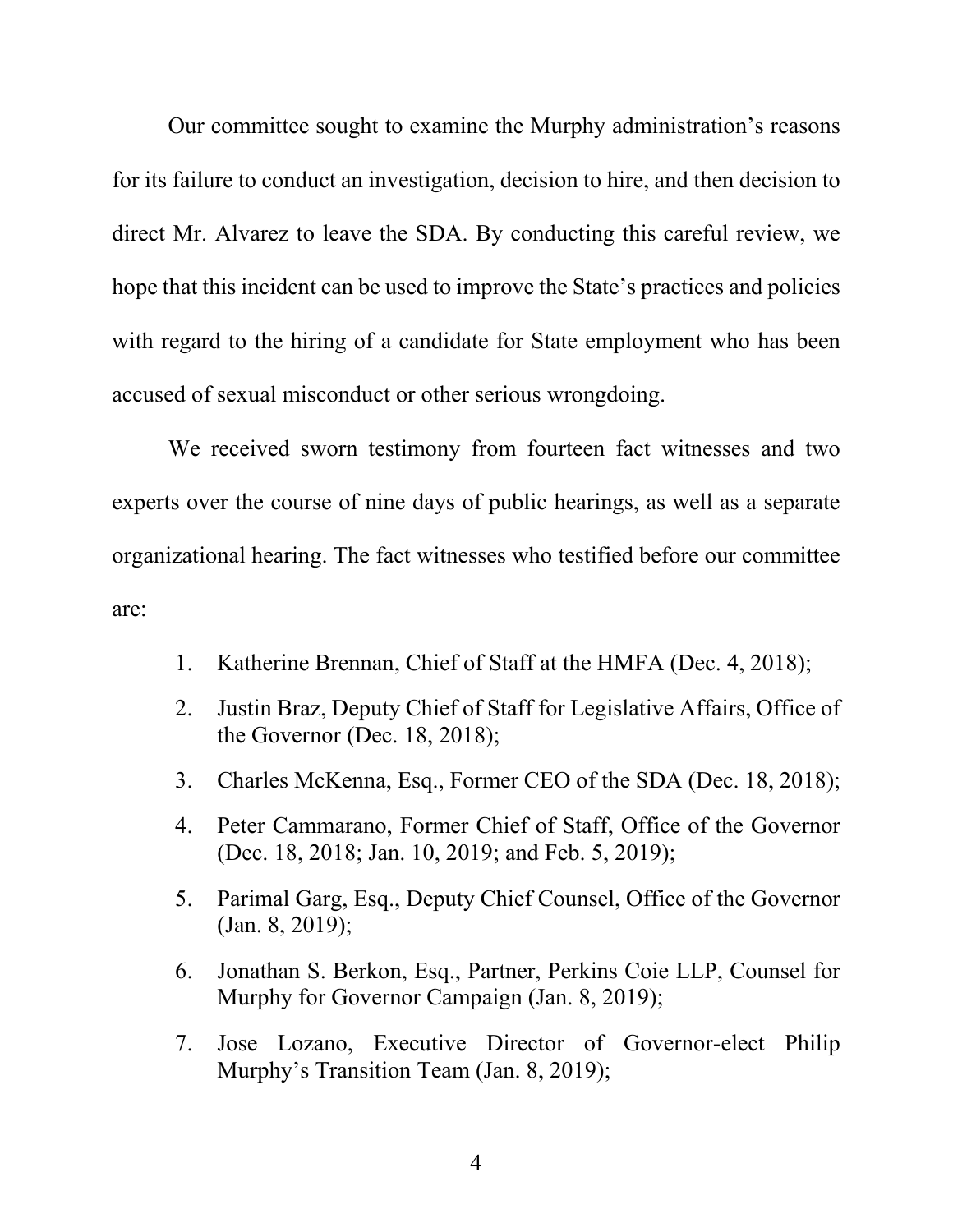- 8. Lizette Delgado Polanco, CEO of the SDA (Jan. 8, 2019);
- 9. Heather Taylor, Esq., Chief Ethics Officer, Office of the Governor (Jan. 10, 2019);
- 10. Matthew Platkin, Esq., Chief Counsel, Office of the Governor (Jan. 18, 2019);
- 11. Rajiv D. Parikh, Esq. Partner, Genova Burns LLC, Senior Counsel to Governor-elect Philip Murphy's Transition Team (Jan. 25, 2019);
- 12. Lynn Haynes, Esq., Former Deputy Chief of Staff for Cabinet Affairs and Operations, Office of the Governor (Feb. 5, 2019);
- 13. Melissa Lieberman, Esq., Chief of Staff, Department of Law and Public Safety, Office of the Attorney General (Feb. 5, 2019); and
- 14. Albert J. Alvarez, Former Chief of Staff at the SDA (March 12, 2019).

The committee received expert testimony from Charles Sullivan, Esq.,

Professor of Law and Senior Associate Dean at Seton Hall University School of Law, and Patricia Teffenhart, Executive Director of the New Jersey Coalition Against Sexual Assault. All sixteen witnesses appeared voluntarily, with the exception of Mr. Alvarez, who testified pursuant to a subpoena.

We also reviewed thousands of pages of documents, but, much to our surprise, we received little to no written documentation about a number of pivotal events. The absence of written records made the testimony of those who were involved all the more important, and we expected and hoped that all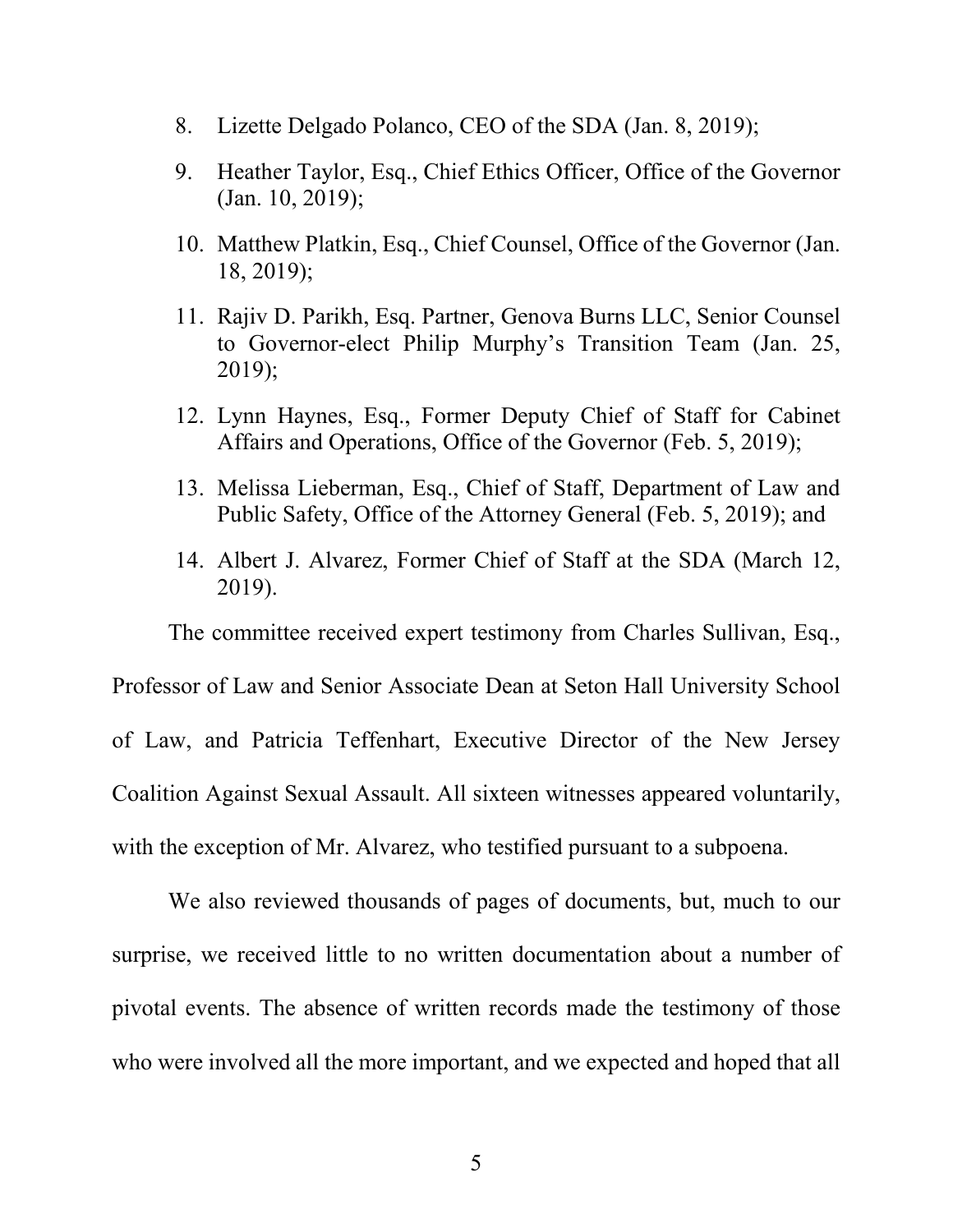witnesses would testify with candor and truthfulness. Regrettably, several witnesses were evasive and less than forthright about the hiring process, and gave contradictory, self-serving, or incredible testimony. Nevertheless, we believe that we have a sufficient understanding of all of the critical facts and decisions to make the recommendations contained herein.

After examination, it is our conclusion that the administration seriously mishandled the matter by failing to conduct an immediate investigation and by deciding to place Mr. Alvarez at the SDA without a full understanding of the facts. It is clear from the testimony of the committee's expert witness on employment law, Professor Charles Sullivan, that erroneous legal advice and a misunderstanding of applicable laws and policies contributed to the mistakes made. We hope that our report will help change how similar situations are handled in the future, consistent with due process, fundamental fairness for the accused, and sensitivity to the dignity of the accuser.

\* \* \*

The concurrent resolution establishing this special committee also directed the committee to review "the appropriateness of the Hudson County Prosecutor's actions to oversee the handling of the certain allegations of sexual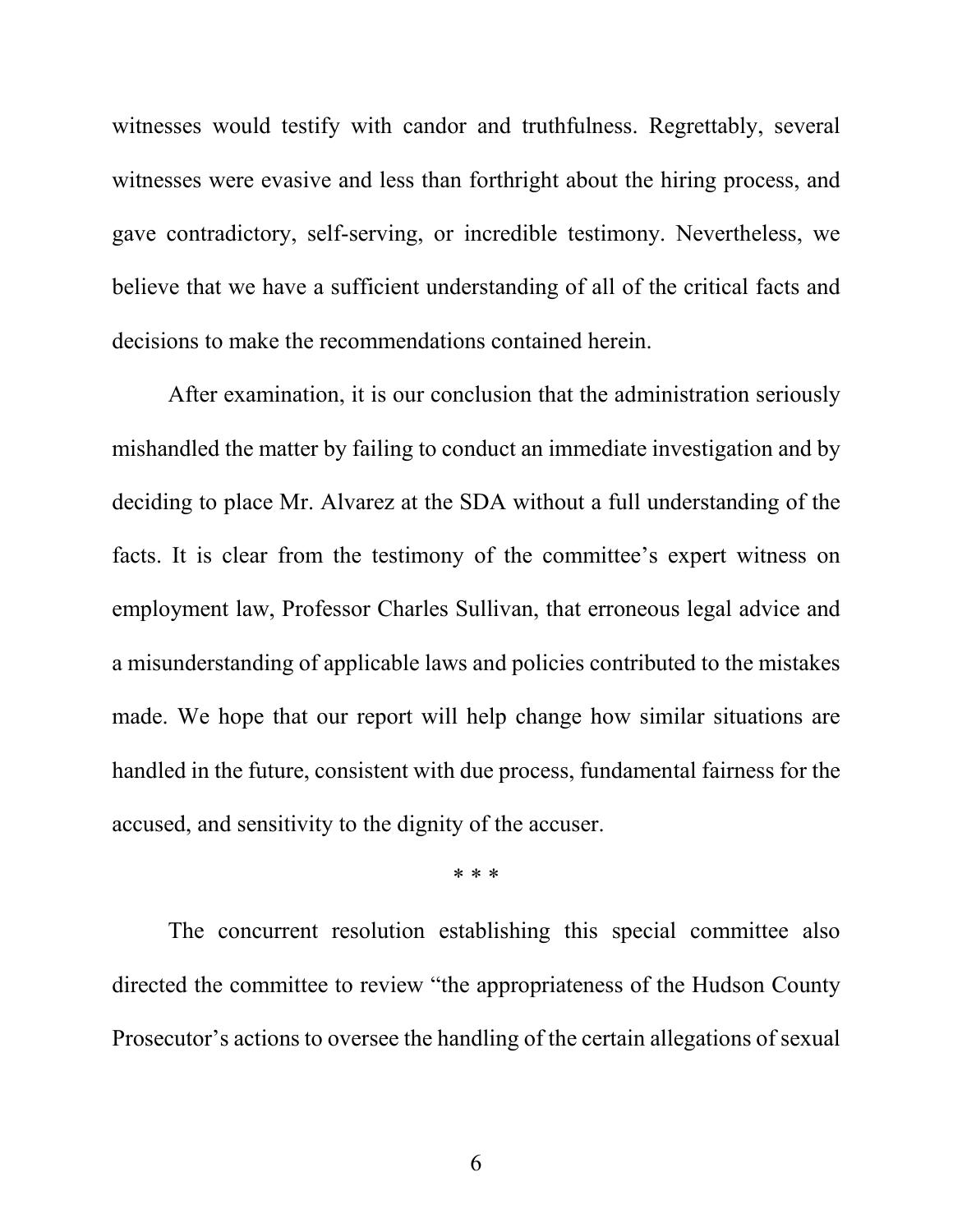assault by" Ms. Brennan against Mr. Alvarez, upon completion of the Attorney General's review of the matter.

In a letter dated November 27, 2018, Attorney General Gurbir S. Grewal advised the Legislature that, at his request, the Office of Public Integrity & Accountability ("OPIA") conducted a review of the Hudson County Prosecutor's conduct relating to Ms. Brennan's allegation of sexual assault against Mr. Alvarez and "found no evidence that [the Hudson County Prosecutor] acted improperly in any respect regarding this investigation." (Letter dated Nov. 27, 2018 from Hon. Gurbir S. Grewal to Hon. Stephen M. Sweeney and Hon. Craig J. Coughlin at 2) Attorney General Grewal further advised the Legislature that the OPIA's investigation revealed that "the Prosecutor had no involvement in the manner in which the investigation was conducted, or in the decision about whether to bring charges." (*Id.*)

Additionally, on October 15, 2018, Attorney General Grewal asked the Middlesex County Prosecutor's Office ("MCPO") to conduct an independent review of Ms. Brennan's sexual assault allegation against Mr. Alvarez and to make a determination as to whether criminal charges should be brought. (Letter dated Jan. 30, 2019 from Matthew E. Beck, Esq. to Joseph A. Hayden, Jr., Michael Critchley, and Rosemary Alito at 4) On January 23, 2019, the MCPO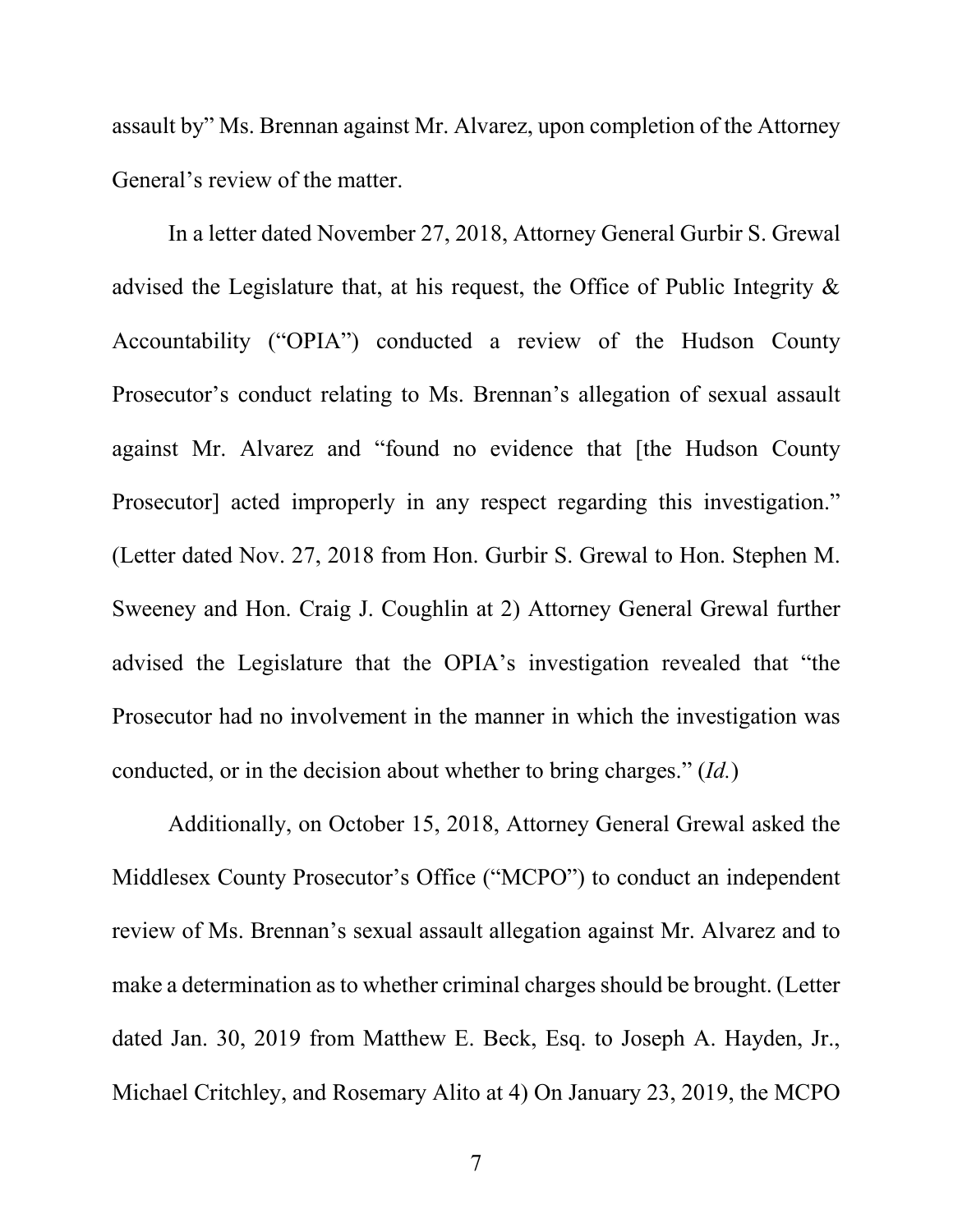announced that it completed its investigation and had chosen not to pursue criminal charges against Mr. Alvarez. (*Id.*) The Attorney General's Office also announced that it had reviewed the case files compiled by both prosecutors' offices and "that it stands by the independent decisions of both offices" in choosing not to seek criminal charges against Mr. Alvarez. (*Id.*)

In light of the findings by the Attorney General's Office, the OPIA, and the MCPO, as well as our committee's decision not to make a factual determination as to whether the alleged sexual assault occurred, our committee did not conduct any further review of the Hudson County Prosecutor's Office handling of this matter. However, it is worth noting that when the MCPO publicly announced that it had decided not to pursue criminal charges against Mr. Alvarez, the MCPO appears to have failed to follow the Attorney General's new guidelines for providing services to victims of sexual assault issued in November 2018. Those new guidelines provide that, when a prosecutor's office makes a decision not to prosecute an alleged sexual assault, "an assistant prosecutor shall provide the victim with the opportunity to meet with an AP in person to so inform the victim and explain the basis for that determination." (Attorney General Standards for Providing Services to Victims of Sexual Assault at 26-27 (3d ed. Nov. 2018)) According to news accounts,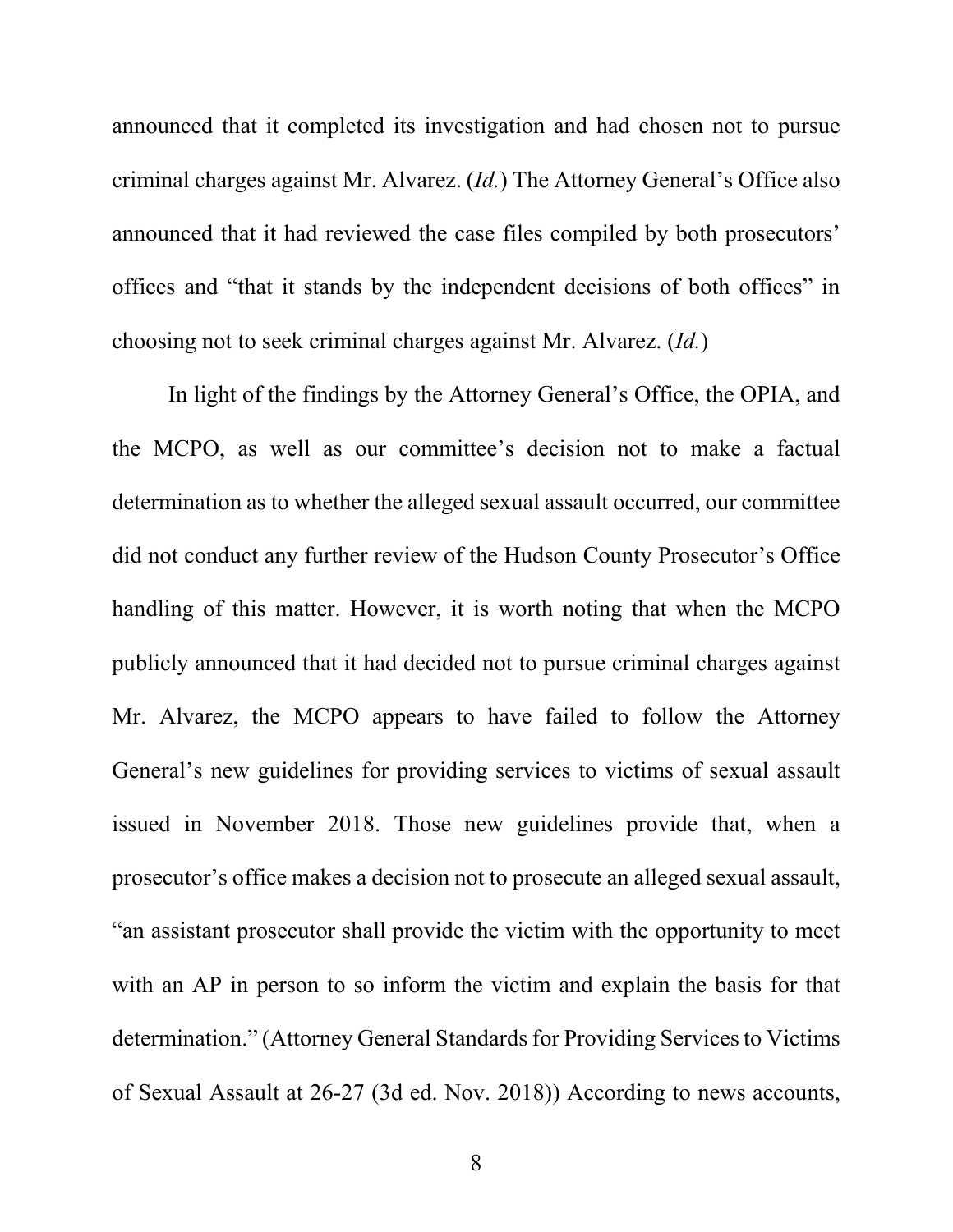an attorney for Ms. Brennan stated that before issuing a public statement on its decision to not pursue charges against Mr. Alvarez, "the MCPO did not give Ms. Brennan the courtesy of a meeting to discuss the basis for their decision, a written explanation or even a telephone call." (Dustin Racioppi, *Second NJ prosecutor's office declines to bring charges in Katie Brennan sex assault case*, NorthJersey.com, Jan. 23, 2019) Instead, according to media reports, the MCPO faxed a letter to Ms. Brennan's counsel that failed to explain the reasons for its decision not to pursue charges against Mr. Alvarez and then immediately issued a press release announcing its decision. (Insider NJ, *Brennan Legal Team On MCPO Conclusion: 'Deeply Disturbed And Disappointed,'* InsiderNJ.com, Jan. 23, 2019) The apparent failure by the MCPO to follow the Attorney General's new guidelines is disappointing and we hope that action is taken to ensure that the guidelines are followed in the future.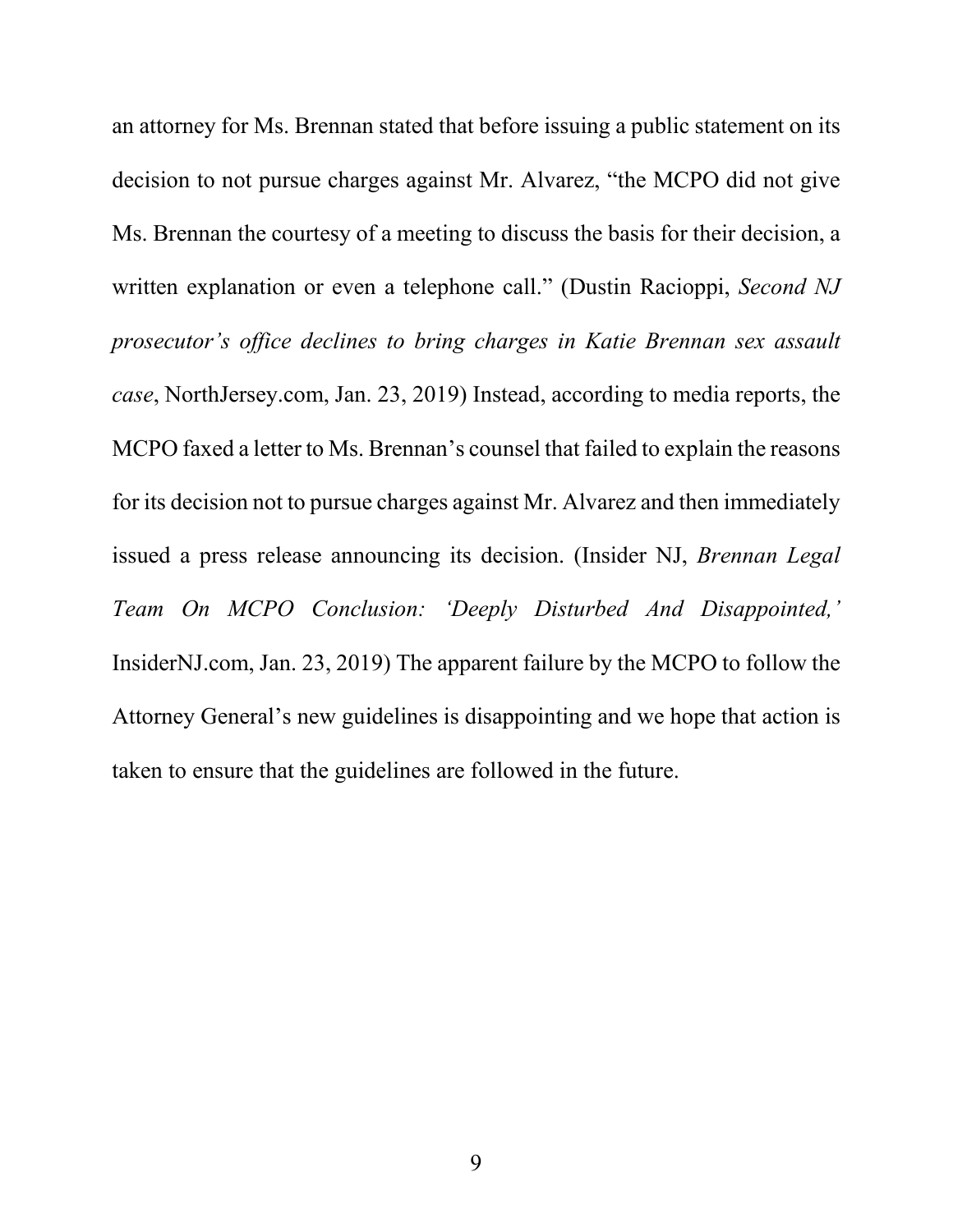### <span id="page-13-1"></span><span id="page-13-0"></span>**FACTUAL BACKGROUND**

#### **1. Katherine Brennan**

Katherine (Katie) Brennan has spent her career working as an advocate for affordable housing. After graduate school, Ms. Brennan worked as a management associate at the HMFA and as a development consultant at a New Jersey non-profit that focuses on affordable housing. From May 2015 to February 2018, Ms. Brennan served as program director for Hudson County's affordable housing program. (Dec. 4, 2018 Tr. at 85)

In August 2017, Ms. Brennan began working as a volunteer policy advisor for the Murphy for Governor campaign. (Dec. 4, 2018 Tr. at 8) She held a similar role during the transition. (Dec. 4, 2018 Tr. at 9) Shortly after Governor Murphy's inauguration in January 2018, the executive director of the HMFA, Chuck Richman, hired Ms. Brennan to serve as chief of staff at the HMFA. (Dec. 4, 2018 Tr. at 11, 38, 71-72) She received the offer following a series of discussions and meetings throughout the campaign and transition "with various people, including most closely Matt Platkin, about the position." (Dec. 4, 2018 Tr. at 71-72) Ms. Brennan began working at the HMFA in late-February 2018. (Dec. 4, 2018 Tr. at 11)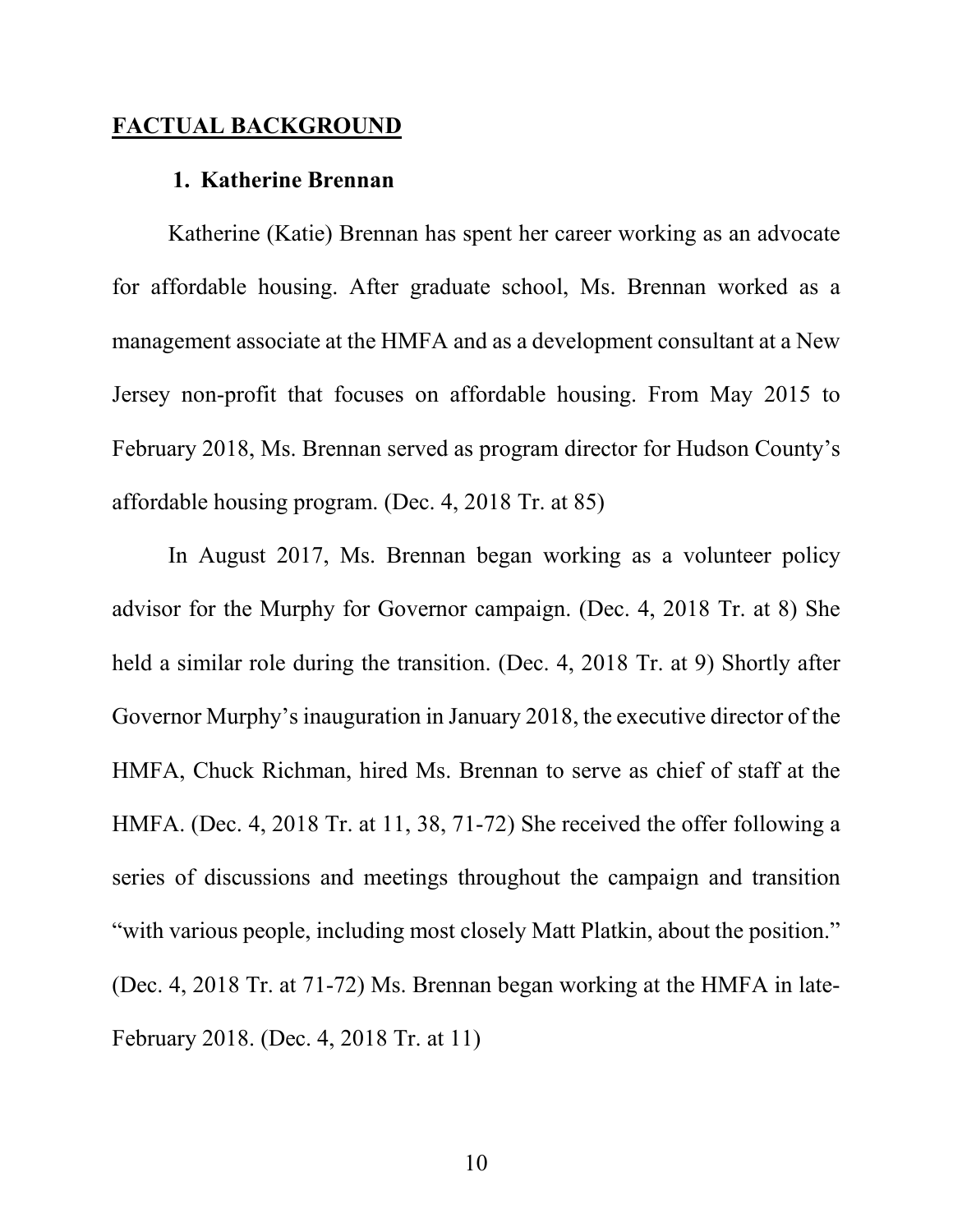#### **2. Albert Alvarez**

<span id="page-14-0"></span>Albert Alvarez is a lawyer and veteran Democrat political operative who worked as a deputy chief of staff in the Corzine administration from 2005 to 2010. (SDA0007) In October 2016, Mr. Alvarez left his position as an associate at a New Brunswick-based law firm to work for New Way for New Jersey, an issue advocacy group founded by then-Ambassador Murphy as he explored a gubernatorial run. (*Id.*; March 12, 2019 Tr. at 6) After Murphy announced his candidacy, Mr. Alvarez moved over to the campaign and served as its director of Latino and Muslim outreach, a role he held through election day in November 2017. (March 12, 2019 Tr. at 7)

After the election, the executive director of the Governor-elect's transition team, Jose Lozano, hired Mr. Alvarez to serve as deputy director of personnel for the transition. (March 12, 2019 Tr. at 8-9) Mr. Alvarez began working as chief of staff at the SDA under CEO Charles McKenna right after Governor Murphy's inauguration in January 2018. (March 12, 2019 Tr. at 39- 41)

#### **3. The Transition Period**

<span id="page-14-1"></span>Upon winning the election in November 2017, Governor-elect Murphy and his staff had 69 days to form a new administration before inauguration day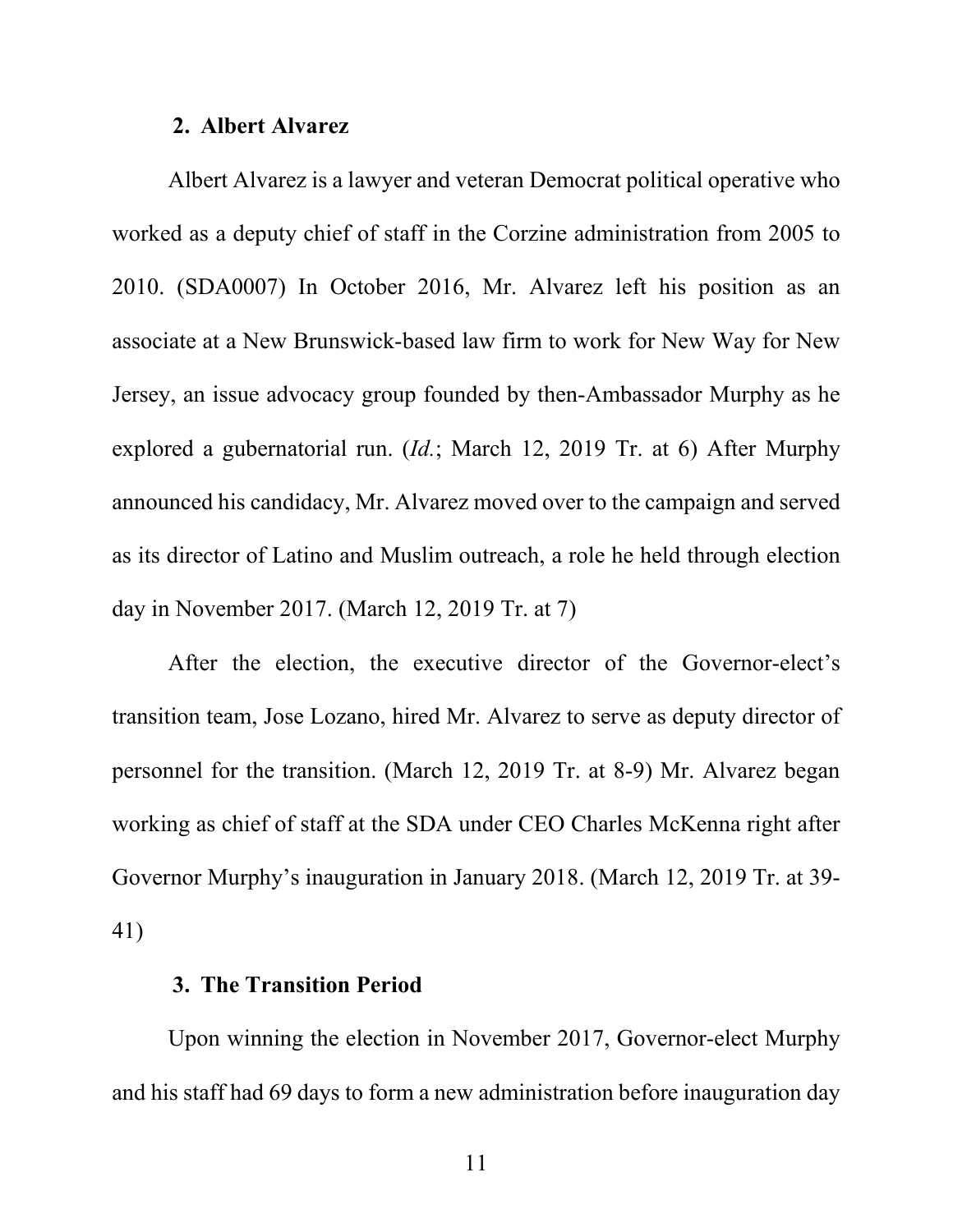in January 2018. The State allocated about \$250,000 to the gubernatorial transition. (Jan 8, 2019 Tr. at 191)

Broadly speaking, the transition consisted of two separate groups: the transition staff and the transition advisory committees. The transition staff worked full-time on transition matters and included a combination of paid transition employees, volunteers, and State employees who were temporarily transferred to the transition from their existing positions in State government. The transition advisory committees consisted of about 600 volunteers who worked part-time on reports with recommendations for the incoming Murphy administration. There were 14 separate transition advisory committees, each of which held two in-person meetings. (Jan. 25, 2019 Tr. at 6)

Mr. Alvarez officially began working for the transition staff on November 27, 2017 as the deputy director of personnel at an annual salary of \$100,000. (SDA0005) He shared an office with Lynn Haynes, the director of personnel. (Feb. 5, 2019 Tr. at 63) Ms. Brennan volunteered as the policy director for the transition's advisory committee on housing. (Dec. 4, 2018 Tr. at 9; Jan. 25, 2019 Tr. at 7)

On December 1, 2017, Ms. Brennan asked a friend on the transition team, Justin Braz, to advise senior transition staff that Mr. Alvarez might be arrested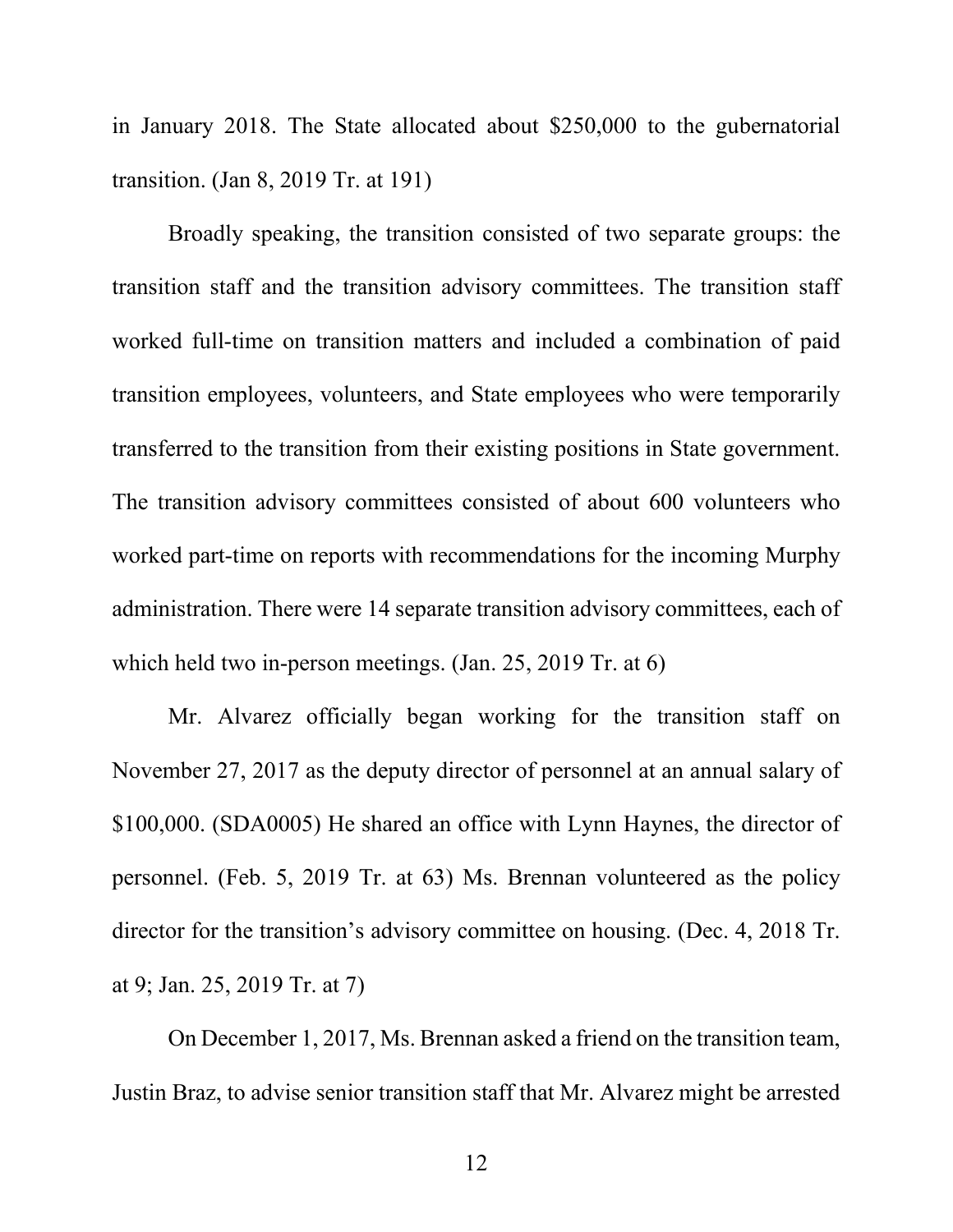for sexually assaulting her in April 2017. (Dec. 4, 2018 Tr. at 9-10; Dec. 18, 2018 Tr. at 6) However, she asked Mr. Braz not to disclose her name because she was hoping to get a job in the new administration and was concerned that she might not get the job if senior transition officials knew she was the accuser. (Dec. 4, 2018 Tr. at 42-43; Dec. 18, 2018 Tr. at 6-7) Ms. Brennan had told Mr. Braz about the alleged assault in April 2017 when Mr. Braz was working as chief of staff to a member of the General Assembly but asked him then not to share the information with anyone. (Dec. 4, 2018 Tr. at 7; Dec. 18, 2018 Tr. at 5-6) Mr. Braz testified that he believed Ms. Brennan's accusation against Mr. Alvarez. (Dec. 18, 2018 Tr. at 21, 26, 59, 77)

Consistent with Ms. Brennan's request, and believing her to be credible, Mr. Braz shared the information with the transition team's senior counsel, Rajiv Parikh, who suggested that they discuss the matter with the Governorelect's chief of staff designee, Peter Cammarano. (Dec. 18, 2018 Tr. at 6; Jan. 25, 2019 Tr. at 9-11) Mr. Parikh and Mr. Cammarano testified that they asked Mr. Braz for the name of the accuser, but Mr. Braz told them he was not authorized to provide that information. (Jan. 25, 2019 Tr. at 9-10; Dec. 18, 2018 Tr. at 169) Mr. Cammarano and Mr. Parikh testified that they understood Mr. Braz's response to mean that he had broken the accuser's confidence by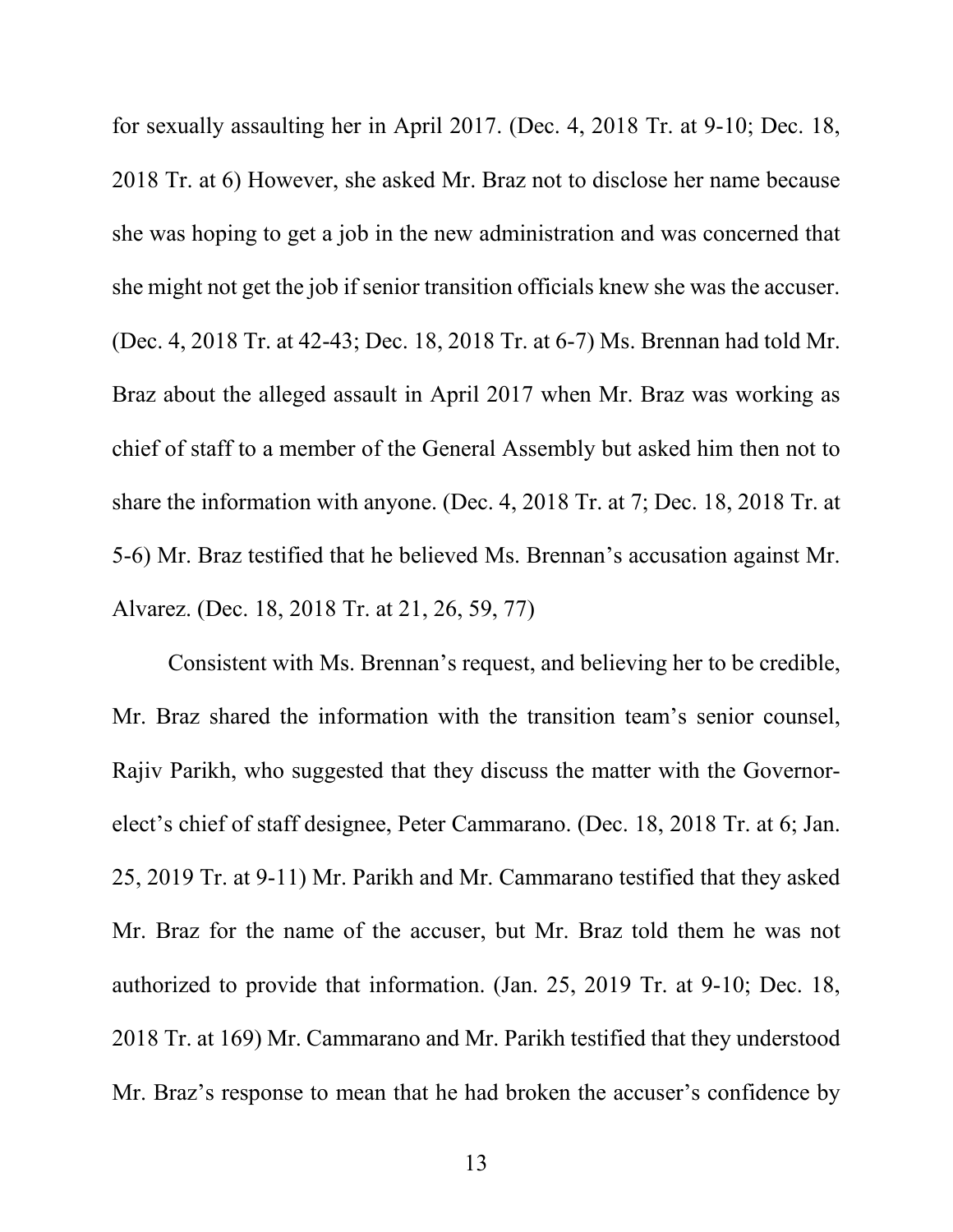coming to them with the information.<sup>[2](#page-17-0)</sup> (Dec. 18, 2018 Tr. at 176, 211; Jan. 10, 2019 Tr. at 142; Jan. 25, 2019 Tr. at 14, 107, 115-16) They were mistaken, and follow-up questions to Mr. Braz could have resolved the misunderstanding and may have altered the chain of events that followed. (Dec. 18, 2018 Tr. at 81 ("I was authorized to tell somebody. She authorized me.")) In any event, not wanting to interfere with a potential arrest or be accused of obstructing justice, and believing the accuser had not authorized Mr. Braz to share the information, Mr. Parikh told Mr. Braz and Mr. Cammarano to keep the information confidential and not to discuss it with anyone. (Jan. 25, 2019 Tr. at 11)

Notwithstanding that advice, Mr. Parikh and Mr. Cammarano immediately shared the information with Jose Lozano, the executive director of the transition. (Jan. 8, 2019 Tr. at 177-79; Jan. 25, 2019 Tr. at 66) They had a brief discussion about what to do next, after which Mr. Parikh said he would look into the issue and come back with further advice. (Jan. 8, 2019 Tr. at 179)

 $\overline{a}$ 

<span id="page-17-0"></span><sup>&</sup>lt;sup>2</sup> Their testimony is mistaken as to the intent of Ms. Brennan, but consistent with an internal memorandum prepared by Mr. Parikh two days later, on December 3, 2017, in which he explained that a member of the transition staff disclosed the matter to him "even though [the accuser] had requested that he not talk to anyone about it." (G00000292) Their testimony is also consistent with the testimony of Jose Lozano, who said he was told by Mr. Parikh and Mr. Cammarano that the accuser "did not give permission to Mr. Braz to come forward." (Jan. 8, 2019 Tr. at 226)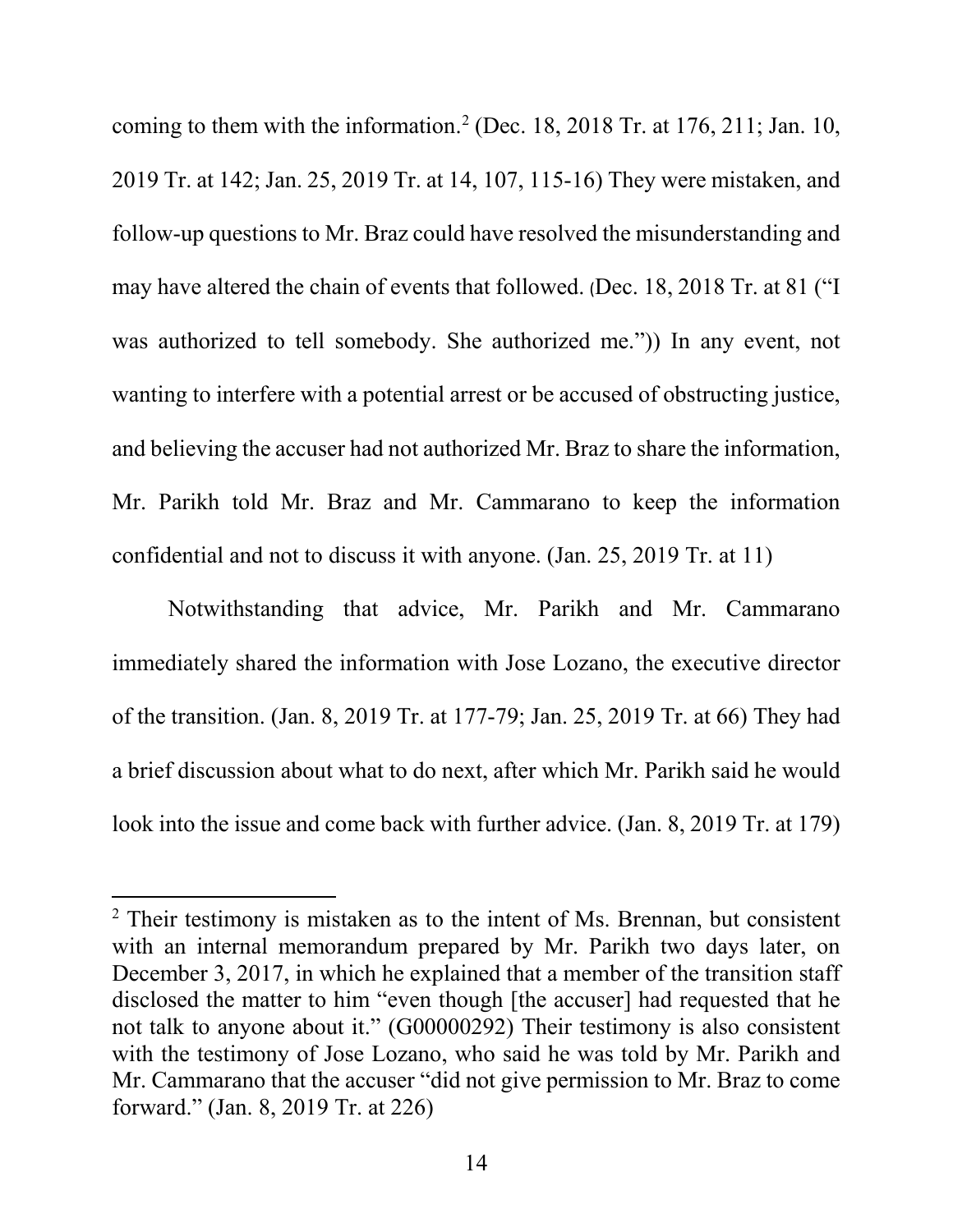Mr. Braz called back Ms. Brennan right after he shared the information with the two senior transition officials and told her that transition counsel had not requested any more information. The response surprised Ms. Brennan, who testified that "if Transition Counsel had wanted to follow up, I think that they could have found me." (Dec. 4, 2018 Tr. at 92) Other than conducting a public records search, neither Mr. Parikh nor Mr. Cammarano tried to get any more information about the accuser or the alleged sexual assault from Ms. Braz or any other source, including Mr. Alvarez. (Jan. 25, 2019 Tr. at 43-44)

Later in the day on December 1, 2018, the Hudson County Prosecutor's Office advised Ms. Brennan that it would not be pursuing charges against Mr. Alvarez. (Dec. 4, 2018 Tr. at 10) Ms. Brennan alerted Mr. Braz, who reached out again to Mr. Parikh and Mr. Cammarano to provide them with the new information. (Dec. 4, 2018 Tr. at 10; Dec. 18, 2018 Tr. at 7) Mr. Parikh shared this development with Mr. Lozano. (Jan. 8, 2019 Tr. at 179; Jan. 25, 2019 Tr. at 14, 26) When interviewed by the law firm of Sills Cummis & Gross P.C. in connection with the Verniero Report,<sup>[3](#page-18-0)</sup> Mr. Cammarano suggested that he

 $\overline{a}$ 

<span id="page-18-0"></span><sup>&</sup>lt;sup>3</sup> On October 15, 2018, Governor Murphy announced at a press conference that he had commissioned former New Jersey Attorney General and Supreme Court Justice Peter G. Verniero of the law firm of Sills Cummis & Gross P.C. to "conduct a real and exhaustive independent investigation into how this hire [of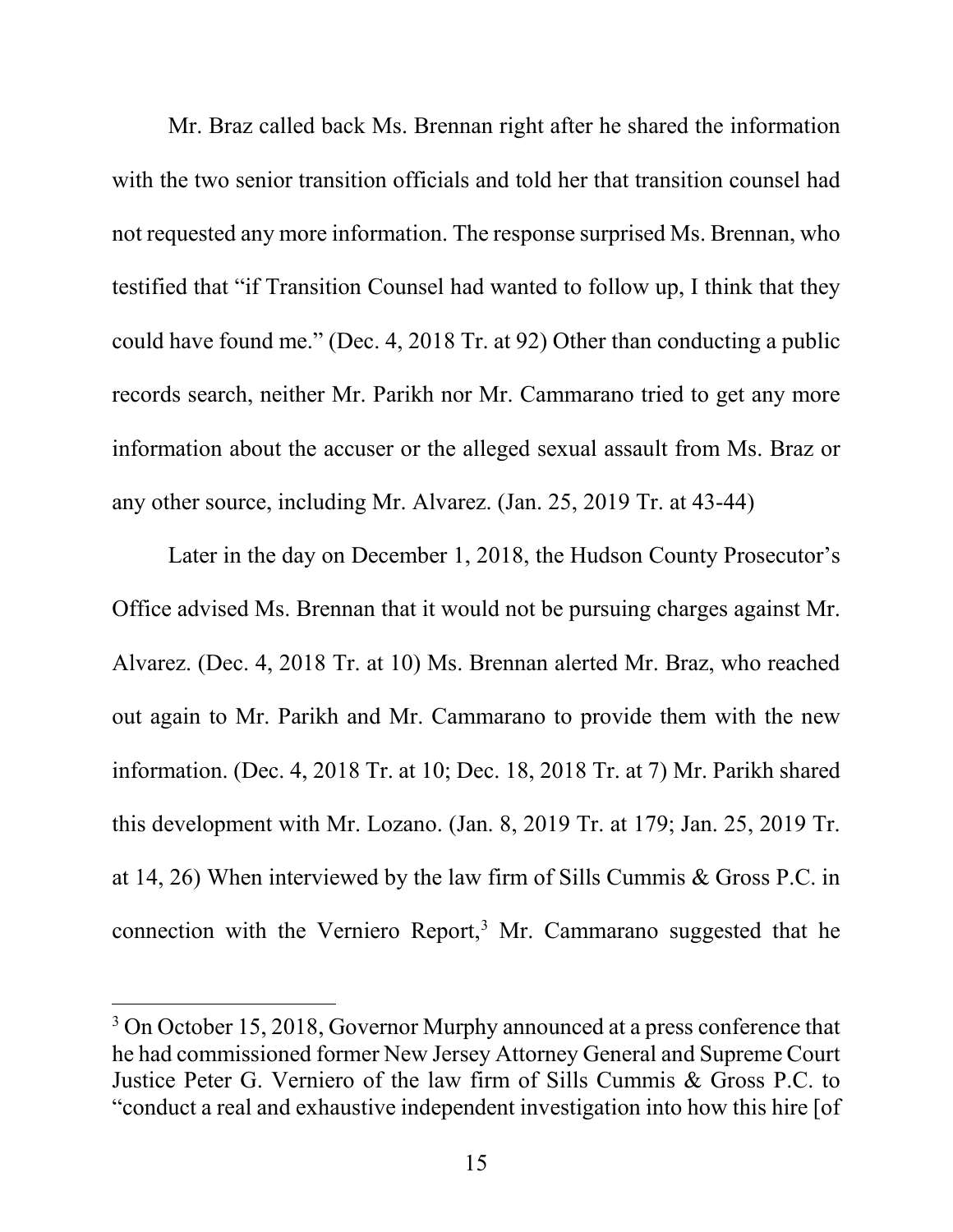believed the decision not to pursue criminal charges was very significant: "Once I heard there was nothing there, it was like 'okay, fine, let's keep going.'" (Sills Cummis & Gross P.C. Notes of Nov. 8, 2018 Interview of P. Cammarano at 3)

Curiously, when questioned by Senator Weinberg, Mr. Alvarez was hazy as to when the Hudson County Prosecutor's Office informed him that it would not be pursuing criminal charges against him. He testified that although he could not recall the exact timing, he "believe<sup>[s]</sup> it was in the fall  $[of 2017] \dots$ somewhere close to October [2017]." (March 12, 2019 Tr. at 118-19) If this recollection is accurate, it would mean that the Hudson County Prosecutor's Office advised Mr. Alvarez that he would not be criminally charged long before it advised Ms. Brennan on December 1, 2017 that he would not be charged.

After the hearing, counsel for the committee requested that Mr. Alvarez provide the committee with the specific date on which the Hudson County

 $\overline{a}$ 

Mr. Alvarez] was allowed to go forward in transition." On February 5, 2019, Sills Cummis submitted a report to the Office of the Governor (the "Verniero Report") entitled "Report on the Vetting and Hiring Practices of the Governorelect's Transition Office and Related Issues."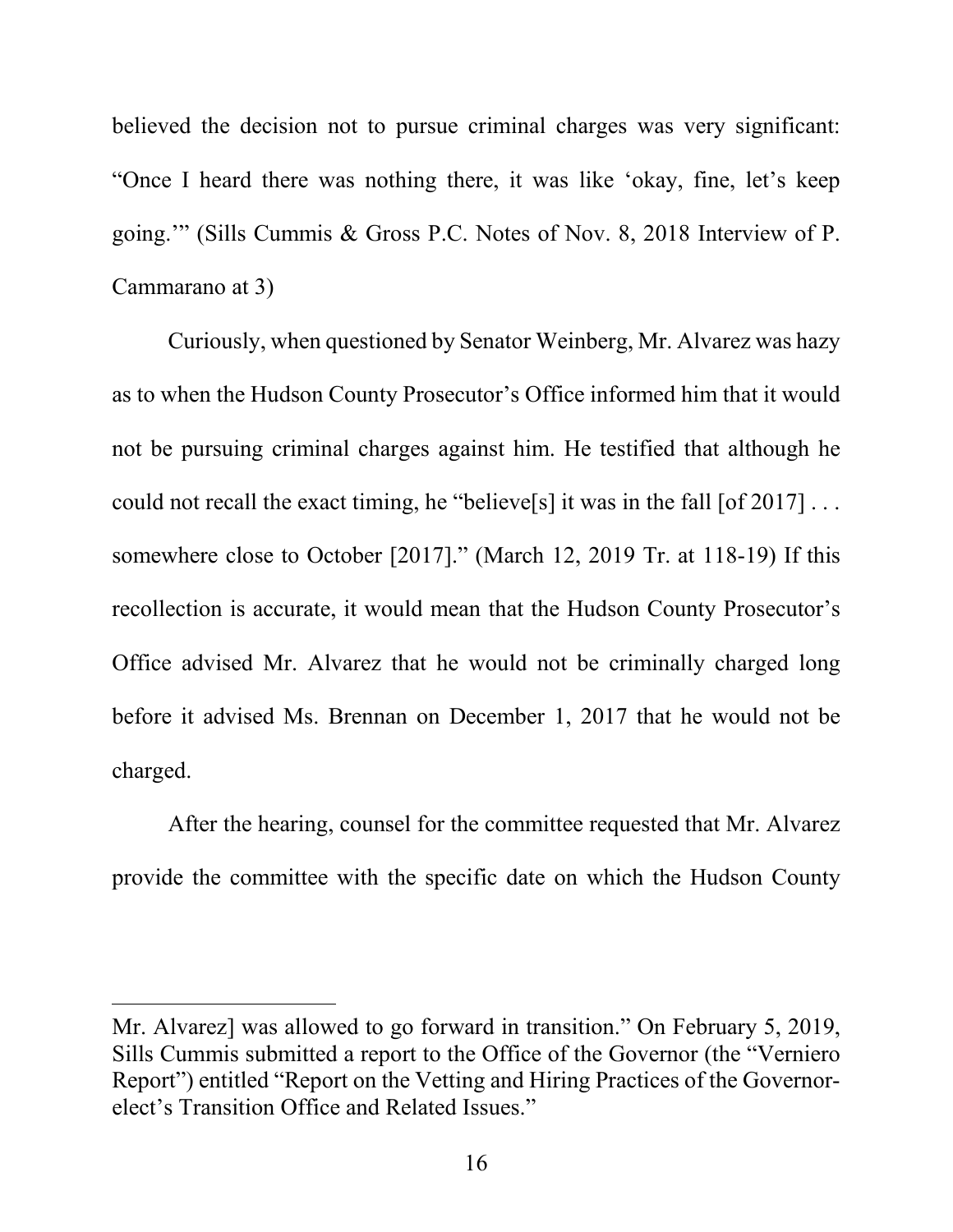Prosecutor's Office advised him that he would not face criminal charges. His

counsel responded:

In response to the Committee's inquiry, it is my understanding that the Hudson County Prosecutor's Office did not proactively inform Mr. Alvarez that there would not be any charges filed against him. Rather, in early 2018, Mr. Alvarez received a civil demand of \$1,500,000 from counsel for Ms. Brennan, which prompted his attorney to contact the prosecutor's office regarding the status of the investigation. Mr. Alvarez's attorney was then advised in early February 2018 that there would not be any charges filed, and he relayed that information back to Mr. Alvarez.

(March 29, 2019 email from Stacy Ann Biancamano, Esq. to Amy Luria, Esq.) If this correction is accurate and the Hudson County Prosecutor's Office waited until February 2018 to advise Mr. Alvarez that he would not be criminally charged, it means that, up until the time he was hired, Mr. Alvarez was aware of an open criminal investigation against him and failed to raise it with anyone during the hiring process.

Mr. Parikh and Mr. Cammarano strongly disagree about what happened after Mr. Braz advised them in early December 2018 that Mr. Alvarez would not face criminal charges. Mr. Parikh testified that, with an imminent arrest off the table, he no longer felt that he or Mr. Cammarano needed to keep the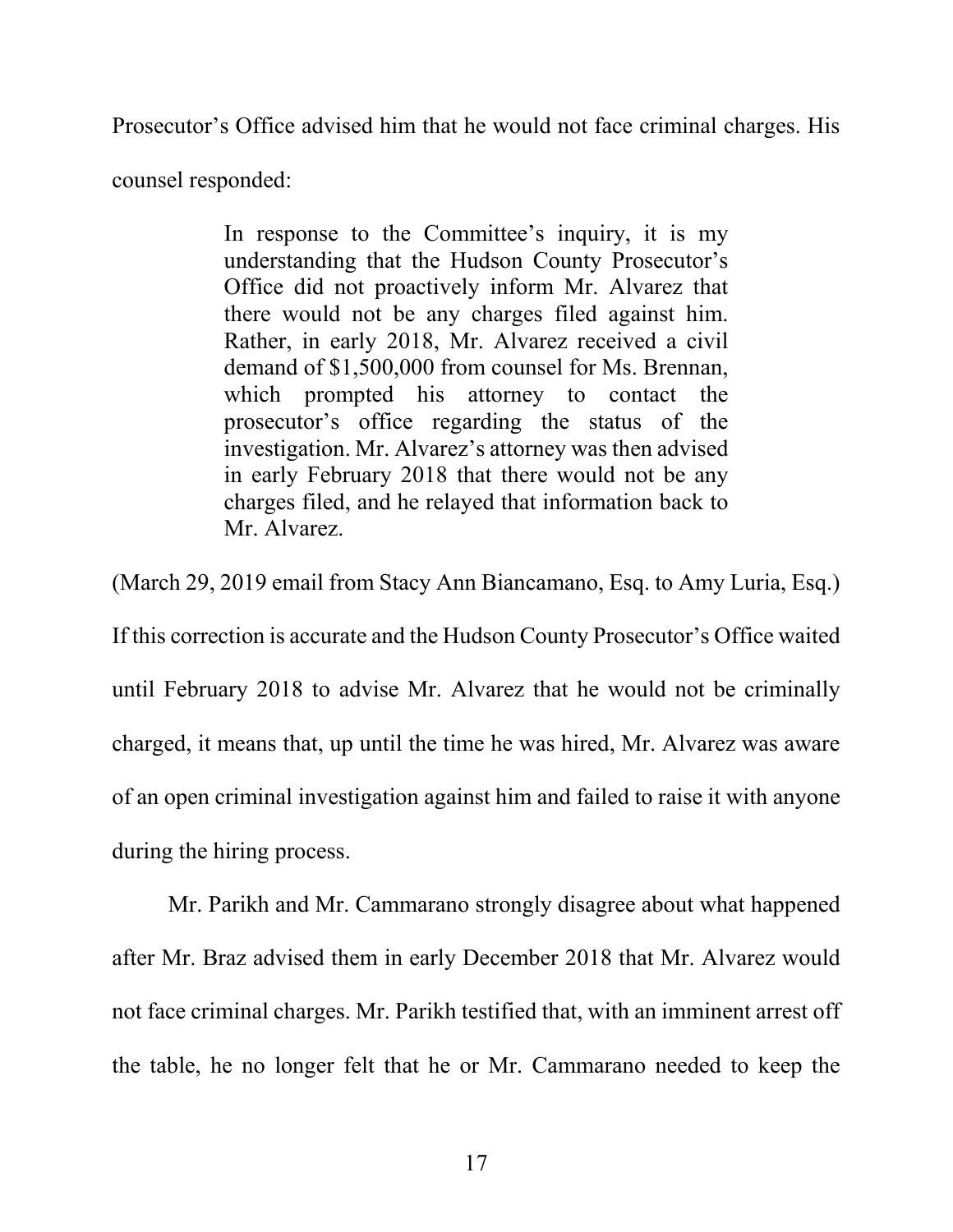information confidential from anyone (except for Mr. Alvarez) and that he believes he told Mr. Cammarano that he could speak with the Governor-elect about it if he wanted to. (Jan. 25, 2019 Tr. at 26, 124) Mr. Parikh testified that he did not tell anyone to keep the allegation confidential from the Governorelect. (Jan. 25, 2019 Tr. at 26-27, 85, 123-24) Mr. Cammarano, on the other hand, testified that Mr. Parikh told him that he could "not tell anyone [about the allegations], including the Governor." (Dec. 18, 2018 Tr. at 194-95; Jan. 10, 2019 Tr. at 43; Feb. 5, 2019 Tr. at 14-16) Interestingly, Mr. Lozano was unable to shed any light on the disagreement because he testified that he never had any discussions with anyone about whether he could speak with the Governor-elect. He told us the issue "didn't come up at all." (Jan. 8, 2019 Tr. at 183)

Regardless of the legal advice given, Mr. Parikh and Mr. Cammarano are both in agreement that they did not share the information with anyone involved with the transition, other than Mr. Lozano. (Jan. 10, 2019 Tr. at 29; Jan. 25, 2019 Tr. at 88-89) And all three of those individuals—Mr. Lozano, Mr. Cammarano, and Mr. Parikh—deny having shared the sexual-assault allegation with either Governor-elect Murphy or the Governor-elect's chief counsel designee, Matthew Platkin, during the transition period. (Dec. 18, 2018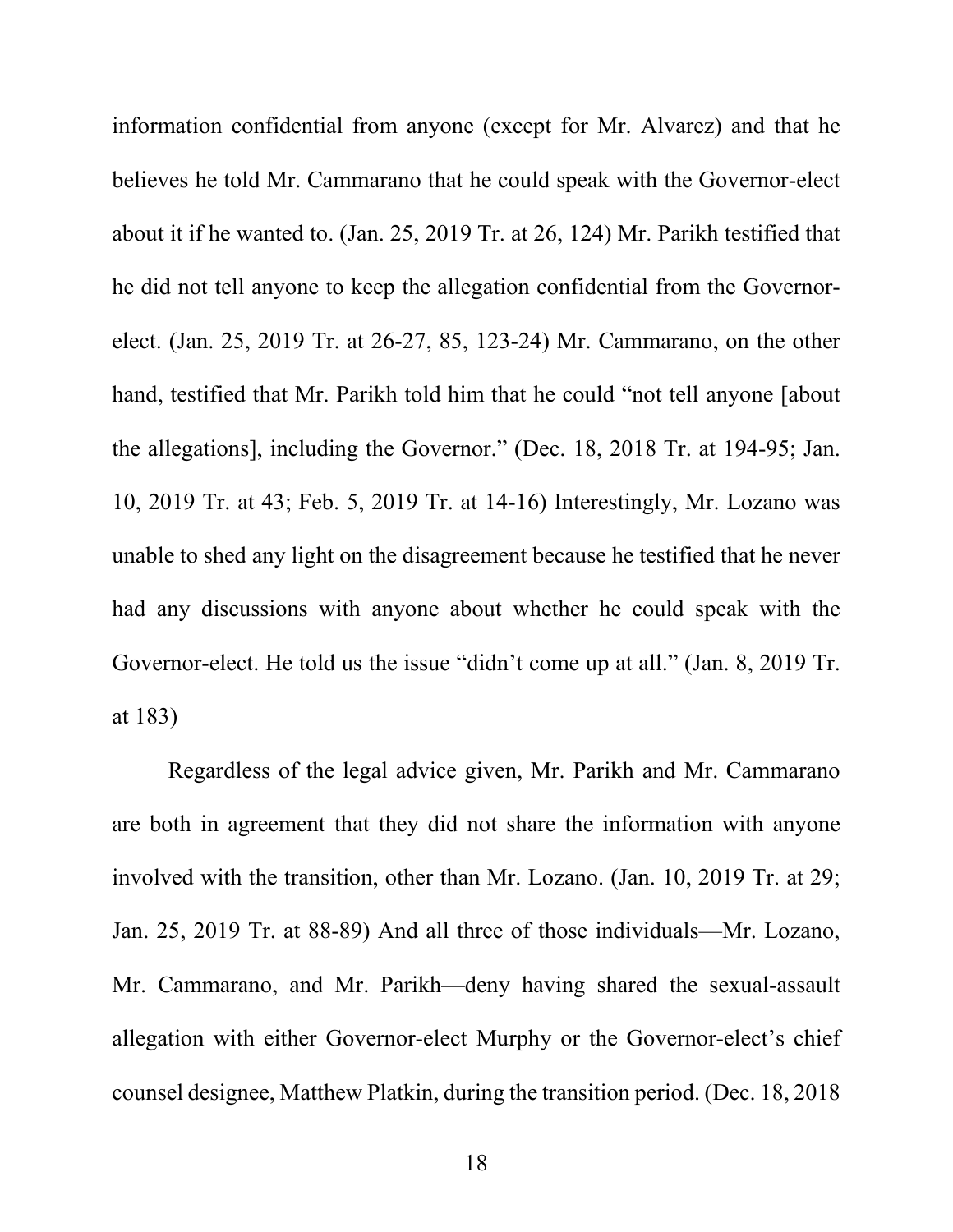Tr. at 171, 200; Jan. 10, 2019 Tr. at 28; Jan. 25, 2019 Tr. at 27, 38, 69, 88, 119) No witness testified during our hearings that either Governor Murphy or Matthew Platkin learned about the sexual-assault allegation during the transition period.

Mr. Parikh sought the counsel of several partners at his firm who specialize in employment law. In so doing, he sent them a detailed email memorandum framing all the relevant facts as he understood them. (G00000292-93) After consulting with his partners, Mr. Parikh finalized his legal advice to the transition team in mid-December 2017. (Jan. 25, 2019 Tr. at 88-89, 119) He testified that "to ensure that there was no retaliation to the unknown accuser," the transition team decided to "limit Mr. Alvarez's authority to make placement decisions" for individuals seeking positions within the administration. (Jan. 25, 2019 Tr. at 15-16) We find the advice curious given that it does not appear that Mr. Alvarez had any authority to make placement decisions in the first place. (March 12, 2019 Tr. at 10-11; Jan. 8, 2019 Tr. at 182) Mr. Parikh also recommended that senior members of the transition staff not inform Mr. Alvarez that they knew about the sexual-assault allegation or that they had limited his responsibilities. (Jan. 25, 2019 Tr. at 27, 40)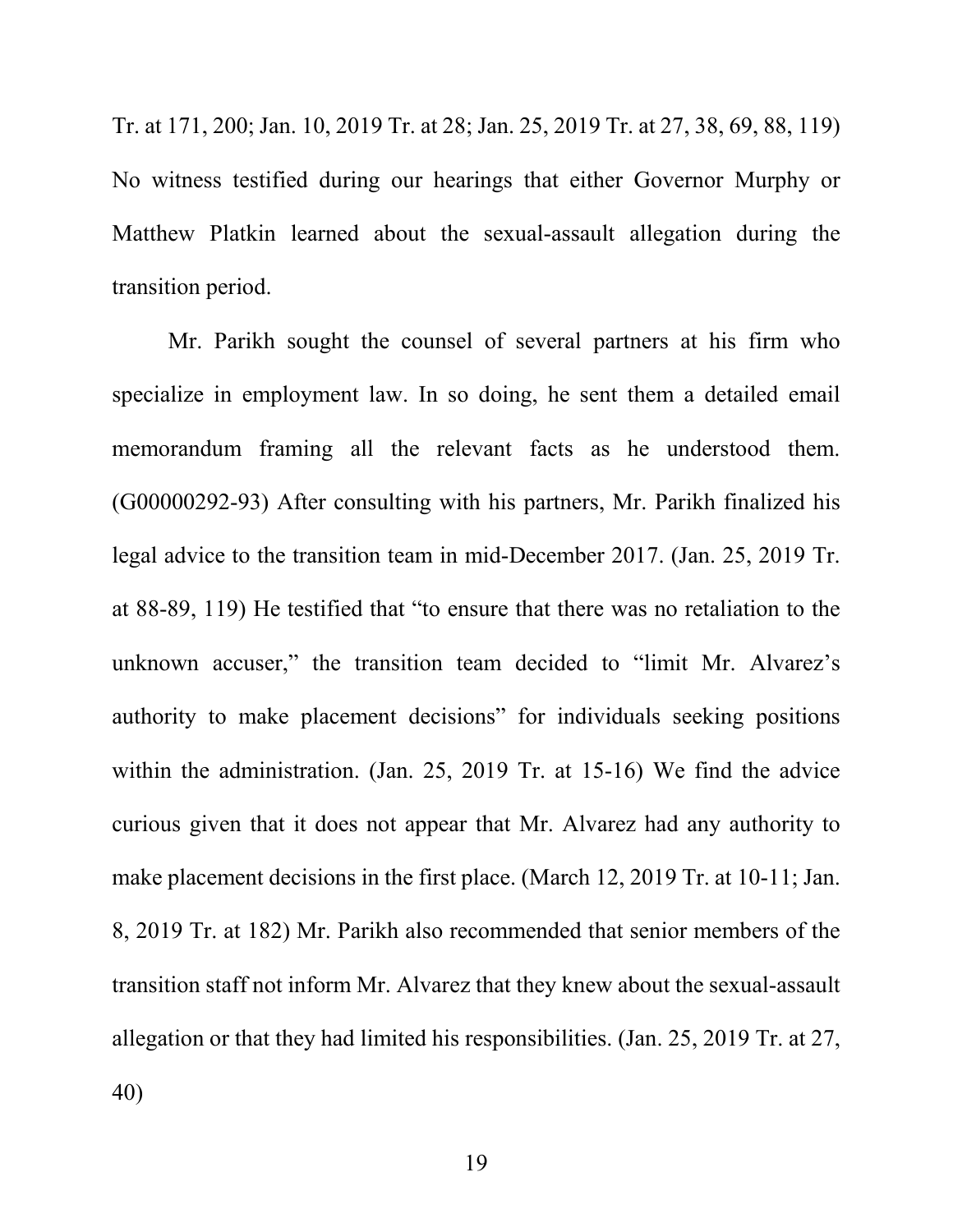Mr. Parikh told us that, to implement his recommended course of action, he met with Mr. Alvarez's supervisor on the transition, Lynn Haynes, and told her that she should prohibit Mr. Alvarez from making any placement decisions. (Jan. 25, 2019 Tr. at 16) Mr. Parikh said that he did not share the allegations with Ms. Haynes and told her only that they put the restriction in place because of "an issue" with Mr. Alvarez. (Jan. 25, 2019 Tr. at 16) Mr. Parikh did not memorialize this advice in writing (Jan. 25, 2019 Tr. at 31, 120) and Ms. Haynes categorically denied that she had been instructed to restrict Mr. Alvarez's responsibilities (Feb. 5, 2019 Tr. at 79-80, 100-01).

Ms. Haynes does recall Mr. Parikh telling her that there was some type of a problem with Mr. Alvarez on the campaign, but she does not recall Mr. Parikh or anyone else telling her to change Mr. Alvarez's job duties or that he could not hire anyone. (Feb. 5, 2019 Tr. at 86, 100-01, 128) She said she would have remembered any such conversation because "it would have raised red flags." (Feb. 5, 2019 Tr. at 73) Even so, Ms. Haynes testified that the advice would have been unnecessary because Mr. Alvarez already lacked the authority to make placement decisions. (Feb. 5, 2019 Tr. at 93) Mr. Alvarez continued to attend meetings on personnel matters, be copied on and send emails on personnel matters, and prepare binders of potential candidates until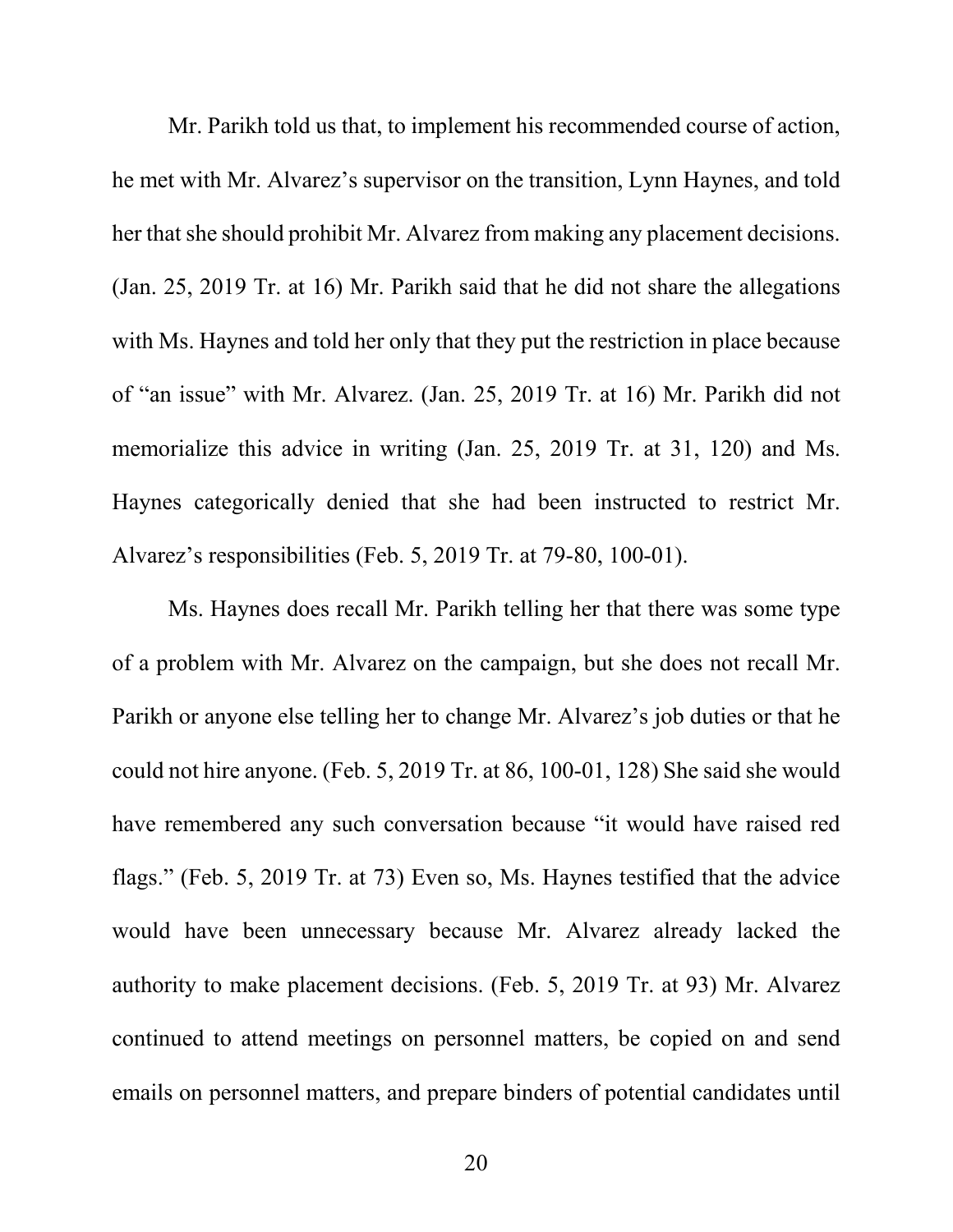his work naturally shifted to the inauguration. (Feb. 5, 2019 Tr. at 79-81, 100- 01, 108) For her part, Ms. Haynes testified that she would have liked someone to have told her that the man she shared an office with had been accused of sexual assault. (Feb. 5, 2019 Tr. at 132) She also told us that she would not have hired someone into the administration who had been accused of sexual assault without a full investigation as to what happened. (Feb. 5, 2019 Tr. at 132)

Mr. Parikh's personal, handwritten notes show that he and others considered performing an investigation into the sexual-assault allegations against Mr. Alvarez at a December 7, 2017 internal staff meeting. (G00001859) Mr. Parikh testified that they rejected the idea because "employers don't get bonus points for doing investigations." (Jan. 25, 2019 Tr. at 50) He explained "that doing an investigation would have consisted of going and talking to Mr. Alvarez, which would have then, essentially, outed Mr. Braz's friend against her wishes." (Jan. 25, 2019 Tr. at 50-51) But common sense dictates that Mr. Alvarez already knew at that time that Ms. Brennan had accused him of sexual assault since the matter had been investigated by law enforcement. Moreover, Ms. Brennan almost certainly would have cooperated in an investigation with the proper safeguards in place. The whole tenor of her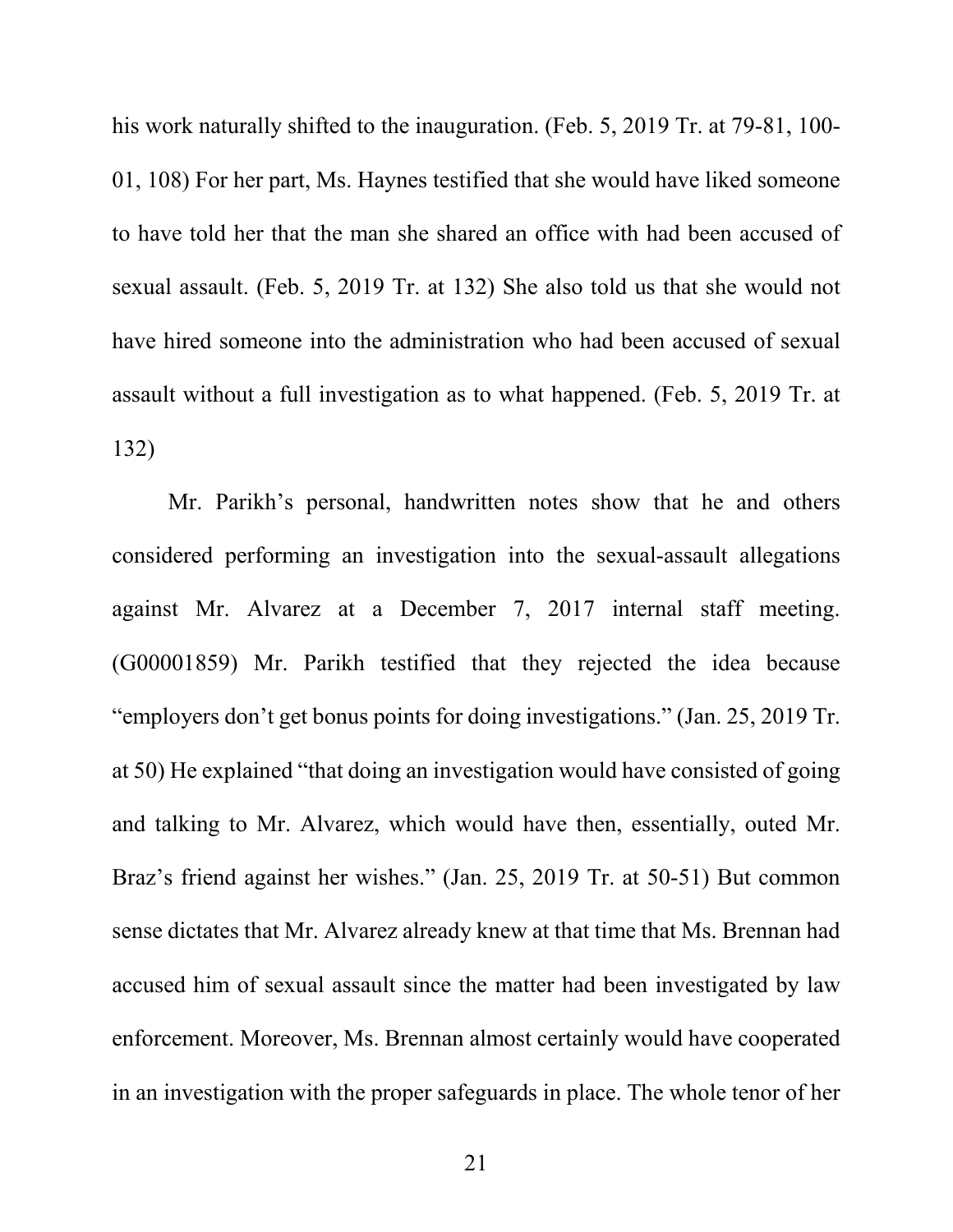testimony was that she was trying to get someone in a leadership position to take action in response to her allegation.

It is surprising that, although counsel prepared a detailed memorandum framing the facts of the matter and the potential legal issues raised by those facts, there is no written record of the legal guidance provided, either to Messrs. Cammarano and Lozano about the confidentiality of the allegation or to Ms. Haynes about the limitations placed on Mr. Alvarez. Given the seriousness of the alleged conduct, we would have expected to see a written record of the legal advice provided as to how to handle a sexual assault allegation by a member of a transition advisory committee against an individual seeking a senior position in State government.

It is evident that the transition's response was woefully inadequate. It did not result in any concrete changes or restrictions on Mr. Alvarez's job responsibilities. And because none of the senior transition officials who were responsible for implementing the plan knew the identity of the accuser, it is unclear how the actions taken by the transition protected Ms. Brennan from potential retaliation. Common sense tells us that the serious nature of the conduct alleged by Ms. Brennan demanded a rigorous, but fundamentally fair, investigation of the facts before any hiring took place. Such an investigation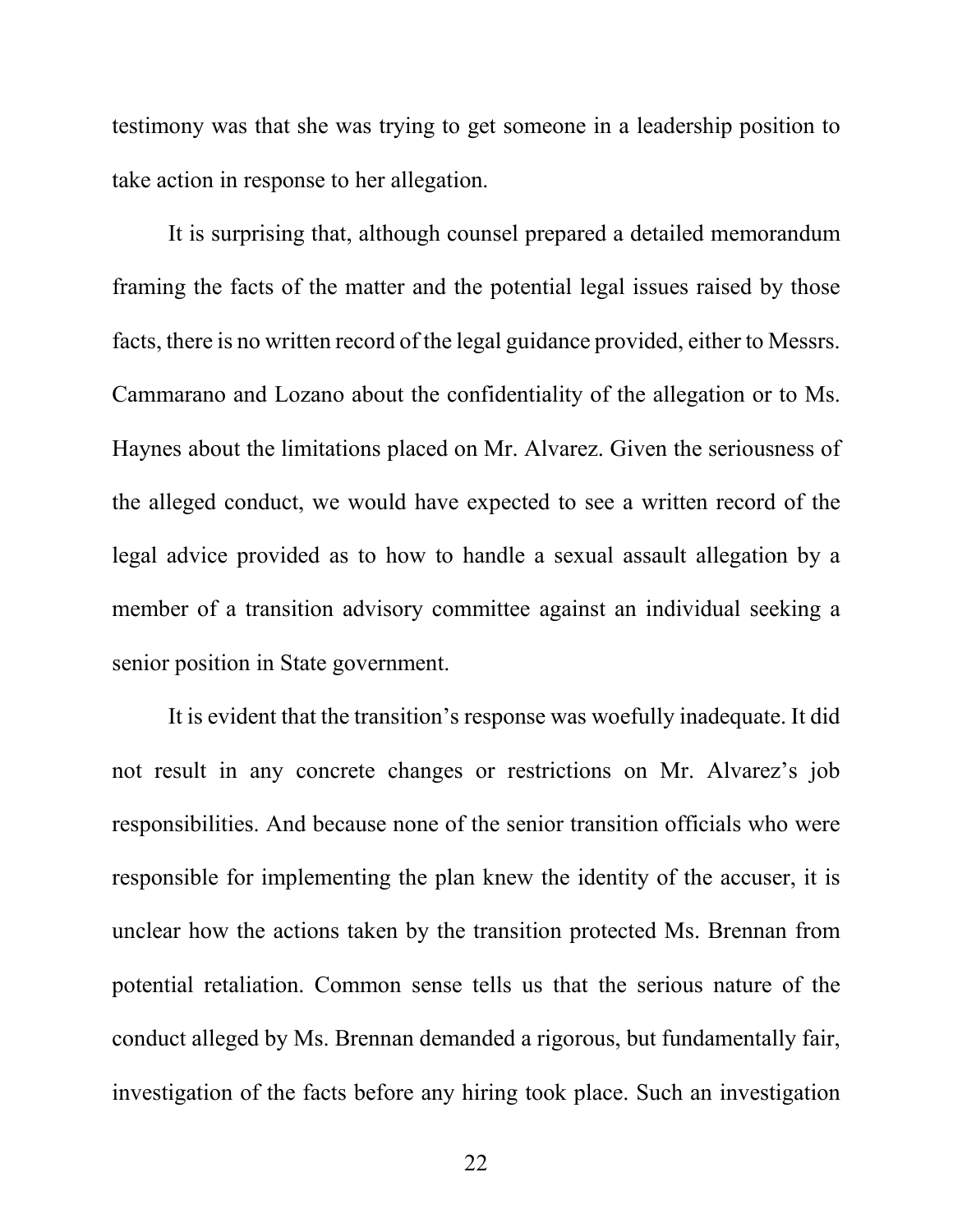would have been best for all involved, including Mr. Alvarez, who testified that he would have welcomed the opportunity to present his side of the story. (March 12, 2019 Tr. at 51, 55, 57, 110, 122) If a full and rigorous investigation had cleared Mr. Alvarez, subsequent complaints by Ms. Brennan might not have resulted in a decision by some members of the administration to direct Mr. Alvarez to leave State employment because of the possibility of negative publicity.

Senior staff should have advised the Governor-elect of both the allegation against Mr. Alvarez and the need for an investigation because the hiring of Mr. Alvarez reflected on his administration. Instead of stopping the train and carefully looking into the allegation, the decision-makers on the transition staff continually rationalized why they should look away. This course of action did a disservice to all parties—Ms. Brennan, Mr. Alvarez, and Governor Murphy.

#### **4. Mr. Alvarez's Placement at the SDA**

<span id="page-26-0"></span>Mr. Alvarez immediately began looking for a permanent position in the administration after he began working on the transition, submitting his resume to other transition team officials on December 1, 2017 and December 4, 2017. Around a month later, on January 2, 2018, Mr. Alvarez submitted a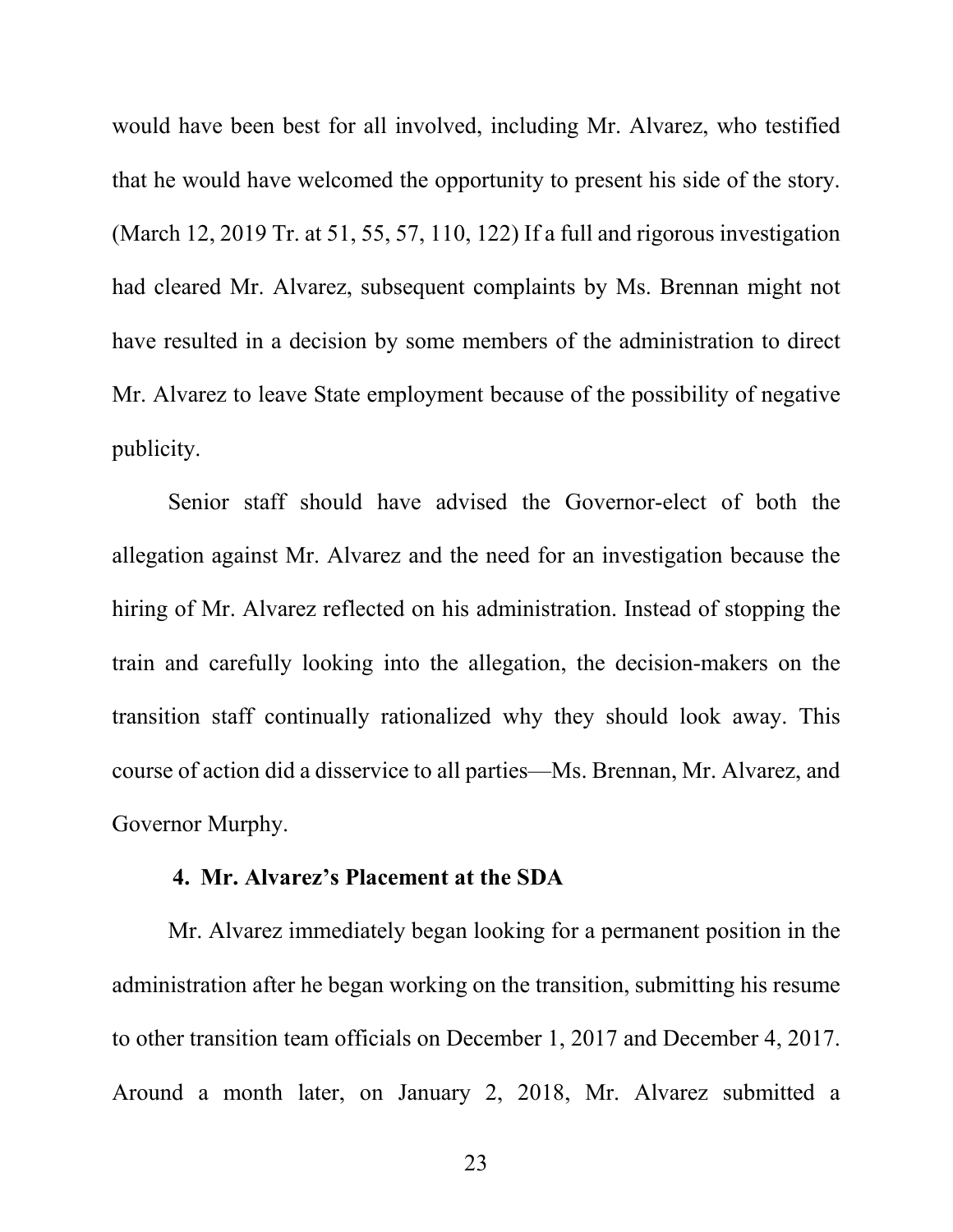"Transition2018 Employment Screening Questionnaire" formally applying for the position of CEO at the SDA. (G00000086-89) The day after, Stephanie Lezcano of the transition's personnel office forwarded the application to transition counsel, Mr. Parikh, to facilitate an informal background and public records search on Mr. Alvarez. (G00000085; Jan. 25, 2019 Tr. at 8, 22)

As it turns out, the same day in January that Ms. Lezcano forwarded on Mr. Alvarez's application, Ms. Brennan's attorney sent a letter to Mr. Alvarez advising him that Ms. Brennan intended to pursue a civil action for the alleged sexual assault in April 2017. The attorney wrote that Ms. Brennan "may be open to negotiating a settlement" and also stated that she expected Mr. Alvarez would recuse himself from any involvement in decisions on Ms. Brennan's potential employment in the Murphy administration. (BRENNAN0002) It does not appear that Mr. Alvarez shared the information about Ms. Brennan's allegation and a possible civil action with anyone on the transition.

On the evening of January 8, 2018, Mr. Parikh included Mr. Alvarez's name on an email to David Miller, the transition's director of operations, with the subject "Vetting" and the text "Updated green lights," conveying that Mr. Alvarez's background and public records search came back clean. (G00000284-85) The notes from Mr. Parikh's review state: "Braz discussion,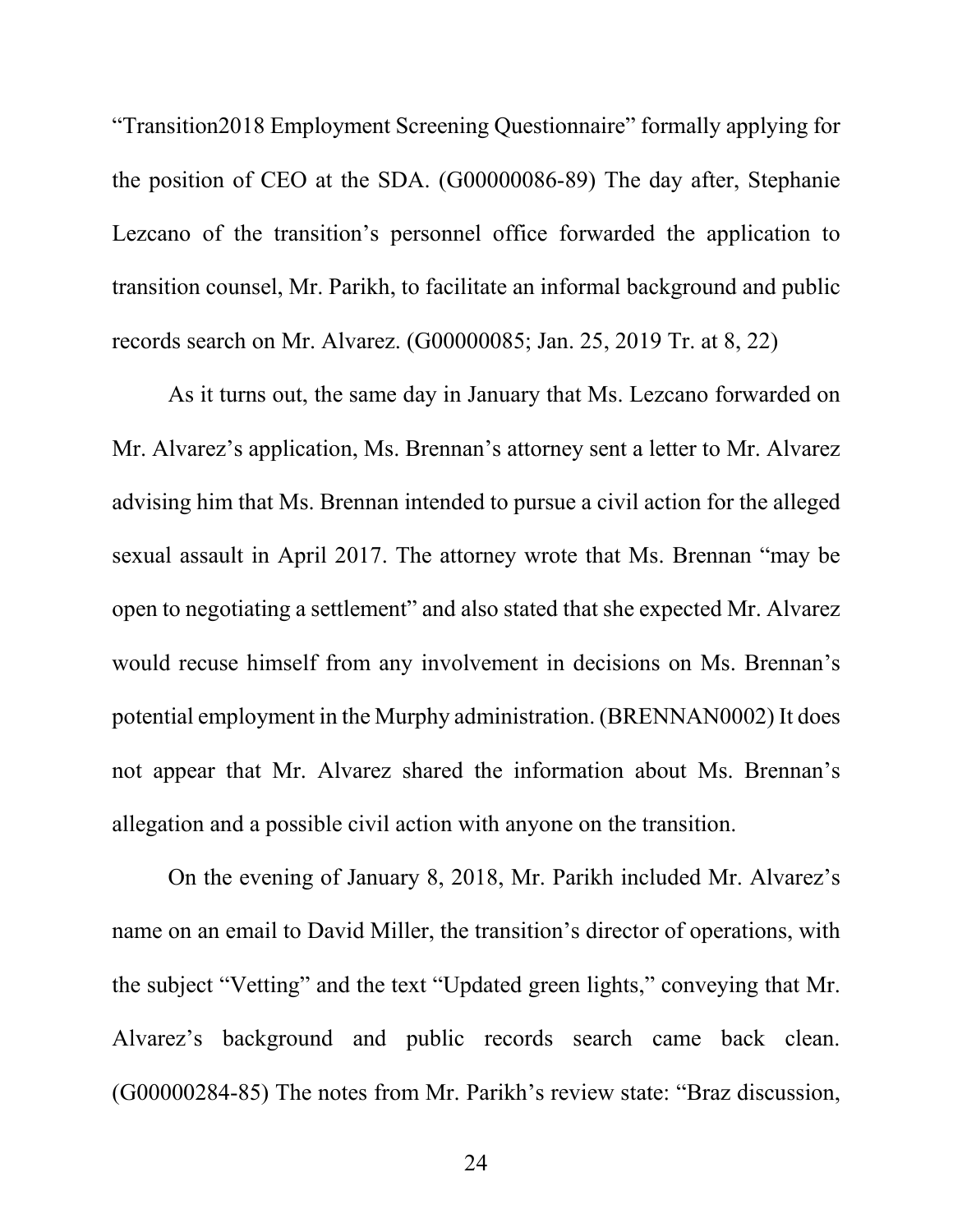background check clean." (G00001863) This is apparently a reference to the fact that although a perfunctory public records search came back clean, Mr. Braz reported to senior transition officials that a transition advisory committee member had accused Mr. Alvarez of sexually assaulting her.

About twenty-four hours later, on January 9, 2018, Mr. Lozano sent a text message to Charles McKenna, the CEO of the SDA, stating: "Can you meet w al Alvarez. Your new chief of Staff, ha :)[.]" (MCK007) Mr. McKenna met with Mr. Alvarez the next morning at a Starbucks in Trenton. It was not an interview. Mr. McKenna described the meeting as a courtesy by the transition; Mr. Alvarez was coming to work for him unless he told Mr. Lozano it was going to be impossible for the two of them to work together. (Dec. 18, 2018 Tr. at 143) Right after the meeting, Mr. McKenna texted Mr. Lozano: "Met with Al. Nice guy. We'll work together well. You and I need to talk salary." (MCK009)

On January 11, 2018—the day after the Starbucks meeting—Mr. Alvarez emailed David Miller with the subject "Updated Staff to Dept List" and an attached spreadsheet showing that Mr. Alvarez would be working at the SDA. (G00000281-82) The next day, Stephanie Lezcano of the transition personnel office emailed Ms. Haynes and Mr. Alvarez with the subject "Updated Staff to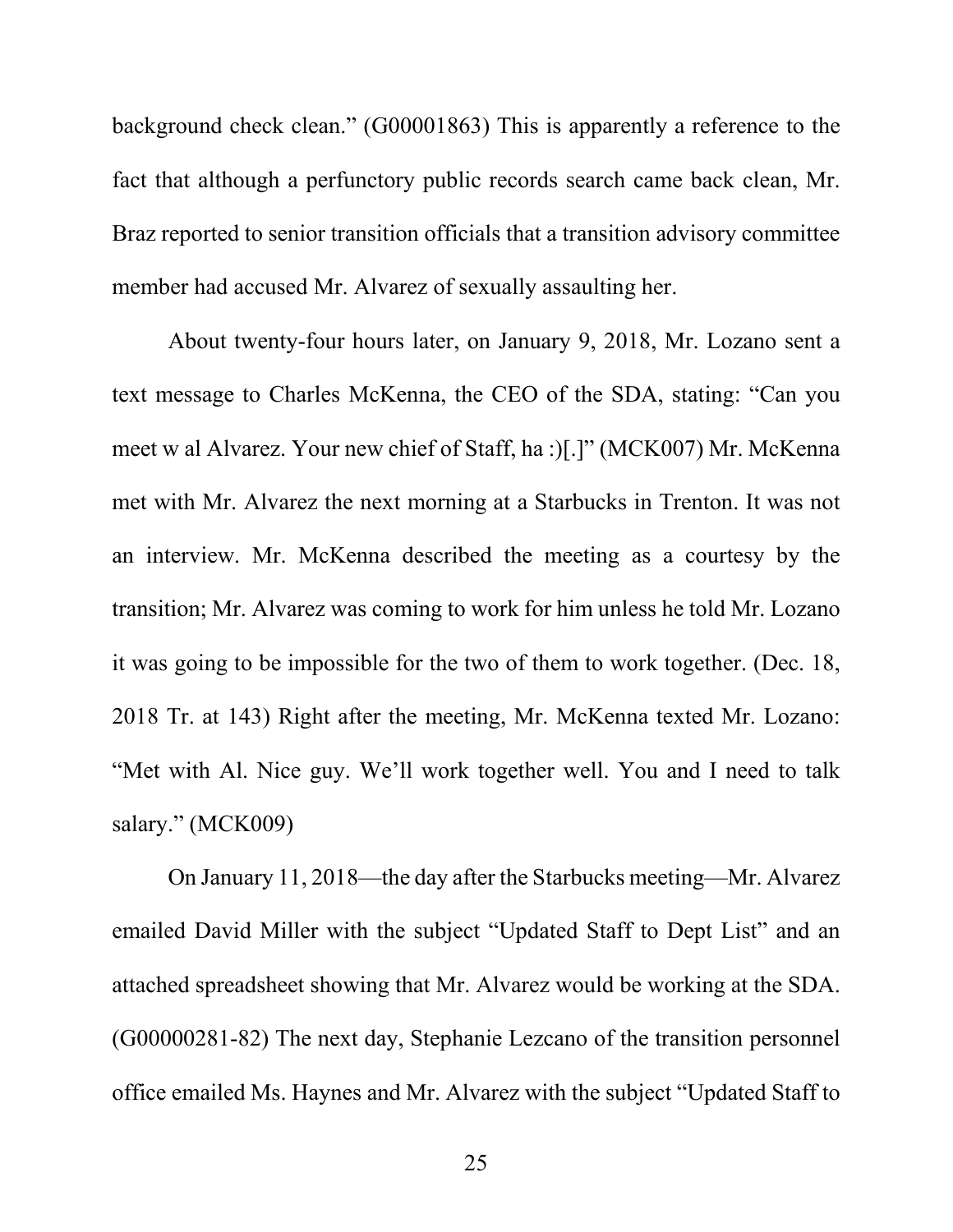Dept list with title and salary" and an attached spreadsheet indicating that Mr. Alvarez would be the Chief of Staff at the SDA with a salary of \$140,000. (G00000278-80) Also on January 12, 2018, Ms. Haynes prepared a letter on transition letterhead to Mr. Alvarez offering him the position of chief of staff at the SDA at an annual salary of \$140,000. (G00000068-69) Mr. Alvarez countersigned and returned the letter the same day. (G00000069)

Mr. McKenna confirmed that there was nothing ordinary about the manner in which Mr. Alvarez was hired as his chief of staff. He testified:

> This was sort of a unique hiring for me. I mean, normally when we hire somebody at the SDA we have them come in, fill out a form, go through the process, get interviewed. And then we do a background check on the individual. I don't think that that was the process that we used here. I think he just landed on our door, and then he went to HR to fill out whatever records it was that HR filled out. But this was-- As I said, this was a unique hiring for us.

<span id="page-29-0"></span>(Dec. 18, 2018 Tr. at 97)

# **5. Who Hired Mr. Alvarez?**

We are disappointed by the refusal of every member of the transition and administration who was involved in the hiring process to take responsibility as a decision-maker in the hiring of Mr. Alvarez, or to even admit that they knew who made the hiring decision. This is troubling and is likely because whoever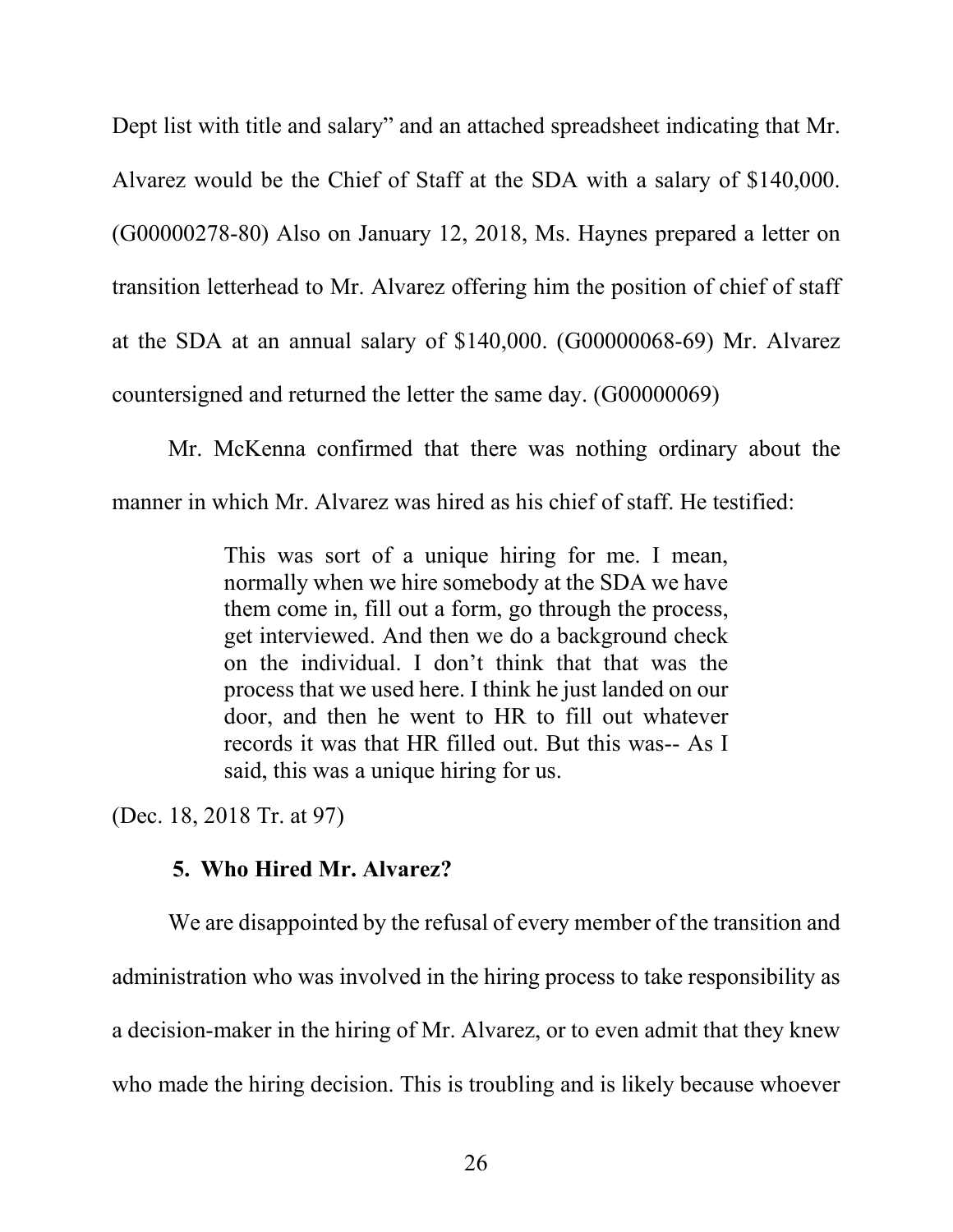made the decision would need to explain why they hired Mr. Alvarez without investigating the allegation of sexual assault. Despite the lack of written records and definitive testimony from those involved, the evidence shows that Peter Cammarano and Jose Lozano made the decision to hire Mr. Alvarez.

Mr. Alvarez testified that he began having conversations with Mr. Cammarano and Mr. Lozano early in the transition about his interest in working for the Murphy administration. (March 12, 2019 Tr. at 24-29) Mr. Alvarez denied having any such conversations with Mr. Platkin (March 12, 2019 Tr. at 45) and Mr. Platkin denied any involvement in Mr. Alvarez's placement at the SDA (Jan. 18, 2019 Tr. at 12). Mr. Platkin flatly denied hiring Mr. Alvarez, as well as any knowledge whatsoever about who did, testifying that all he knows about the matter is what he has read in "press reports." (Jan. 18, 2019 Tr. at 12-13)

Mr. Alvarez recalled having several conversations with Mr. Lozano about where in the administration he might work after the transition. Mr. Alvarez said he believed it was important to speak with Mr. Lozano because he was "helping to get folks employed at the State level." (March 12, 2019 Tr. at 28) During their first conversation in November 2017, Mr. Alvarez recalls not being sure where he wanted to work. (March 12, 2019 Tr. at 28) But in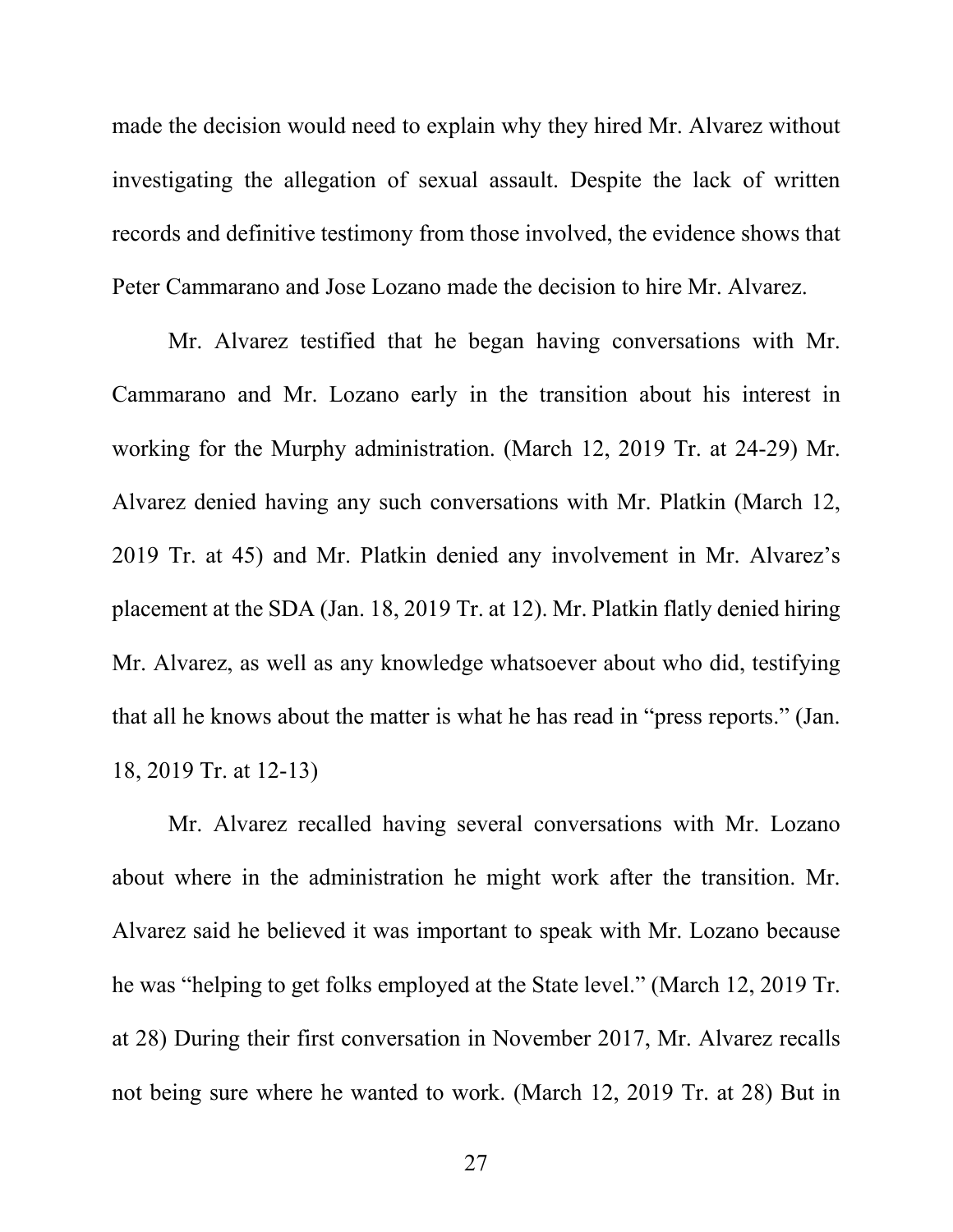later conversations, Mr. Alvarez advised Mr. Lozano about his interest in working at the SDA, "and potentially being the CEO." (March 12, 2019 Tr. at 28)

Mr. Alvarez testified that it was Mr. Lozano who advised him that the CEO position would not be available and who asked him if he would be interested in serving as chief of staff instead. (March 12, 2019 Tr. at 29) According to Mr. Alvarez:

> He [Mr. Lozano] advised me that the CEO of the SDA was going to continue in that role, and so that position was not available. However, the position of Chief of Staff, which was vacant at the time, was available; would I be interested? And if so, I should then contact Mr. McKenna directly.

(March 12, 2019 Tr. at 30)

Mr. Alvarez testified that, after his meeting with Mr. McKenna, he discussed salary with both Mr. McKenna and Mr. Lozano. (March 12, 2019 Tr. at 30-32) Mr. Alvarez told us that he believes he first spoke with Mr. McKenna, who told him that the salary range for a chief of staff is approximately \$140,000. Mr. Alvarez said that he then spoke with Mr. Lozano, who advised him that his salary could not exceed \$140,000 because that was the salary for the Governor's chief of staff. (March 12, 2019 Tr. at 31-32)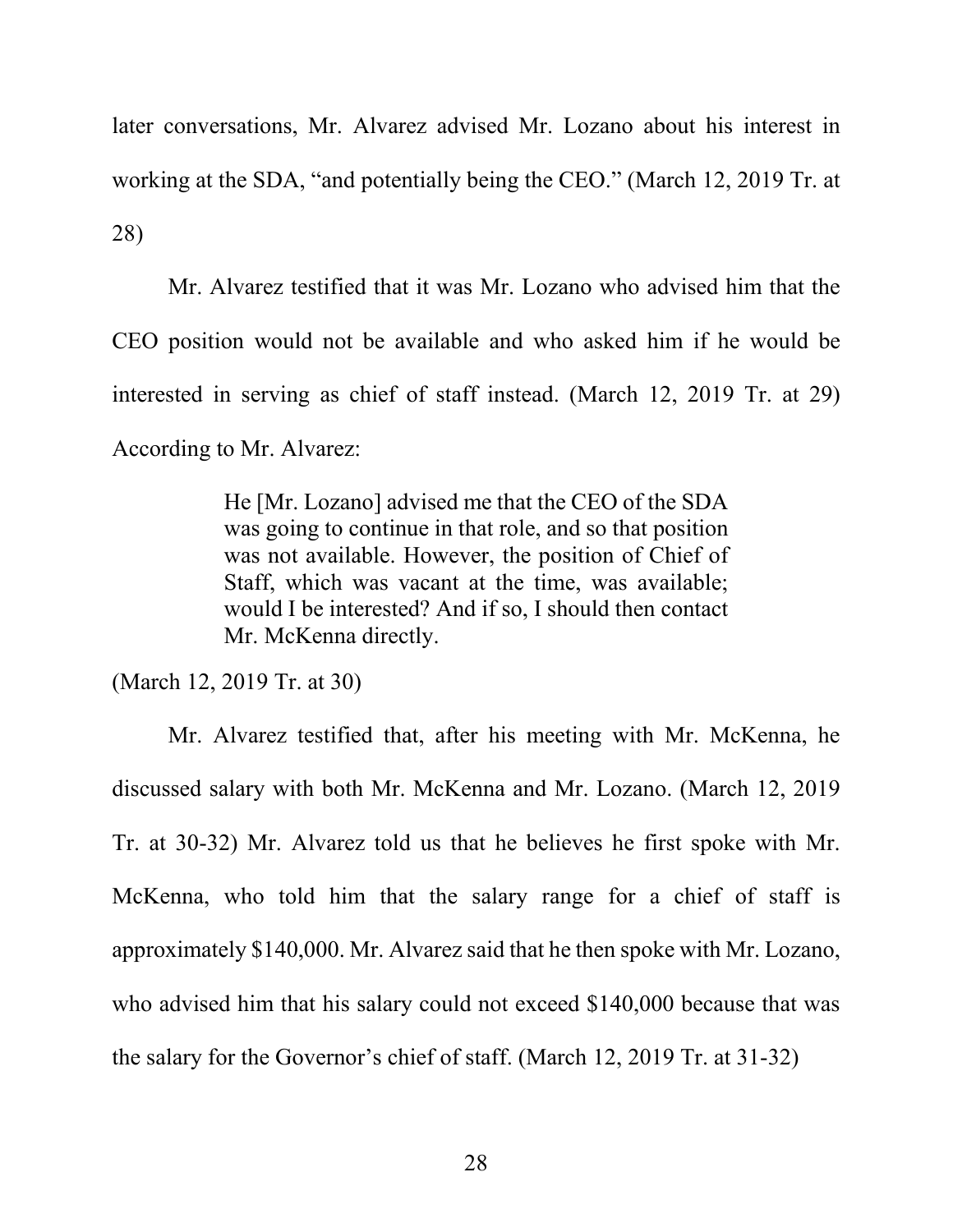MR. ALVAREZ: [Mr. Lozano] advised me that Chiefs of Staff should not go beyond \$140,000 because of the Governor's Chief of Staff having a salary set -- I imagine statutorily -- at \$140,000; he felt that the Chief of Staff at all agencies should, sort of, adhere to that similar standard.

[COUNSEL]: So he basically told you that your salary should be no higher than \$140,000 -- Mr. Lozano.

MR. ALVAREZ: That is correct.

[COUNSEL]: And when Mr. Lozano told you that the salary should be no higher than \$140,000, what did you say?

MR. ALVAREZ: I didn't say anything. It wasn't really a choice or a-- It was more of a statement.

(March 12, 2019 Tr. at 31-32)

Mr. Lozano provided completely contradictory testimony, telling us that he had no knowledge whatsoever about who set Mr. Alvarez's salary. He testified, in no uncertain terms, "I don't set salaries. In no moment at all during the Transition did I have a discussion about a Chief of Staff's salary." (Jan. 8, 2019 Tr. at 202)

Mr. McKenna also denied setting Mr. Alvarez's salary. When asked directly whether he made the decision as to Mr. Alvarez's salary, he responded: "I did not. In fact, there's some message between me and Mr. Lozano saying, 'We have to discuss what his salary will be.'" (Dec. 18, 2019 Tr. at 126-27)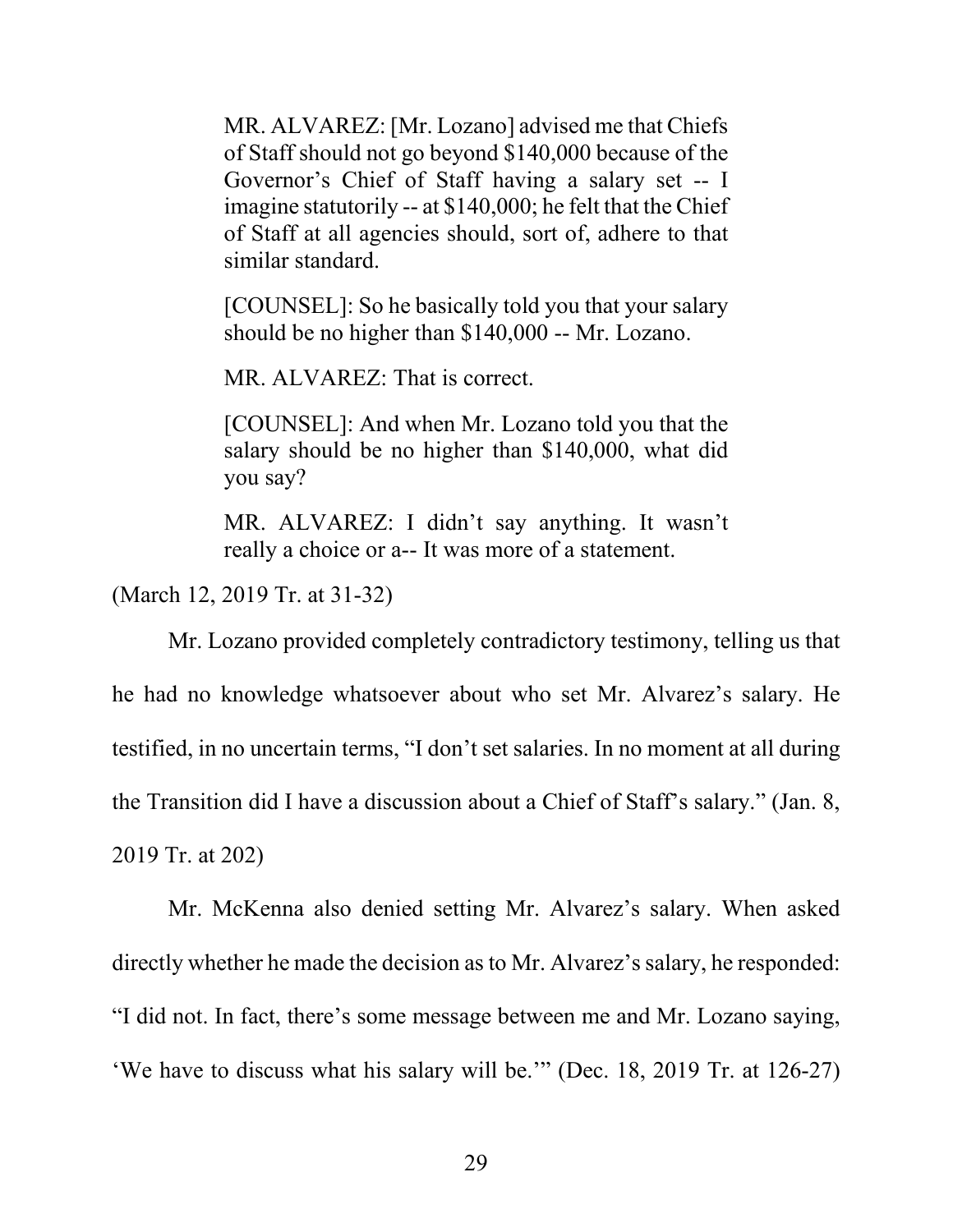The contradictions in the testimony concerning Mr. Alvarez's salary are stark and cannot be reconciled, but we are certain that Mr. Alvarez could not have set the \$140,000 salary himself.

Mr. Alvarez recalled having two conversations with Mr. Cammarano about the SDA, the first around late November 2017 when he expressed interest in being the CEO and the second in January 2018 after he learned from Mr. Lozano that Mr. McKenna would temporarily be staying on as CEO. (March 12, 2019 Tr. at 24-26) Mr. Alvarez said that Mr. Cammarano "seemed supportive" and did not discourage him from pursuing a job at the SDA. (*Id.*) Mr. Alvarez testified that he had these conversations with Mr. Cammarano because he would not be able to get the position if Mr. Cammarano had an objection, "meaning, essentially, [Mr. Cammarano and Mr. Lozano] needed to sign off and be okay with [him] going there." (March 12, 2019 Tr. at 44) Mr. Lozano testified that "[t]he majority of the final signoffs funneled either through Mr. Cammarano or Mr. Platkin." (Jan. 8, 2019 Tr. at 188, 234)

Mr. Cammarano, on the other hand, testified that he could not recall any specific involvement with Mr. Alvarez's placement at the SDA. (Dec. 18, 2018 Tr. at 175, 192) Mr. Cammarano also testified that he was not in any "way, shape, or form . . . the decision-maker as to the hiring of Mr. Alvarez" and has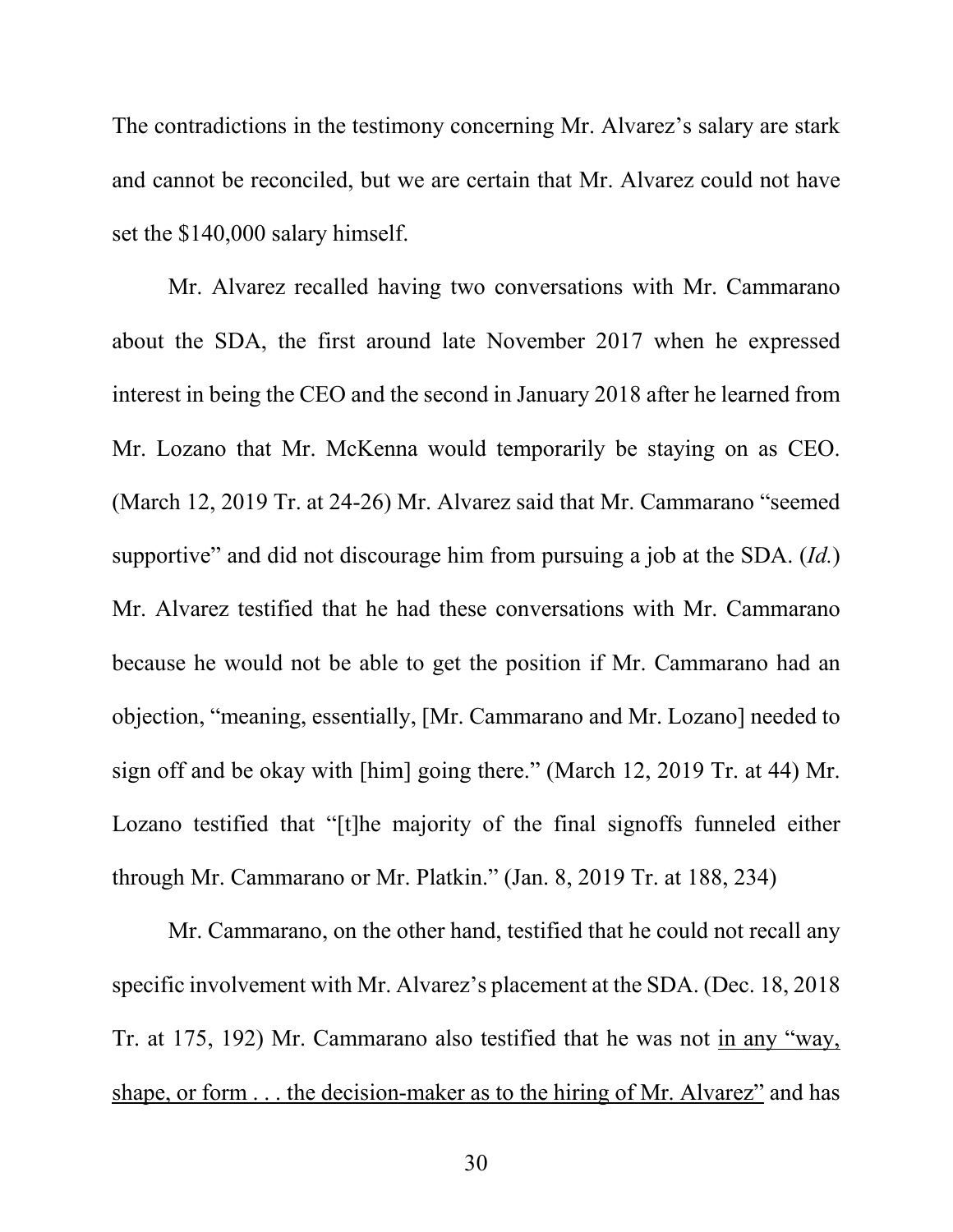no knowledge of who was. (Feb. 5, 2019 Tr. at 42) Mr. Lozano and Mr. Platkin took the same incredible position. (Jan. 8, 2019 Tr. at 173-75; Jan. 18, 2019 Tr. at 12)

Mr. Cammarano was more equivocal during his interview with the law firm of Sills Cummis & Gross P.C. on November 8, 2018. The firm's notes reflect that Mr. Cammarano told the firm that he did not "specifically recall hiring [Mr.] Alvarez." (Sills Cummis & Gross P.C. Notes of Nov. 8, 2018) Interview of P. Cammarano at 7) However, he further stated: "I may have ultimately verbally signed off. I can tell you I wasn't the one who told the SDA he was coming there." (*Id.*)

Lynn Haynes, the transition's director of personnel, testified that Mr. Lozano or Mr. Cammarano signed off on every hire and that if a staffer was interested in working at an authority she would direct them to speak with either "Mr. Cammarano or Mr. Platkin; and if they weren't available, Mr. Lozano." (Feb. 5, 2019 Tr. at 65-66) Ms. Haynes did not know who made the final call about Mr. Alvarez's placement at the SDA, but testified that one or more of those three individuals must have approved Mr. Alvarez's placement at the SDA on inauguration day. (Feb. 5, 2019 Tr. at 75) She subsequently clarified that Mr. Lozano and Mr. Cammarano were the only two individuals who could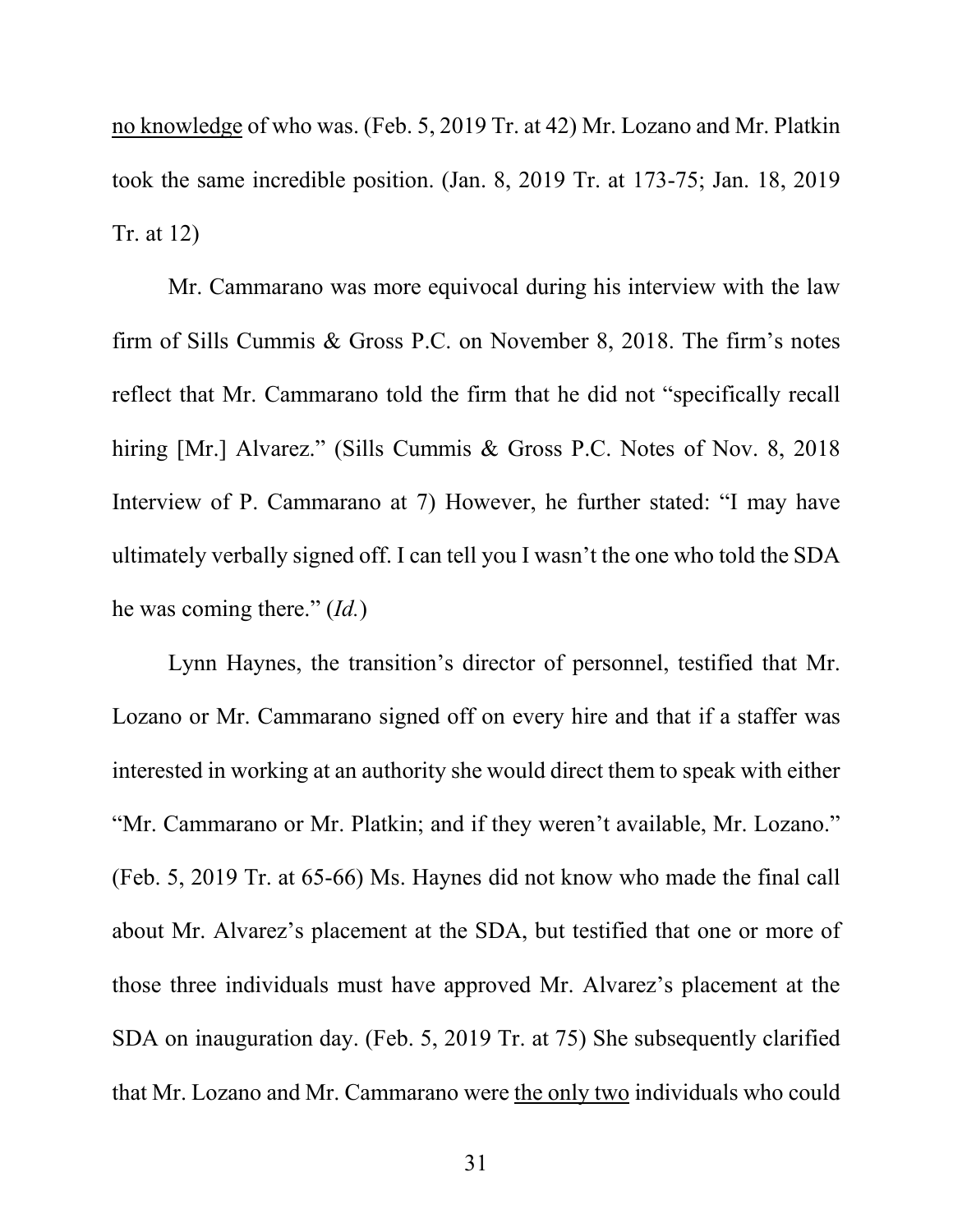make hiring offers. (Feb. 5, 2019 Tr. at 88) Significantly, she recalled Mr. Alvarez telling her on one of the last days of the transition:

# *They're* sending me over to SDA to be the Chief of Staff.

(Feb. 5, 2019 Tr. at 66, 75 (emphasis added)) She also testified that Mr. Lozano confirmed the hire for her and provided Mr. Alvarez's salary information before she prepared the offer letter for Mr. Alvarez. (Feb. 5, 2019 Tr. at 66)

Mr. Alvarez testified that he knew who hired him to work for New Way for New Jersey and the campaign, and that he knew who hired him to work as a paid member of the transition staff. (March 12, 2019 Tr. at 6-8) However, Mr. Alvarez initially testified that he was not certain who made the decision to hire him as the chief of staff at the SDA. (March 12, 2019 Tr. at 37-38) But when pressed, Mr. Alvarez acknowledged that Mr. Cammarano must have been the ultimate decision-maker as to his hiring at the SDA. He stated:

> [COUNSEL]: But you've just told us that it was Mr. Lozano who was involved with setting up the meeting; Mr. Lozano you reported back to; and Mr. Lozano who could have vetoed it if he didn't want to. So he, certainly, was a decision-maker.

> MR. ALVAREZ: Generally, yes, I would agree with that characterization. However, I think that there is an important caveat. The ultimate decision-makers were Peter Cammarano and Matthew Platkin; ultimate decision-makers. And Jose Lozano's relationship with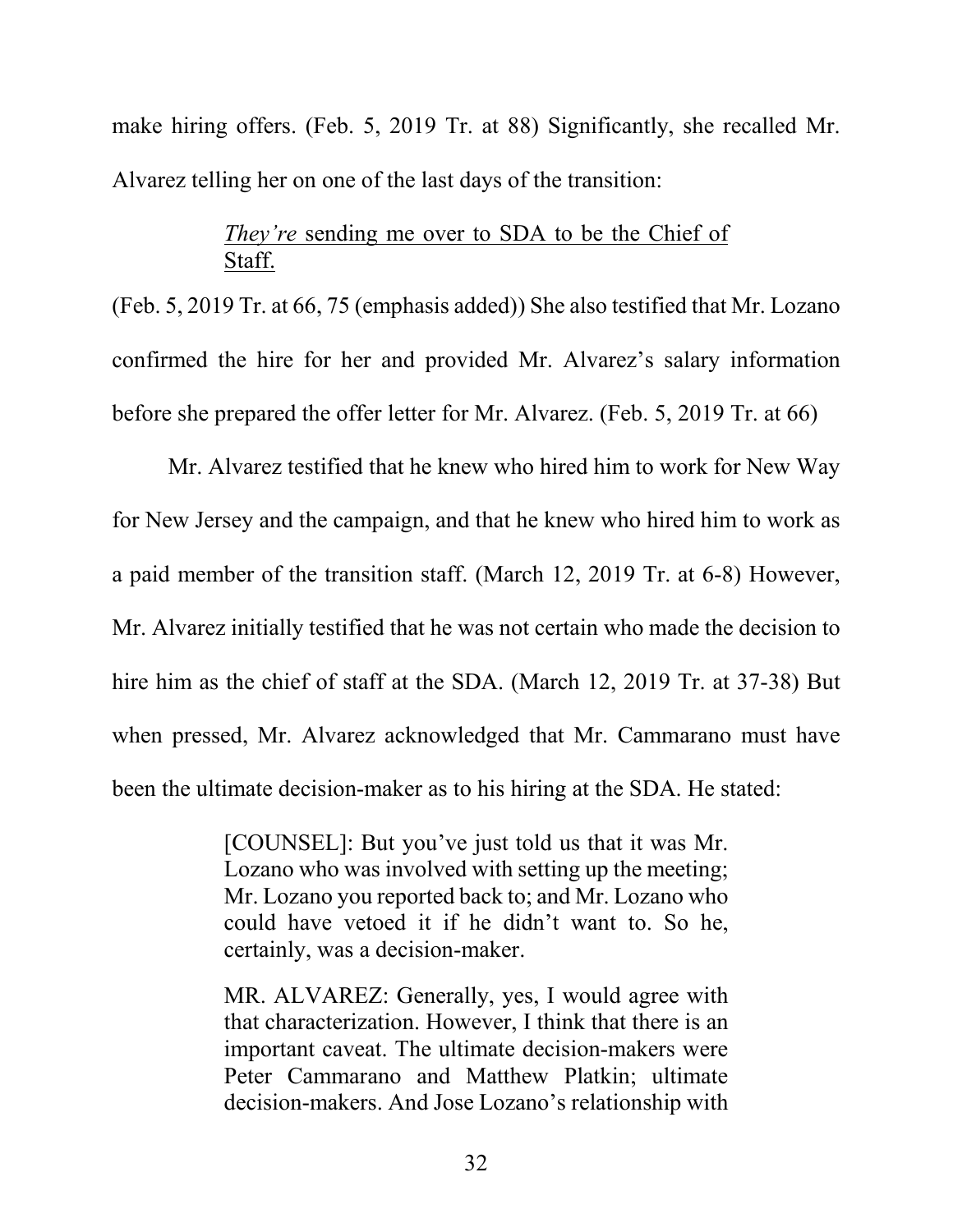both of them was extremely close; and it was very clear and evident that when you spoke to Jose, you could assume that when he spoke back to you it was because he had spoken to either Matthew or Peter. . . .

. . .

[COUNSEL]: . . . So Mr. Cammarano is telling us that he wasn't the decision-maker. He doesn't even know who the decision-maker is. But your understanding is, he was a decision-maker.

MR. ALVAREZ: Yes, that's my understanding. Yes, sir.

[COUNSEL]: And your understanding is he was a decision-maker in your hiring.

MR. ALVAREZ: My understanding is he was a decision-maker in pretty much everyone's hiring.

[COUNSEL]: Including your hiring.

MR. ALVAREZ: Including my hiring.

[COUNSEL]: So he was one of those who hired you.

MR. ALVAREZ: If that's-- I mean, yes.

[COUNSEL]: The answer is "yes."

MR. ALVAREZ: Yes.

(March 12, 2019 Tr. at 85-87)

Mr. Alvarez provided further clarity later in the hearing:

SENATOR CORRADO: This morning I thought your testimony was indicating that Mr. Lozano had hired you; this afternoon, I think it was leaning towards Mr. Cammarano had hired you.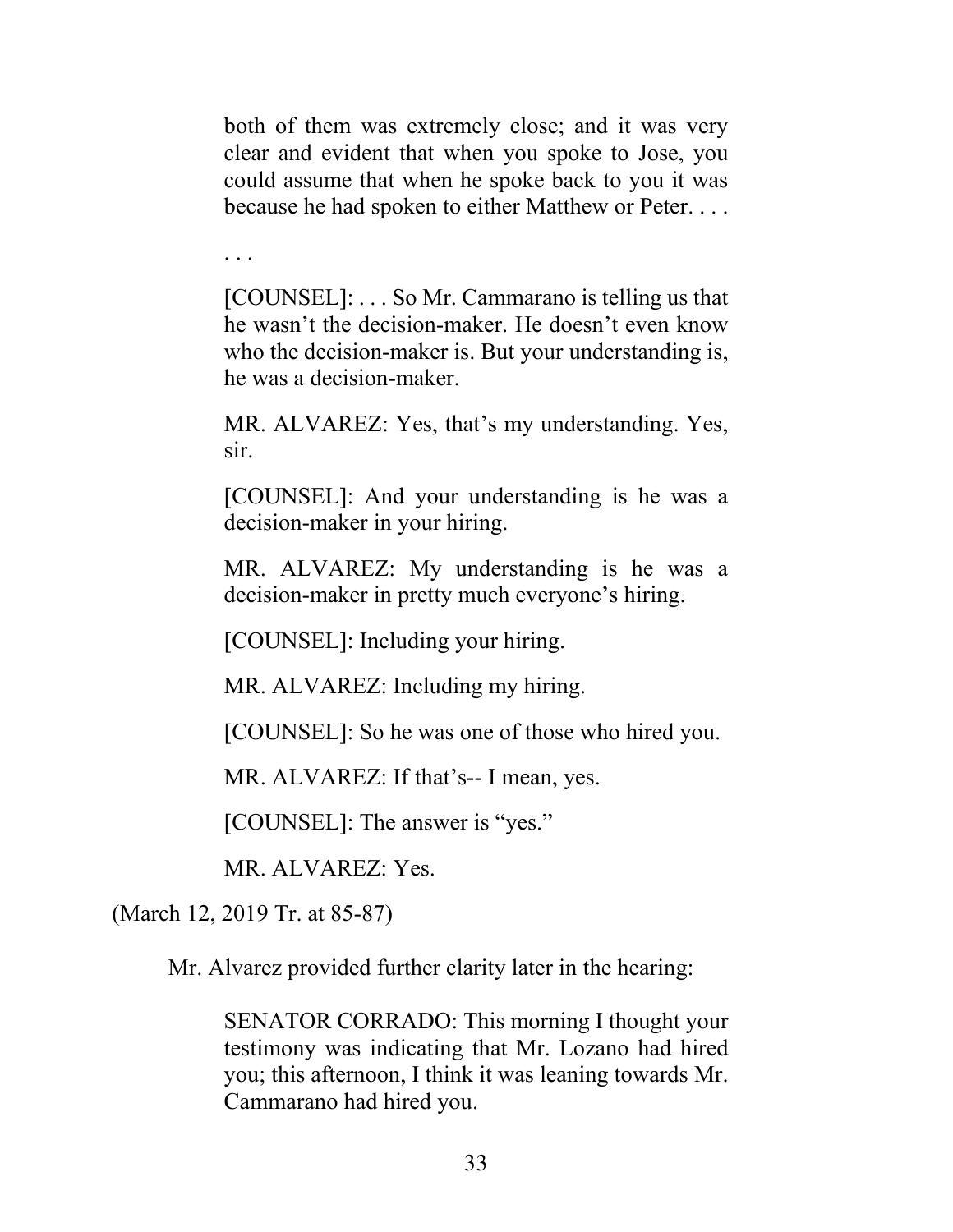MR. ALVAREZ: Yes.

SENATOR CORRADO: Who hired you?

MR. ALVAREZ: Again, I-- If the crux of the issue is who had the hiring authority, it would have been Mr. Cammarano.

(March 12, 2019 Tr. at 126 (emphasis added))

There has been some speculation that Mr. Alvarez may have "hired himself" to be the chief of staff at the SDA. We do not view this as a serious possibility for three reasons. First, it strikes us as implausible that Mr. Alvarez could have slotted himself into the role as chief of staff at the SDA without the approval of some combination of Mr. Lozano, Mr. Cammarano, and Mr. Platkin. Ms. Haynes agreed, testifying that she did not believe Mr. Alvarez could have hired himself because "there were people in positions of authority who were approving the hires." (Feb. 5, 2019 Tr. at 84) Second, Ms. Haynes, not Mr. Alvarez, prepared his offer letter and confirmed the hire with Mr. Lozano, who also provided her with salary information. Finally, Mr. Alvarez applied to be the CEO of the SDA in early January 2018, but Mr. Lozano introduced him to Mr. McKenna as the "new chief of staff" at the SDA a week later. It seems to us that if Mr. Alvarez had hired himself, he would have hired himself as the CEO and not as the chief of staff.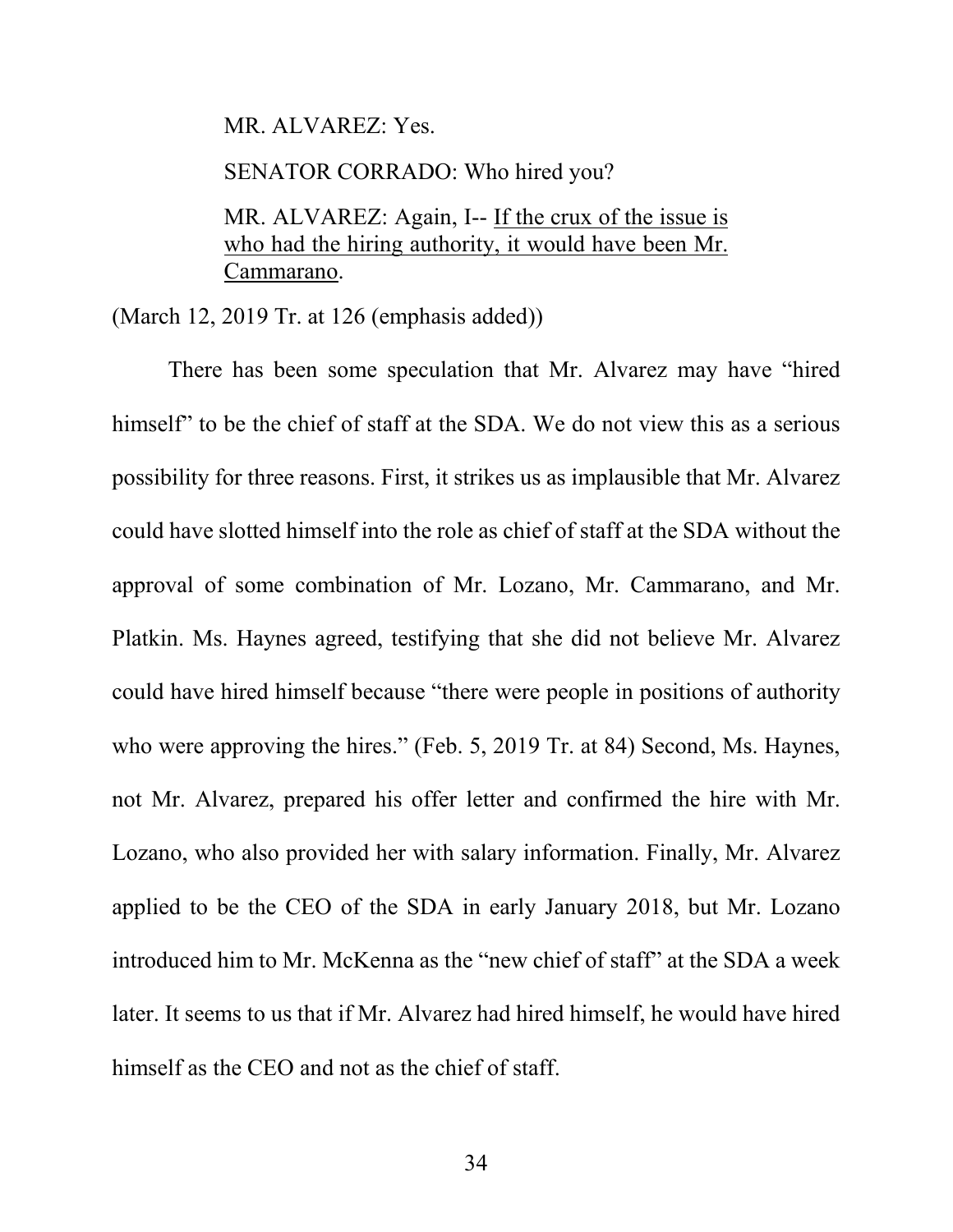Equally unpersuasive is the conclusion in the Verniero Report that "Mr. Alvarez's placement at the SDA was a foregone conclusion based on his affiliation with the Murphy campaign and the transition office, and due to the fact that he was well known and presumably viewed positively within the Murphy hiring circle." (Verniero Report at 20) It is inconceivable that any staffer could be viewed so positively and as so indispensable to the administration that he or she would be hired regardless of where they wanted to work, what job title they wanted, and what they wanted to be paid. And even if the Murphy administration wanted to reward Mr. Alvarez's service on the campaign and transition with a job in the administration, it did not need to give him a senior-level position at the very top of the pay scale. It may have been a foregone conclusion that he would be hired in some capacity, but not as to when, where, and for what position. The hiring of Mr. Alvarez was approved by decision-makers, not by chance, the law of averages, default, or luck of the draw.

The evidence shows that, despite the incredible claims that nobody made the decision to hire Mr. Alvarez or that he hired himself or that his hiring was inevitable, the decision-makers hired him with full knowledge that a member of a transition advisory committee had accused Mr. Alvarez of raping her. And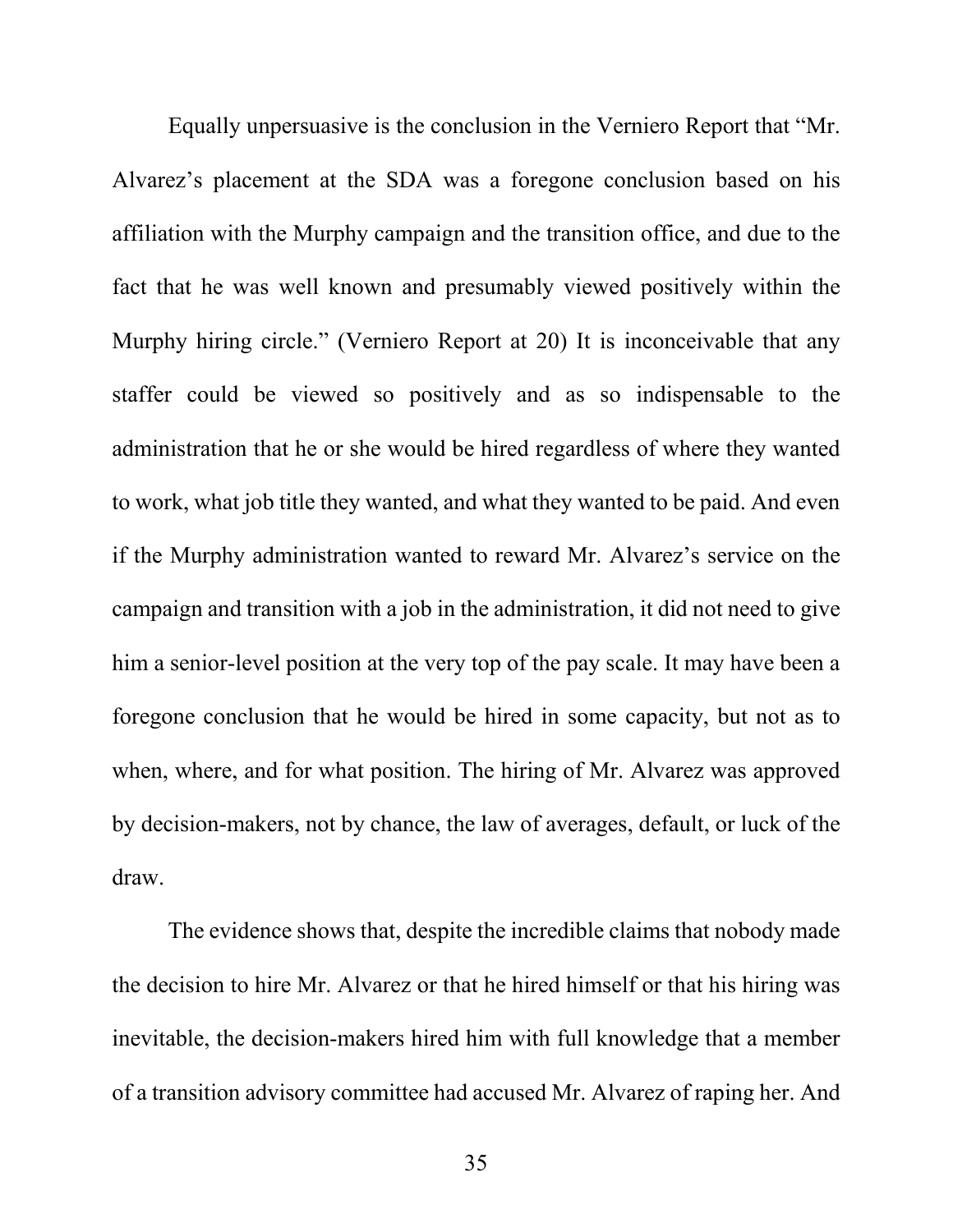they made that decision to give Mr. Alvarez a senior job at a salary of \$140,000 per year without investigating the truth or falsity of the claim. These actions are difficult to understand and the obfuscation as to who was responsible for Mr. Alvarez's hiring and who set his salary is insulting to the Legislature and its investigatory process.

### **6. Ms. Brennan Speaks with Matthew Platkin and Parimal Garg**

Ms. Brennan became chief of staff at the HMFA on February 20, 2018, approximately four weeks after Mr. Alvarez became chief of staff at the SDA. (Dec. 4, 2018 Tr. at 11) It is our understanding that the HMFA's office is located about a mile away from the SDA's office. But Ms. Brennan testified understandably in our view—that she feared seeing Mr. Alvarez around Trenton or at joint meetings of the administration's chiefs of staff. (Dec. 4, 2018 Tr. at 11) For that reason, and because she stated that she "wanted to stop Al Alvarez from ever attacking another woman again," she decided to alert senior administration officials about the alleged sexual assault. (Dec. 4, 2018 Tr. at 11)

Ms. Brennan appears to have first considered speaking up in January 2018. Parimal Garg, a deputy chief counsel to the Governor and a personal friend of Ms. Brennan's who was at the party in question in April 2017,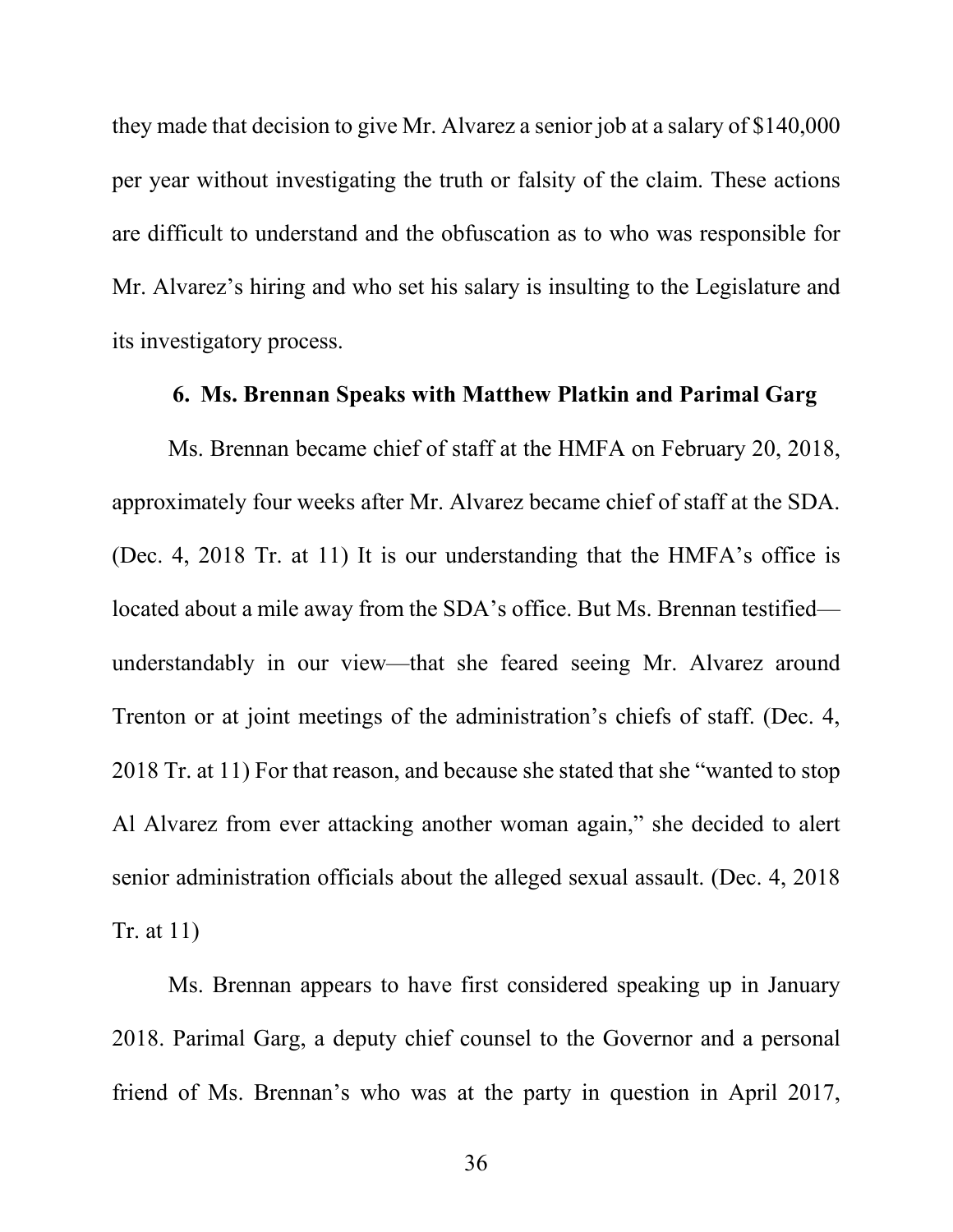testified that Ms. Brennan approached him at the Inaugural Ball on January 16, 2018 and said she wanted to speak with him in private "about a matter of serious wrongdoing by a senior Administration official." (Jan. 8, 2019 Tr. at 5) Ms. Brennan did not share any details about the allegation with Mr. Garg at the time, but they agreed to speak later in the week. (*Id.*) The next day, Mr. Garg told his supervisor, Matthew Platkin—another personal friend of Ms. Brennan's—about the conversation. (*Id.*) Mr. Platkin recalled having a conversation with Mr. Garg around this time about Ms. Brennan, but does not recall him saying that Ms. Brennan said she wanted to speak with him about serious wrongdoing by a senior administration official. (Jan. 18, 2019 Tr. at 101)

Ms. Brennan and Mr. Garg spoke by phone on January 19, 2018. Mr. Garg explained to her at the outset that although they were friends, he might have an obligation to share the information with others in the administration and thus could not guarantee her confidentiality. She told him that she had been thinking about it over the past few days and that she had decided she did not want to speak with him about the issue. Mr. Garg told us that he "respected her wishes," reported back to Mr. Platkin, and that they jointly decided not to take any further action with Ms. Brennan. (Jan. 8, 2019 Tr. at 5-6, 16) These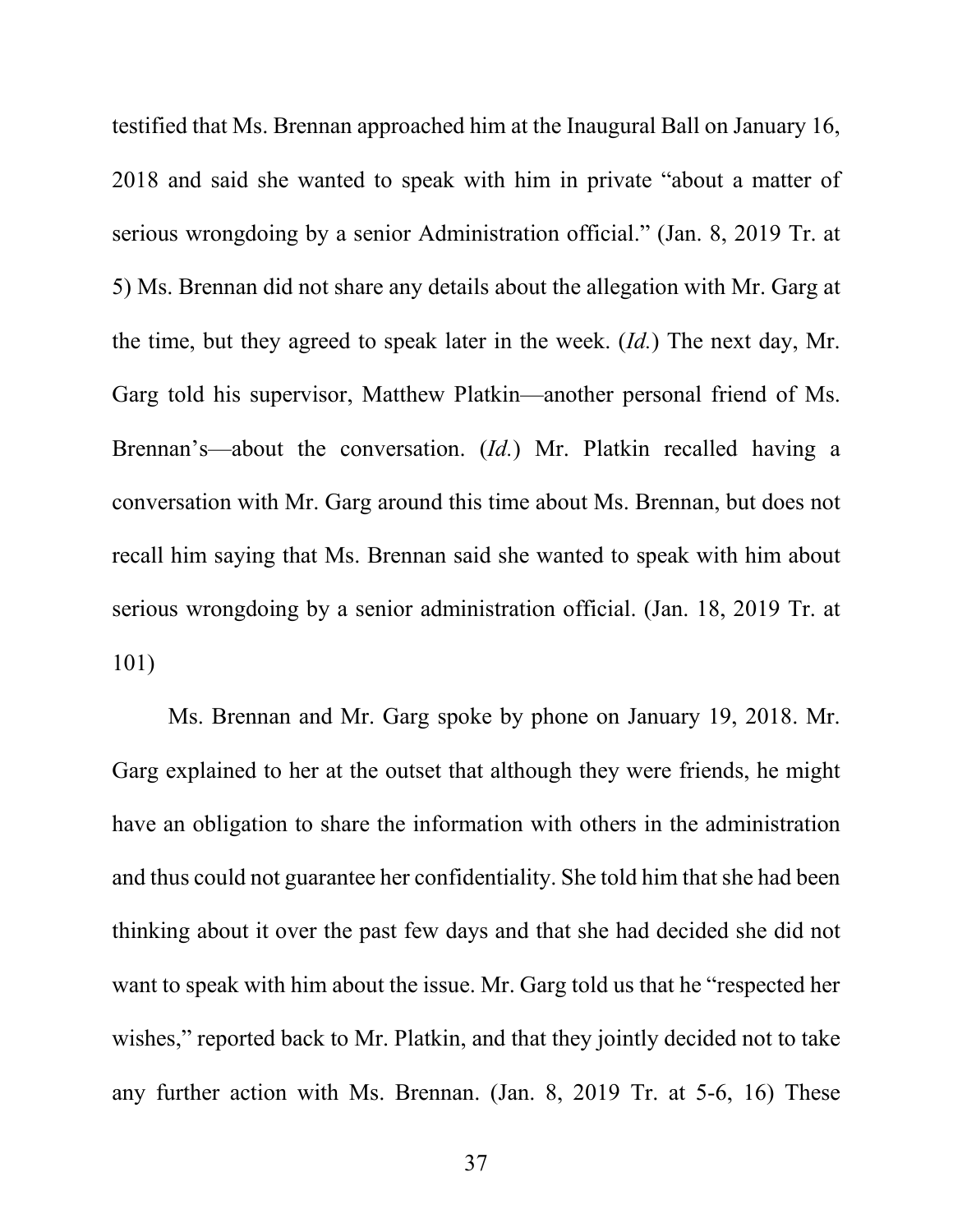conversations took place right around the time that Ms. Brennan learned she would be the chief of staff at the HMFA (Dec. 4, 2018 Tr. at 38) so perhaps she was not comfortable disclosing the allegation at that time. Regardless, it is concerning that Mr. Garg and Mr. Platkin did not press Ms. Brennan to disclose the "serious wrongdoing" at that time. At a bare minimum, inquiry should have been immediately made as to whether the alleged wrongdoing involved ongoing corruption.

About a month after Ms. Brennan began working at the HMFA, she reached out to both Mr. Platkin, the Governor's chief counsel, and Mr. Garg, deputy chief counsel, to set up private meetings with them. (Dec. 4, 2018 Tr. at 11) Ms. Brennan and Mr. Platkin met for dinner at a restaurant in Jersey City on the evening of March 20, 2018. At the dinner, which lasted a few hours, Ms. Brennan disclosed to Mr. Platkin that Mr. Alvarez raped her almost a year earlier after a party with campaign staff that Mr. Platkin had, in fact, attended. (Dec. 4, 2018 Tr. at 95-97) She explained to him that the rape allegation was why she was so nervous during the hiring process. (Dec. 4, 2018 Tr. at 97) Mr. Platkin told Ms. Brennan that he was horrified and promised to report the accusation to see if anything could be done. (Dec. 4, 2018 Tr. at 97; Jan. 18, 2019 Tr. at 5, 103)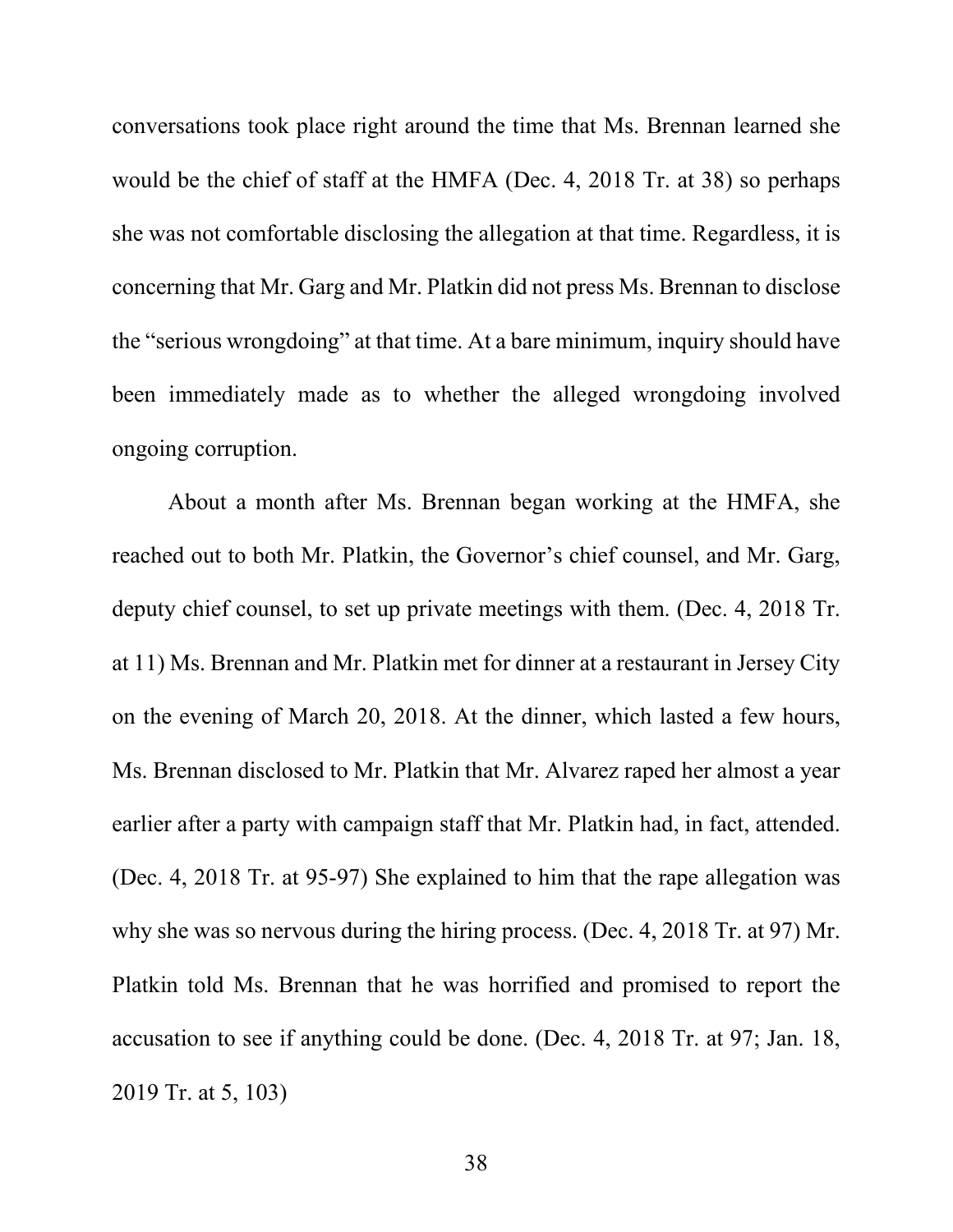Mr. Platkin testified that his March 20, 2018 dinner with Ms. Brennan was the first time that he had learned about a rape allegation against Mr. Alvarez (Jan. 18, 2019 Tr. at 5) and we did not receive any testimony to the contrary. Ms. Brennan seemed to agree, telling us that Mr. Platkin seemed genuinely surprised by the rape allegation, "like [she] was the first one telling him." (Dec. 4, 2018 Tr. at 75) Mr. Platkin testified that he believed Ms. Brennan's accusation against Mr. Alvarez. (Jan. 18, 2019 Tr. at 82)

On the morning of March 22, 2018, Mr. Platkin reported Ms. Brennan's allegation to Heather Taylor, who is the chief ethics officer for the Office of the Governor and is also the designated contact in the office for complaints under the State's Equal Employment Opportunity ("EEO") policy. (Jan. 18, 2019 Tr. at 6) Unlike Mr. Platkin, who knew both Ms. Brennan and Mr. Alvarez, Ms. Taylor did not know either Ms. Brennan or Mr. Alvarez. (Jan. 10, 2019 Tr. at 161) Mr. Platkin advised Ms. Taylor that Ms. Brennan was the chief of staff at the HMFA and that Mr. Alvarez was the chief of staff at the SDA. (Jan. 10, 2019 Tr. at 161) They decided that Ms. Taylor would contact the Attorney General's office to seek guidance about what could be done. (Jan. 10, 2019 Tr. at 161) Mr. Platkin testified that he advised Ms. Taylor that he should not participate in any investigation into the matter because he knew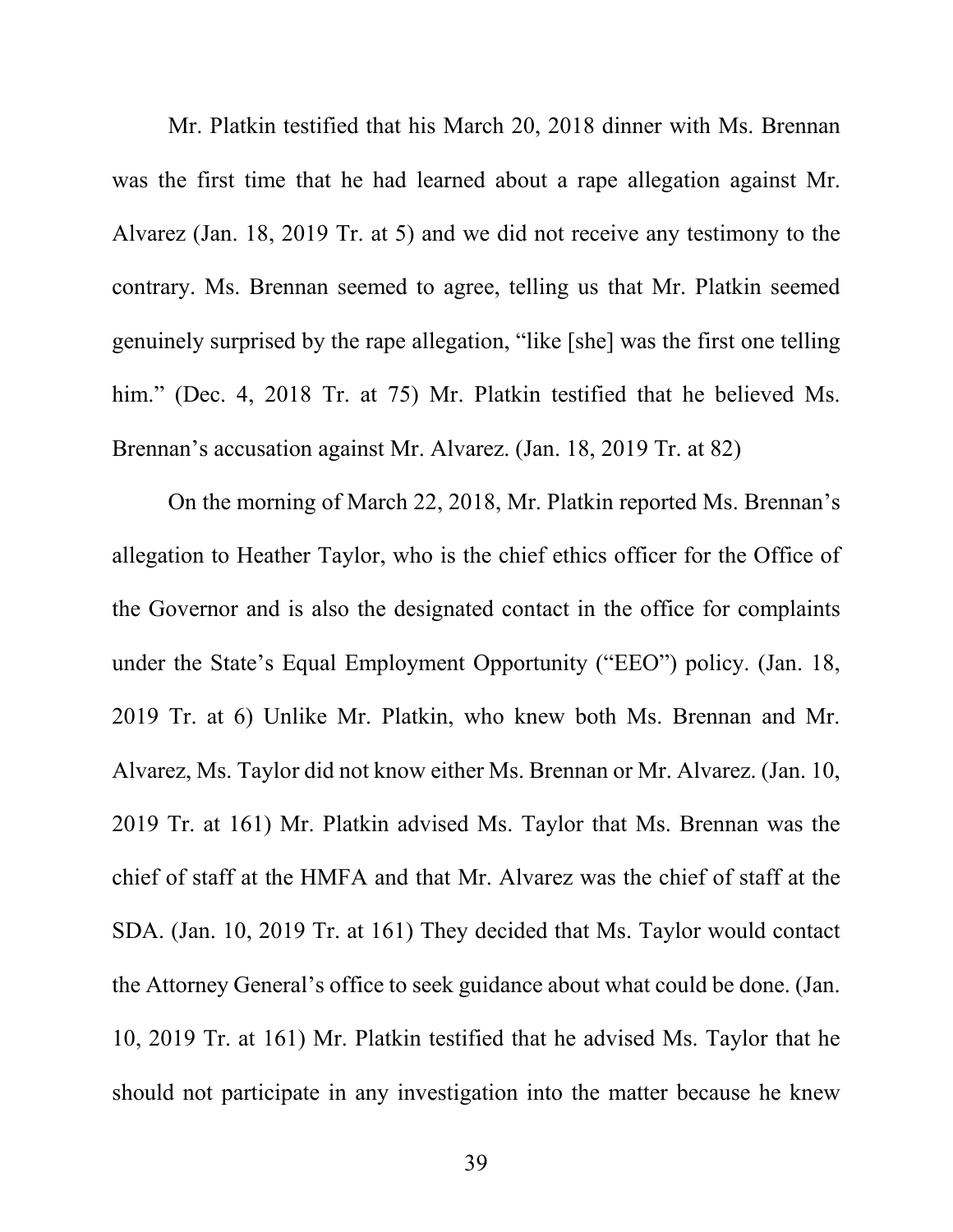both individuals, but that he did not formally recuse himself from the matter. (Jan. 18, 2019 Tr. at 6, 22, 69) Ms. Taylor does not recall Mr. Platkin recusing himself (Jan. 10, 2019 Tr. at 184), but her handwritten notes from their meeting reveal that Mr. Platkin was "conflicted" because he had a personal relationship with both Ms. Brennan and Mr. Alvarez (G00000287). It does not appear that Mr. Platkin disclosed to Ms. Taylor that he was at the April 2017 going away party with Ms. Brennan and Mr. Alvarez on the night of the alleged rape, perhaps making him a fact witness.

Mr. Platkin separately reported Ms. Brennan's allegation to Mr. Cammarano that same day. Mr. Platkin explained to us that, as chief of staff, "Mr. Cammarano was in charge of personnel matters within the Administration, and [Mr. Platkin] deemed it appropriate, under the EEO policy, for Mr. Cammarano to be made aware of the allegation." (Jan. 18, 2019 Tr. at 6) After discussing the matter, they decided that Mr. Alvarez should be told to leave his position at the SDA and that Mr. Cammarano would relay the message because Mr. Platkin had recused himself from the matter because of his personal relationships with both Ms. Brennan and Mr. Alvarez. (Jan. 10, 2019 Tr. at 53) According to both witnesses, the decision for Mr. Alvarez to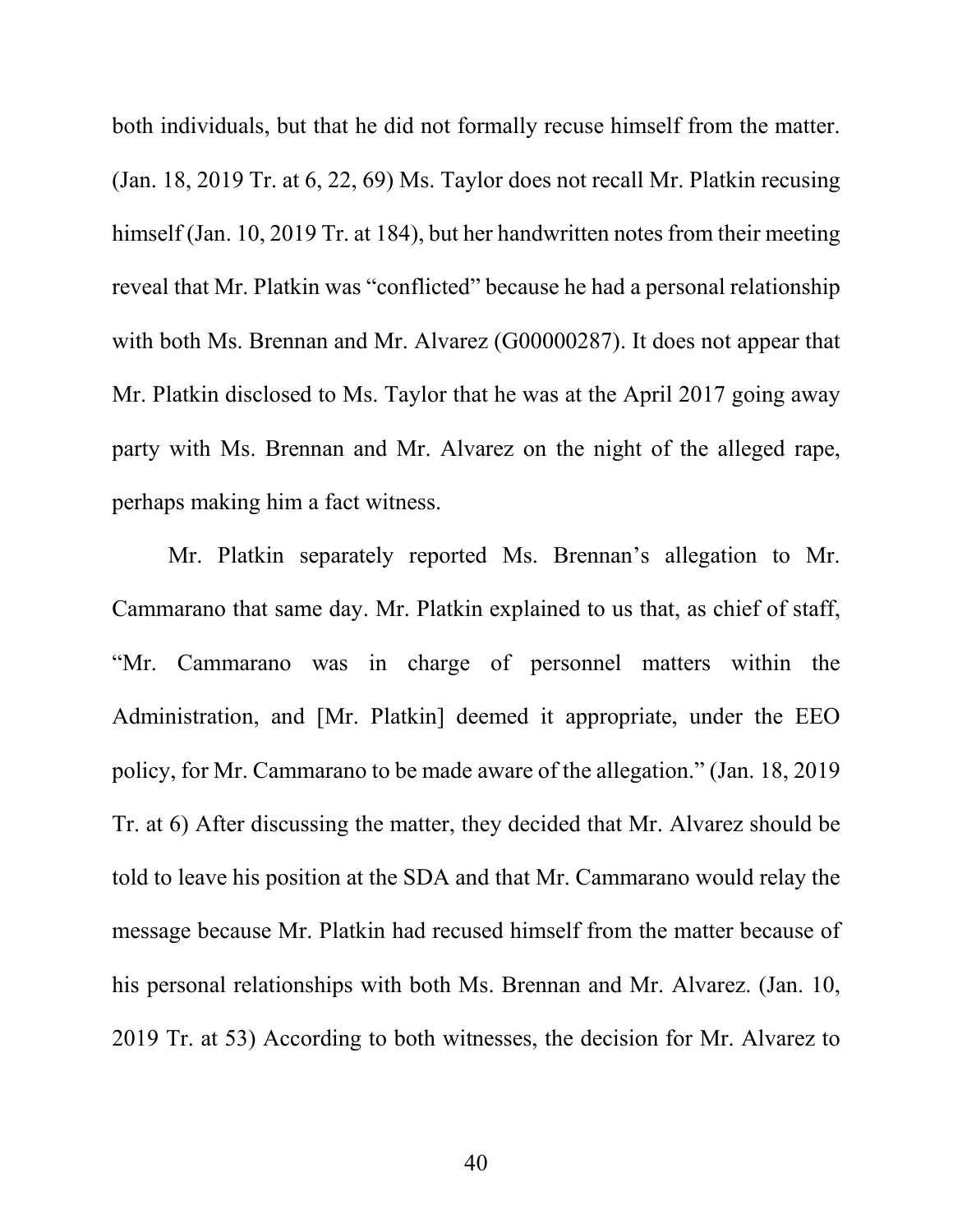leave was a direction, not a suggestion. (Dec. 18, 2018 Tr. at 215-17; Feb. 5, 2019 Tr. at 25-26; Jan. 18, 2019 Tr. at 7, 106, 139)

Mr. Platkin testified that, based on his understanding of the confidentiality requirements in the State's EEO policy, he made a judgment call at that time not to share the allegations with the Governor. (Jan. 18, 2019 Tr. at 22) However, he acknowledged that "it is certainly a fair conclusion to think a different decision should have been made." (Jan. 18, 2019 Tr. at 23) Mr. Platkin's clearly erroneous legal determination appears to have been based on one-hour of EEO training and his reading of applicable policy, but without consulting an employment lawyer for a decision with such weighty consequences. (Jan. 18, 2019 Tr. at 41, 72, 92) Mr. Platkin should have consulted attorneys with more knowledge about and experience with the State's Policy Prohibiting Discrimination in the Workplace. He certainly could have discussed the matter with Rajiv Parikh, counsel for the transition, or Jonathan Berkon, counsel for the campaign, whom he ultimately called in June 2018, or any experienced employment lawyer in State government. The legal decision was far too important to have been made in this sloppy manner.

There is no question that Mr. Cammarano learned in December 2017 that a member of a transition advisory committee had accused Mr. Alvarez of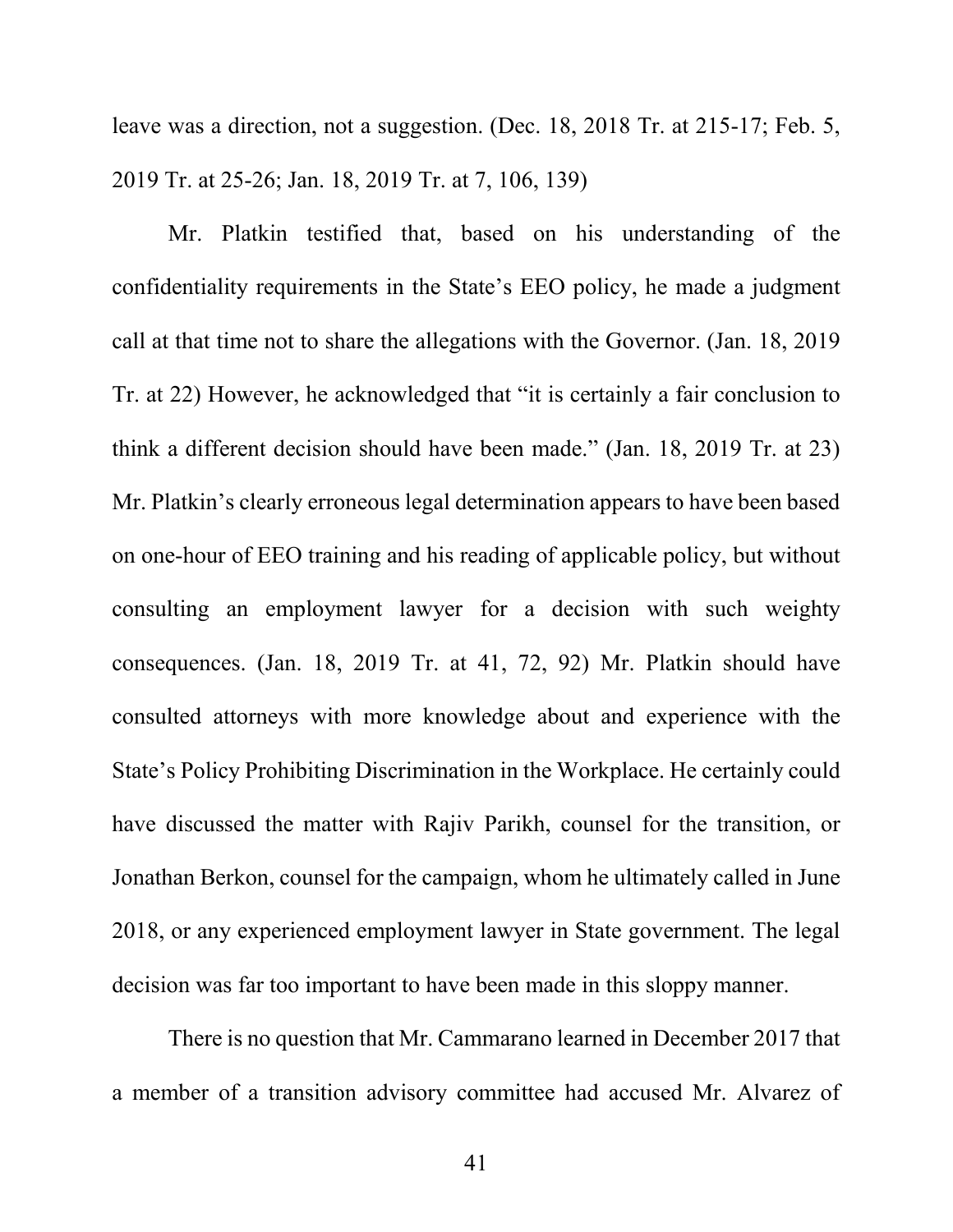sexually assaulting her during the campaign. So a pivotal question is what additional information Mr. Cammarano learned between December 2017 and March 2018 that caused him to quickly and readily agree with Mr. Platkin that Mr. Alvarez needed to leave his job at the SDA. He explained that learning the identity of the accuser and more details about the allegation against Mr. Alvarez caused him to change his mind about having Mr. Alvarez working in the administration. (Feb. 5, 2019 Tr. at 44) He told us: "When Mr. Platkin shared with me Ms. Brennan's accusations, I thought that was significant enough that we did not want him to be part of the Administration." (Jan. 10, 2019 Tr. at 52) He also said that the fact that both Mr. Alvarez and Ms. Brennan were State employees in March 2018 factored into the decision to tell Mr. Alvarez he needed to leave the SDA. (Jan. 10, 2019 Tr. at 150) But as explained below, Mr. Cammarano appears to have been the only person in the administration who identified the potential problem of Ms. Brennan working in the administration with her alleged rapist and he did not share this concern with anyone.

Mr. Cammarano and Mr. Platkin both testified that Mr. Platkin reminded Mr. Cammarano at the end of their meeting about the strict confidentiality provisions in the State's EEO policy (Dec. 18, 2018 Tr. at 171; Jan. 18, 2019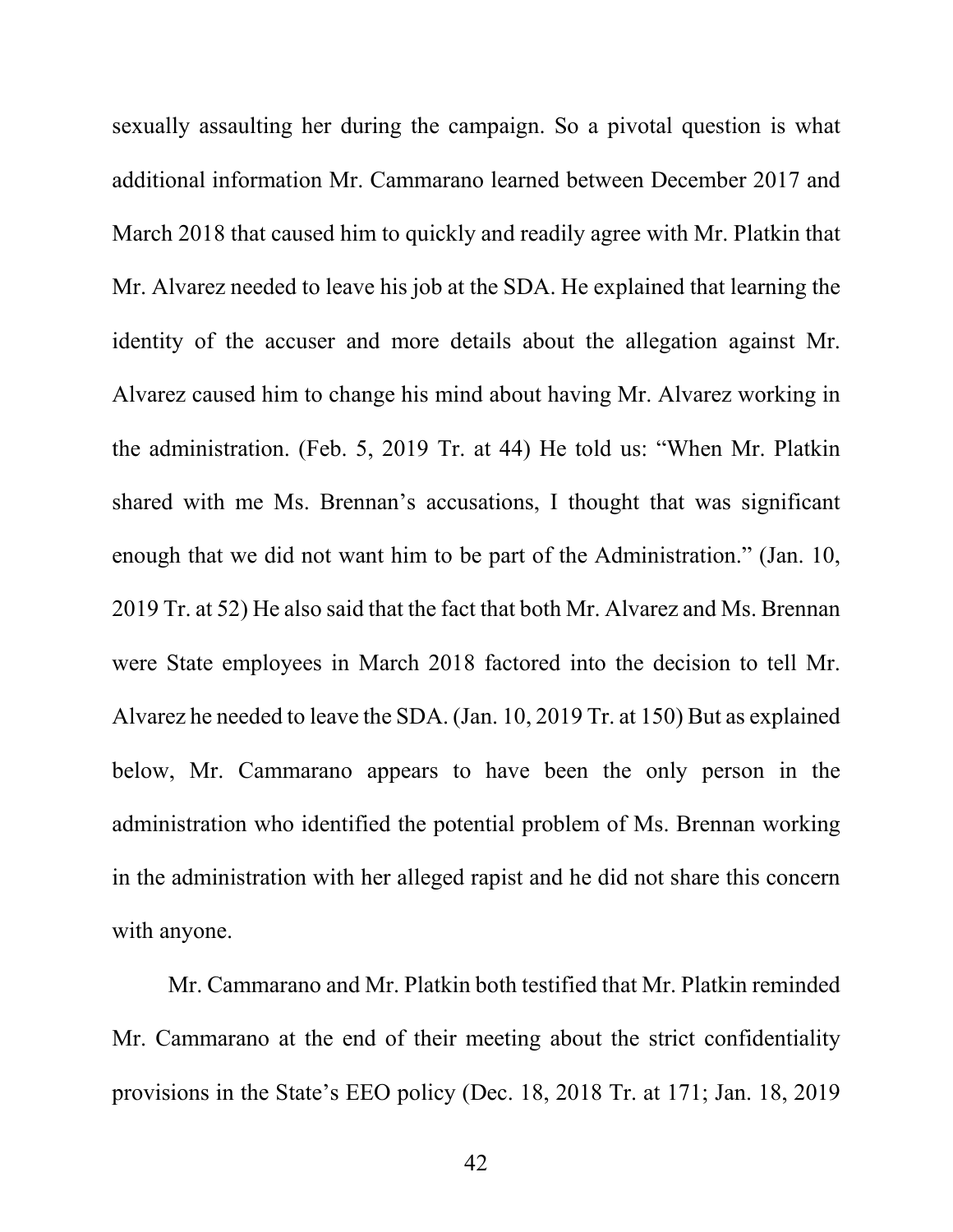Tr. at 6-7), but, once again, we received conflicting testimony about the specific advice given. Mr. Cammarano testified that he specifically asked Mr. Platkin whether the confidentiality provision in the State's EEO policy precluded him from speaking with the Governor about Ms. Brennan's allegation against Mr. Alvarez and that Mr. Platkin told him it did. (Feb. 5, 2019 Tr. at 35 ("[T]he conversation was about confidentiality, and expressly about not telling the Governor included in that confidentiality.") Mr. Platkin testified that he did not recall specifically telling Mr. Cammarano that he could not share the information with the Governor, but said that he could understand why Mr. Cammarano may have interpreted their conversation that way. (Jan. 18, 2019 Tr. at 105)

These conflicting recollections also appear in the notes of the law firm of Sills Cummis & Gross P.C. from its interviews of Mr. Cammarano and Mr. Platkin. The firm's notes reflect that Mr. Cammarano said during his interview on November 8, 2018 that he suggested multiple times to Mr. Platkin that the Governor should be told about Ms. Brennan's accusation against Mr. Alvarez, but Mr. Platkin advised him not to. (Sills Cummis & Gross P.C. Notes of Nov. 8, 2018 Interview of P. Cammarano at 6) On the other hand, Mr. Platkin told the firm during his interview on November 9, 2018 that nobody ever suggested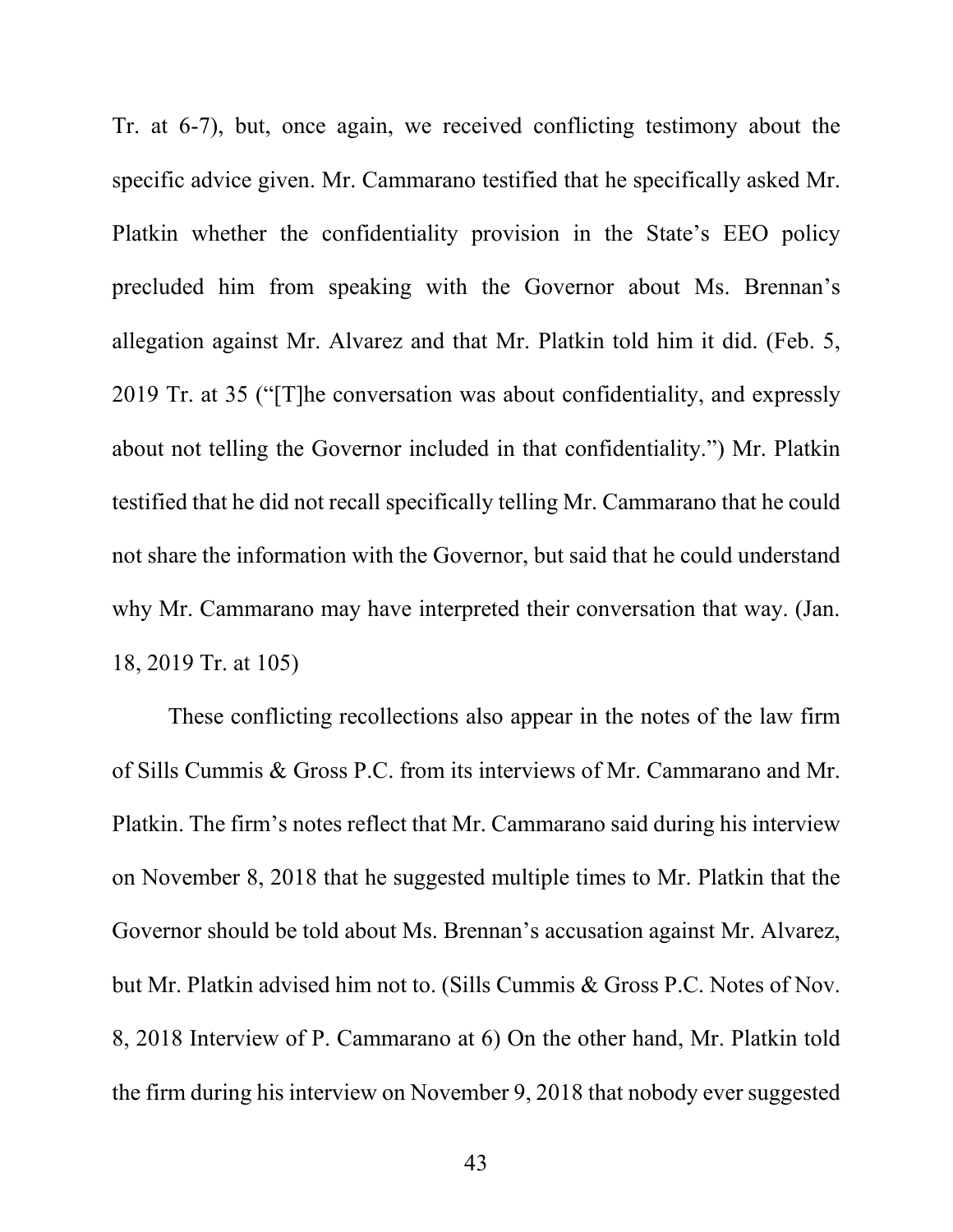speaking with the Governor about Ms. Brennan's accusation against Alvarez. (Sills Cummis & Gross P.C. Notes of Nov. 9, 2018 Interview of M. Platkin at 6) Once again, it is troubling that there is no written record memorializing the critical legal advice rendered by Mr. Platkin or the legal basis for the advice he provided.

On the evening of March 22, 2018, Ms. Brennan told her friend Mr. Garg about the alleged sexual assault in April 2017. (Dec. 4, 2018 Tr. at 11) He told Ms. Brennan that he was "heartbroken" for her and promised her his support. (Jan. 8, 2019 Tr. at 6) Mr. Garg testified that he believed Ms. Brennan's accusation against Mr. Alvarez. (Jan. 8, 2019 Tr. at 32) He reported the information to Mr. Platkin, his direct supervisor, the next day, but by that time Mr. Platkin had already spoken with both Ms. Taylor and Mr. Cammarano. (Jan. 8, 2019 Tr. at 6-7)

### **7. March 26, 2018 Meeting**

On Friday, March 23, 2018, Mr. Cammarano set up a meeting with Mr. Alvarez for Monday, March 26, 2018. (G00000294) Unfortunately, the only two people at that meeting—Mr. Cammarano and Mr. Alvarez (Dec. 18, 2018 Tr. at 220)—do not agree on what happened as to a critical fact. And once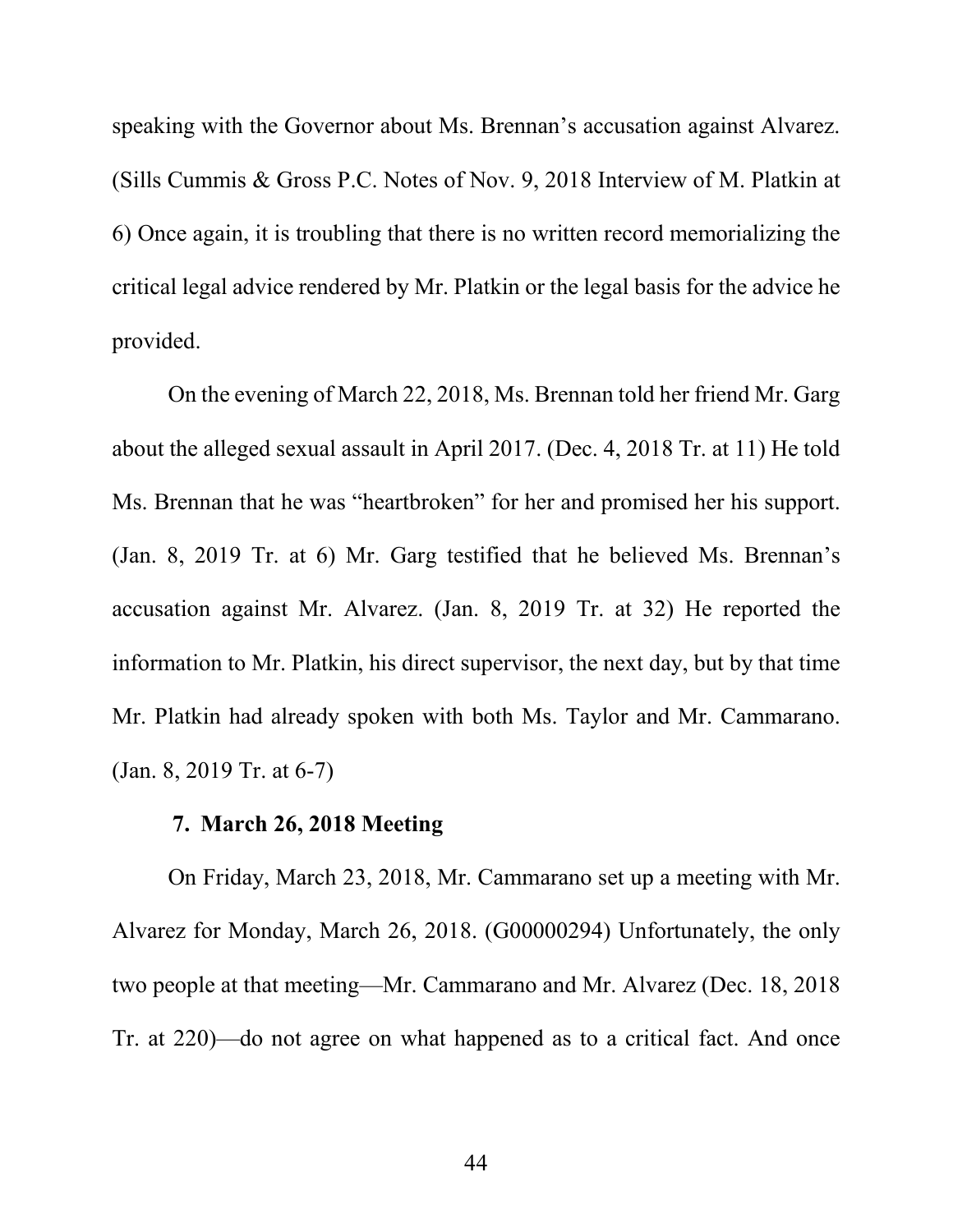again, there is no contemporaneous written record as to what Mr. Cammarano said to Mr. Alvarez.

Mr. Cammarano testified that he told Mr. Alvarez that "he had been accused of sexual assault, and that he should make arrangements to leave his State employment" at the SDA. (Dec. 18, 2018 Tr. at 171) He said that Mr. Alvarez strongly denied the allegations and "became teary eyed and emotional." (Dec. 18, 2018 Tr. at 171) Although Mr. Cammarano did not fire Mr. Alvarez, he said his instructions to Mr. Alvarez were "very clear" and that he believed Mr. Alvarez understood that he needed to leave his job at the SDA. (Dec. 18, 2018 Tr. at 171, 216-217) Surprisingly, Mr. Cammarano never followed up and never spoke with Mr. Alvarez again (Jan. 10, 2019 Tr. at 20), which undercuts his testimony that he ordered Mr. Alvarez to leave State government.

Mr. Alvarez recalled the portions of the discussion about his employment differently. He testified that Mr. Cammarano told him that he was aware of the allegation made by Ms. Brennan and that "the allegation would make [his] continued tenure in State government untenable." (March 12, 2019 Tr. at 49) However, Mr. Alvarez told us that Mr. Cammarano stopped short of telling him that he needed to leave his job at the SDA, just that "he would prefer that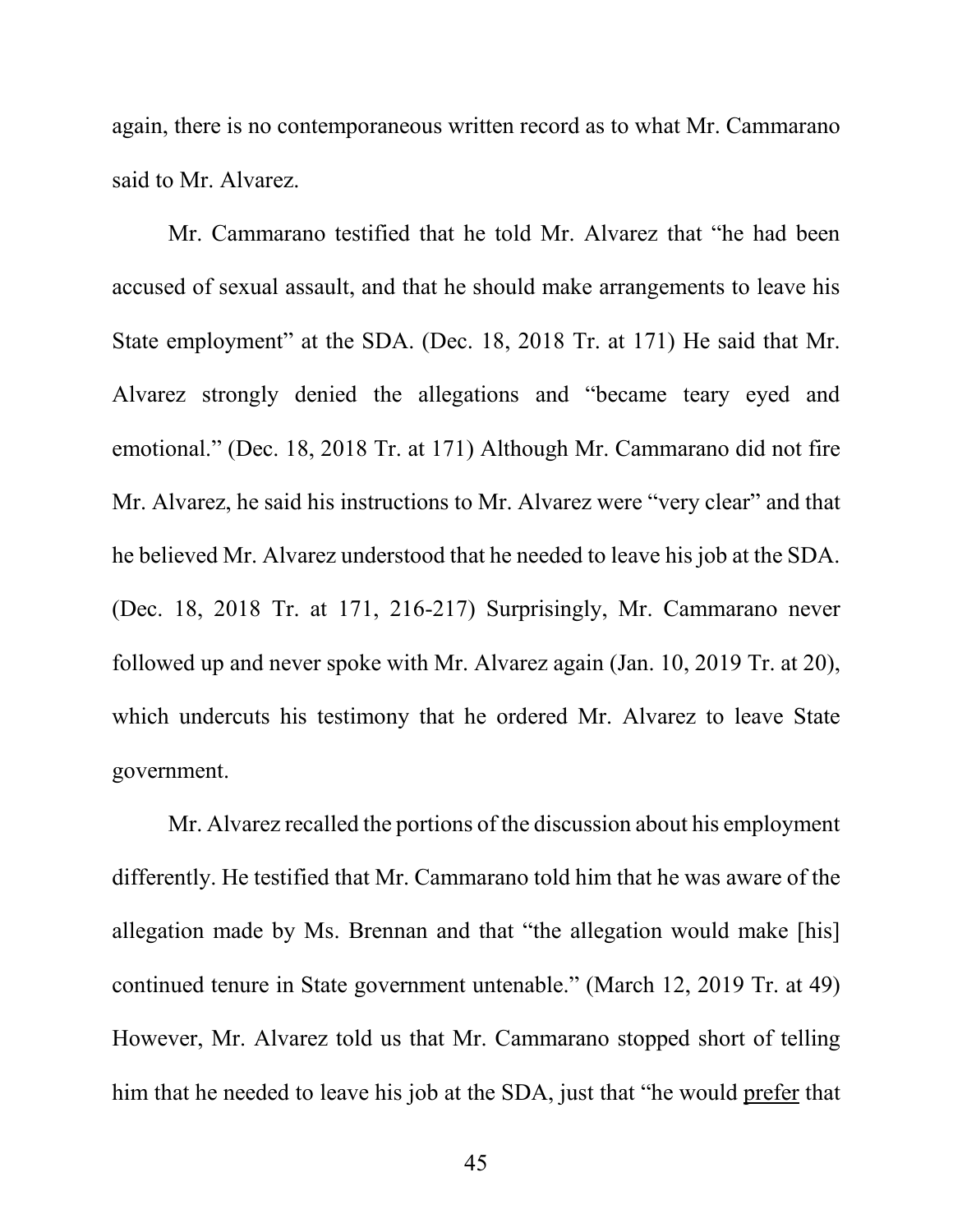[Mr. Alvarez] leave State government." (March 12, 2019 Tr. at 49 (emphasis added)) Mr. Alvarez made no efforts to leave State government between that meeting and his discussions with Mr. McKenna and Mr. Platkin on June 7, 2018, discussed in greater detail below. (March 12, 2019 Tr. at 52) If there had been a writing memorializing the decision made about Mr. Alvarez or the directions that Mr. Cammarano asserts he gave to Mr. Alvarez, there would be a record of what actually occurred in March 2018.

# **8. The Administration's Civil Review of Ms. Brennan's Sexual Assault Allegation**

As previously noted, Mr. Platkin spoke with Heather Taylor, the chief ethics officer in the Governor's Office, on March 22, 2018. Shortly after that meeting, Ms. Taylor emailed Jodi Stipick, Director of the New Jersey Attorney General's Office of Equal Employment Opportunity, to request time to speak about what Mr. Platkin shared with her. (G00000260) Ms. Taylor explained that this matched how she handled all previous EEO complaints she had received from inside the Office of the Governor; she referred the matter to Ms. Stipick and Ms. Stipick handled the intake of the formal complaint and conducted an investigation. (Jan. 10, 2019 Tr. at 168-69)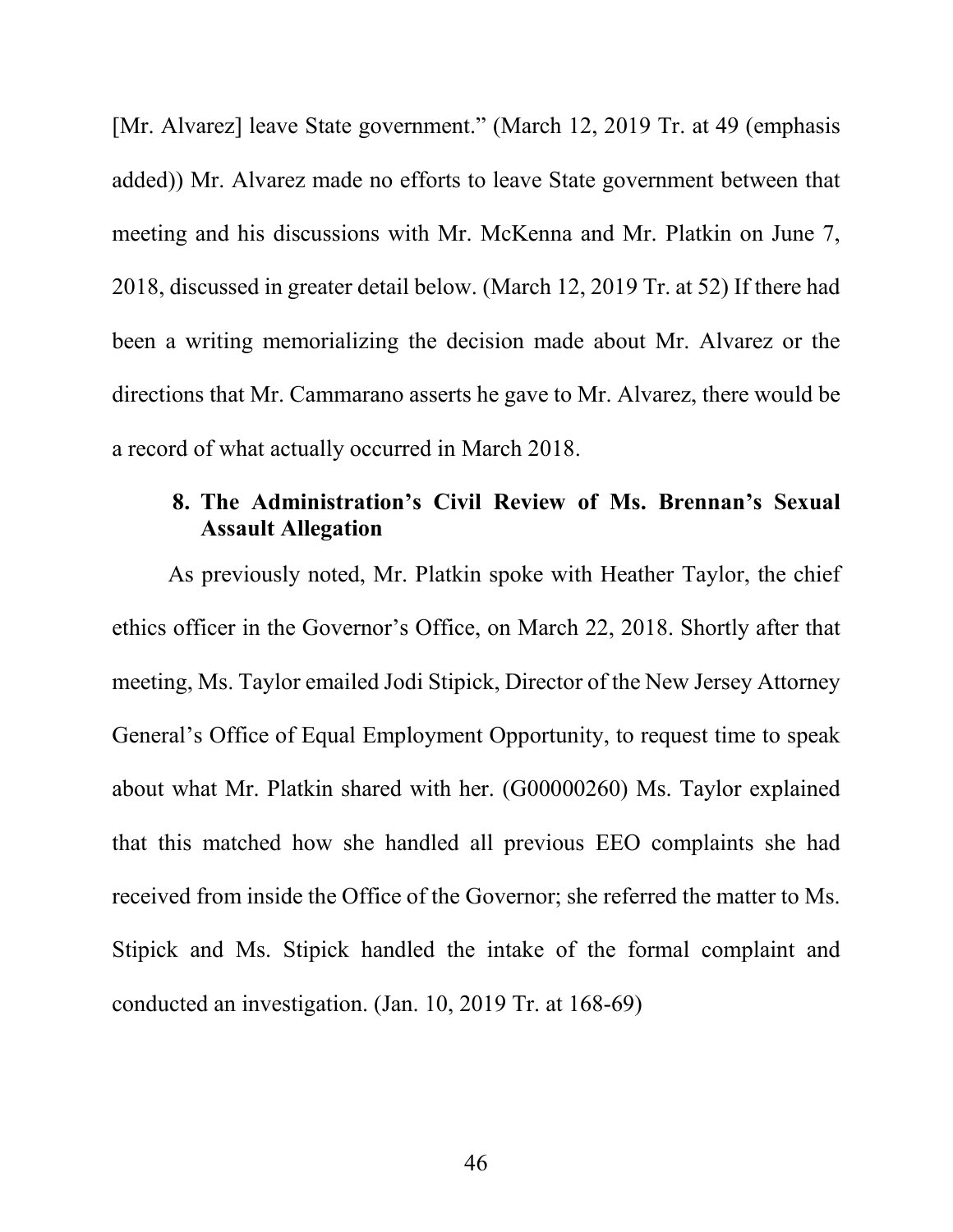Ms. Taylor's handwritten notes from that day reveal that Ms. Stipick said she would call Ms. Brennan and listen to her story, and would discuss the matter with Melissa Lieberman, the chief of staff for the Department of Law and Public Safety. (G00000287; Jan. 10, 2019 Tr. at 168; Feb. 5, 2019 Tr. at 163) Ms. Taylor did not call Ms. Brennan herself. (Jan. 10, 2019 Tr. at 167)

Ms. Brennan testified that she received a "confirmation call" around this time from someone at the Attorney General's Office to "confirm[] what Al Alvarez had done to [her]." (Dec. 4, 2018 Tr. at 127) She could not recall who she spoke with, but it appears that Ms. Stipick called her. Ms. Brennan could not recall being asked any questions about her current work situation and whether she came into contact with Mr. Alvarez or feared coming into contact with him. (Dec. 4, 2018 Tr. at 128) But Ms. Brennan told us that if someone had asked her how she felt about potentially coming into contact with Mr. Alvarez at work, she "would have said it's nerve-wracking." (Dec. 4, 2018 Tr. at 129)

Ms. Lieberman, not Ms. Stipick, called back Heather Taylor on March 27, 2018 to advise her that the Attorney General's Office had concluded that it lacked jurisdiction to investigate Ms. Brennan's allegation against Mr. Alvarez. Ms. Taylor said that Ms. Lieberman's call came "out of the blue" and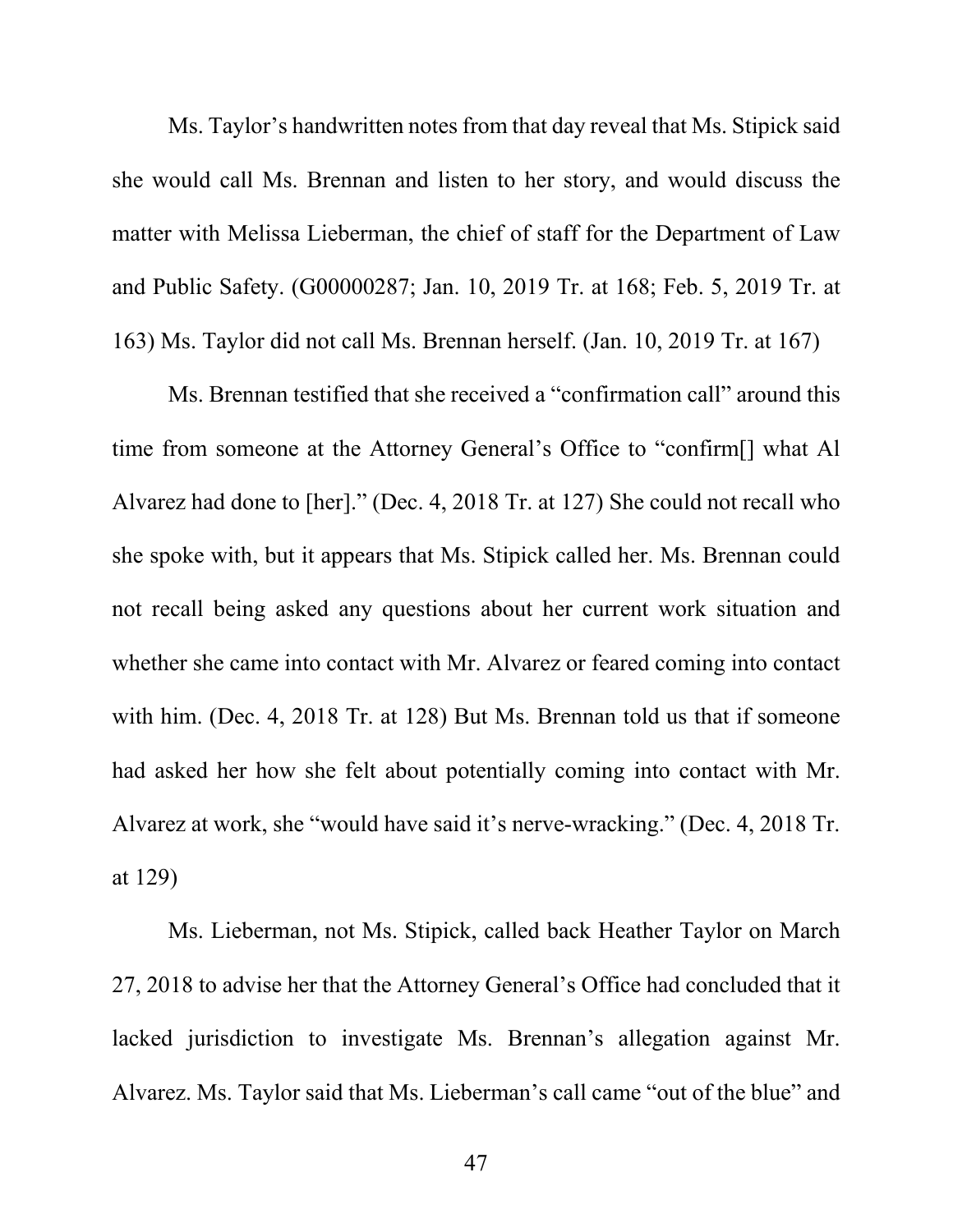that she did not understand Ms. Lieberman's role. (Jan. 10, 2019 Tr. at 186) For reasons that are not entirely clear to us, no one shared the conclusion reached by the Attorney General's Office with Ms. Brennan for nearly a month.

Ms. Lieberman gave Ms. Taylor two reasons for the conclusion reached by the Attorney General's Office that the State lacked jurisdiction over Ms. Brennan's complaint. First, neither Ms. Brennan nor Mr. Alvarez were State employees when the alleged incident occurred in April 2017. Second, the incident did not occur on State property. (Jan. 10, 2019 Tr. at 171; G00000288)

Ms. Taylor asked Ms. Lieberman if the Attorney General's Office could hire outside counsel to conduct an investigation, but Ms. Lieberman told her that it could not because it lacked jurisdiction over Ms. Brennan's complaint. (Jan. 10, 2019 Tr. at 172) Instead, Ms. Lieberman recommended that the campaign investigate the matter. (Jan. 10, 2019 Tr. at 170; G00000288)

Ms. Lieberman had a different recollection of events. Ms. Lieberman testified that Ms. Taylor called her in the first instance on March 22, 2017 "at the request of Matt Platkin regarding an allegation of impropriety made by Katie Brennan against Al Alvarez." (Feb. 5, 2019 Tr. at 163) Ms. Lieberman could not recall the exact description of the alleged conduct provided by Ms. Taylor, but understood it to be some type of sexual harassment; she wrongly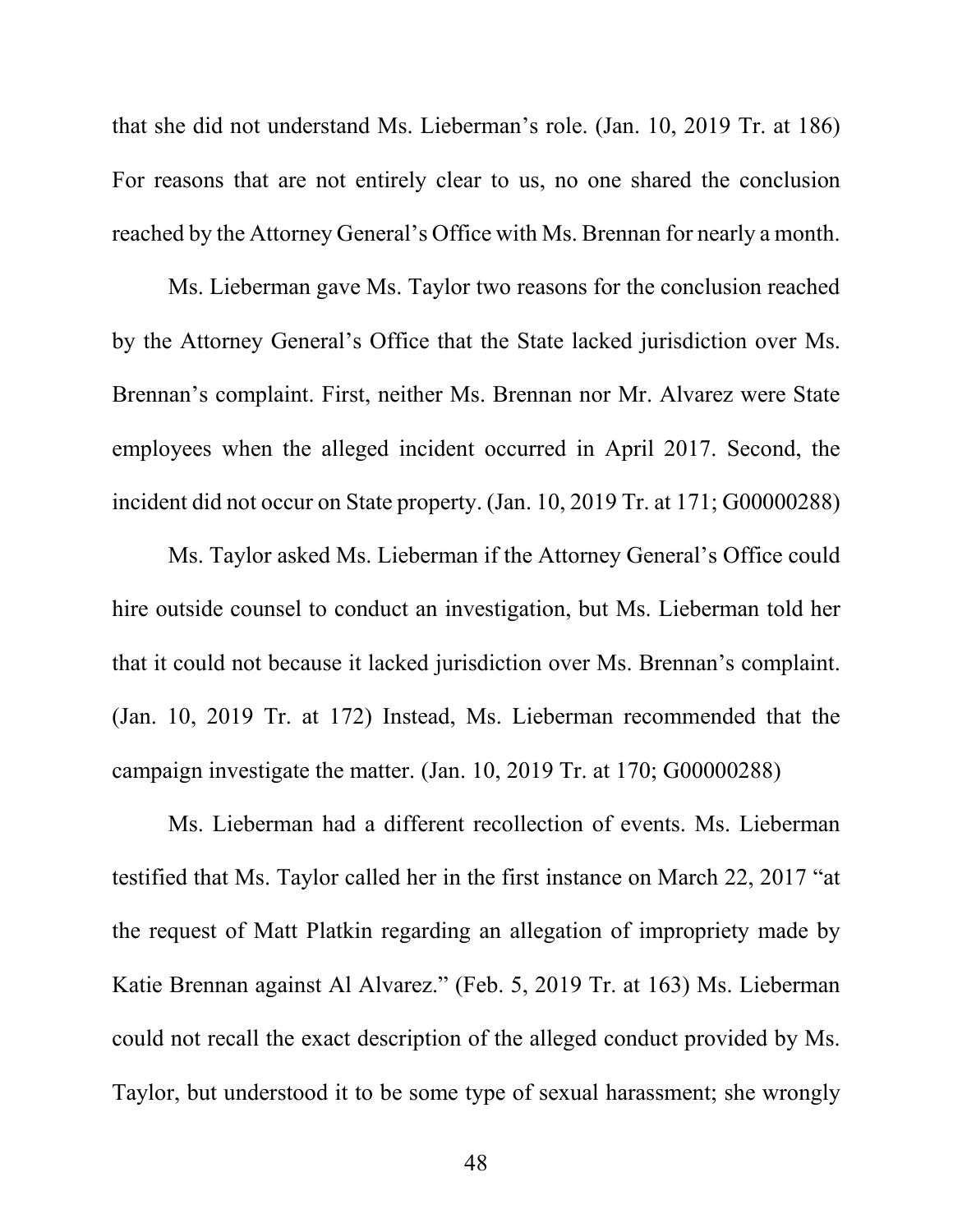believed Ms. Brennan was upset about how Mr. Alvarez treated her on the campaign. (Feb. 5, 2019 Tr. at 163) She was adamant that nobody told her that Ms. Brennan had accused Mr. Alvarez of rape, and that, if someone had, she "would have had a conversation about whether there had been a criminal investigation into the matter." (Feb. 5, 2019 Tr. at 167, 191, 199) This miscommunication about the gravity of the complaint is emblematic of the sloppy manner in which the administration handled Ms. Brennan's allegation.

Ms. Lieberman told us that she specifically asked Ms. Taylor whether the alleged misconduct during the campaign period had continued into either the transition or the employment of Ms. Brennan and Mr. Alvarez as State employees, and Ms. Taylor told her it did not. (Feb. 5, 2019 Tr. at 164) Ms. Lieberman never spoke directly with Ms. Brennan and is unaware of anyone in her office having reached out to speak with Ms. Brennan. (Feb. 5, 2019 Tr. at 167, 192) Ms. Lieberman said that she encouraged Ms. Taylor to call Jodi Stipick and that she would also speak with Ms. Stipick herself. (Feb. 5, 2019 Tr. at 171)

Ms. Lieberman said that she knew that both Ms. Brennan and Mr. Alvarez were working as chiefs of staff, but did not discuss the possibility of a hostile work environment because of the responses to her questions. (Feb. 5,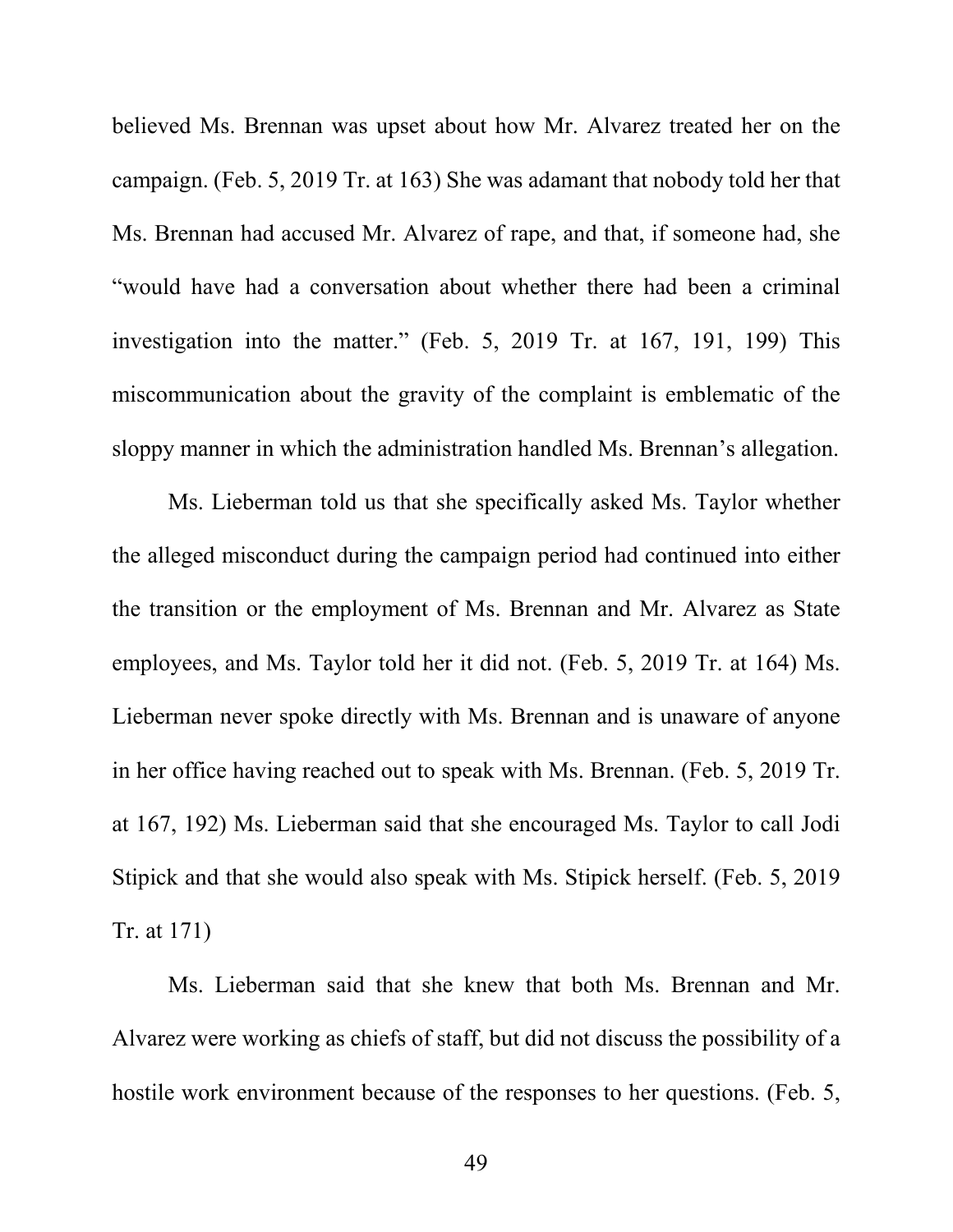2019 Tr. at 171) Ms. Lieberman candidly acknowledged that, in hindsight, she probably should have made that specific inquiry. (Feb. 5, 2019 Tr. at 171) Ms. Taylor also told us that she had not considered whether the presence of Ms. Brennan's alleged rapist in the workplace implicated the State's policy against a hostile work environment. She said that she left it to the Attorney General's Office to make the correct determination. (Jan. 10, 2019 Tr. at 172-73)

Before responding to the Governor's Office, Ms. Lieberman discussed the matter and her recommended course of action with the most senior staff in the Attorney General's Office, including Attorney General Gurbir Grewal. (Feb. 5, 2019 Tr. at 179) She explained:

> This was early in the new Governor's Administration; and we were fielding a lot of phone calls from the Governor's Office, in this time period, as the new Administration was being formed.

> And so it was just one of a lot of different matters that were being -- I was being contacted about, in those early couple of months. Similarly, in this time period, I was reporting most of what I was being called about by the Governor's Office to the Attorney General, and the First Assistant, and the Executive Assistant, because it was a new Administration. And out of an abundance of caution, until we sort of got our bearings about how the office was going to be run, it felt like the appropriate thing to let them know we were getting those kinds of calls from the Governor's Office.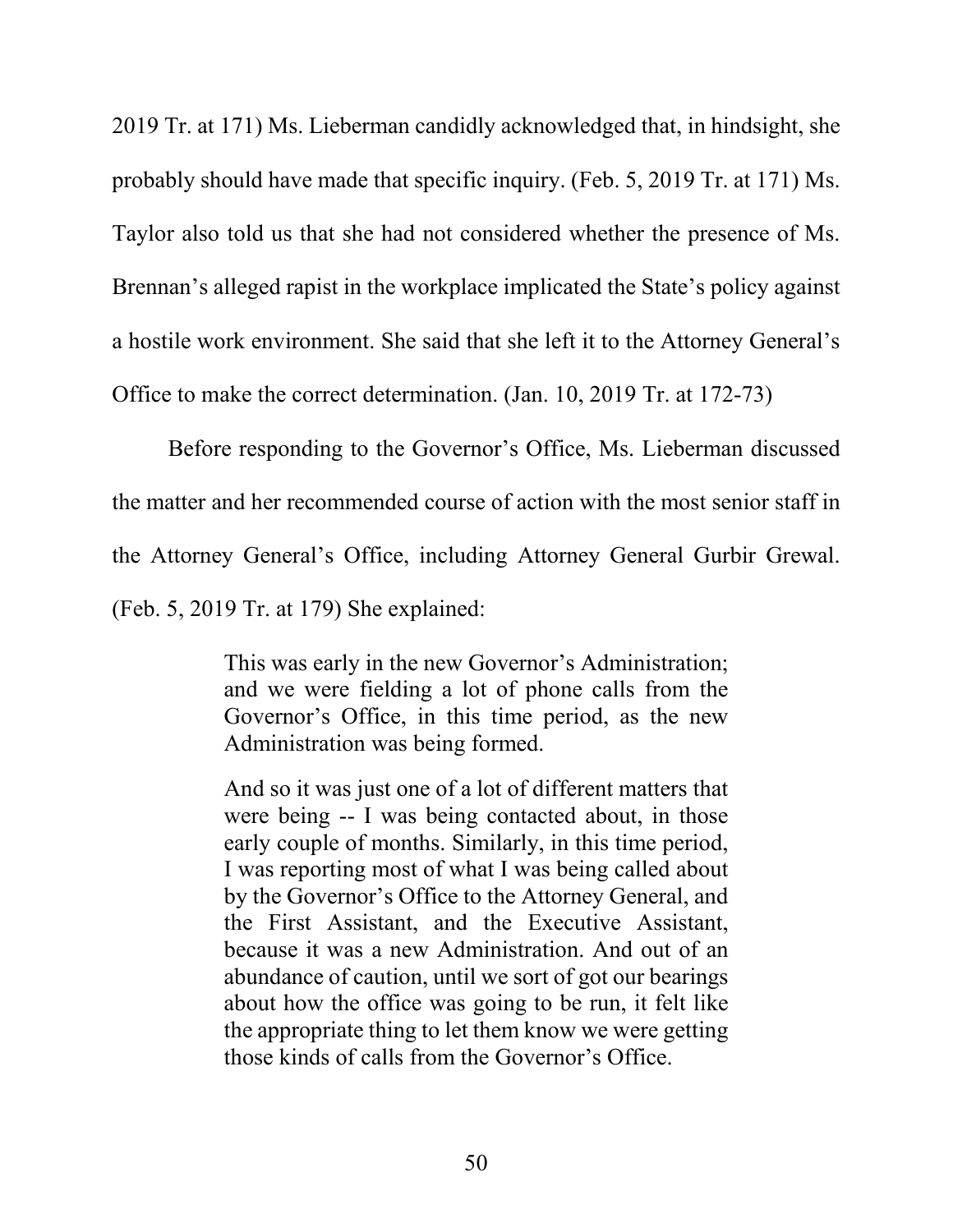(Feb. 5, 2019 Tr. at 182) Apparently nobody disagreed with Ms. Lieberman's determination that the State lacked jurisdiction over Ms. Brennan's complaint.

The absence of any written record about Ms. Brennan's complaint to Mr. Platkin, and how the Attorney General's Office handled it, borders on the shocking. With the exception of Ms. Taylor's personal, handwritten notes, there is no record of a complaint having been made, how it was resolved, or the legal and factual justification for the resolution. In this digital age, the public should not have to rely on the vagaries of oral testimony and human recollection for such a serious matter.

When asked why there is no written record of Ms. Brennan's complaint, Ms. Lieberman testified that the Attorney General's office viewed Ms. Taylor's call as an inquiry for advice and not the transmission of an EEO complaint. (Feb. 5, 2019 Tr. at 172-73) She also told us that it "was a quite unusual situation" since the report involved an employee of an independent authority about historic conduct that occurred during the campaign. (Feb. 5, 2019 Tr. at 175)

Unusual as it may have been, Ms. Taylor testified that she shared Ms. Brennan's complaint with the Attorney General's Office in the same manner that she had handled all previous EEO complaints she had received in the past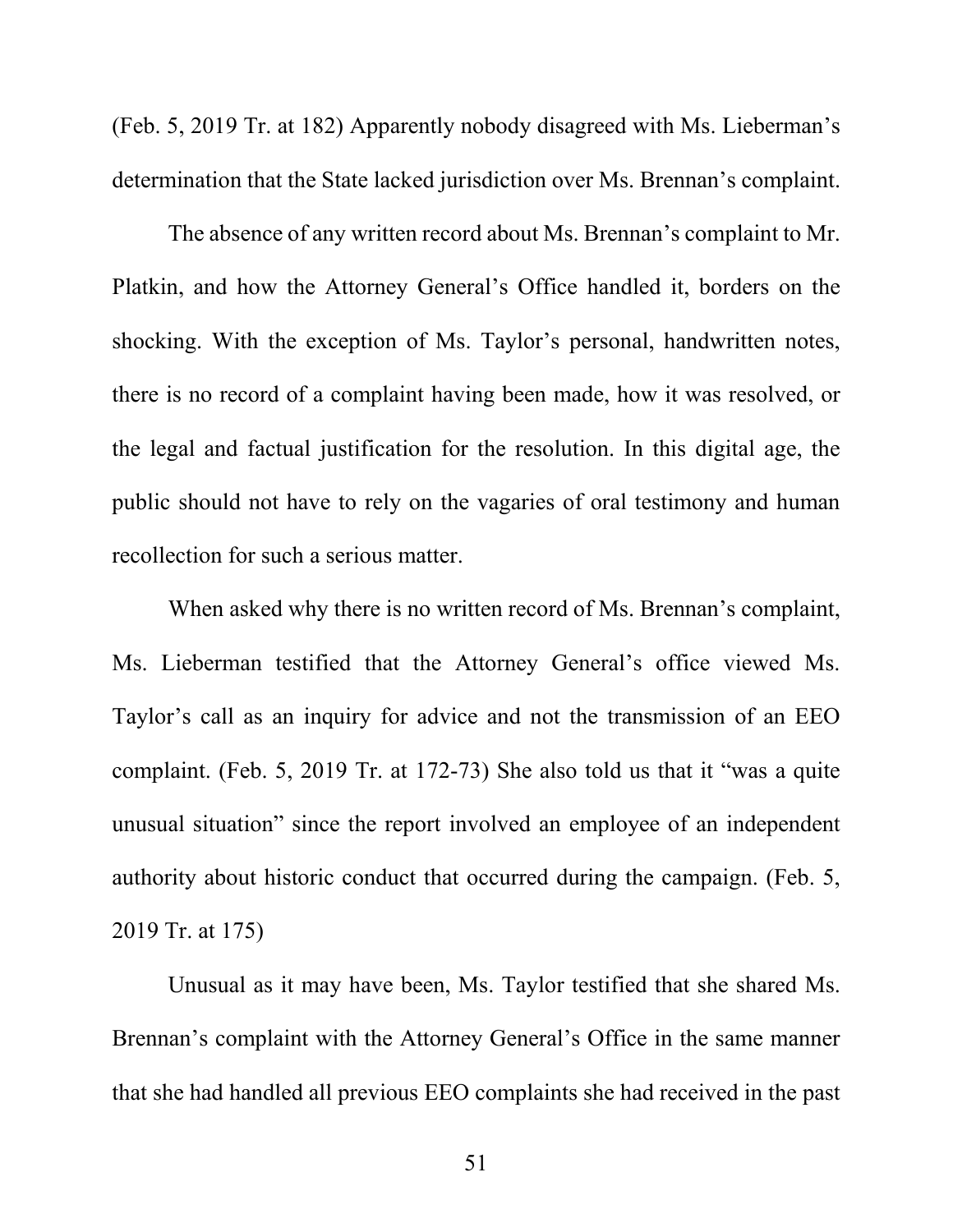(three or four total). (Jan. 10, 2019 Tr. at 163-64) Ms. Taylor told us that, in her experience, once she shared the information with Ms. Stipick, the Attorney General's office would process the complaint and conduct an investigation. (Jan. 10, 2019 Tr. at 169) Ms. Taylor testified that it was her understanding that in the past the Attorney General's Office had always made a written record of the complaint upon receipt. (Jan. 10, 2019 Tr. at 179)

# **9. Heather Taylor Shares the State's Jurisdictional Determination with Matthew Platkin and Katherine Brennan**

Ms. Taylor met with Mr. Platkin on March 28, 2018 to discuss the conclusion reached by the Attorney General's Office. She said that Mr. Platkin was disappointed to learn that the State lacked jurisdiction. Ms. Taylor also shared Ms. Lieberman's recommendation that the campaign should investigate Ms. Brennan's allegations, but she never followed up with Mr. Platkin about that recommendation. (Jan. 10, 2019 Tr. at 174-75)

Mr. Platkin disagreed with the notion that the Attorney General's Office had recommended that the campaign conduct an investigation; he testified that Ms. Taylor presented it to him as more of "an off-handed suggestion." (Jan. 18, 2019 Tr. at 112) However, the testimony revealed that Ms. Lieberman's recommendation for an investigation by the campaign was a product of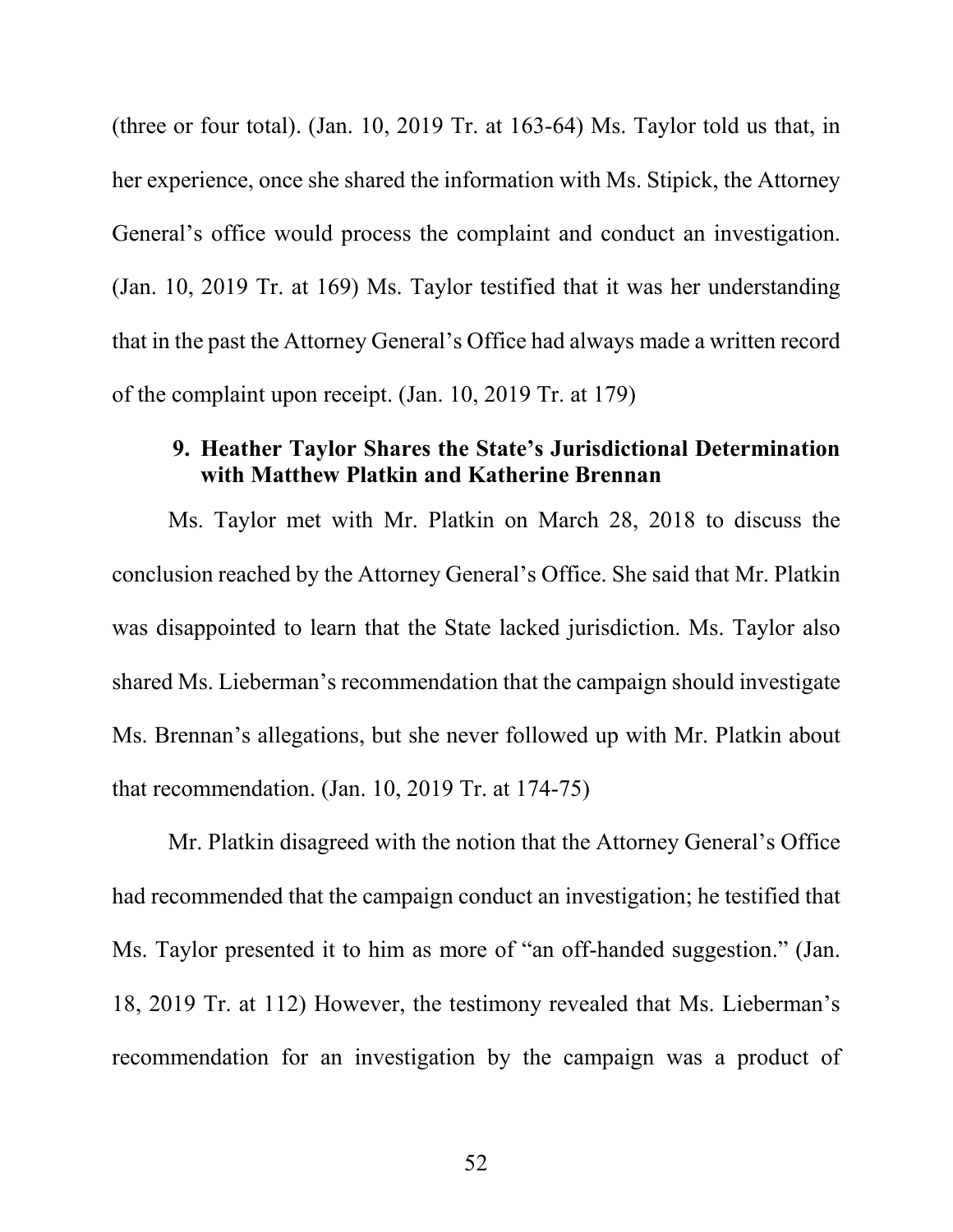discussions among the upper echelon of the Attorney General's Office, including the Attorney General himself, and that the Attorney General's Office expected that the recommendation would be taken seriously. (Feb. 5, 2019 Tr. at 193) Regardless, Mr. Platkin considered and rejected the idea for two reasons. First, he believed the campaign entity was defunct by that point. Second, Mr. Cammarano had already told Mr. Alvarez that he needed to leave State employment "so the State EEO matter was closed at that point." (Jan. 18, 2019 Tr. at 112) Interestingly, we learned from the testimony of Jonathan Berkon that the campaign entity was not defunct, and that Mr. Platkin had access to an experienced campaign lawyer who could have conducted an investigation on behalf of the campaign. (Jan. 8, 2019 Tr. at 81)

Curiously, the State waited almost a month to advise Ms. Brennan of the determination by the Attorney General's Office that the State lacked jurisdiction over the complaint and only relayed the decision to her orally after she reached out to Mr. Platkin. On the morning of April 24, 2018, Ms. Brennan sent a text message to Mr. Platkin stating "FYI, in regard to our previous conversation in JC no one has reached out to me as of yet." (BRENNAN0004) This appears to have prompted Mr. Platkin to reach out to Ms. Taylor, who had not taken any action with the advice she received from the Attorney General's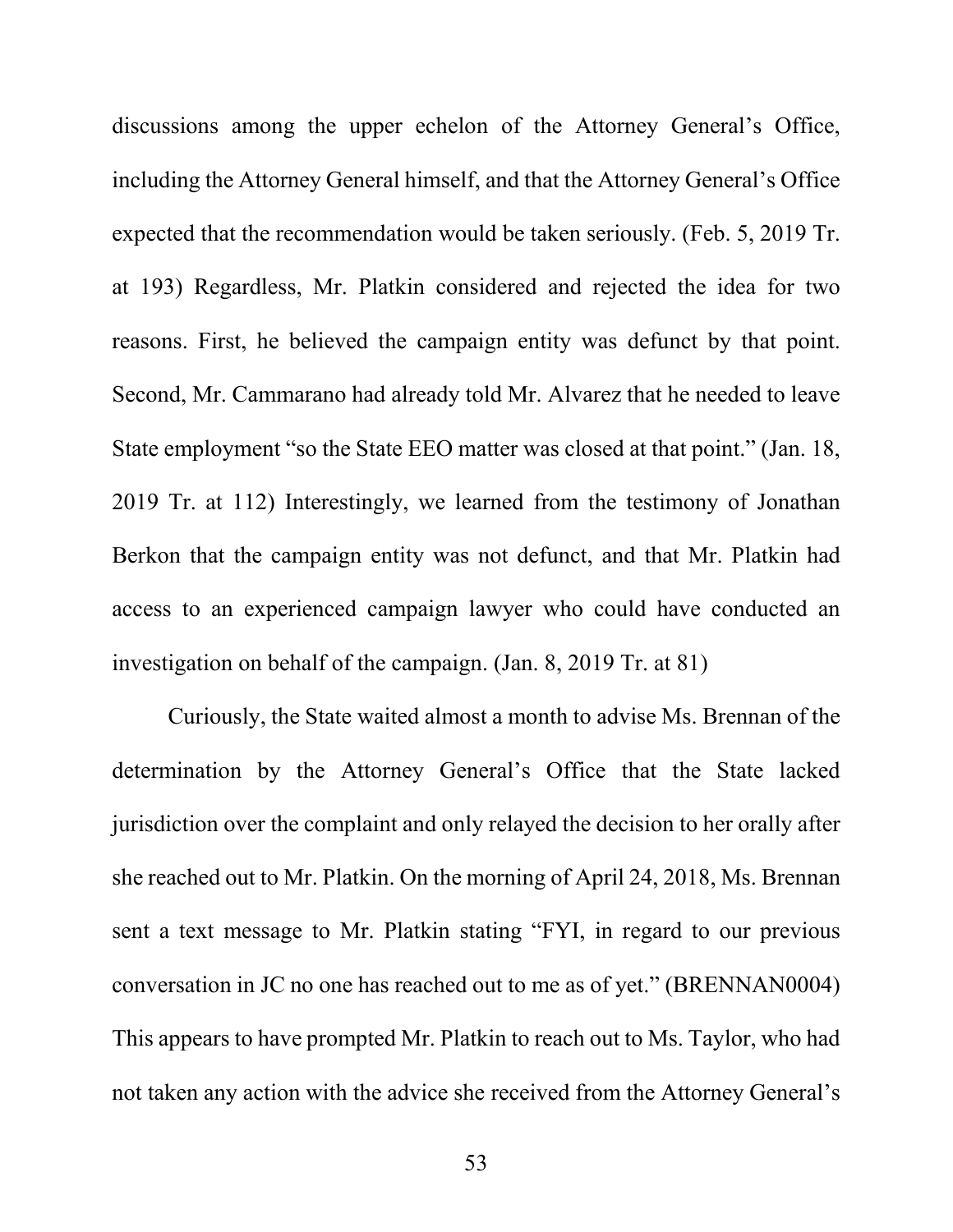Office beyond speaking with Mr. Platkin. At Mr. Platkin's request, Ms. Taylor called Ms. Brennan that day and advised her that the Attorney General's Office had concluded that it lacked jurisdiction. (Jan. 10, 2019 Tr. at 176) After speaking with Ms. Brennan, Ms. Taylor sent a text message update to Mr. Platkin. She wrote:

> I spoke to Katy. She was disappointed that the AG's Office did not have jurisdiction, but she understood the reasoning. She thought it was too bad that women do not have a recourse unless the event occurs at work. She did not indicate that she was going to the press. Instead, she just seemed sad about the issue and I tried to be very sympathetic. I told her that you take these issues very seriously and she appreciated your interest.

(G00000290 (emphasis added)) Ms. Taylor testified that she included the information about the press because Mr. Platkin specifically asked her whether she believed that Ms. Brennan would share the allegation with the press. $4$  (Jan.) 10, 2019 Tr. at 200) Ms. Taylor also testified that when she spoke with Mr. Platkin on April 24, 2018, he had not shared with her that Mr. Cammarano had told Mr. Alvarez that he needed to leave his employment at the SDA. Ms.

l

<span id="page-57-0"></span><sup>&</sup>lt;sup>4</sup> Mr. Platkin explained that there is a potential for press coverage with almost every conversation he has so it is always something he thinks about, but that it "was not [his] foremost concern with Ms. Brennan." (Jan. 18, 2019 Tr. at 49) He said that his primary concerns were "for the confidentiality of [Ms. Brennan] and following the policy, as [he] felt [he] was obligated to do." (Jan. 18, 2019 Tr. at 71)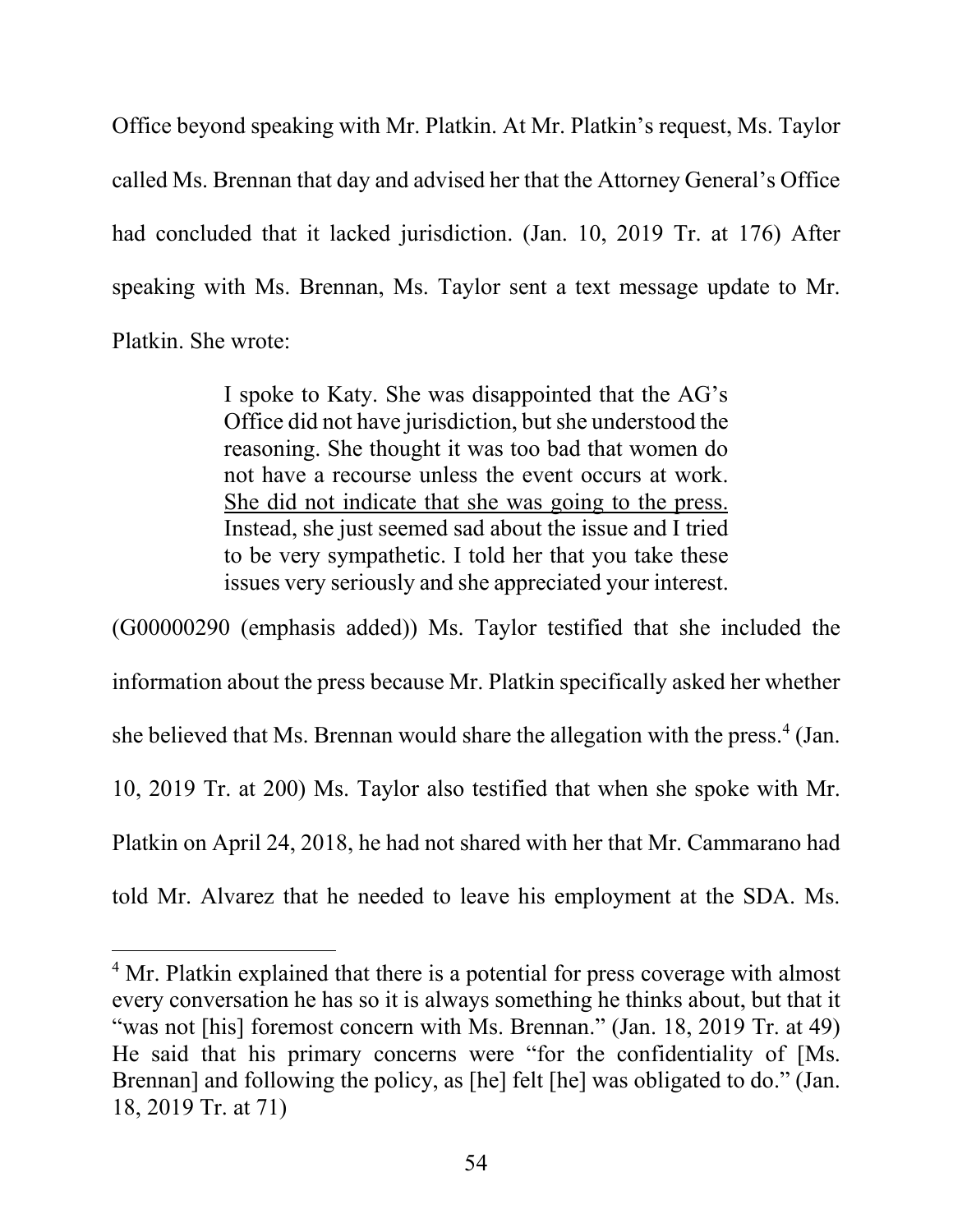Taylor said that if she had been aware of that, she likely would have shared the information with Ms. Brennan. (Jan. 10, 2019 Tr. at 199)

Ms. Brennan was never told that she had any means of appealing the State's determination about its lack of jurisdiction or that she could file a formal complaint, either internally or with the Division of Civil Rights. (Dec. 4, 2018 Tr. at 127-31) Nor was she told that the Attorney General's Office had suggested that the better course was for the campaign to conduct an investigation into her allegation of sexual assault. (Dec. 4, 2018 Tr. at 91) Nor did the administration consult with Jonathan Berkon, Esq., counsel for the campaign, about the feasibility of conducting an investigation of Ms. Brennan's allegation that Mr. Alvarez sexually assaulted her during the campaign. (Jan. 8, 2019 Tr. at 100)

## **10. Ms. Brennan Reaches Out Directly to Governor Murphy in June 2018**

Dissatisfied with the administration's apparent failure to take any action in response to her sexual assault allegation against Mr. Alvarez, Ms. Brennan sent an email directly to Governor Murphy and First Lady Tammy Murphy on June 1, 2018 with the subject "Sensitive Matter – Meeting Request." She wrote: "Reluctantly, I am coming to you today to discuss something that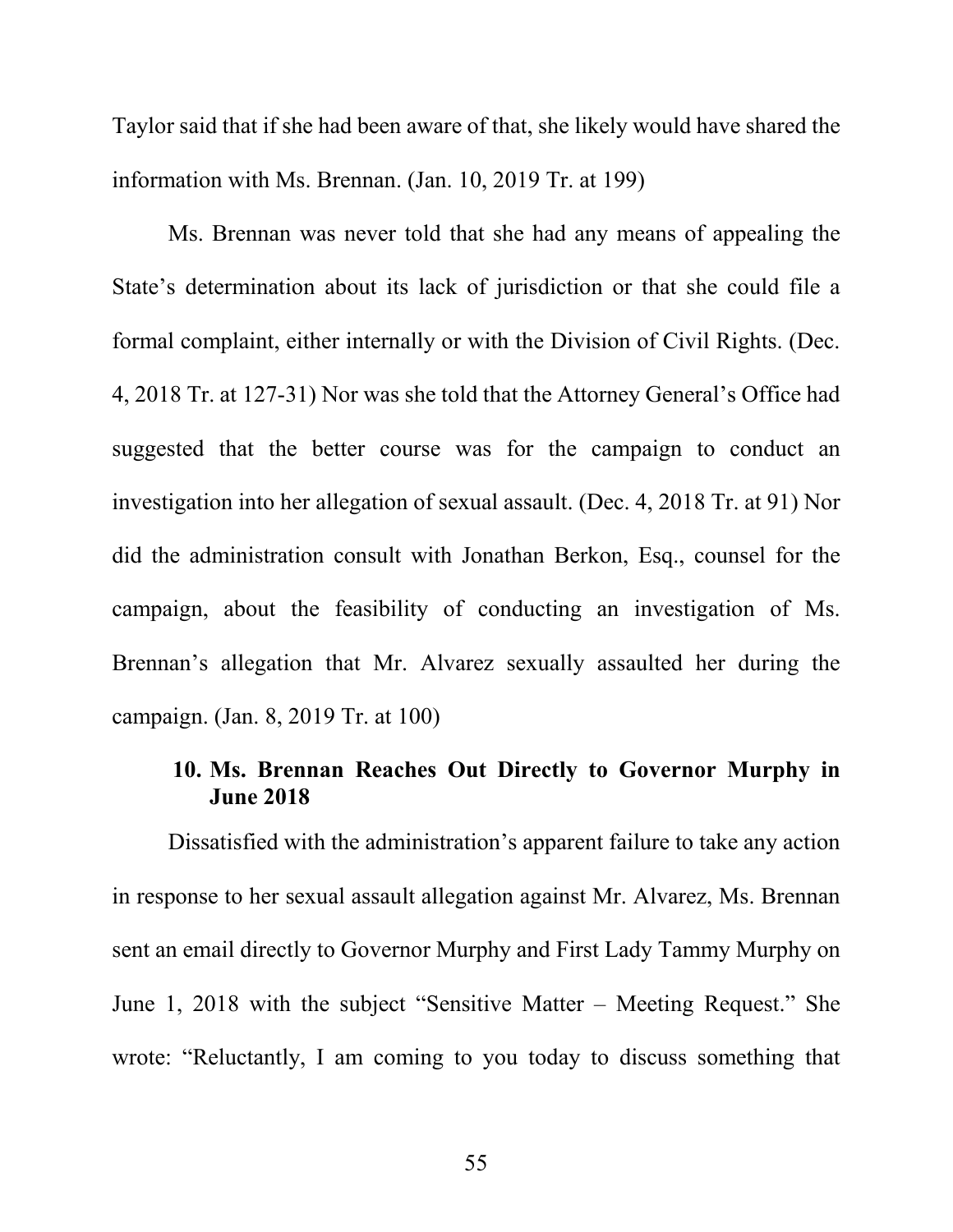happened during the campaign. If possible, I would like to meet with either of you one on one for this sensitive matter." Within the hour, the Governor responded: "We know you well. Adding our respective teams to get on with scheduling something. Hang in. We are on it. If we prove not to be fast enough don't hesitate to come back to Tammy or me directly." (BRENNAN0008)

Governor Murphy immediately forwarded Ms. Brennan's email and his response to both his chief counsel, Matthew Platkin, and campaign counsel, Jonathan Berkon of the Washington, DC office of the Perkins Coie law firm with a short message: "M/J Fyi. P." (BERKON003) Mr. Berkon told us that he did not find the Governor's email at all unusual because the style matched how the Governor typically emails. (Jan. 8, 2019 Tr. at 51-52) Surprisingly, both Mr. Berkon and Mr. Platkin testified that they never had any further communications with the Governor about the substance of Ms. Brennan's email or the actions they took in response. (Jan. 8, 2019 Tr. at 47; Jan. 18, 2019 Tr. at 47, 77 (Mr. Platkin testifying "I did not speak to [the Governor] directly about the substance of the matter")) Nor was there any testimony that the Governor ever followed up with his staff to understand what Ms. Brennan's specific concern was and how it was being handled.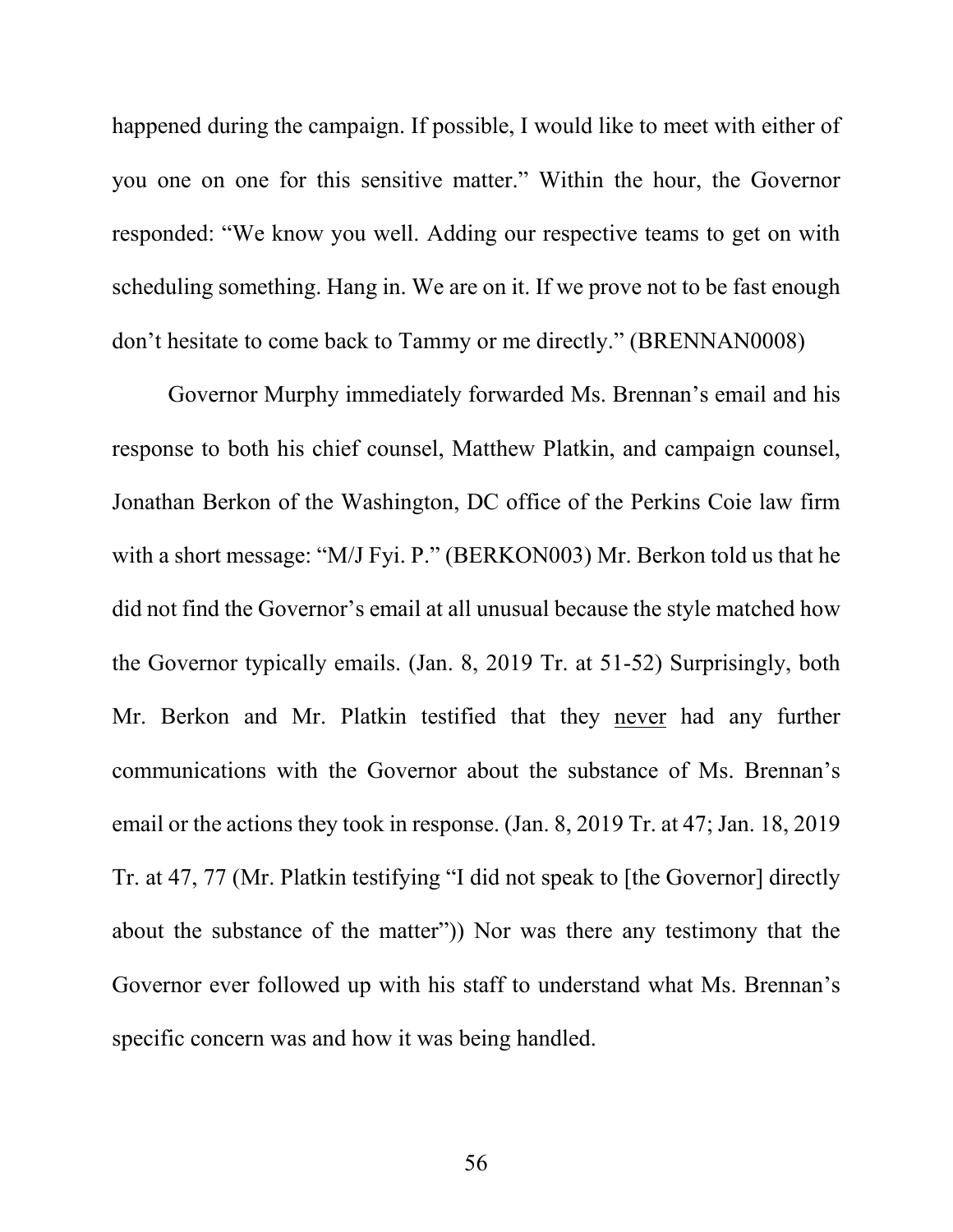Despite Ms. Brennan's email and his response, Governor Murphy has consistently denied having any knowledge of Ms. Brennan's sexual assault allegation against Mr. Alvarez until after Mr. Alvarez left the SDA on October 2, 2018. Responding to questions from the press on December 5, 2018, Governor Murphy stated that he had no knowledge of "the specifics of what had happened to [Ms. Brennan] until . . . October 2nd [2018]." Michael Aron, *Murphy maintains timeline, pledges cooperation in Brennan rape case*, NJTV News, Dec. [5](#page-60-0), 2018.<sup>5</sup> He explained that when Ms. Brennan "reached out and mentioned that there was a matter that related to the campaign, it was a natural act" for him to forward the message to both Mr. Platkin and Mr. Berkon. (*Id.*) Continuing, he said it "was a fairly natural, easy, logical step for [him] to take." (*Id.*)

There was no testimony presented during our hearings indicating that the Governor knew about Ms. Brennan's sexual assault allegation against Mr. Alvarez before October 2, 2018. However, it is highly unusual that several of the Governor's top aides were aware of the sexual assault allegation, which

l

<span id="page-60-0"></span><sup>5</sup> https://www.njtvonline.org/news/video/murphy-maintains-timeline-pledgescooperation-in-brennan-rape-case/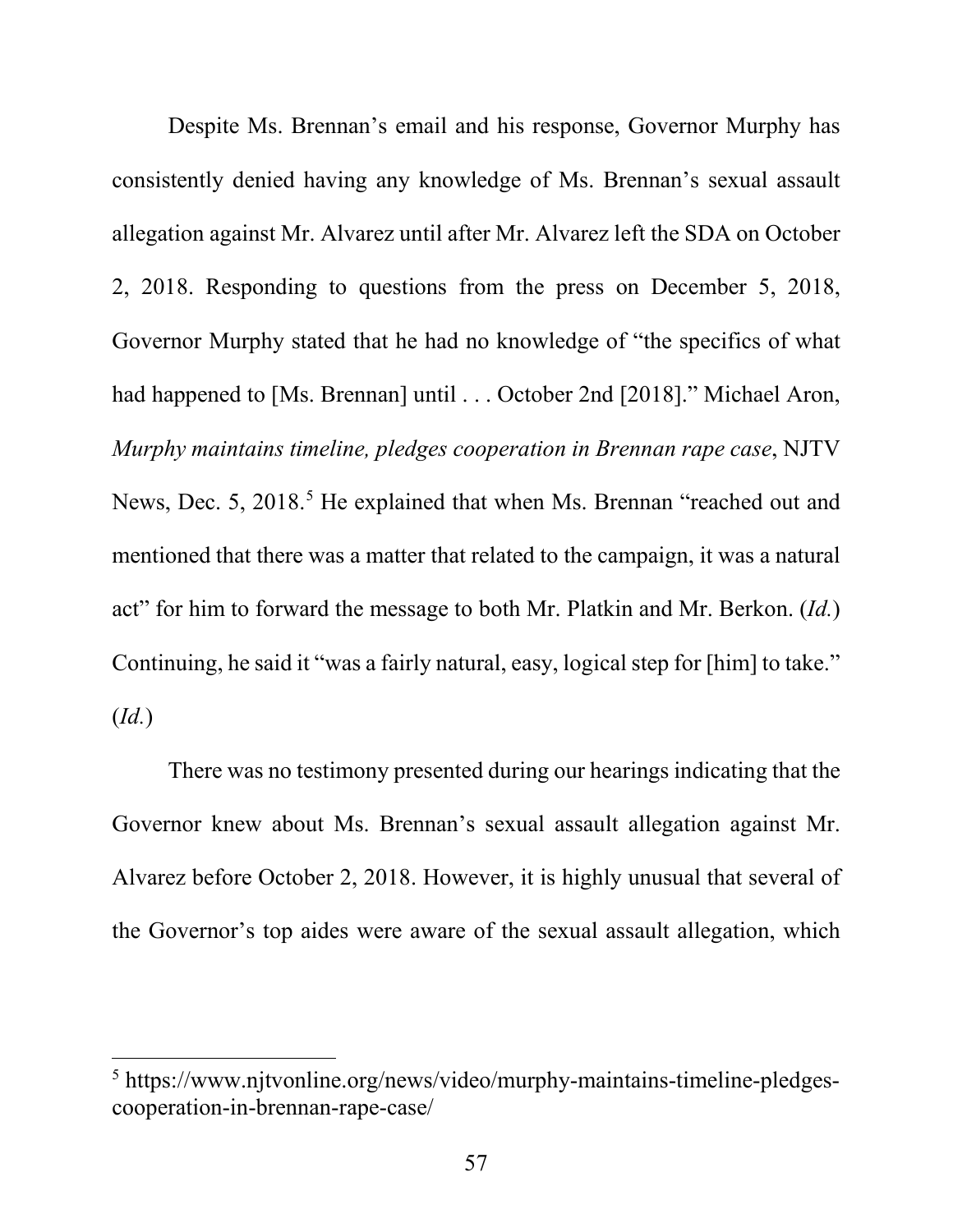they believed to be true, but failed to mention it to him during the ten-month

period between December 1, 2017 and October 2, 2018.

On Saturday, June 2, 2018—one day after Ms. Brennan sent her email to

the Governor—Mr. Berkon reached out to Ms. Brennan by email:

I was/am the counsel to the campaign (and before that, counsel to several of the Governor/First Lady's other initiatives). They wanted me to get back to you ASAP on your email from Friday. Per campaign policy,<sup>[6](#page-61-0)</sup> I am tasked with hearing from anyone who has a campaignrelated concern so that we can properly address. I'm based in Washington D.C. but am happy to travel to NJ or we can connect by phone - whichever you prefer. Just let me know.

(BRENNAN0045-57) Ms. Brennan responded two days later, advising Mr.

Berkon that she was waiting for a response from her attorney and would be in

touch soon. (BRENNAN0037-45)

 $\overline{a}$ 

Late in the evening on June 7, 2018, Mr. Berkon wrote to Ms. Brennan to tell her that he had "an update" for her if she and her attorney wanted to schedule a call. (BRENNAN0023-27) After some back and forth on scheduling, they connected on the phone for the first time on Sunday, June 10, 2018. (BRENNAN0018-21) Ms. Brennan testified that before she had a chance

<span id="page-61-0"></span> $6$  The committee made multiple requests to Mr. Berkon's counsel for a copy of the "campaign policy" referenced in Mr. Berkon's June 2, 2018 email to Ms. Brennan, but Mr. Berkon never produced any such policy.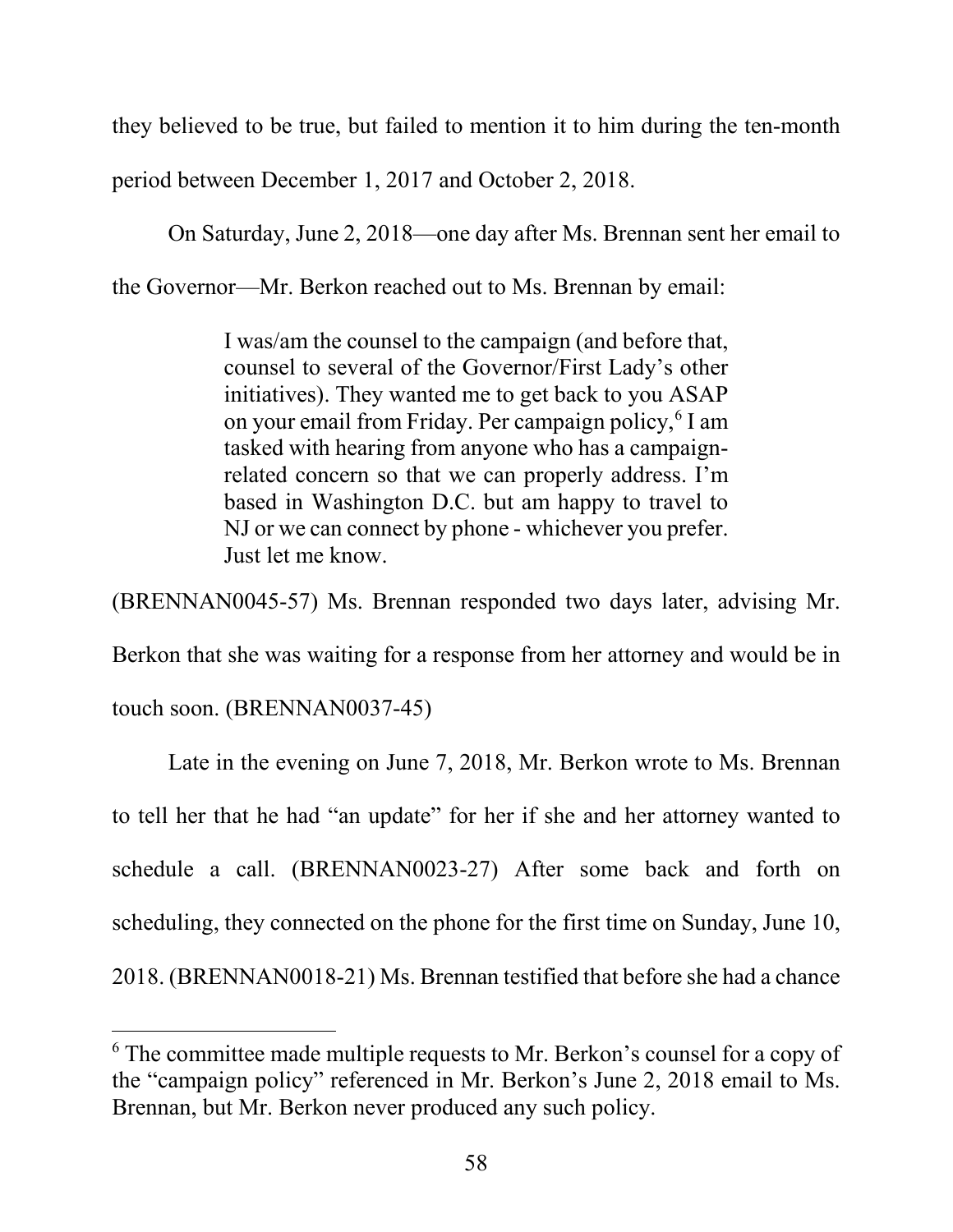to tell Mr. Berkon what the "sensitive matter" related to, Mr. Berkon told her that Mr. Alvarez would be leaving the administration and State employment. (Dec. 4, 2018 Tr. at 13, 33) On a follow-up call later in the month, Mr. Berkon told Ms. Brennan that he could not reveal the reason for Mr. Alvarez's departure because "it's an HR matter" (Dec. 4, 2018 Tr. at 13, 59-60, 123; BRENNAN0017), but the statement implied that Mr. Alvarez was leaving as a result of her allegation. It is not clear to us why counsel for the campaign communicated a Murphy administration HR matter to Ms. Brennan.

Despite Mr. Berkon's assurance on June 10, 2018 that Mr. Alvarez would be leaving State employment, Mr. Alvarez remained at the SDA until the Wall Street Journal contacted him on October 2, 2018 requesting to speak with him about Ms. Brennan's allegations. It was ill advised for Mr. Platkin to instruct campaign counsel to tell Ms. Brennan that Mr. Alvarez would be leaving State employment and then not follow up to ensure that the promise was kept.

## **11. Further Discussions with Mr. Alvarez in Response to the June 1, 2018 Email to Governor Murphy**

Mr. Platkin testified that when he received the email from Governor Murphy on June 1, 2018 forwarding Ms. Brennan's email, he was "concerned"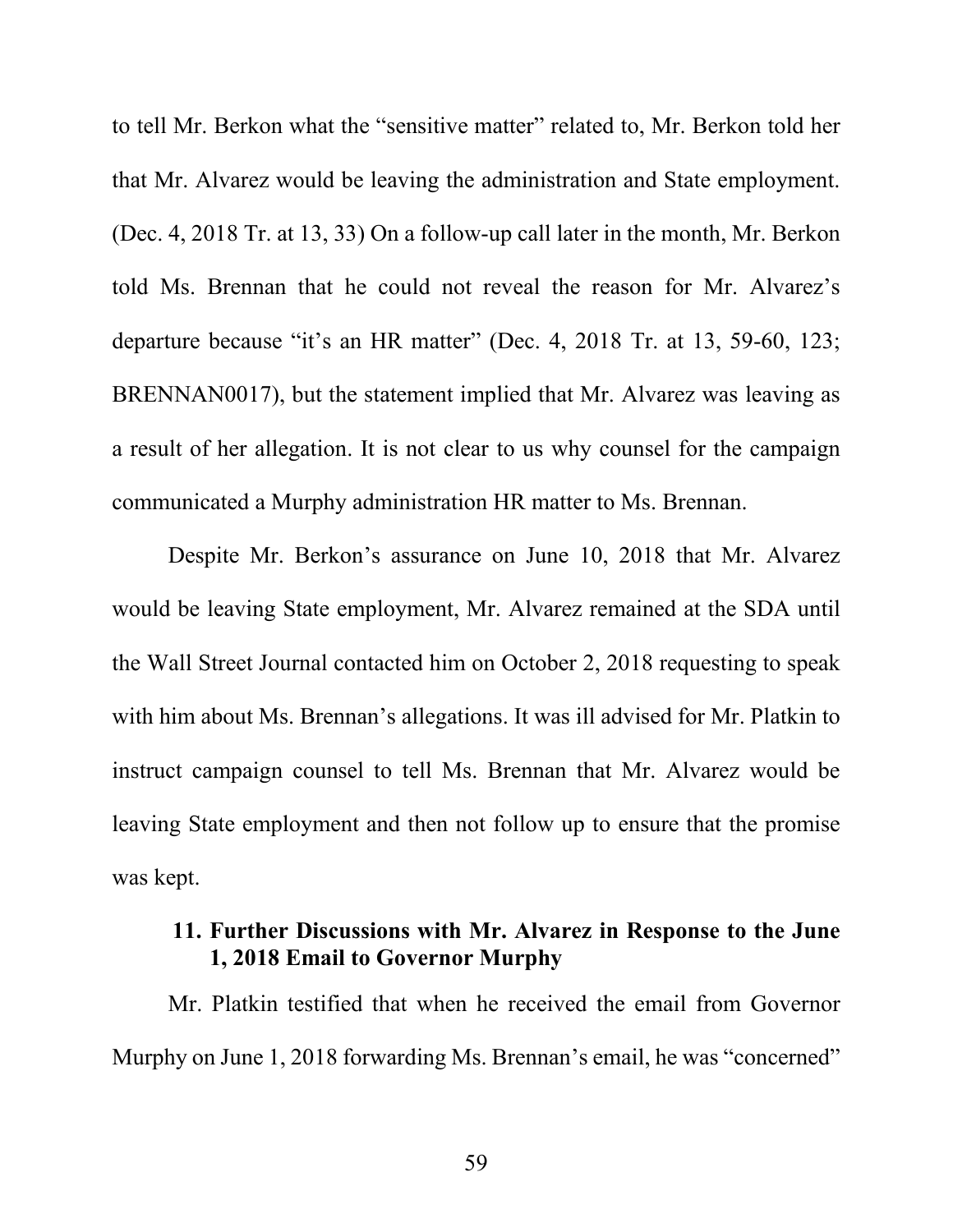that Mr. Alvarez was still at the SDA. (Jan. 18, 2019 Tr. at 16) He told us that it was his understanding that Mr. Cammarano directed Mr. Alvarez in March 2018 to leave State employment and that Mr. Alvarez was complying with that instruction. (Jan. 18, 2019 Tr. at 16) Mr. Platkin and Mr. Berkon spoke on the phone about an hour after the Governor forwarded Ms. Brennan's email to them. (Jan. 8, 2019 Tr. at 79) Mr. Platkin explained to Mr. Berkon that Ms. Brennan had accused Mr. Alvarez of sexually assaulting her during the campaign. (Jan. 8, 2019 Tr. at 52; Jan. 18, 2019 Tr. at 8) Mr. Berkon knew Mr. Alvarez from the campaign and New Way for New Jersey, but did not know Ms. Brennan. (Jan. 8, 2019 Tr. at 52-53)

Mr. Berkon shared Mr. Platkin's view that it was "untenable" for Mr. Alvarez to remain in State government given the severity of the allegation made against him.<sup>[7](#page-63-0)</sup> (Jan. 8, 2019 Tr. at 53-54) Mr. Platkin agreed that Mr. Alvarez should not remain in State government. (Jan. 18, 2019 Tr. at 116) Mr. Platkin and Mr. Berkon also agreed that it made sense for Mr. Berkon to handle the matter because he represented the campaign and Ms. Brennan's email to

 $\overline{a}$ 

<span id="page-63-0"></span> $7$  Mr. Berkon testified that he believes he would have given the same advice in December 2017 if had been consulted by the transition team about potentially hiring Mr. Alvarez as chief of staff at the SDA. (Jan. 8, 2019 Tr. at 140)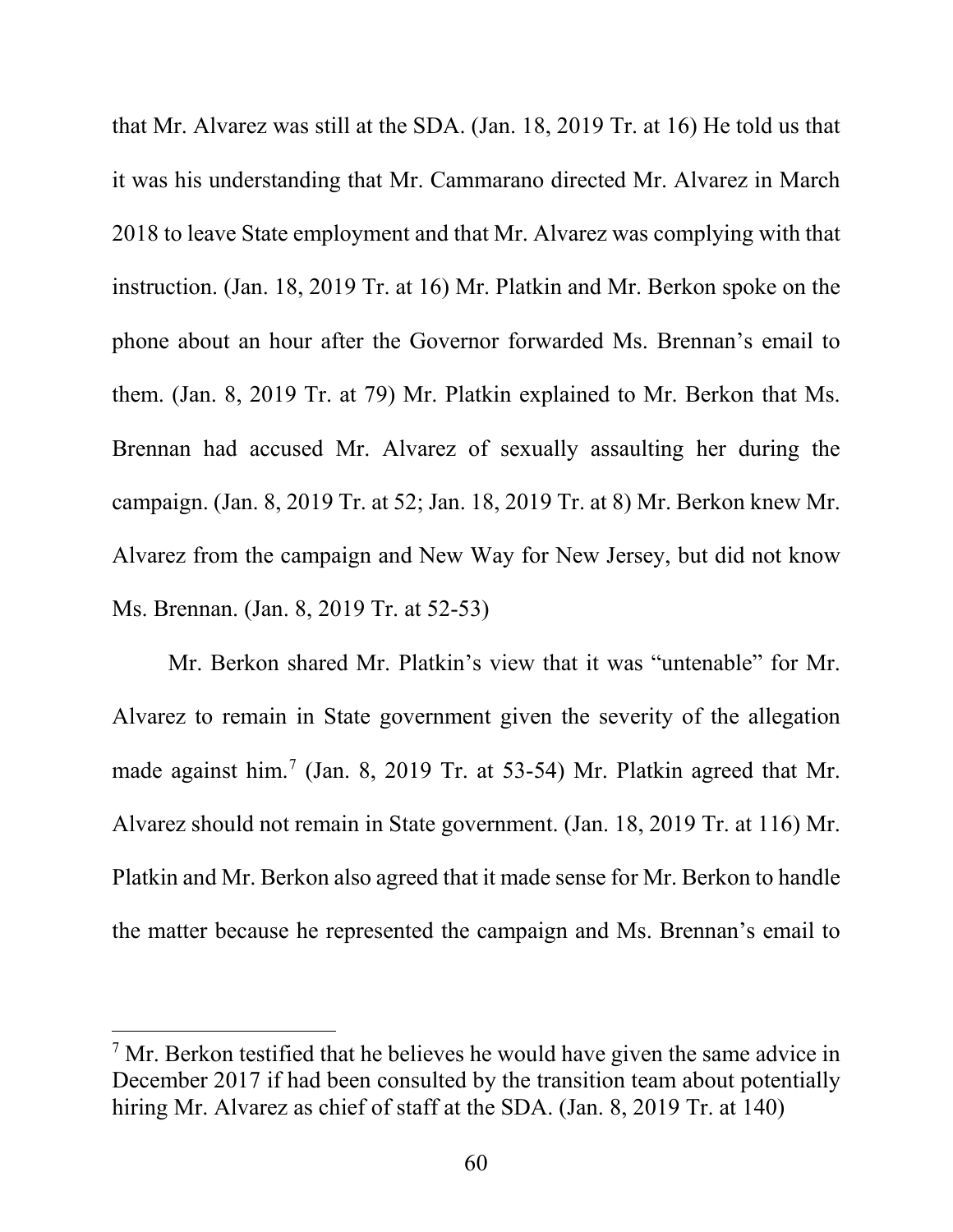the Governor referenced a campaign issue. They said they would stay "in close touch" on the issue. (Jan. 8, 2019 Tr. at 47)

According to Mr. McKenna, on June 6, 2018, Mr. Platkin asked Mr. McKenna to come to his office for a meeting. (Dec. 18, 2018 Tr. at 92, 110) Mr. Platkin explained to Mr. McKenna that something had happened with Mr. Alvarez on the campaign that required Mr. Alvarez to "step back from government." (Dec. 18, 2019 Tr. at 92) Mr. Platkin told Mr. McKenna that if Mr. Alvarez did not leave his job at the SDA, the issue might hit the press and it could become "ugly" or embarrassing to both Mr. Alvarez and the Governor. (Dec. 18, 2018 Tr. at 100; MCK003) Mr. McKenna testified that he asked Mr. Platkin whether he was being asked to fire Mr. Alvarez and Mr. Platkin said that he was not; Mr. Alvarez just needed to "start the process of looking for a job." (Dec. 18, 2018 Tr. at 95)

Mr. McKenna testified that he was curious what the issue was, but did not press Mr. Platkin to tell him because he felt that the administration would have told him if they thought he needed to know. (Dec. 18, 2018 Tr. at 104) Mr. McKenna told us that Mr. Alvarez was a "fine employee" who "came to work every day and did his job" and that he had never heard any complaints about him. (Dec. 18, 2018 Tr. at 115-16, 144-45)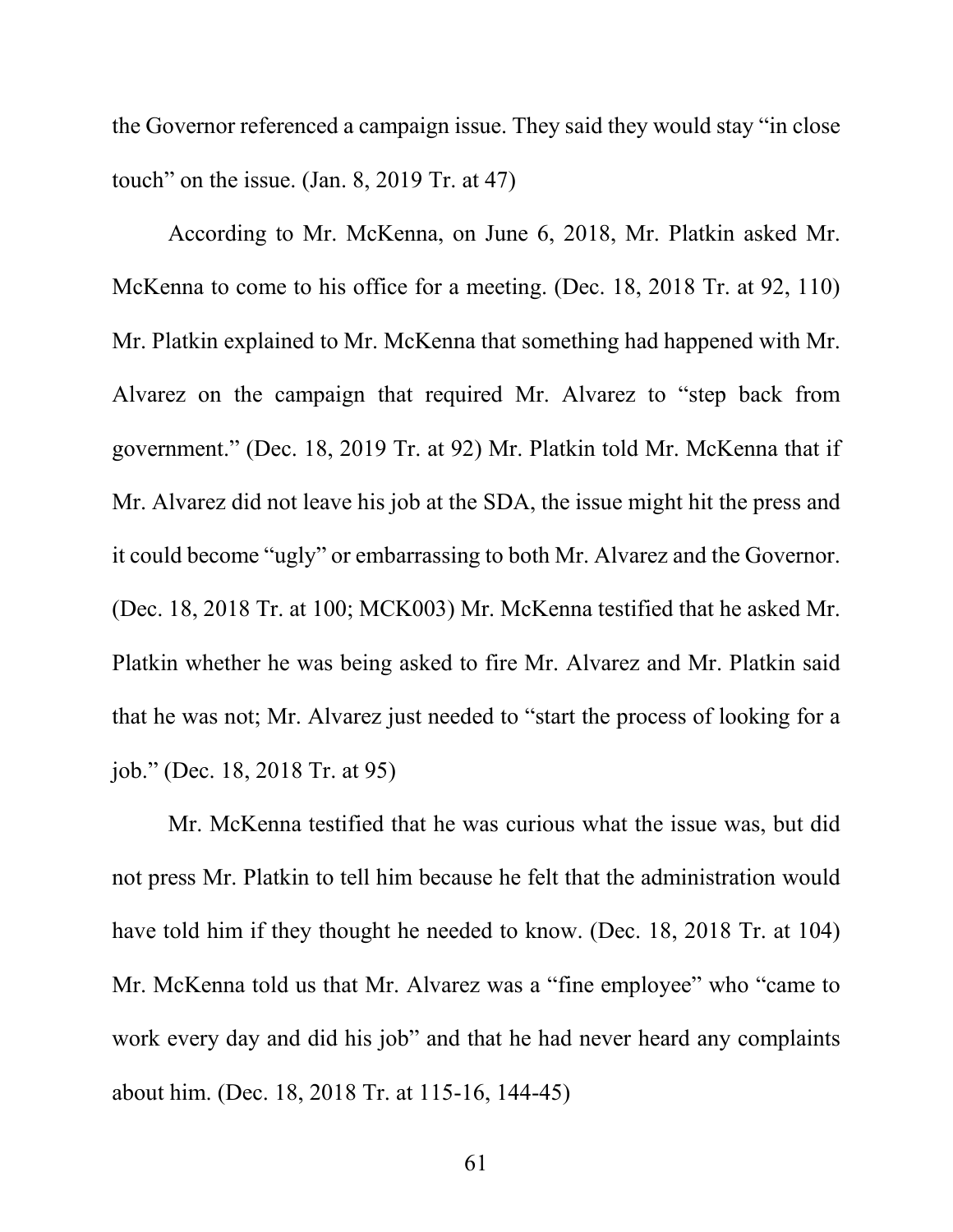After learning from the Wall Street Journal that Mr. Alvarez had been accused of sexual assault and that senior transition officials, including Mr. Lozano, were aware of the allegation when they placed Mr. Alvarez at the SDA, Mr. McKenna said that he certainly would have liked to have known in January 2018 about the allegation and would have pushed back about whether Mr. Alvarez should be hired. (Dec. 18, 2018 Tr. at 155-56) Mr. McKenna explained that the SDA employs more than 225 people and that the administration's decision potentially put some of his employees at risk. (Dec. 18, 2018 Tr. at 154-55) If it had been up to him, Mr. McKenna said he would have investigated Ms. Brennan's allegations because he thinks "you owe both parties to find out what the situation was." (Dec. 18, 2018 Tr. at 157)

Mr. Alvarez was not in the office when Mr. McKenna returned so he spoke with him the next day. (Dec. 18, 2018 Tr. at 92-93) He sat Mr. Alvarez down and explained the situation to him. Mr. McKenna testified that Mr. Alvarez denied that he had done anything wrong, but seemed to understand and said he would begin to look for a job. (Dec. 18, 2018 Tr. at 93-94) Mr. McKenna did not discuss a timeline with Mr. Alvarez, but assumed that it would be "a multi-week or multi-month process." (Dec. 18, 2018 Tr. at 96) At the end of the meeting, Mr. Alvarez asked if there was anyone in the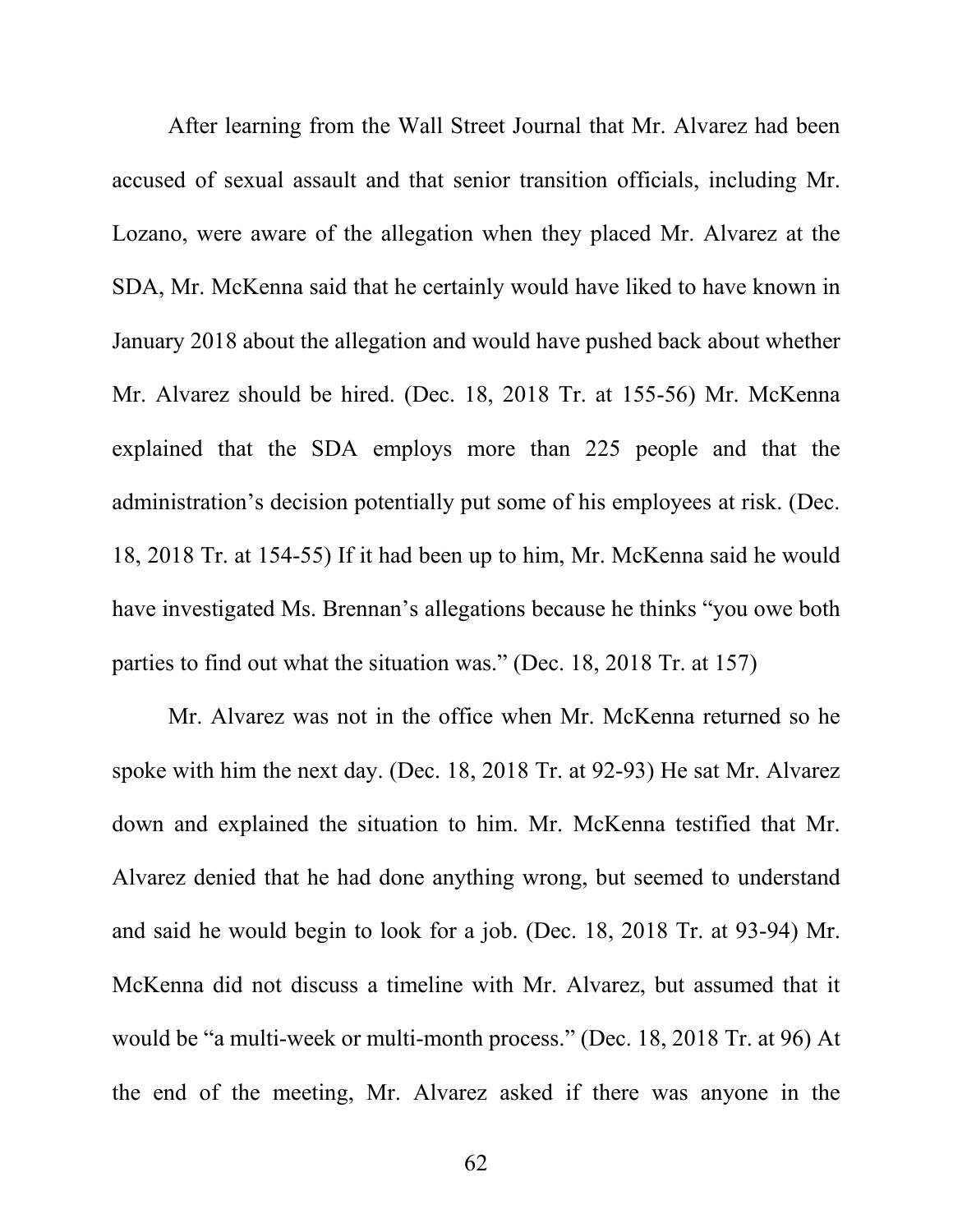administration he could speak with and Mr. McKenna told him to call Mr.

Platkin. (Dec. 18, 2018 Tr. at 94-95)

After the meeting, Mr. McKenna exchanged text messages with Mr.

Platkin. Mr. McKenna wrote:

He was calm. He seemed to understand the situation and I think will begin to look. I told him that I was told that if it became public it could get ugly and my hand would be forced and it would not be a good situation which could affect [h]is ability to move forward. I suspect he gets it.

. . .

I'm sure he will [call you] because he knows my situation and that I don't really speak for the Administration. [I] think he would want some affirmation of what I said. It's what I would want before I took on life altering change. I expect this was not what he was thinking about when he came to work this morning.

(MCK003-5) A short time later, Mr. Platkin texted Mr. McKenna to let him

know that he had spoken with Mr. Alvarez. Mr. Platkin responded that Mr.

Alvarez "was professional and will look for other employment." (MCK006)

Mr. McKenna left the SDA on August 10, 2018—nine weeks after he had instructed Mr. Alvarez that he needed to separate himself from State employment. (Dec. 18, 2018 Tr. at 96) Mr. McKenna never followed up with Mr. Alvarez to see when he was planning on leaving or if he had taken any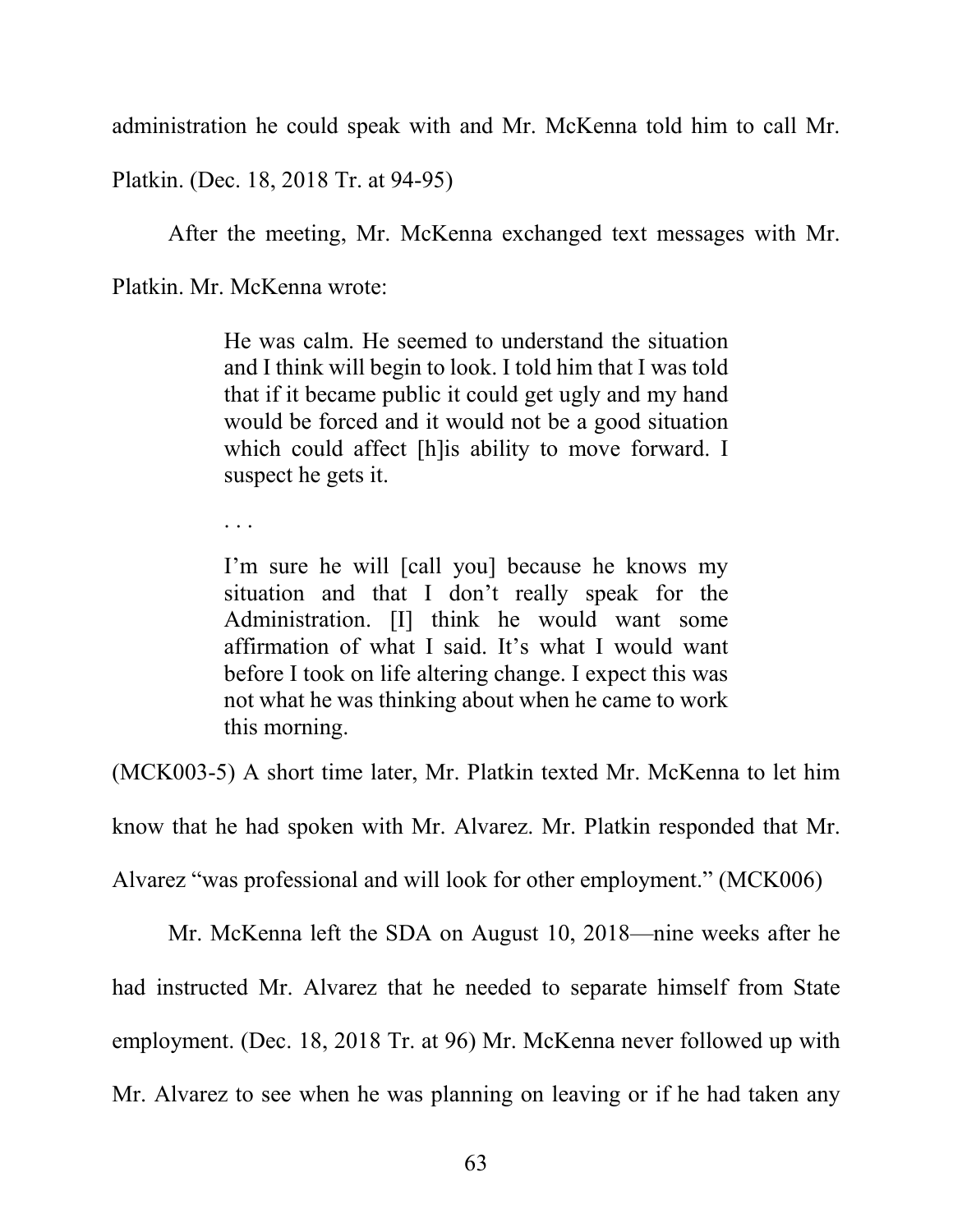steps to find new employment and told us that "10 weeks to find another job and move out does not seem . . . unreasonable." (Dec. 18, 2018 Tr. at 96)

Lizette Delgado Polanco replaced Mr. McKenna as the CEO of the SDA. She testified that Peter Cammarano reached out to her in July 2018 to gauge her interest in the job and that Mr. Cammarano offered her the job in mid-July about a week after she interviewed with him. She did not interview with anyone else. (Jan. 8, 2019 Tr. at 275)

Nobody informed her that Mr. Alvarez had been instructed to separate himself from State employment. Ms. Delgado Polanco informed us that she did not learn that Mr. Alvarez had been accused of sexual assault until October 2, 2018, when Mr. Alvarez told her about the inquiry from the Wall Street Journal reporter. (Jan. 8, 2019 Tr. at 252) Mr. Cammarano could have and should have shared the details of the allegation and the administration's response with Ms. Delgado Polanco, but chose not to.

Hoping to avoid a conflict with Mr. Alvarez, Ms. Delgado Polanco had actually asked Mr. Cammarano during her interview if Mr. Alvarez would be okay with her coming in as CEO. Mr. Cammarano told her, "Yes, it doesn't matter; he's leaving," but failed to share any additional information with her. (Jan. 8, 2019 Tr. at 253) Mr. Cammarano testified that he decided not to inform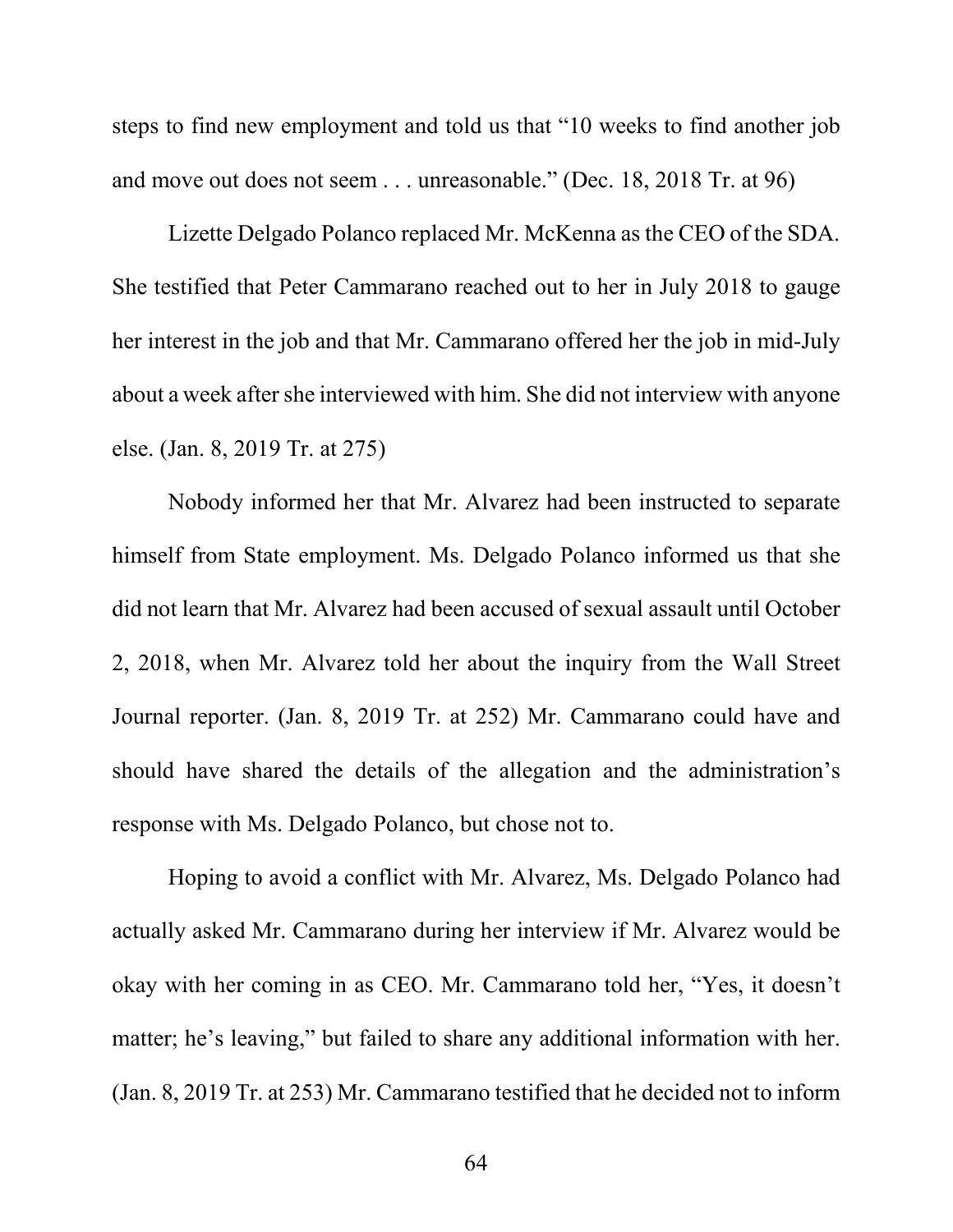Ms. Delgado Polanco because "Mr. Alvarez would not be there much longer" and he was "not sure of the legalities of sharing that information" with Mr. Alvarez's new boss. (Feb. 5, 2019 Tr. at 53-54) Ms. Delgado Polanco testified that, if she had been made aware of the allegation, Mr. Alvarez "would have been one of the first people who would have to leave" and that she would not have authorized the \$30,000 raise he received later in August 2018. (Jan. 8, 2019 Tr. at 283-85)

Unsurprisingly, Mr. Alvarez also did not give her any of the details behind his anticipated departure, telling her only that he could not handle the commute to Trenton and planned to work closer to his Bergen County home. (Jan. 8, 2019 Tr. at 255) Mr. Alvarez told Ms. Delgado Polanco that he would be leaving the SDA no later than the end of October 2018. (Jan. 8, 2019 Tr. at 255) Mr. Alvarez told us that it was his "goal" to leave by the end of October, but that was not a hard date and that he would have stayed beyond October if he had not found another job by that time. (March 12, 2019 Tr. at 95)

### **12. Assistance with Mr. Alvarez's Job Search**

We also received contradictory evidence about whether anyone in the administration agreed to help Mr. Alvarez find a new job. Mr. Alvarez submitted a sworn statement to the Department of Labor in connection with

65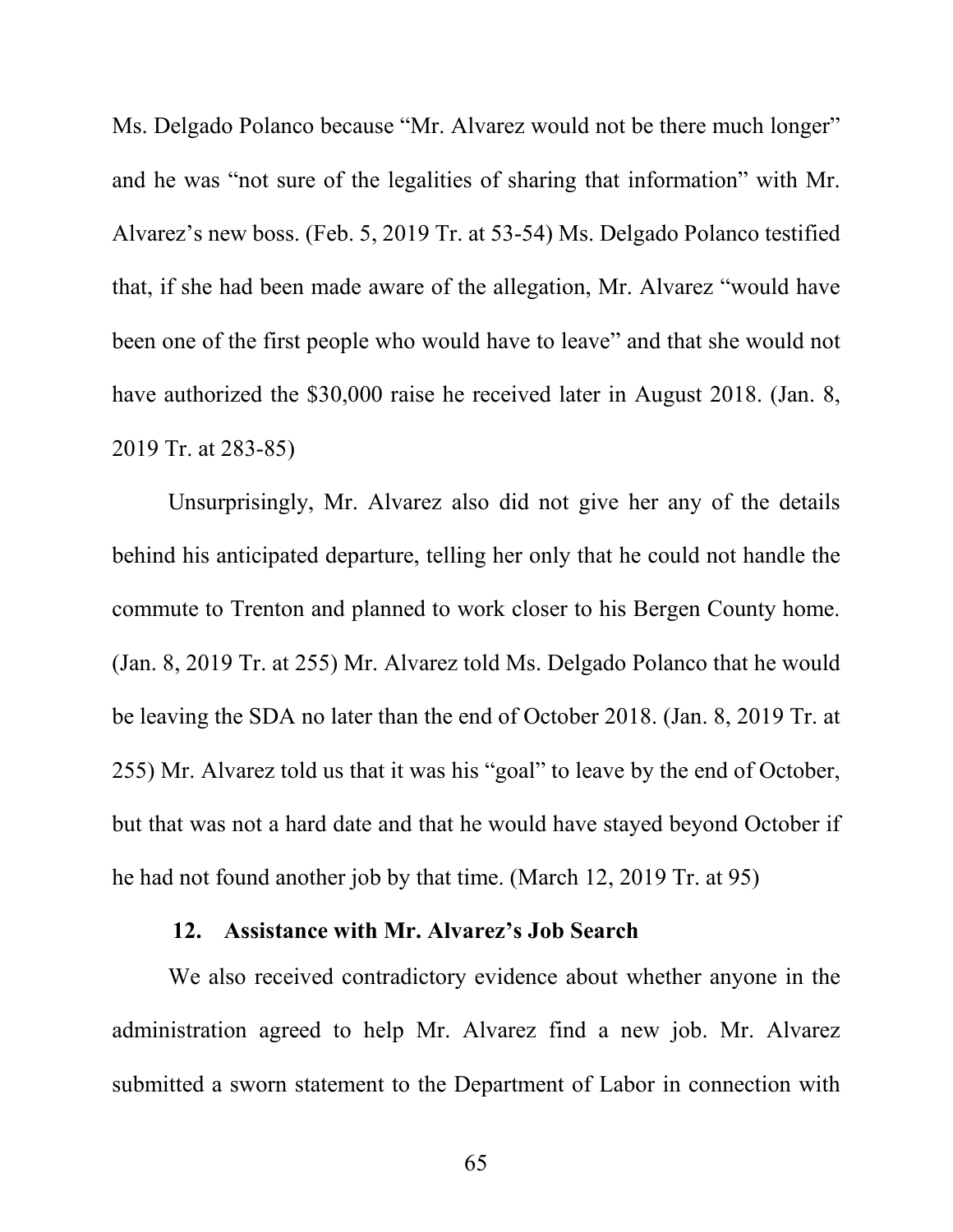his appeal from the denial of unemployment benefits, stating: "[I]n June [2018], I requested additional time and assistance in finding a new job before resigning. Both the Governor's Office and the NJ Schools Development Authority agreed with that request." (SDA0038 (emphasis added)) Mr. Alvarez testified that his request for time and assistance was a "counteroffer" to the administration's demand that he leave his job at the SDA. (March 12, 2019 Tr. at 93) However, both Mr. Platkin and Mr. Cammarano denied promising or providing Mr. Alvarez any assistance in finding a new job. (Jan. 18, 2019 Tr. at 27; Feb. 5, 2019 Tr. at 25-26)

When we asked Mr. Alvarez to explain his statement to the Department of Labor, he told us that Mr. Platkin gave him a commitment to help him find a new job when they spoke on June 7, 2018 and that Mr. McKenna agreed to go along with whatever the administration decided.

> [COUNSEL]: And you said, in this statement, that they offered to find you a position, correct?

MR. ALVAREZ: They offered to assist me, yes.

[COUNSEL]: Who offered you a position -- who offered you assistance in finding a position?

MR. ALVAREZ: Matthew Platkin.

[COUNSEL]: Anyone ese?

MR. ALVAREZ: No.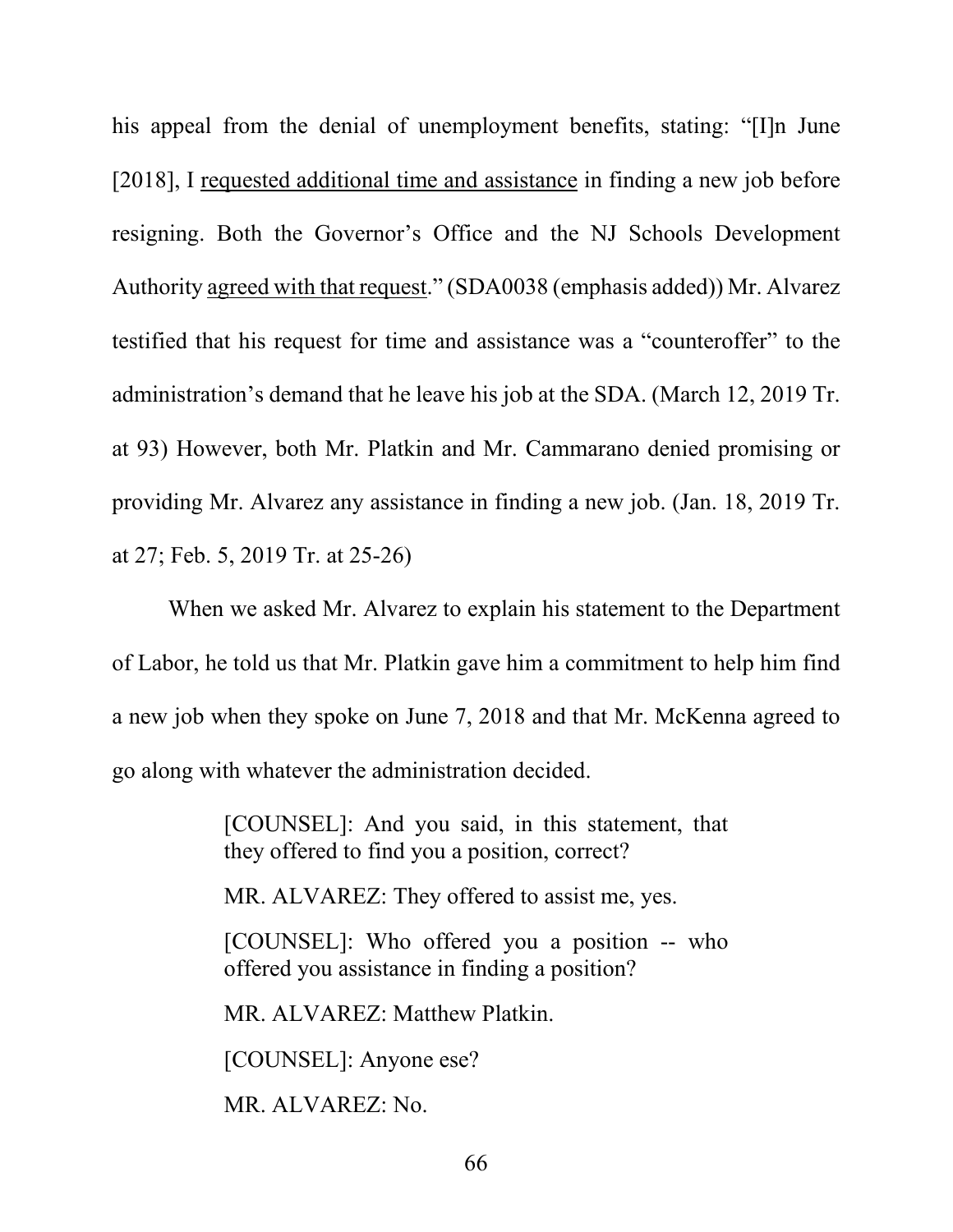[COUNSEL]: When did he offer -- Mr. Platkin – when did he offer you assistance in finding a position?

MR. ALVAREZ: It was the date of that conversation; so June of 2018.

. . .

[COUNSEL]: So you were advised that the nature of the allegation was such there wasn't going to be any fact-finding, and you had to leave. And was it at that point in time you came back with, kind of, a counteroffer?

MR. ALVAREZ: Yes; in that same conversation, when he made it clear to me that there was no alternative, there would be no investigation, then I said, "Well, can I at least have some time to find a new job, and can you guys help me, or assist me with that?"

(March 12, 2019 Tr. at 14, 92-95)

Mr. Platkin provided contradictory testimony, telling us that he "[doesn't] recall anything that would lead [Mr. Alvarez] to believe that" he would offer Mr. Alvarez any assistance with finding a new job. (Jan. 18, 2019 Tr. at 27) It is impossible to accept the testimony of both Mr. Alvarez and Mr. Platkin on this point as true.

Although we have seen no evidence definitively showing that anyone in the administration affirmatively assisted Mr. Alvarez in his search for new employment, there is evidence that Mr. Platkin or Mr. Cammarano may have been attempting to help Mr. Alvarez. Mr. Platkin testified that he had at least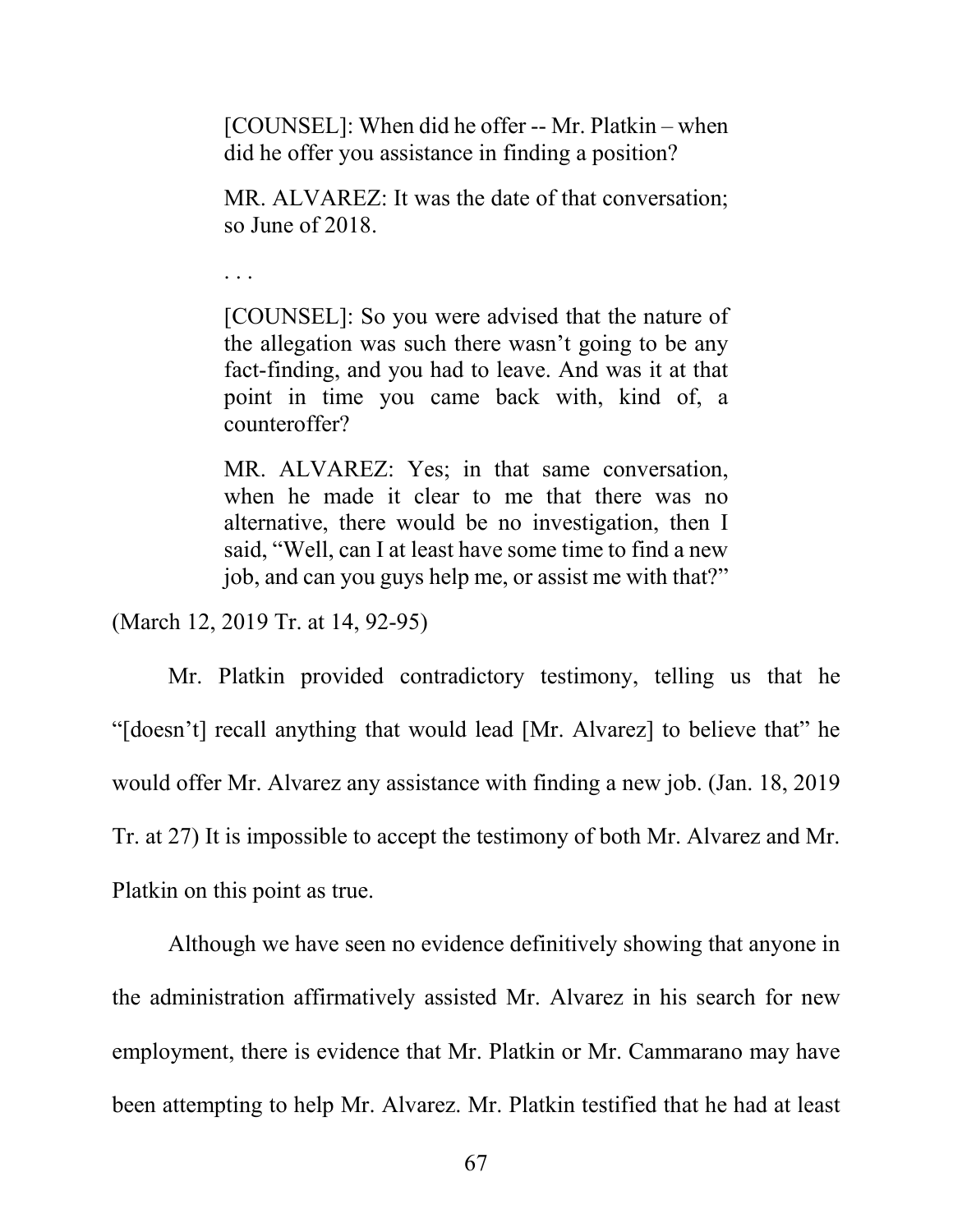two conversations with Mr. Alvarez after their June 7, 2018 discussion and that they spoke about potential jobs at Rutgers. (Jan. 18, 2019 Tr. at 145, 148) Not only did Mr. Platkin not try to talk Mr. Alvarez out of applying for a job at the State institution, Mr. Platkin passed along specific information about the jobs to Mr. Cammarano (Jan. 18, 2019 Tr. at 148-49), who apparently passed that information on to a high-level contact at Rutgers.

Emails and text messages reveal that Mr. Cammarano contacted Peter McDonough at Rutgers University in mid-August 2018 to ask about jobs that he believed Mr. Alvarez had applied for. (RUTGERS001-003) Mr. Cammarano sent a text message to Mr. McDonough on August 14, 2018, stating:

> The first position was for Chief of Staff for strategic communications. He isn't sure if [sic] the number. He also applied for the 18ST2548. Assoc VP for Advancement Services. His name is Al Alvarez.

(RUTGERS003) Two days later, Mr. McDonough responded:

I can't find the first job you referenced (a search for that title yielded nothing for me – any other info would help). I put a word in with the president of the foundation for that second job.

(RUTGERS003)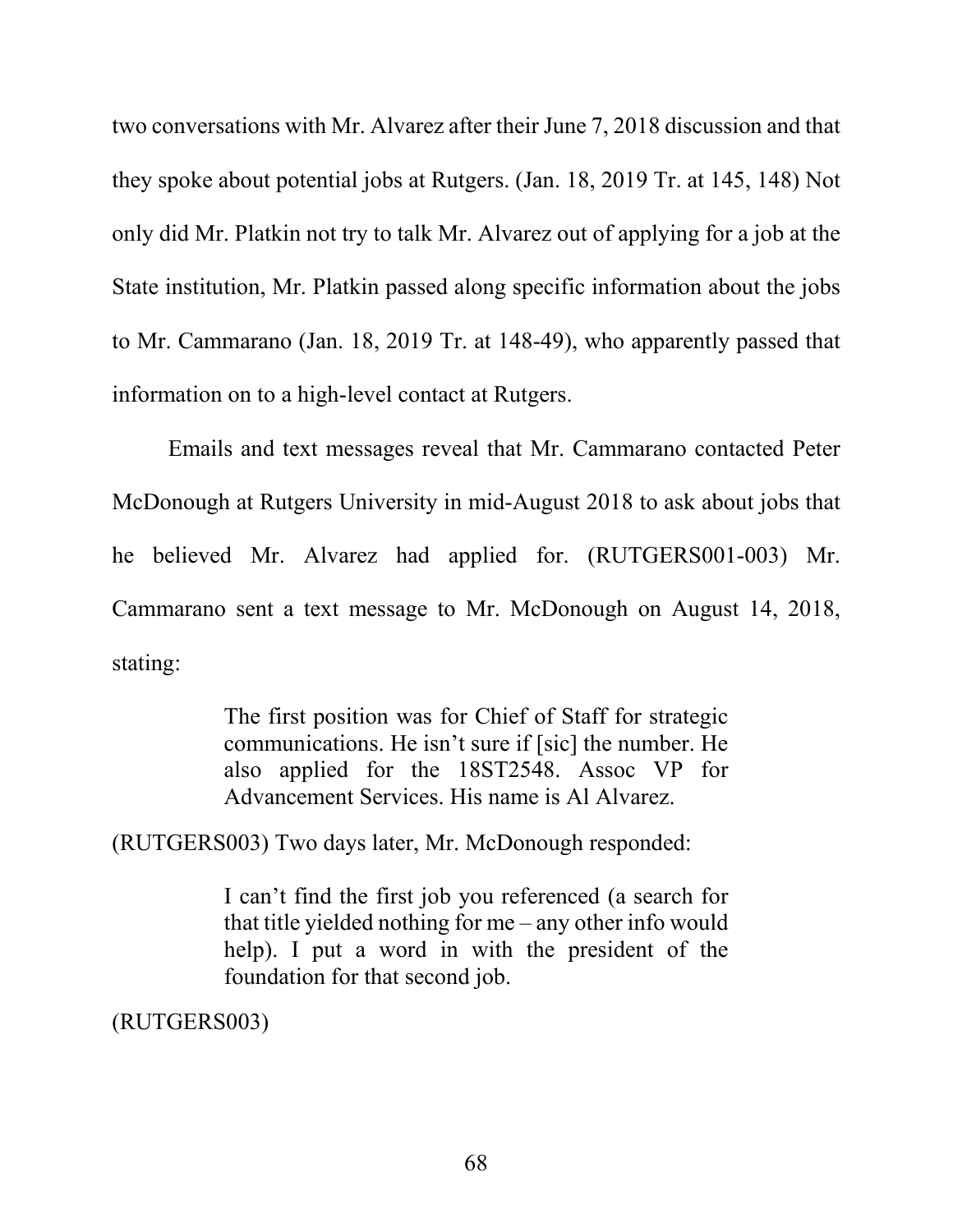Internal Rutgers emails suggest that Rutgers employees felt that the Governor's Office was looking for a courtesy. On August 16, 2018, Mr. McDonough emailed Nevin Kessler, President of the Rutgers University Foundation:

> I got a call from the Gov's chief of staff about an applicant for the opening as Associate Vice President for Advancement Services (posting number 18ST2548). The applicant is Al Alvarez, the chief of staff at the State Schools Construction Authority. I don't know him and am not sure if he's got the qualifications, but could we have someone reach out to him to do some sort of phone interview just to be responsive? There is not an expectation on their part that he gets hired, just that we give the guy a shot.

(RUTGERS001) This email implies that, no matter what Messrs. Platkin and Cammarano intended, Mr. McDonough certainly believed that the Governor's Office was asking for Mr. Alvarez to be given an interview and "a shot" at the job.

Mr. Cammarano testified that he was "relieved" to learn that Mr. Alvarez had not applied for either job at Rutgers because he would have felt compelled to disclose the sexual assault allegation to Rutgers' officials even if it meant violating "confidentiality laws." (Feb. 5, 2019 Tr. at 52) But if he felt so strongly, why did he pass along this information in the first place? It strains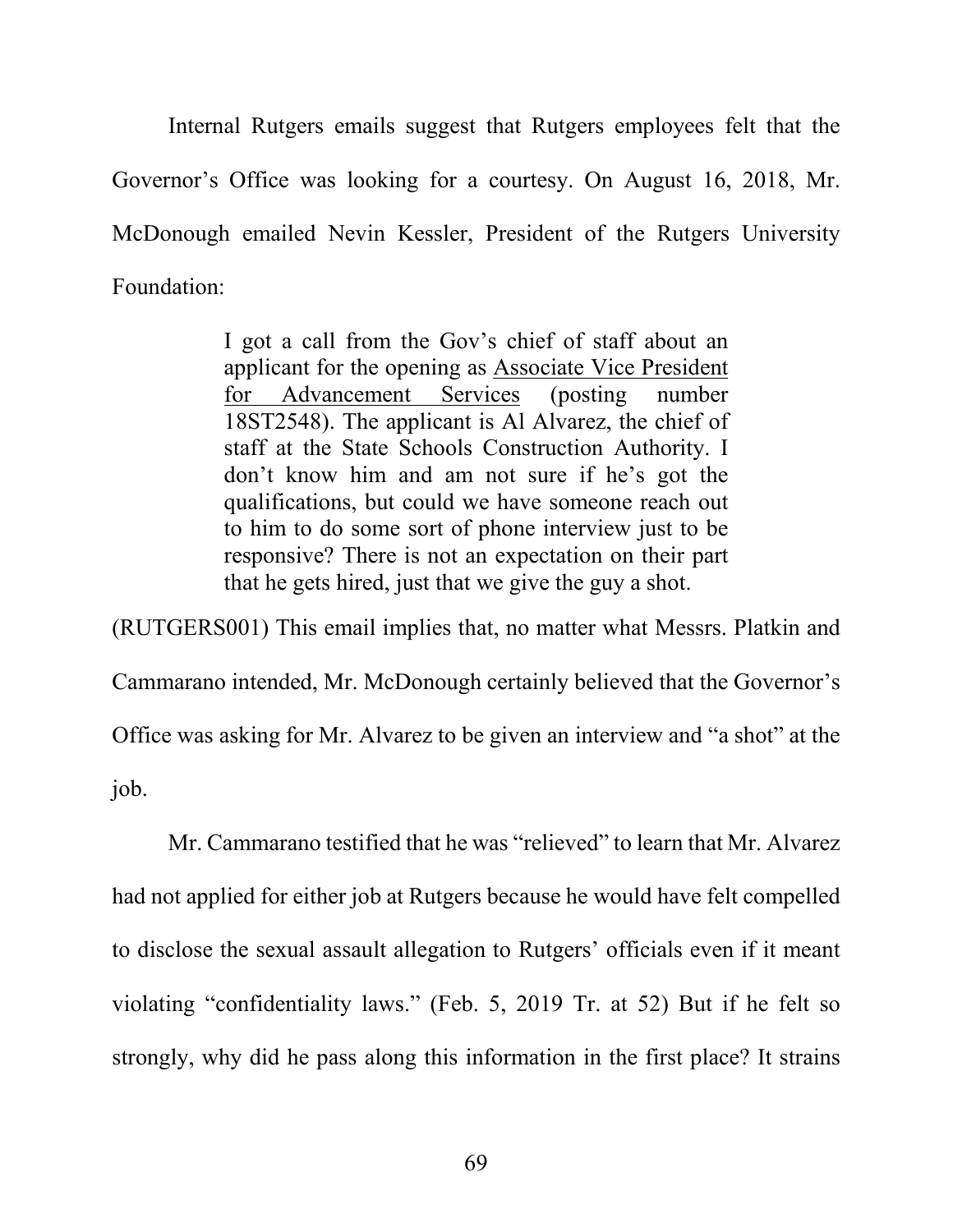credulity to imagine that he would be willing to commit what he believed were violations of confidentiality laws by disclosing the alleged sexual assault to Rutgers if he was unwilling to share that same information with Governor Murphy, Charles McKenna, and Lizette Delgado Polanco.

#### **13. Mr. Alvarez Gets a \$30,000 Raise in August 2018 from the SDA**

Although senior administration officials told Mr. Alvarez to leave State employment on March 26, 2018 and then again on June 7, 2018, Mr. Alvarez was still working at the SDA in late August 2018. And although Ms. Delgado Polanco knew that Mr. Alvarez intended to leave the SDA in the coming months, she nevertheless approved a \$30,000 raise for Mr. Alvarez effective August 20, 2018, from \$140,000 annually to \$170,000 annually. (Jan. 8, 2019 Tr. at 256; SDA0018) The raise represented a 21.43% increase in his annual salary. (SDA0018) Other executives at the SDA also received raises around the same time, but none was as large as the raise given to Mr. Alvarez. (March 12, 2019 Tr. at 97-98)

We did not receive any testimony indicating that the Governor's Office had advance knowledge of or approved the raise given to Mr. Alvarez in August 2018. Ms. Delgado Polanco testified that she implemented significant changes to the management structure at the SDA shortly after she arrived,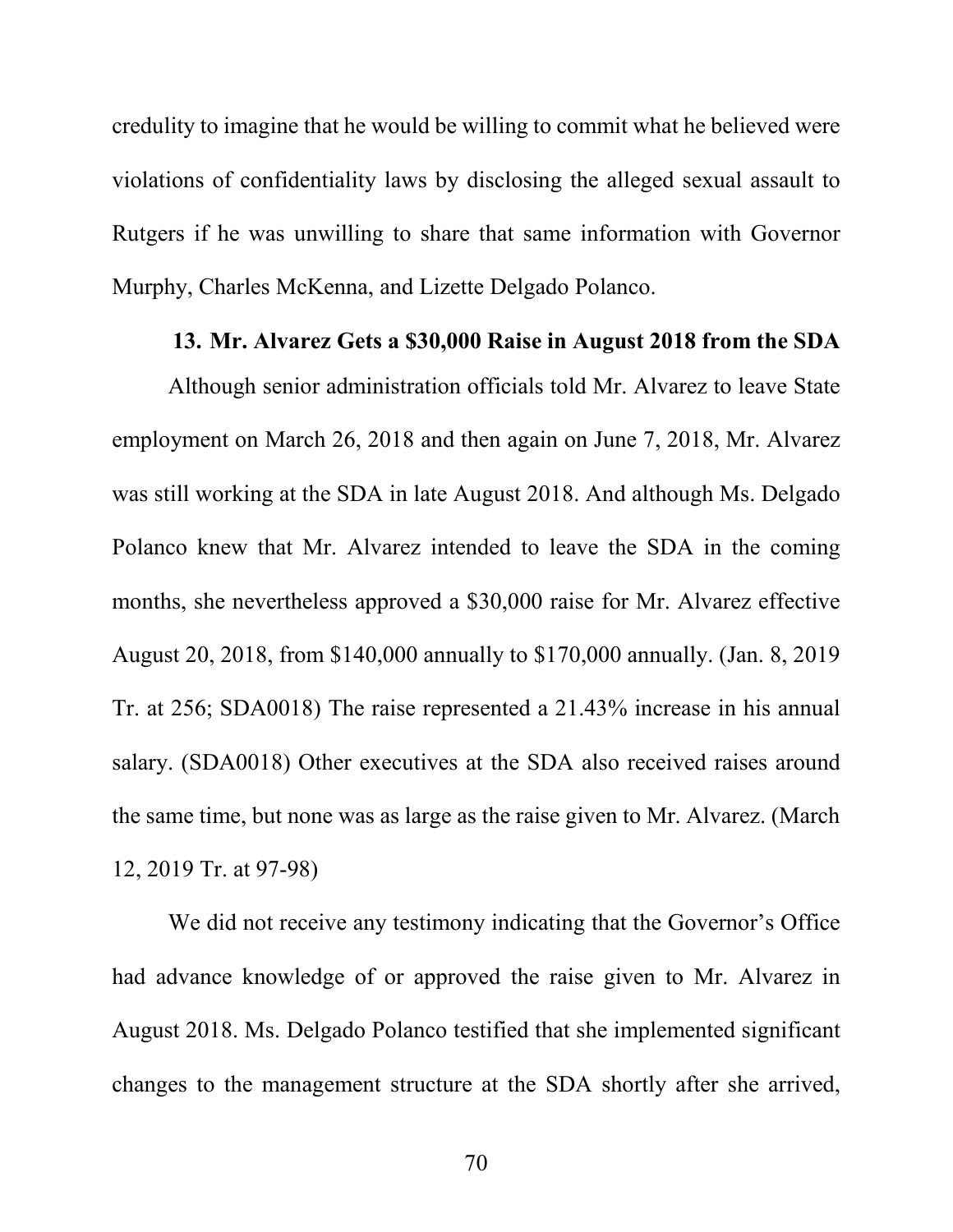placing more responsibility with the chief of staff. (Jan. 8, 2019 Tr. at 256-57) She told us that she gave Mr. Alvarez the raise knowing that he was leaving and hoping that the higher salary would help her hire a highly qualified candidate to replace Mr. Alvarez. (Jan. 8, 2019 Tr. at 257) She testified that gave other senior employees at the SDA raises at the same time and that although she did discuss raises generally with the Governor's Office, she did not have any discussions with the Governor's Office about a proposed raise for Mr. Alvarez specifically. (Jan. 8, 2019 Tr. at 289-90)

Heather Taylor, the chief ethics officer in the Governor's Office, testified that, after Mr. Alvarez resigned, she conducted an investigation into the \$30,000 raise given to him in August 2018. She concluded that the raise had not been discussed with anyone in the Governor's Office and that it had been approved by Ms. Delgado Polanco alone. $8$  (Jan. 10, 2019 Tr. at 215)

l

<span id="page-74-0"></span><sup>8</sup> During the course of our work, serious allegations surfaced as to wrongful firings, nepotism, and abuses of power at the SDA by CEO, Lizette Delgado Polanco. On April 23, 2019, Ms. Delgado Polanco tendered her resignation as CEO of the SDA amidst mounting criticism of alleged hiring abuses. It appears as though one or more other legislative committees will conduct an inquiry into the alleged hiring abuses during budget hearings, and that the Office of the Attorney General or the State Commission of Investigation may also look into the matter. Given these other inquiries, our committee has decided not to investigate all alleged hiring abuses at the SDA at this time. If, after the conclusion of the other inquiries, we believe there is a need for this committee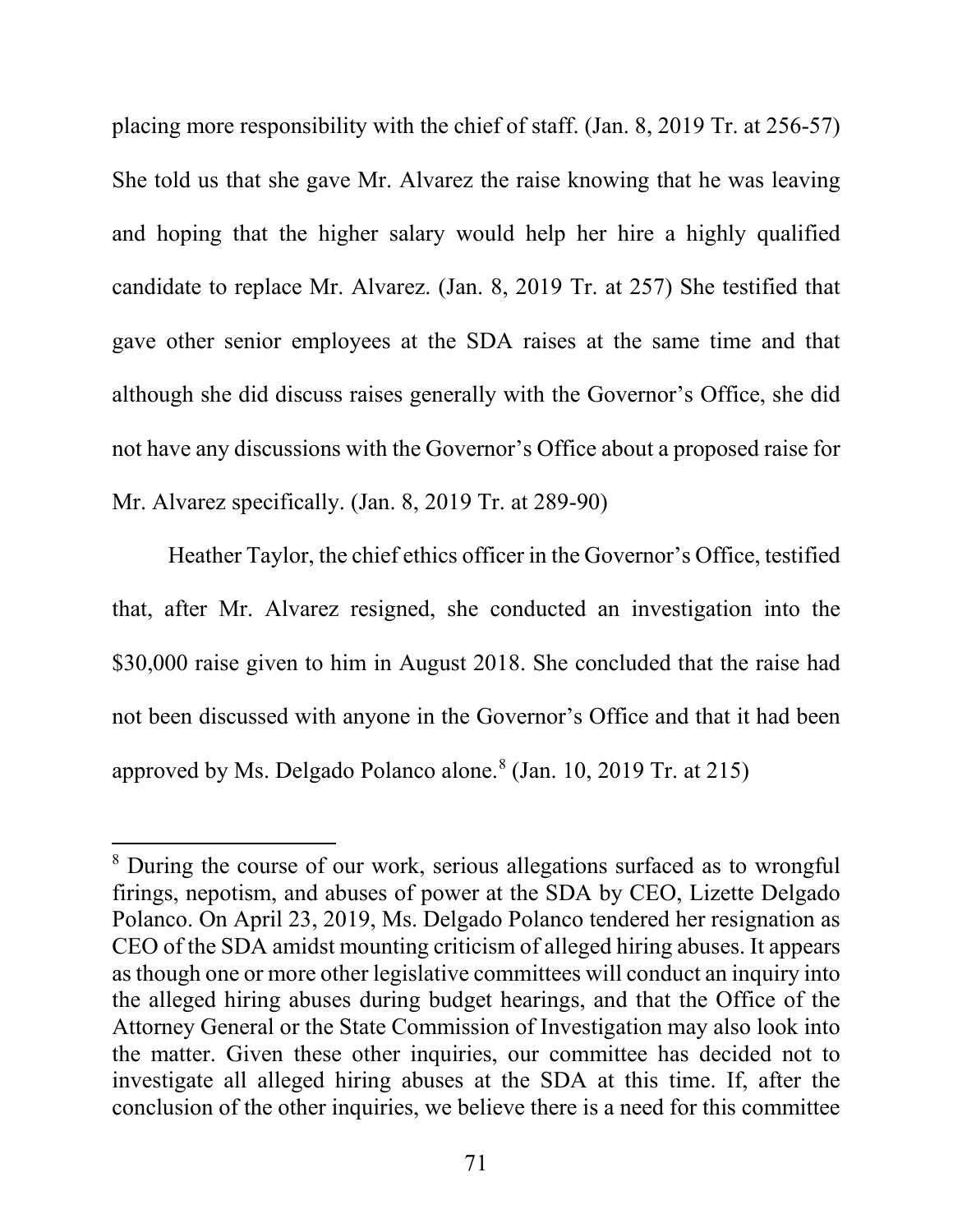# **14. Mr. Alvarez Submits His Letter of Resignation on October 2, 2018**

On October 2, 2018, Kate King of the Wall Street Journal separately emailed Albert Alvarez, Justin Braz, and Matthew Platkin to advise them that she was working on a story about Katherine Brennan's rape allegation and to give them an opportunity to comment. (G00000093; G00000259; March 12, 2019 Tr. at 17) We once again have contradictory testimony about what happened next. Mr. Alvarez testified that he immediately tried to contact both Mr. Cammarano and Mr. Platkin, but did not receive any response. (March 12, 2019 Tr. at 17) He then went to speak with Ms. Delgado Polanco and explained everything to her. (March 12, 2019 Tr. at 17-18) Mr. Alvarez told us that Ms. Delgado Polanco called Mr. Cammarano right in front of him and they had a brief conversation while he listened in. (March 12, 2019 Tr. at 18) He claims that Ms. Delgado Polanco informed him after the call that he had to resign immediately and fax his letter of resignation to the Governor's Office. (March 12, 2019 Tr. at 18)

Ms. Delgado Polanco testified that Mr. Alvarez came to her office, explained the situation, denied the allegation, and then, unprompted, handed

l

to inquire further, then our committee can reconvene to look into these issues at a later date.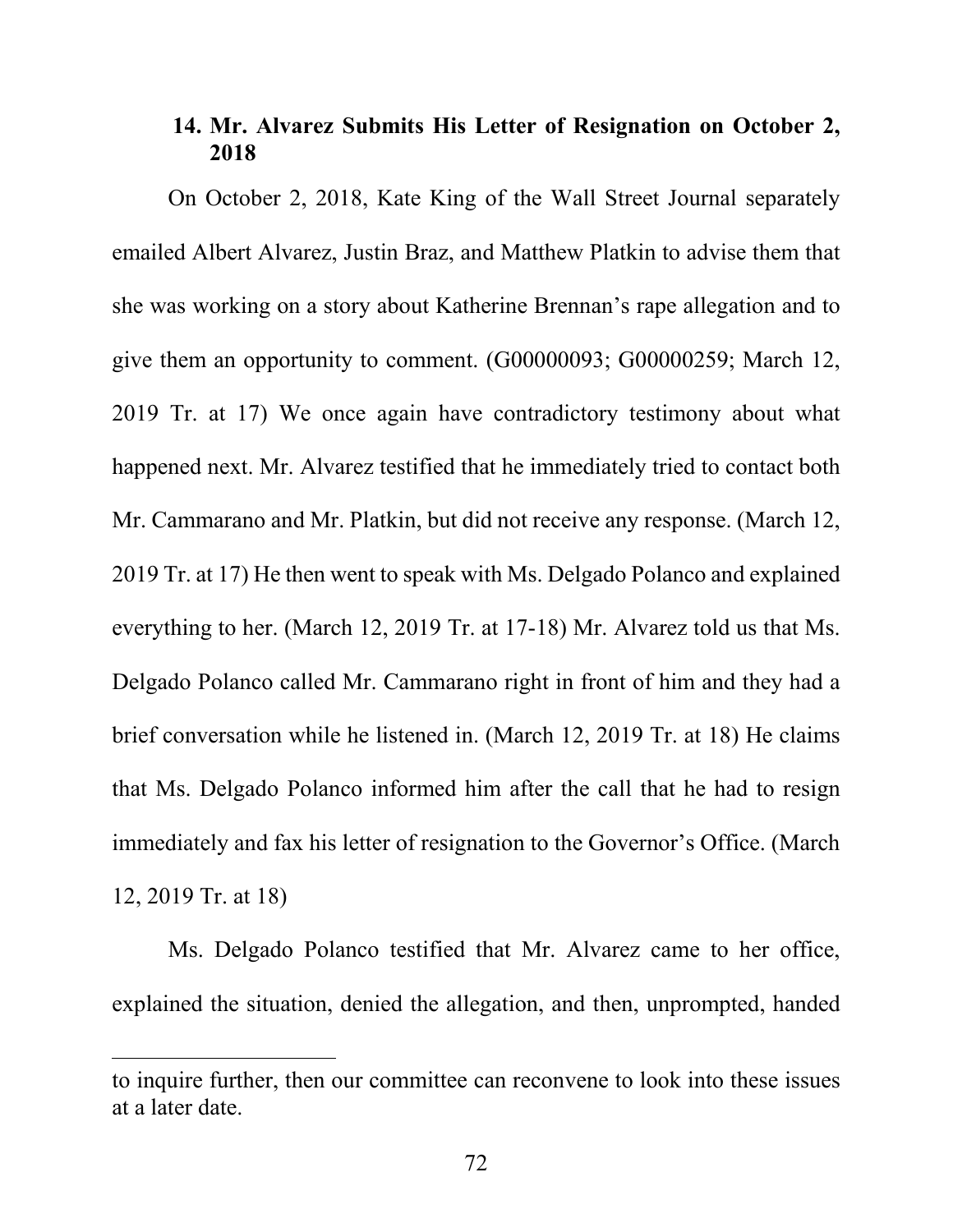her a letter of resignation. (Jan. 8, 2019 Tr. at 262-63) According to Ms. Delgado Polanco, Mr. Alvarez said: "I'm not going to embarrass you or the Authority, here's my letter of resignation. I am resigning as of today." (Jan. 8, 2019 Tr. at 263) She told us that she then called Peter Cammarano to tell him that Mr. Alvarez resigned and he asked her to fax it over to him immediately. (Jan. 8, 2019 Tr. at 264) Ms. Delgado Polanco testified that she never told Mr. Alvarez to resign and that he was the one who told her he was resigning. (Jan. 8, 2019 Tr. at 264) And Mr. Cammarano and Mr. Platkin testified that they are not aware of anyone from the Governor's Office demanding that Mr. Alvarez submit a letter of resignation. (Feb. 5, 2019 Tr. at 54-55; Jan. 18, 2019 Tr. at 123-24) Notwithstanding this testimony, it seems unlikely that this man who held out from resigning for more than six months would have spontaneously decided to do so without a direct order from someone. It is ironic that the potential of a newspaper story was able to accomplish what directions from Mr. Cammarano, Mr. Platkin, and Mr. McKenna were not able to—the immediate resignation of Mr. Alvarez.

Later in the day on October 2, 2018, Messrs. Cammarano and Platkin (and potentially others) informed Governor Murphy about the rape allegation against Mr. Alvarez. Mr. Platkin testified that "the Governor was visibly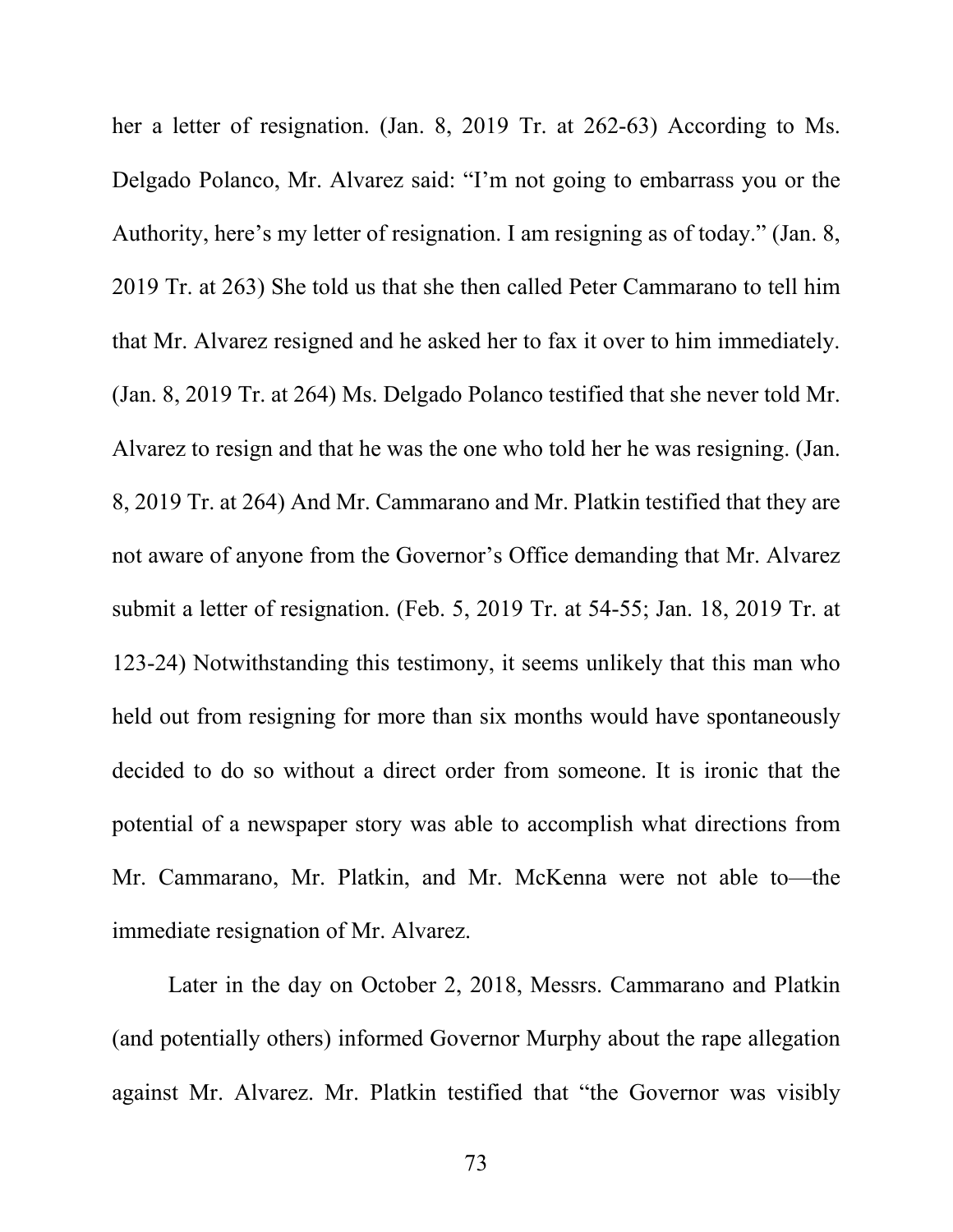shocked and upset, and did not appear to have any prior knowledge of the accusation." (Jan. 18, 2019 Tr. at 9) His testimony tracked the testimony of Mr. Cammarano, who testified that the Governor and First Lady appeared "blindsided and completely shocked" by the allegation against Mr. Alvarez. (Dec. 18, 2018 Tr. at 171)

The Wall Street Journal article published on October 14, 2018 raised provocative questions. Significantly, the article quoted Governor Murphy and First Lady Tammy Murphy as saying that although they were "confident that this allegation was handled appropriately by the administration and that policies and procedures were properly and promptly followed[,] . . . the process during the transition was inconsistent with our values, and the hire should not have happened." Kate King, *A Sexual-Assault Accusation in New Jersey Spotlights a National Dilemma*, Wall Street Journal, Oct. 14, 2018. The Legislature formed this joint committee in the wake of the Wall Street Journal article for the purposes referred to above.

## **TESTIMONY THAT RAISES TROUBLING ISSUES**

From the beginning, the committee's mandate has been to gather facts relating to the administration's hiring, retention, and termination of Mr.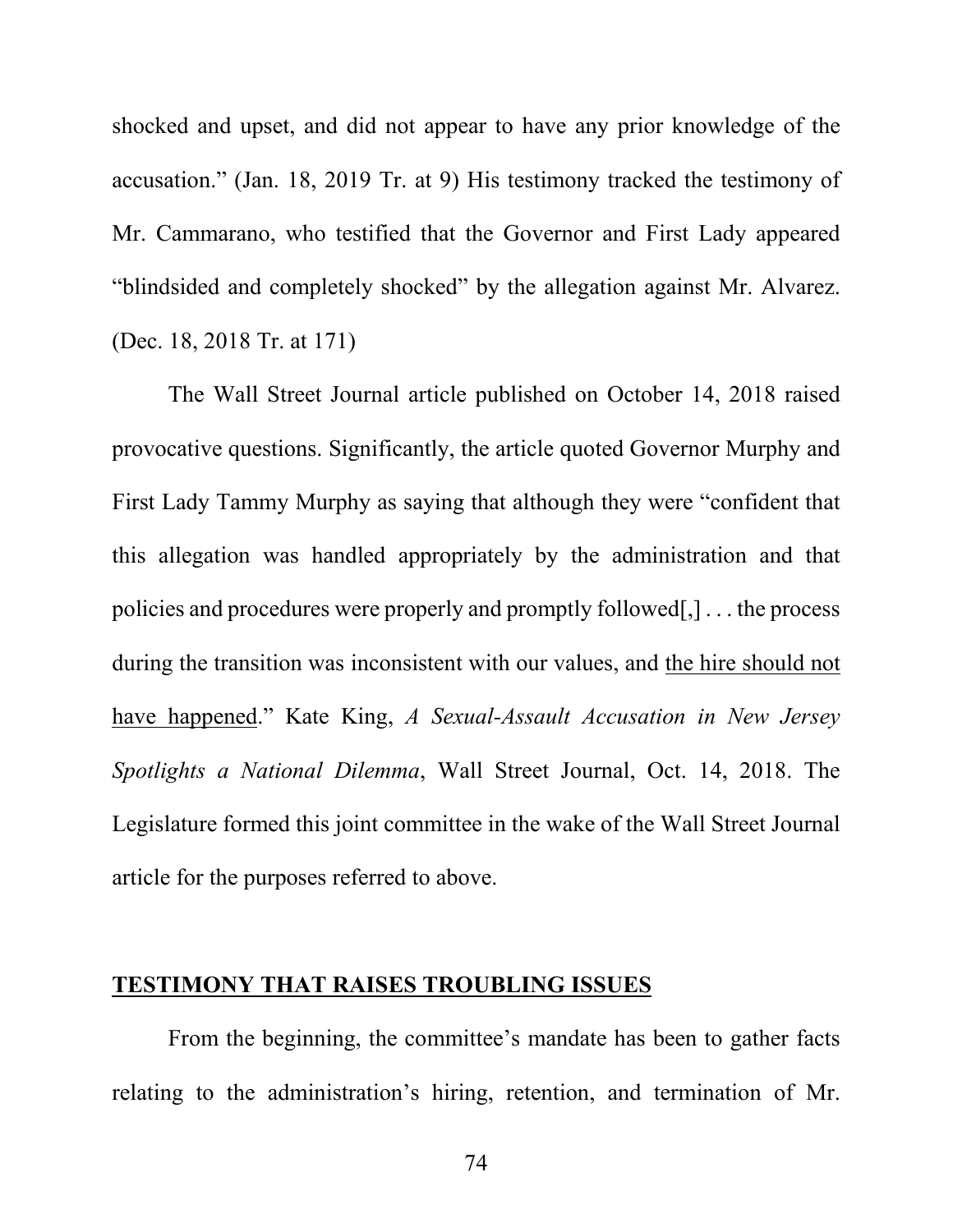Alvarez after Ms. Brennan accused Mr. Alvarez of sexually assaulting her and to attempt to make recommendations to ensure that complaints of alleged sexual assault are heard and handled in a competent manner.

At no time has politics played any role in the committee's work. Instead, as Governor Murphy has repeatedly implored, we have put politics aside and have attempted to just "call balls and strikes." Michael Aron, *Murphy maintains timeline, pledges cooperation in Brennan rape case*, NJTV News, Dec. 5, 2018. Unfortunately, the apparent lack of candor by many key witnesses has impeded our ability to do just that.

The committee's ability to get to the truth of the matter is only as good as the facts presented to it. A consistent source of frustration for the committee in attempting to fulfill its mandate, and call balls and strikes, was the numerous contradictions, large and small, presented in the testimony of several material witnesses who testified before us. Although some discrepancies in testimony could be chalked up to misremembering small facts, many of the differences in testimony between witnesses were dramatic with regard to significant facts. This can only lead the committee to conclude that some witnesses provided evasive or misleading testimony.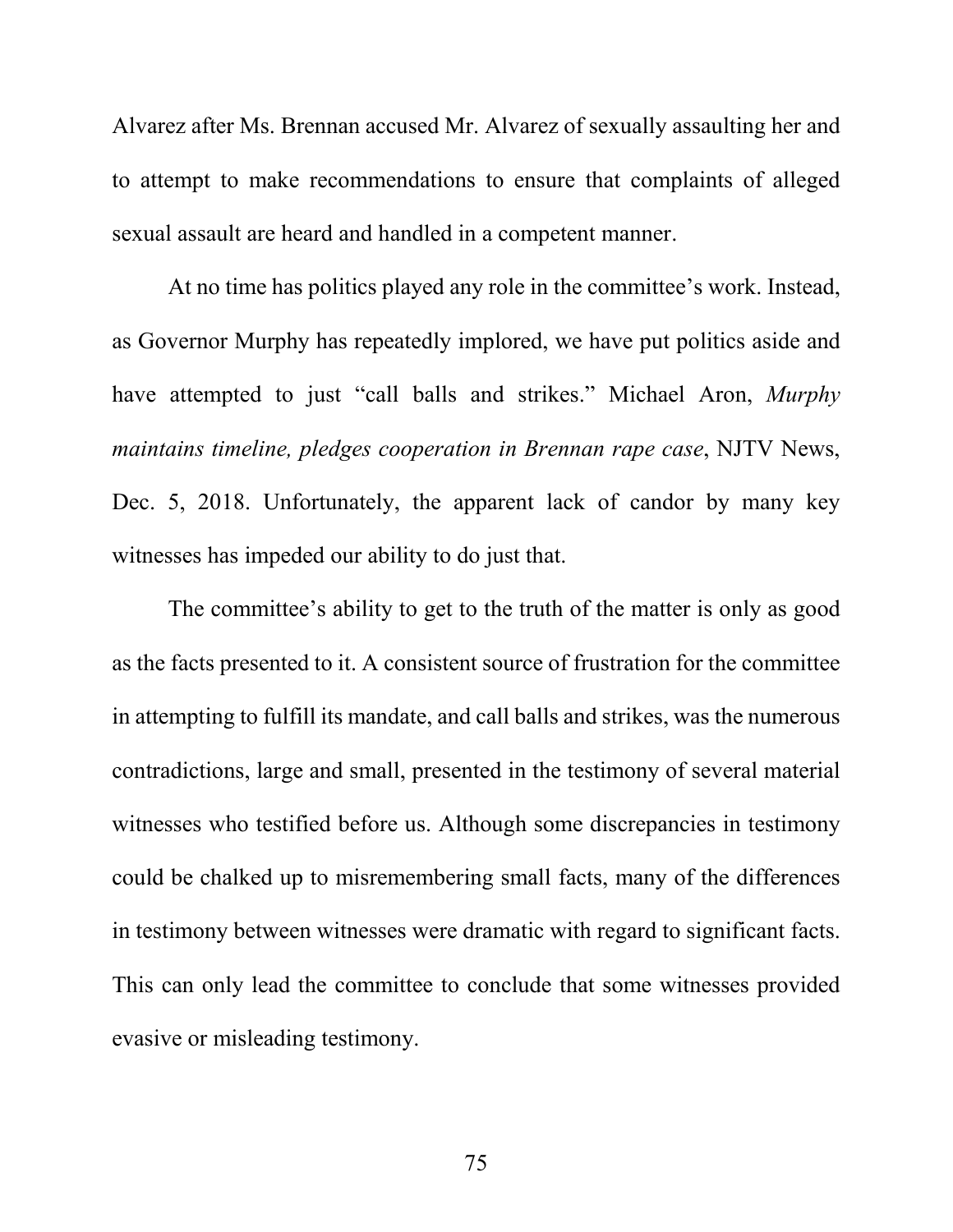As has been stated throughout this report, the preparation of contemporaneous notes or memoranda memorializing the events as they occurred would have mitigated at least some of the troubling inconsistencies in the testimony of significant witnesses. While the lack of contemporaneous notes is itself an issue that needs to be addressed, perhaps of greater concern is that this lack of documentation seems to be the result of either a shocking lack of recognition of the seriousness of the allegation or a desire not to have a factual record of the precise details of what transpired.

The accusation made by Ms. Brennan was not a complaint of an off-color joke, but of sexual assault. Whether true or not, all agreed that the accusation is a very serious crime. Nevertheless, while every witness testified under oath that they agreed that the accusation was very serious, and to the extent they knew Ms. Brennan, believed she was telling the truth, the actions or inactions of several members of the transition and the administration at key points reflect a more disturbing and dismissive response to Ms. Brennan's allegation.

The perception of a disinterested response is reflected, for example, in the lack of follow-up with regard to Mr. Alvarez allegedly being instructed multiple times to depart from State government. It leaves the committee with the impression that the administration only viewed Ms. Brennan's allegation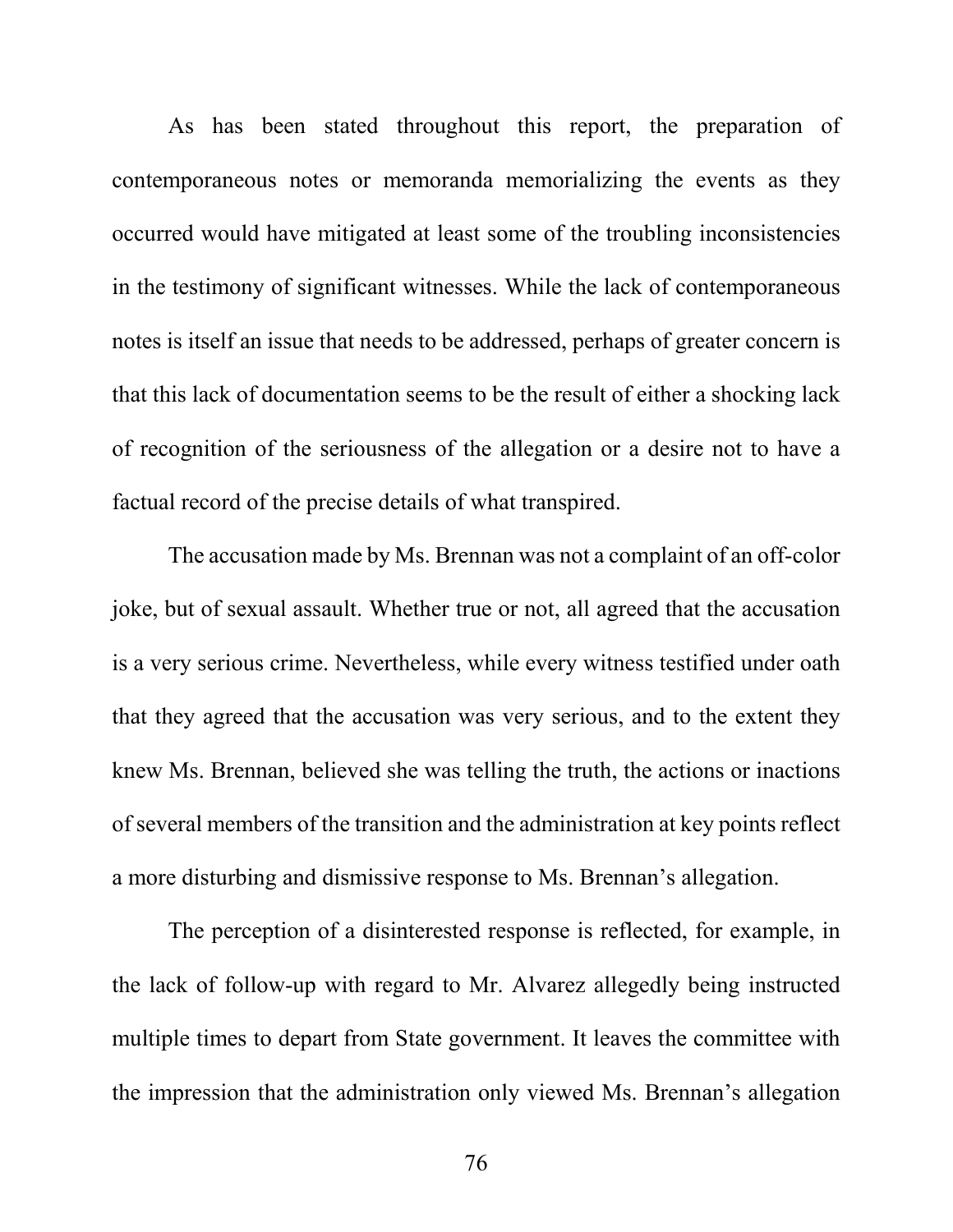as serious after learning in October 2018 that the Wall Street Journal was working on a story concerning her claim.

Below is a summary of some of the more troubling testimony the committee has identified, and key questions left unanswered as a result.

# **1. Did Transition Counsel Raj Parikh Advise Transition Leadership that They Could Not Disclose the Sexual Assault Allegation Against Mr. Alvarez to the Governor-elect?**

One of the key issues before the committee was whether transition leadership advised Governor-elect Murphy of Ms. Brennan's allegation during the transition, and if not, why not? It seems a matter of common sense that an allegation of sexual assault against a high-ranking member of the transition team and a close associate of the Governor-elect would be reported to the Governor-elect.

The incoming chief of staff, Peter Cammarano, claimed that he never discussed the sexual assault allegation against Mr. Alvarez with the Governorelect because Mr. Parikh had told him that he could "not tell anyone [about the allegation], including the Governor." (Dec. 18, 2018 Tr. at 194-95; Jan. 10, 2019 Tr. at 43; Feb. 5, 2019 Tr. at 14-16) Mr. Parikh, on the other hand, testified that he did not tell anyone to keep the allegation confidential from the Governor-elect. (Jan. 25, 2019 Tr. at 26-27, 85, 123-24) In fact, Mr. Parikh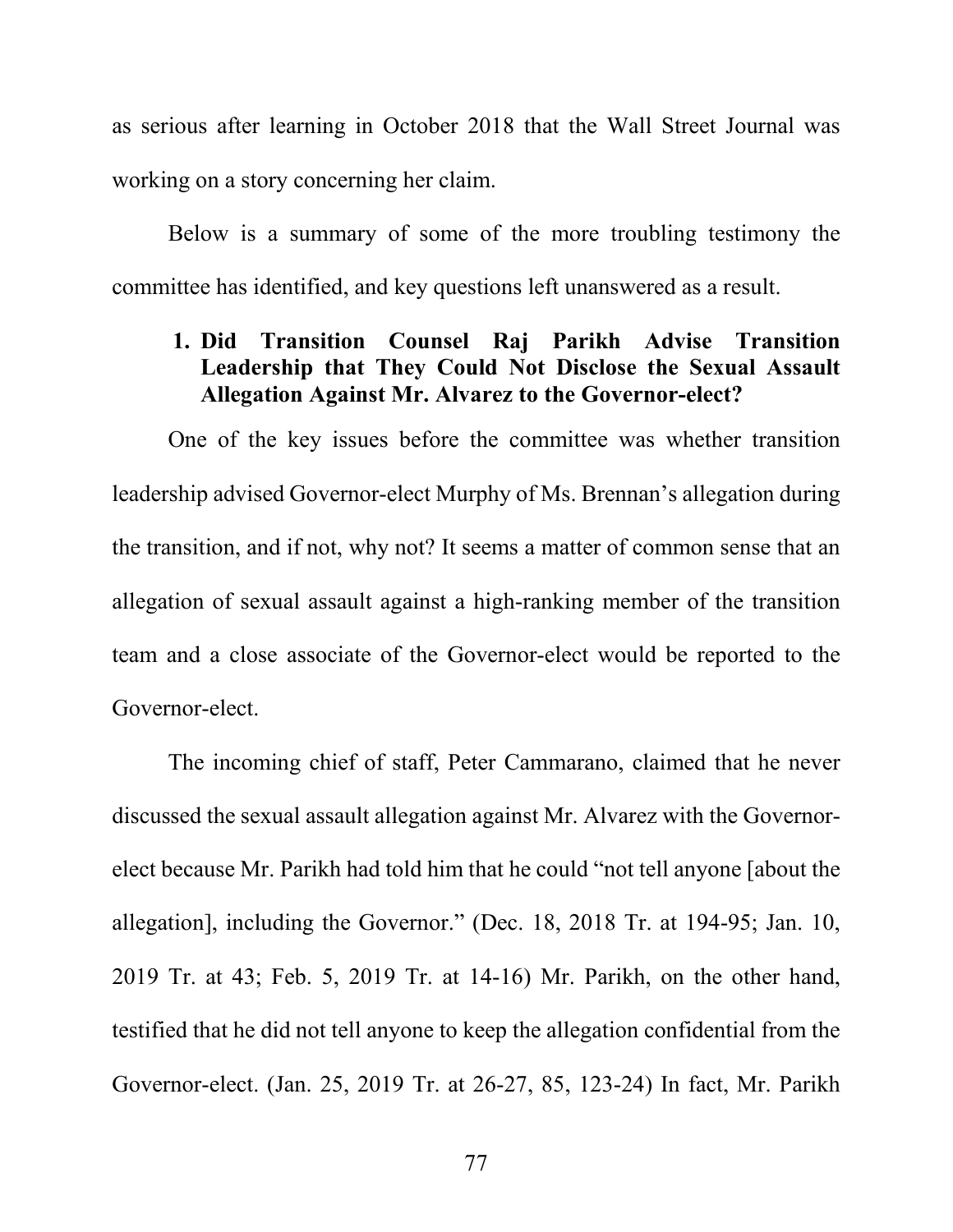testified that he believes he told Mr. Cammarano that he could speak with the Governor-elect about it if he wanted to. (Jan. 25, 2019 Tr. at 26, 124)

Unfortunately, there is no writing memorializing Mr. Parikh's conversations with Mr. Cammarano or Mr. Lozano on the critical issue of confidentiality and whether the Governor-elect could be told about the allegation against Mr. Alvarez. It is surprising that there is a writing framing the legal issues to be researched, but not one memorializing the results of the research, the legal advice given, or to whom the advice was shared with.

# **2. Why Did the Campaign Not Follow the Recommendation from the Attorney General's Office to Investigate Ms. Brennan's Allegation?**

The committee is also left to attempt to unravel the conflicting testimony over the campaign's failure to follow the strong recommendation from the Attorney General's Office to conduct an investigation into Ms. Brennan's accusation. Melissa Lieberman, Chief of Staff to the Attorney General, testified that, after consulting with the Attorney General and two other highranking members of the Attorney General's Office, she recommended to Heather Taylor, Chief Ethics Officer for the Office of the Governor, that the campaign should conduct an investigation into Ms. Brennan's allegation. (Feb. 5, 2019 Tr. at 165) Ms. Lieberman testified that she considered the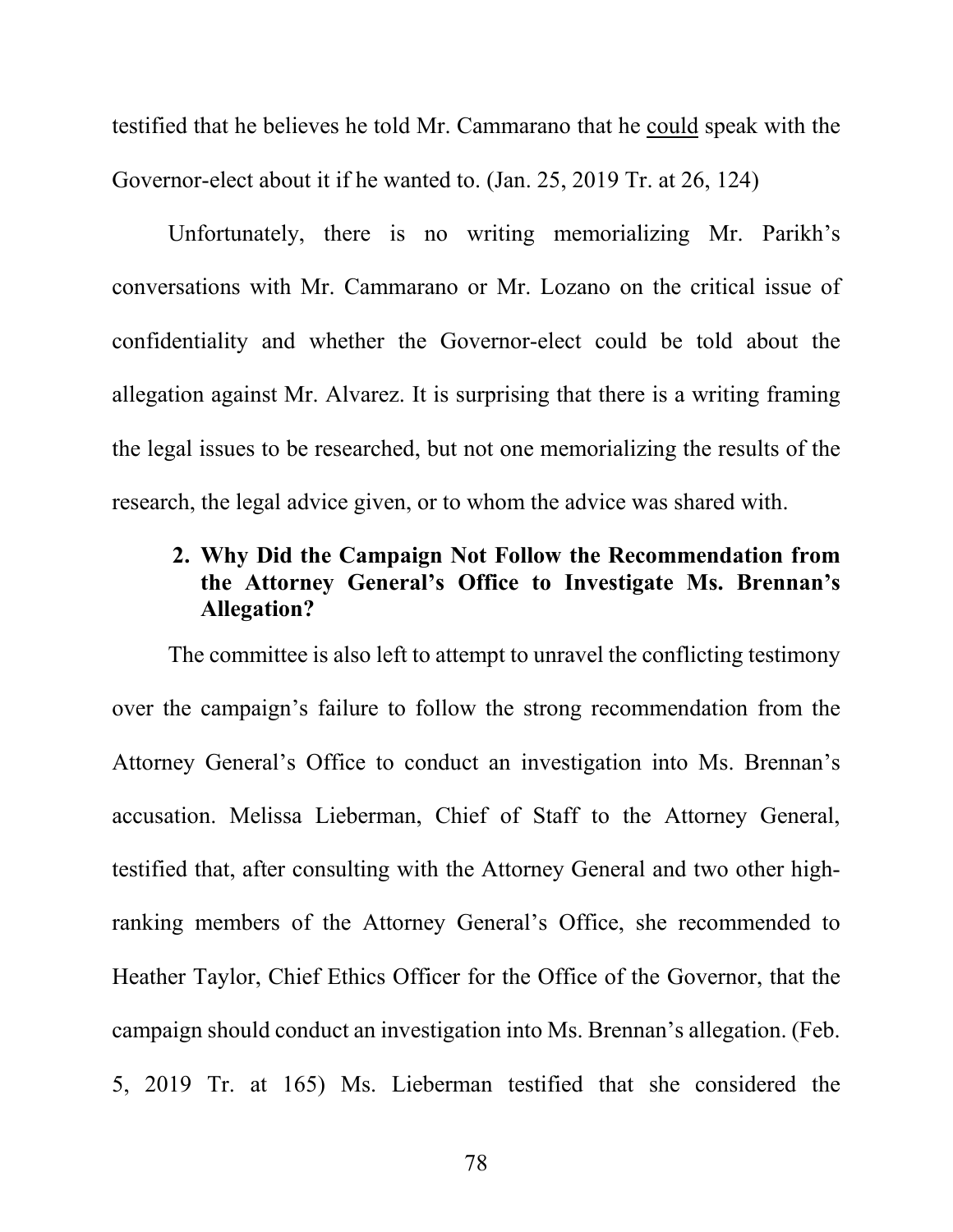recommendation that the campaign conduct an investigation a "very serious recommendation," and that she was "concerned" that her recommendation was not taken seriously, and, thus, that no investigation was conducted. (Feb. 5, 2019 Tr. at 193)

Mr. Platkin testified, however, that he viewed the Attorney General's Office's recommendation that the campaign conduct an investigation as more of "an off-handed suggestion." (Jan. 18, 2019 Tr. at 112) Regardless, Mr. Platkin testified that he considered and rejected the recommendation, without any further discussion with the Attorney General's Office, based on his personal conclusion that an investigation was unnecessary. (Jan. 18, 2019 Tr. at 112) Mr. Platkin never discussed this recommendation that the campaign conduct an investigation with counsel for the campaign, Jonathan Berkon, who he subsequently reached out to several months later in June after Ms. Brennan emailed the Governor about a "sensitive" campaign matter. (Jan. 18, 2019 Tr. at 112)

Once again, because there are no detailed contemporaneous notes or documentation as to Mr. Platkin's decision-making about Ms. Lieberman's recommendation, the committee is unable to understand Mr. Platkin's

79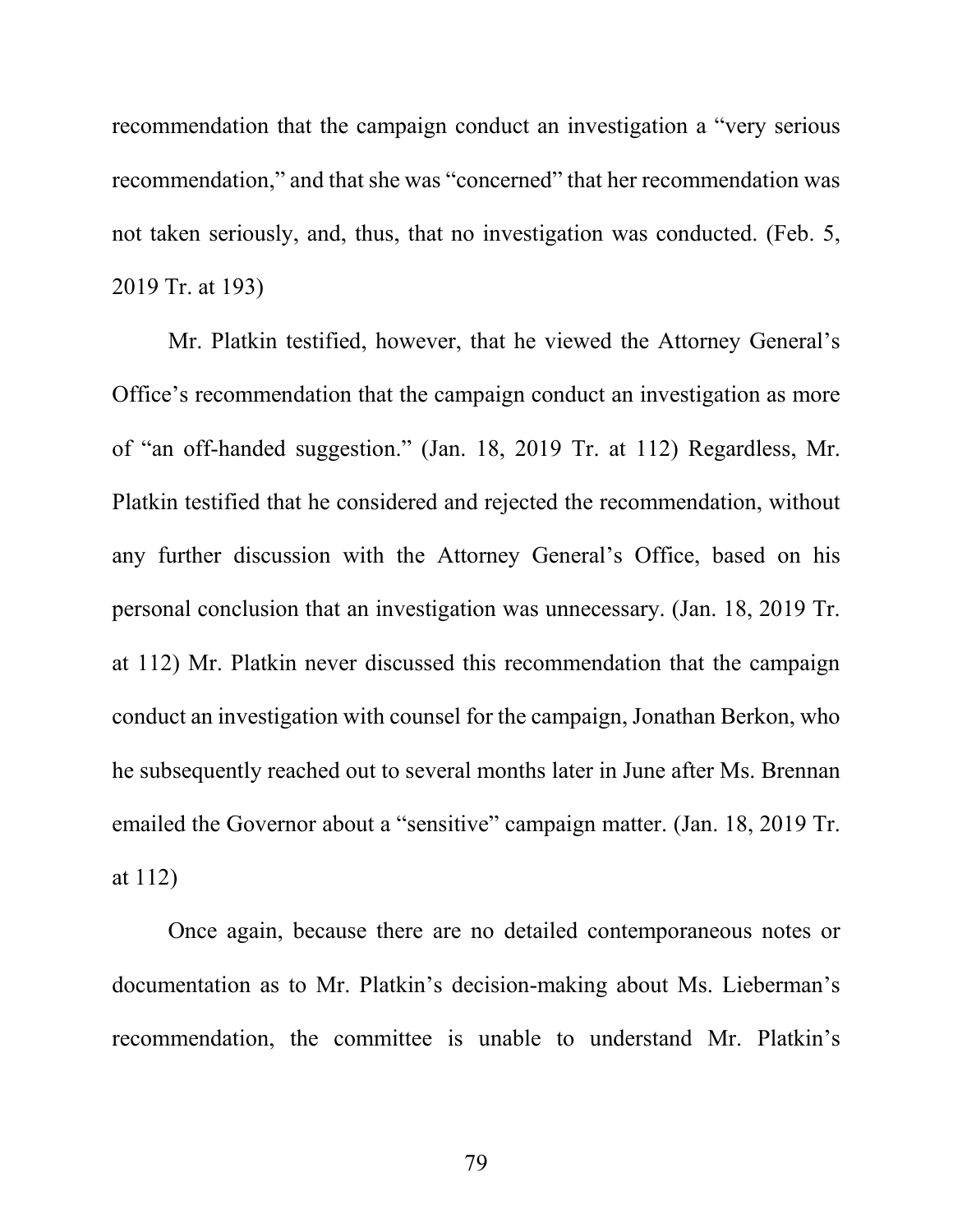motivation for not following the express recommendation given by the Attorney General's Office.

# **3. Did the Governor's Office Advise the Attorney General's Office that Ms. Brennan's Accusation Involved an Alleged Sexual Assault?**

Another conflict exists concerning whether Ms. Taylor told Ms. Lieberman that Ms. Brennan's allegation concerned a sexual assault. Ms. Lieberman categorically and unequivocally testified that nobody told her the allegation involved a sexual assault; she testified that she understood it to be some type of sexual harassment. (Feb. 5, 2019 Tr. at 163, 167, 191) Moreover, Ms. Lieberman further testified that had she been aware of an allegation of sexual assault, she "would have had a conversation about whether there had been a criminal investigation into the matter." (Feb. 5, 2019 Tr. at 167) However, Ms. Taylor testified that she understood from her discussion with Mr. Platkin that Ms. Brennan claimed that "she had been sexually assaulted by Mr. Alvarez during the Campaign" and that she informed Jodi Stipick in the Attorney General's Office "about the discussion [she] had with Mr. Platkin." (Jan. 10, 2019 Tr. at 161) Ms. Taylor further testified that she believed that the Attorney General's Office "would reach out to Ms. Brennan and listen to the facts of the case or the matter." (Jan. 10, 2019 Tr. at 205)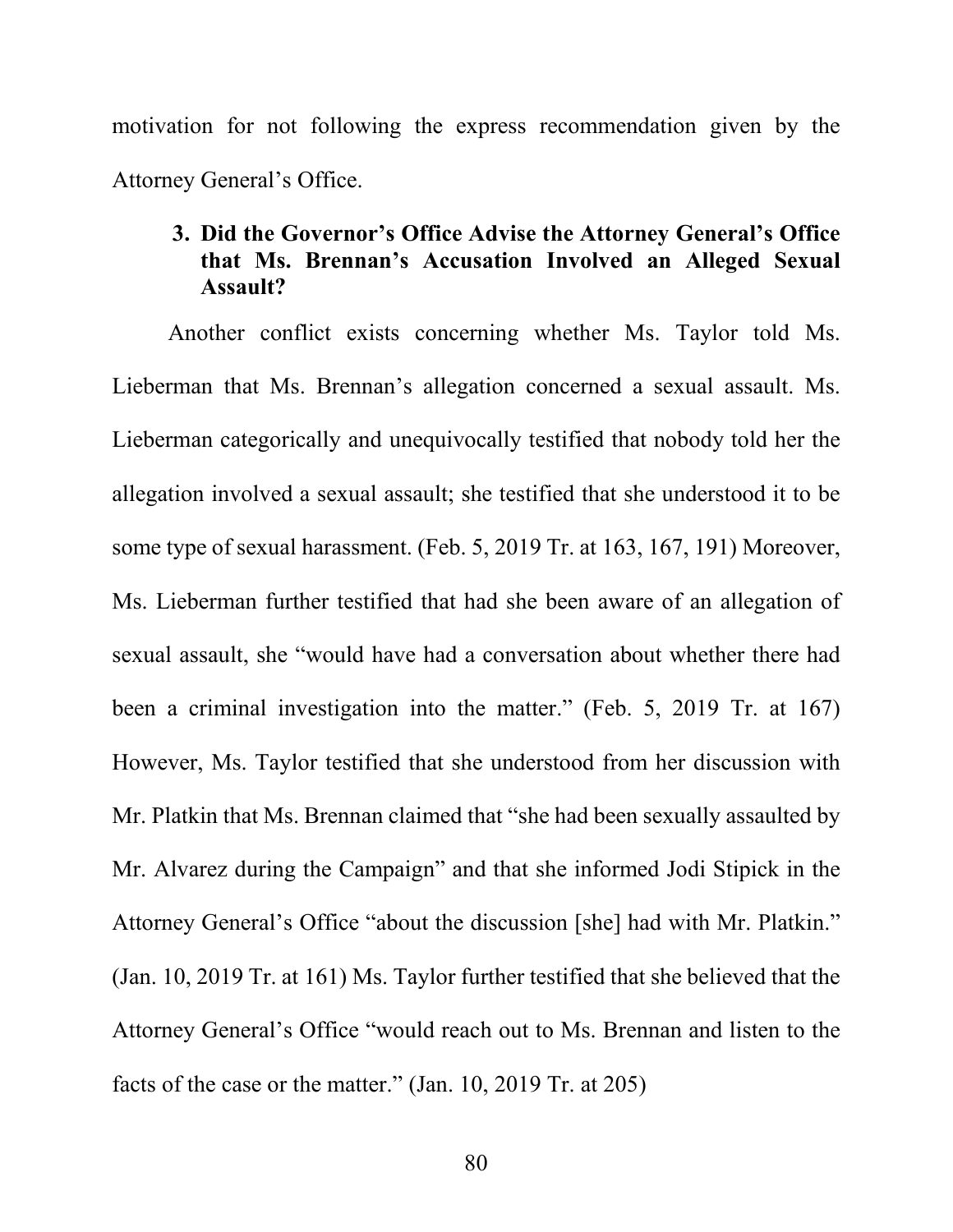It is difficult to understand how there is any uncertainty over whether the Governor's Office advised the Attorney General's Office that Ms. Brennan's accusation involved a sexual assault, or if anyone from the Attorney General's Office spoke with Ms. Brennan. Obviously, if Ms. Taylor,<sup>[9](#page-84-0)</sup> Ms. Lieberman, or Ms. Stipick memorialized their conversations concerning Ms. Brennan's complaint, there would be no confusion. Nor would there be any confusion if the Attorney General's Office had formally documented Ms. Brennan's complaint and issued a written determination for its conclusion that the State lacked jurisdiction over the matter, because the nature of the complaint would have been set forth.

# **4. Did Mr. Lozano Discuss Mr. Alvarez's Salary as Chief of Staff at the SDA?**

In addition to questions raised about who hired Mr. Alvarez, and whether Mr. Alvarez should have been hired as chief of staff at the SDA after an accusation of sexual assault had been leveled against him, the issue of who set Mr. Alvarez's salary was similarly a matter of testimonial dispute.

 $\overline{a}$ 

<span id="page-84-0"></span><sup>&</sup>lt;sup>9</sup> Ms. Taylor did create handwritten notes of her involvement in reporting Ms. Brennan's complaint, but the notes make no mention of the specific information she shared with either Ms. Lieberman or Ms. Stipick. (G00000287-88)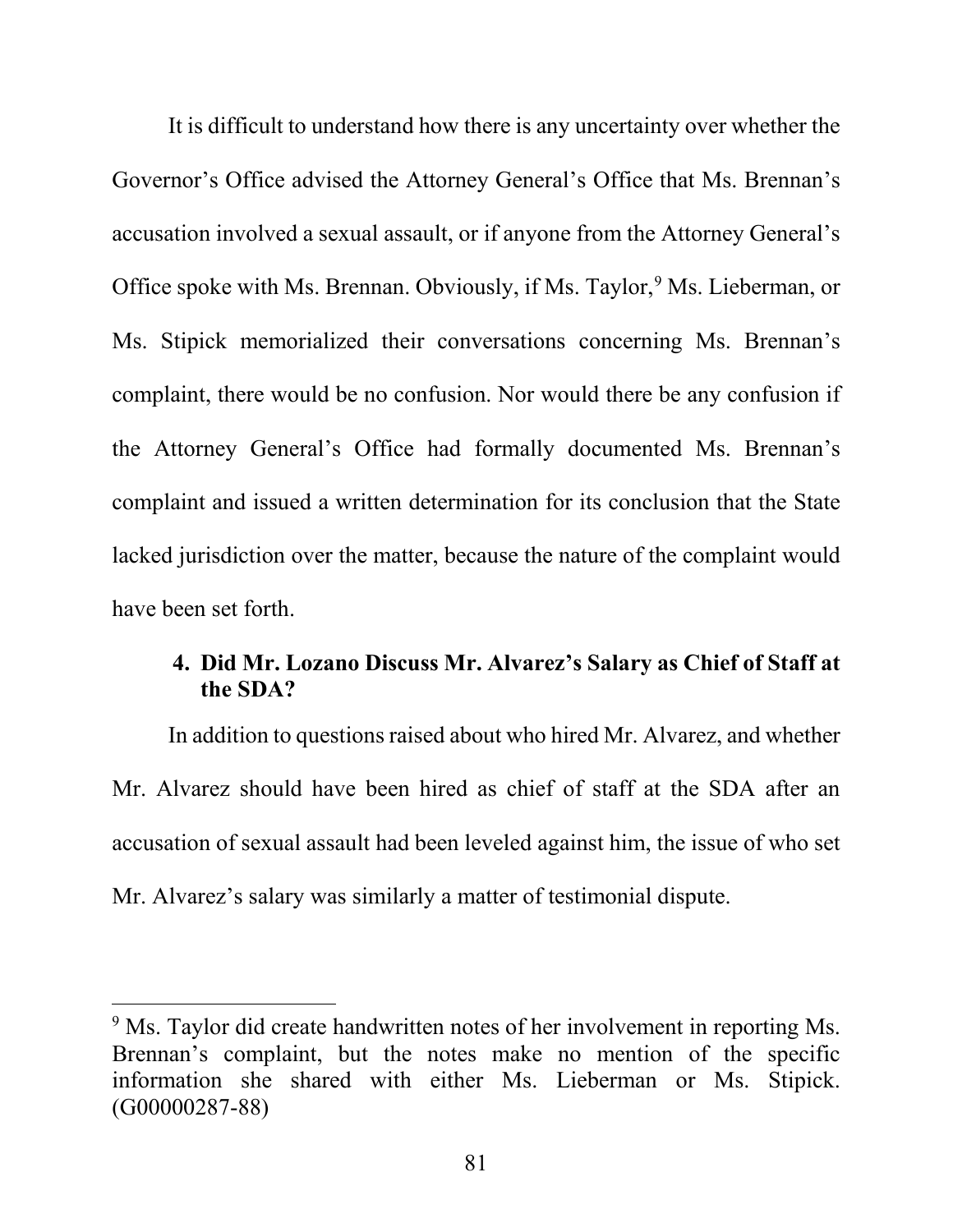On the one hand, Mr. Lozano testified that at no time did he ever have any discussion with Mr. Alvarez concerning his salary as Chief of Staff at the SDA. His testimony was clear and unambiguous: "I don't set salaries. In no moment at all during the Transition did I have a discussion about a Chief of Staff's salary." (Jan. 8, 2019 Tr. at 202)

Mr. McKenna and Mr. Alvarez provided completely contradictory testimony. Mr. McKenna testified that he referred the decision on Mr. Alvarez's salary to Mr. Lozano. (Dec. 18, 2019 Tr. at 126-27) Text messages between Mr. McKenna and Mr. Lozano support this testimony. (MCK009) And Mr. Alvarez testified that he not only had a specific conversation with Mr. Lozano about how his salary could not exceed \$140,000, but also that Mr. Lozano explained that the reason was because no chief of staff could have a higher salary than the \$140,000 salary given to the Governor's chief of staff. (March 12, 2019 Tr. at 31-32)

The issue of who approved Mr. Alvarez's salary is of minimal significance to the committee's ultimate inquiry, but our inability to get a straight answer on who set Mr. Alvarez's salary—one of the highest in the administration—further highlights the lack of processes and controls in place during the transition. It is also consistent with the refusal of anyone in the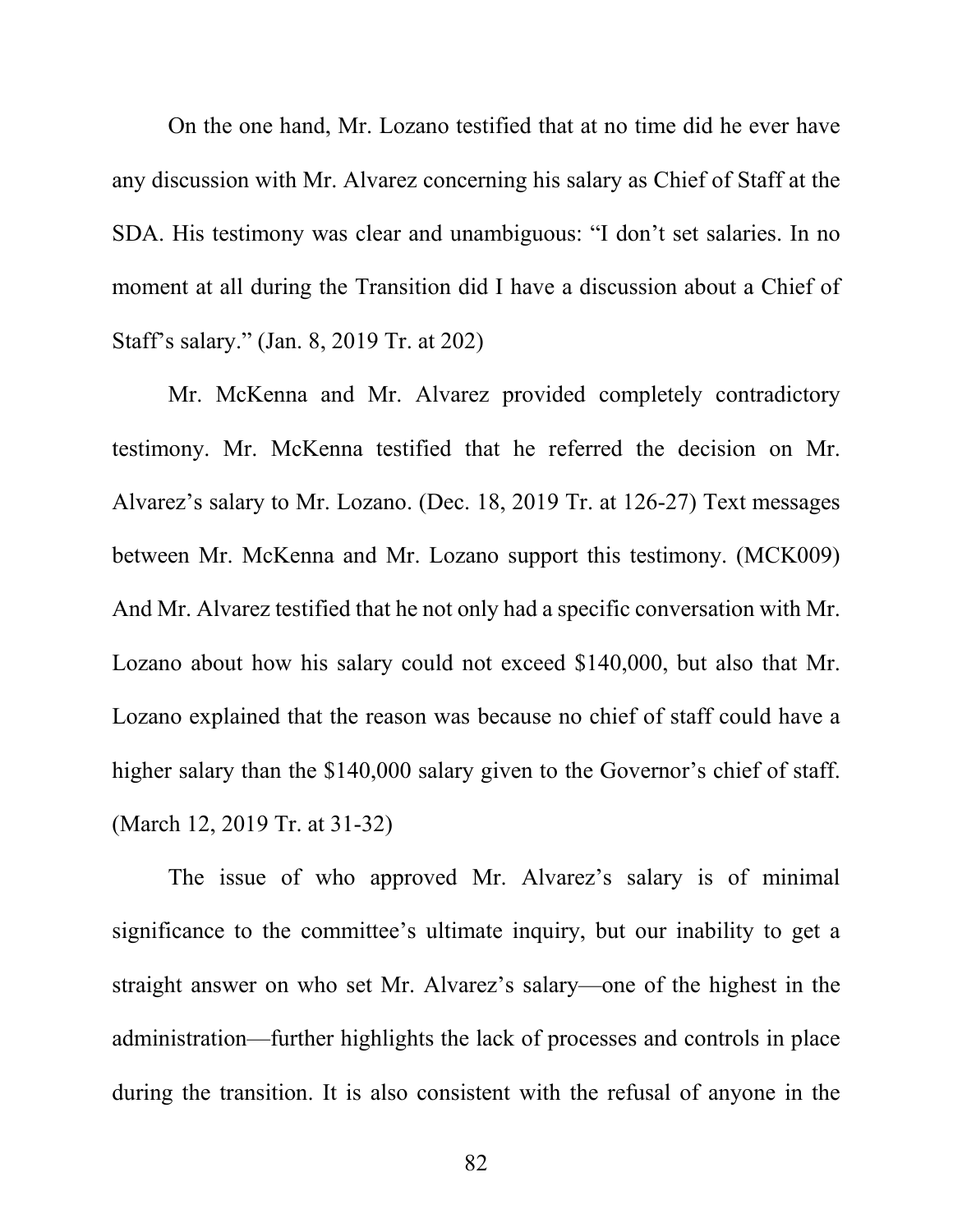administration to take any responsibility for any part of Mr. Alvarez's hiring. As executive director of the transition, it would seem logical that Mr. Lozano would be responsible for overseeing and participating in the approval of personnel decisions for the transition. It would make sense that Mr. Lozano would have (or should have) had some knowledge concerning the placement of Mr. Alvarez into one of the highest paying positions in the administration. Nevertheless, like others, Mr. Lozano testified he was not involved in any aspect of Mr. Alvarez's hiring or salary.

Both Mr. Lozano and Mr. Alvarez were adamant in their respective contradictory testimony and it is impossible to reconcile their diametrically opposed versions of what was, or was not, discussed. It raises the inevitable question of whether Mr. Lozano or Mr. Alvarez provided evasive or misleading testimony to the committee.

# **5. Did Mr. Cammarano Direct Mr. Alvarez to Leave the Administration in March 2018?**

Yet another inconsistency relates to Mr. Cammarano's March 26, 2018 meeting with Mr. Alvarez in which Mr. Cammarano testified he advised Mr. Alvarez that he had to leave the administration and that Mr. Alvarez clearly understood Mr. Cammarano's instruction. (Dec. 18, 2018 Tr. at 171, 216-217)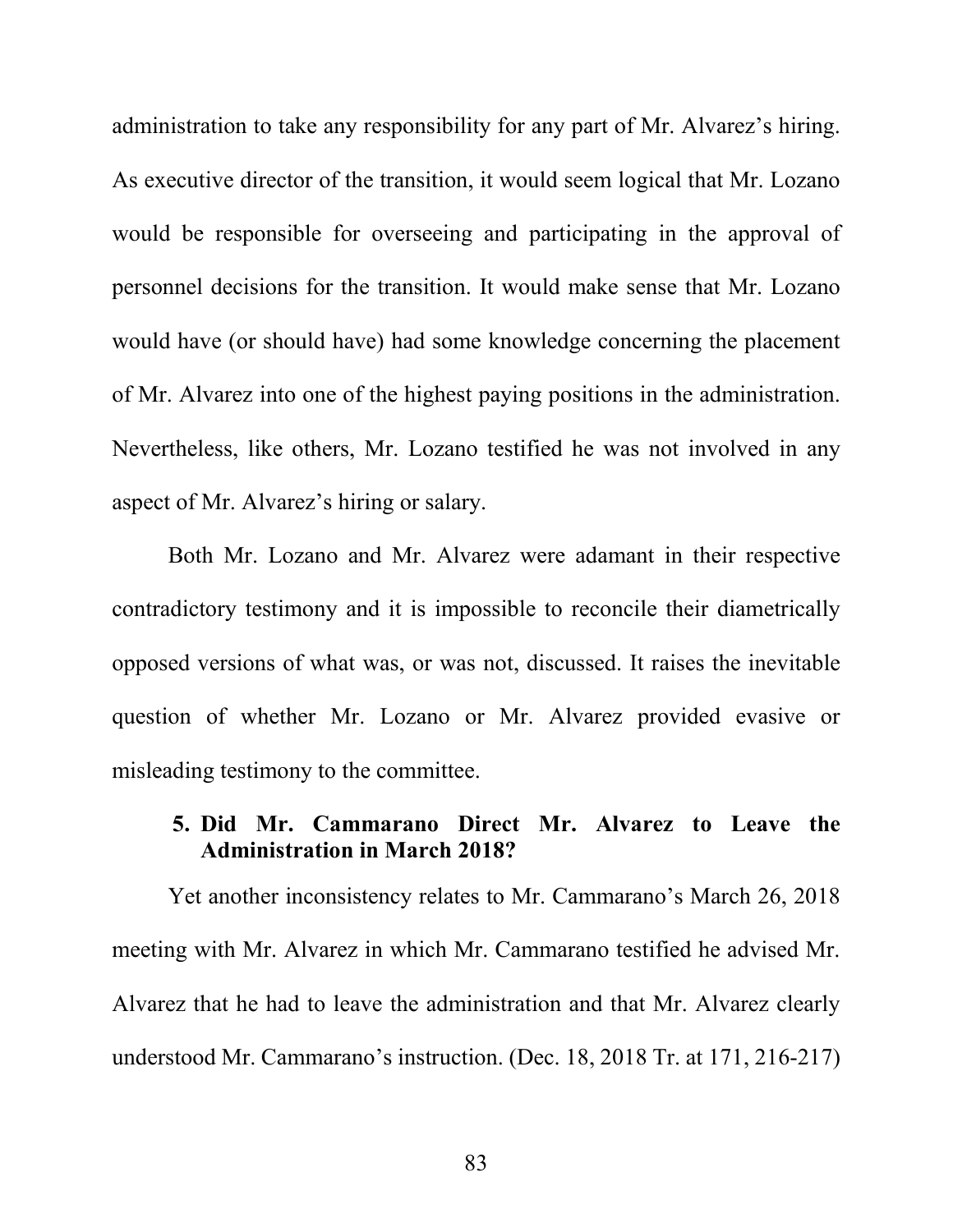Mr. Alvarez, however, testified that Mr. Cammarano never specifically instructed him that he had to leave his position with the SDA during the meeting and that Mr. Alvarez made no effort to find another job after the March 28, 2018 meeting. (March 12, 2019 Tr. at 49, 52) Despite Mr. Cammarano's categorical testimony to our committee that he directed Mr. Alvarez to separate himself from government employment, he told the law firm of Sills Cummis & Gross, P.C. on November 8, 2018 that he only "suggested" to Mr. Alvarez that he leave his job at the SDA: "I informed him of what I had heard and I suggested to [Mr. Alvarez] that he may want to reconsider his career in state government because an incident like that could be problematic." (Sills Cummis & Gross P.C. Notes of Nov. 8, 2018 Interview of P. Cammarano at 4 (emphasis added))

Common sense would again seem to dictate that Mr. Cammarano would memorialize, in some form, his instructions to Mr. Alvarez to leave the administration following an accusation of rape. This episode is another example of the administration failing to document events relating to Mr. Alvarez's separation from State government, leaving the Committee to wrestle with which contradictory version, presented under oath, is correct—Mr. Cammarano's or Mr. Alvarez's.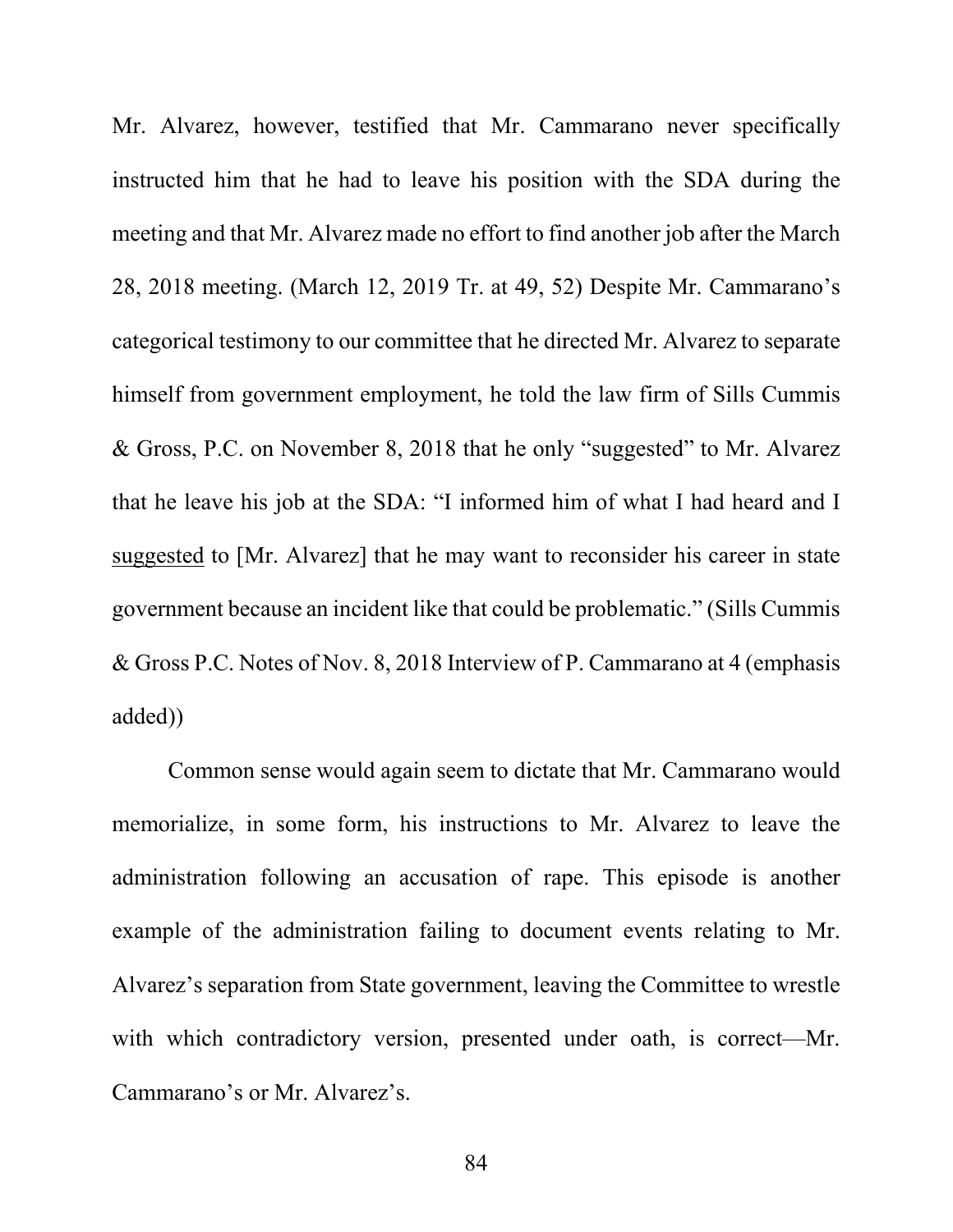## **6. Did Mr. Platkin Offer to Provide Mr. Alvarez Assistance in Securing Another Position?**

Mr. Alvarez submitted a sworn statement to the Department of Labor on December 6, 2018 in support of his appeal from the denial of unemployment benefits stating:

> [I]n June [2018], I requested additional time and assistance in finding a new job before resigning. Both the Governor's Office and the NJ Schools Development Authority agreed with that request.

(SDA0038) Mr. Alvarez also testified under oath that Mr. Platkin specifically offered to provide assistance to Mr. Alvarez in securing new employment in exchange for Mr. Alvarez's promise to leave his position at the SDA. (March 12, 2019 Tr. at 14, 92-95) On the other hand, Mr. Platkin categorically denied providing any promise of assistance: "I don't recall anything that would lead [Mr. Alvarez] to believe" that Mr. Platkin would provide Mr. Alvarez with assistance securing a new job. (Jan. 18, 2019 Tr. at 27)

The conflict over whether Mr. Platkin offered to provide Mr. Alvarez assistance in securing another position, potentially within State government, is particularly troubling to the committee for several reasons. Most significantly, after the administration determined that it was "untenable" for Mr. Alvarez to retain his position as chief of staff at the SDA based on Ms. Brennan's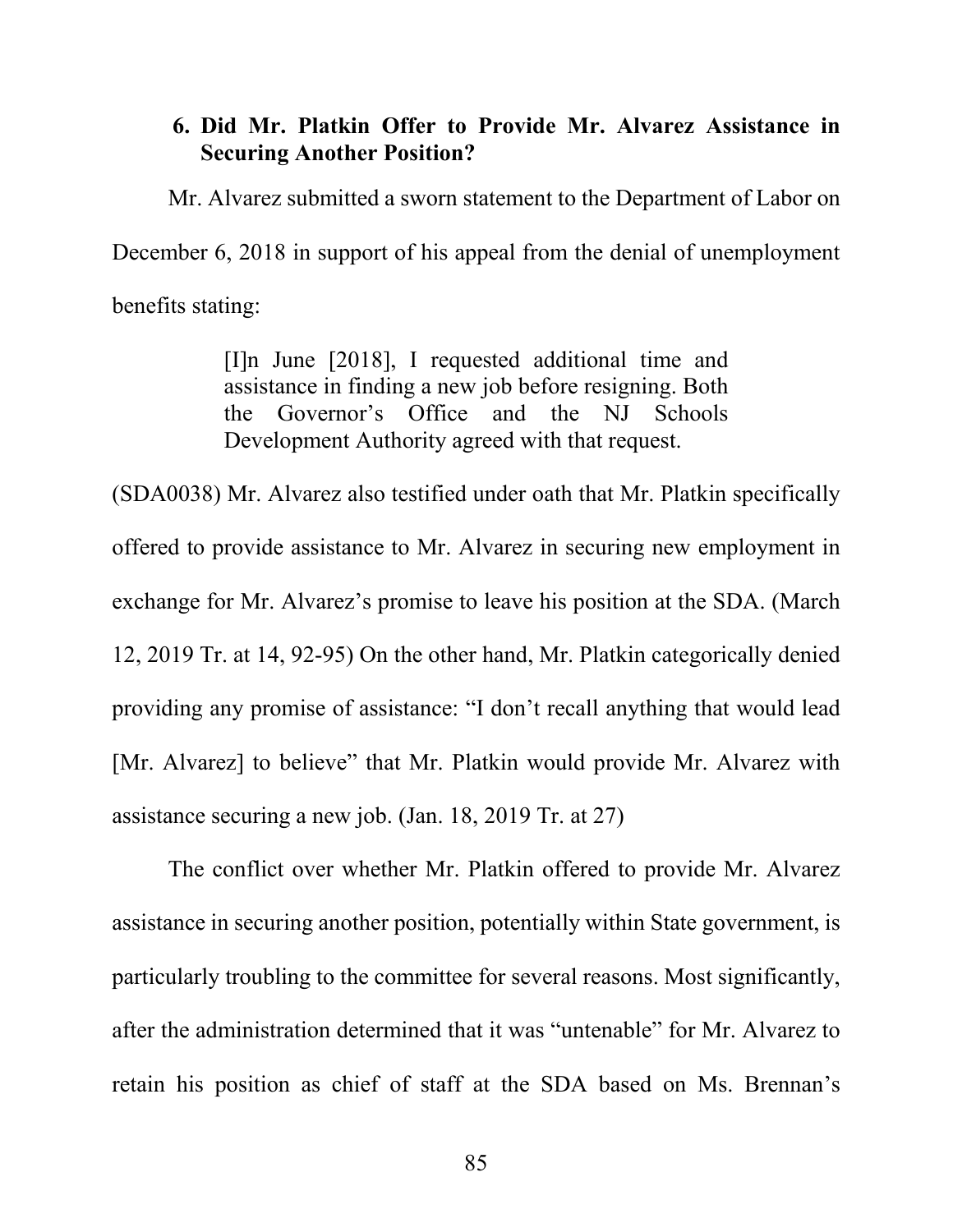allegation of sexual assault (March 12, 2019 Tr. at 49), Mr. Alvarez should not have been considered for any job in State government, including at Rutgers, absent full disclosure and a full investigation of the sexual assault allegation. Nevertheless, Mr. Platkin and Mr. Cammarano at least inquired whether an opportunity existed at Rutgers, apparently without ever disclosing Ms. Brennan's allegation to Rutgers officials. (Jan. 18, 2019 Tr. at 145, 148; RUTGERS001-003)

Separately, the existence of such a stark contradiction involving two principal witnesses over whether Mr. Platkin offered to provide assistance to Mr. Alvarez makes it difficult to accept that the contradiction was merely the result of an innocent difference in recollections. Mr. Platkin denied, under oath, doing "anything that would lead [Mr. Alvarez] to believe" that he would offer assistance (Jan. 18, 2019 Tr. at 27), but his actions are inconsistent with his assertion that he never offered Mr. Alvarez assistance in obtaining new employment.

## **7. Did Mr. Alvarez Resign, or Was He Terminated?**

The confusion and uncertainty over who hired Mr. Alvarez is well documented in the record. There is also uncertainty concerning whether Mr.

86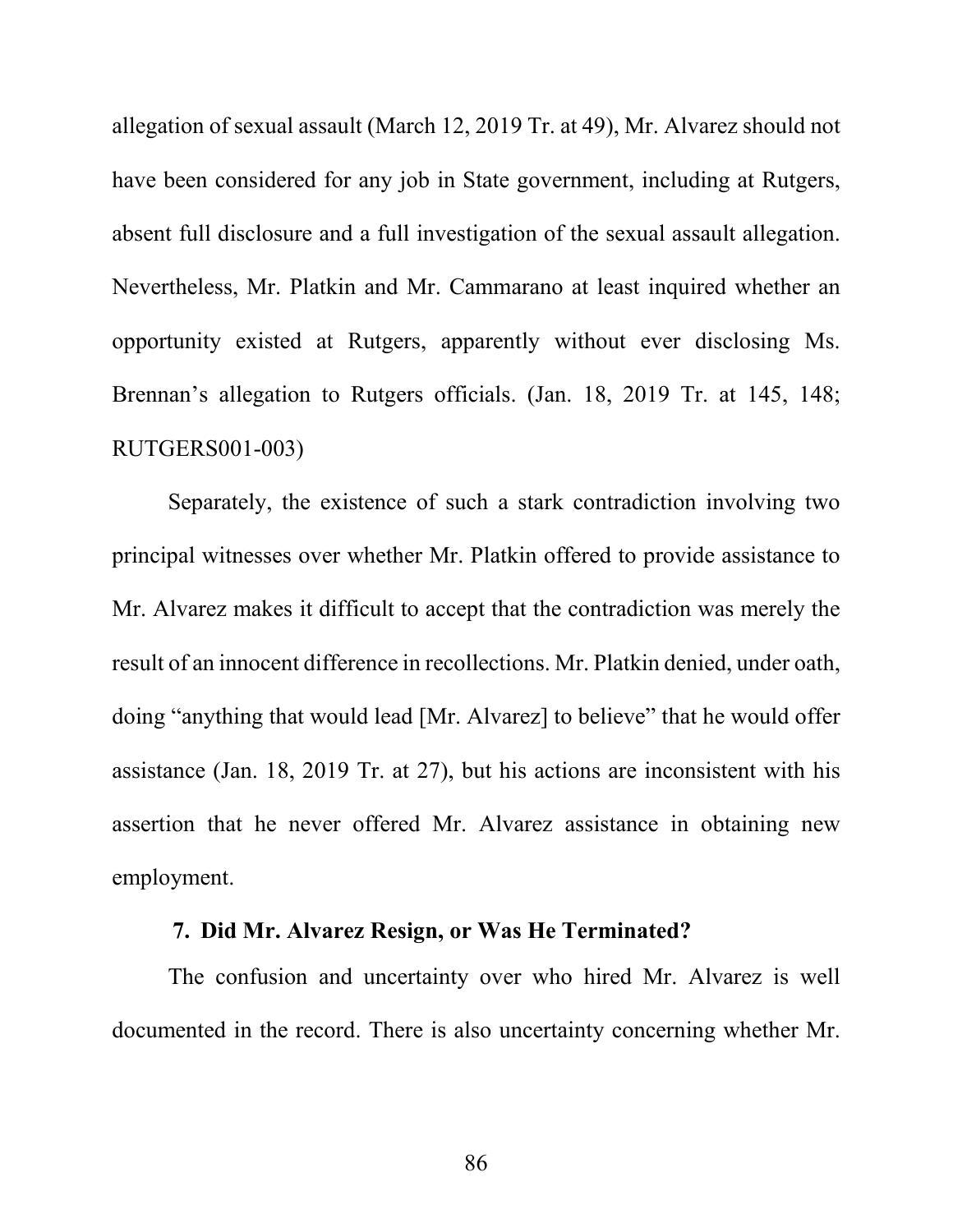Alvarez voluntarily left the SDA or whether he was ordered to do so once the administration became aware of a forthcoming Wall Street Journal article.

Lizzette Delgado Polanco, CEO of the SDA, testified that on October 2, 2018, Mr. Alvarez came to her office, explained that Ms. Brennan had accused him of sexual assault, denied Ms. Brennan's accusation, and told her that the Wall Street Journal was preparing to run a story concerning the accusation. Ms. Delgado Polanco testified that, without even requesting it, Mr. Alvarez voluntarily handed her a letter of resignation. (Jan. 8, 2019 Tr. at 262-63)

Mr. Alvarez provided testimony completely contrary to Ms. Delgado Polanco's testimony on this issue. Mr. Alvarez testified that on October 2, 2018, after he received a call from the Wall Street Journal concerning Ms. Brennan's allegation, he attempted, unsuccessfully, to contact Mr. Platkin and Mr. Cammarano. (March 12, 2019 Tr. at 17) Mr. Alvarez claimed that he then went to Ms. Delgado Polanco's office to explain the situation concerning the Wall Street Journal and Ms. Brennan's accusation. (March 12, 2019 Tr. at 17- 18) According to Mr. Alvarez's testimony, Ms. Delgado Polanco promptly called Mr. Cammarano, who instructed her that Mr. Alvarez had to resign immediately and that Mr. Alvarez should fax his resignation letter to the Governor's Office as proof. (March 12, 2019 Tr. at 18) Mr. Alvarez offered a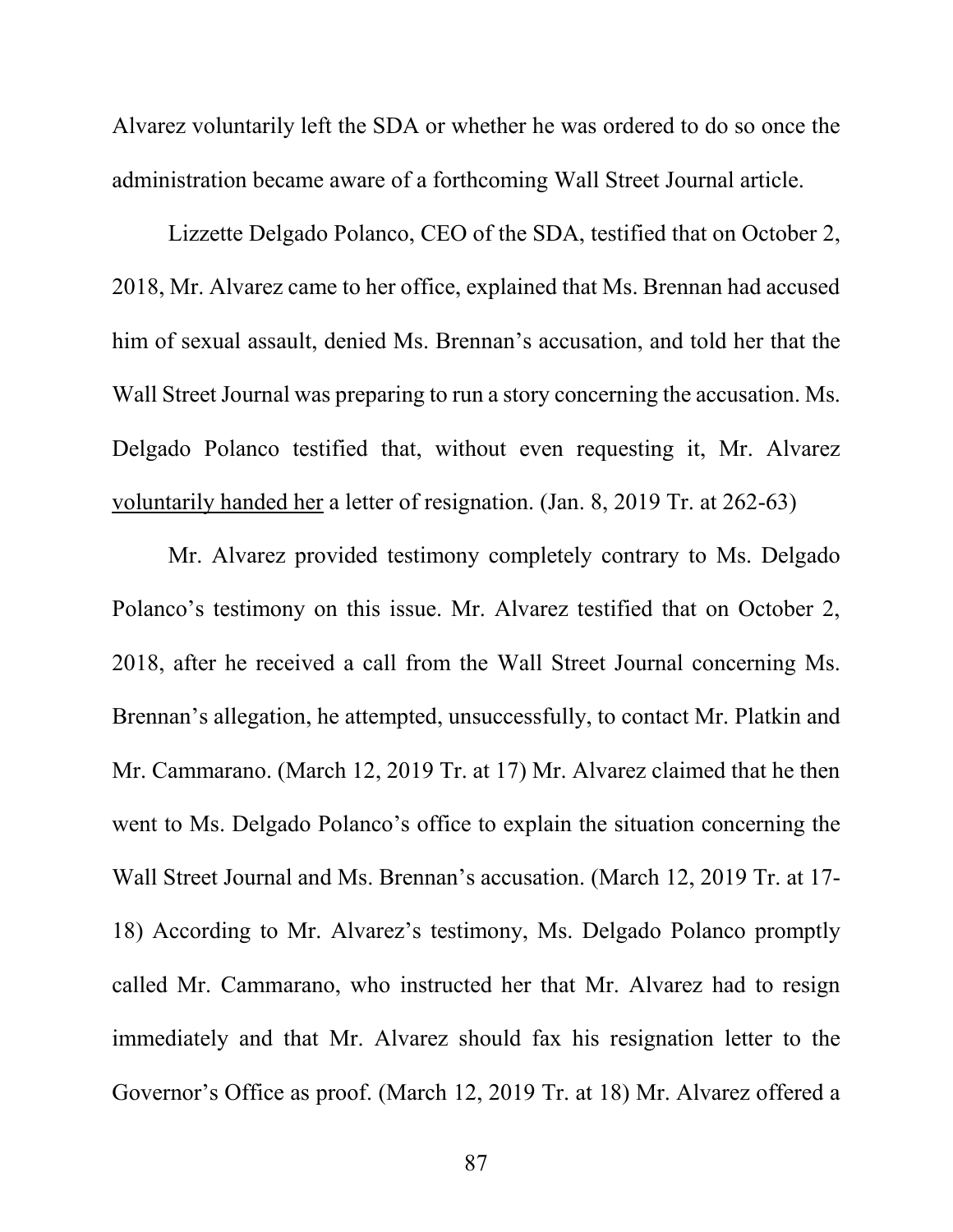similar version of events in his sworn statement in support of his appeal for unemployment benefits. (SDA0038) Mr. Alvarez specifically testified before the committee that Ms. Delgado Polanco's testimony regarding voluntarily submitting his resignation letter on October 2, 2018 was not accurate. (March 12, 2019 Tr. at 18) For her part, Ms. Delgado Polanco testified that the version of events contained in Mr. Alvarez's unemployment appeal was not accurate. (Jan. 8, 2019 Tr. at 287-88)

Once again, the existence of such differing recollections regarding what transpired in a specific meeting raises concerns about the candor and credibility of at least one of the witnesses. This is not a situation in which a witness may have misunderstood or misheard a conversation. Mr. Alvarez and Ms. Delgado-Polanco have diametrically opposed versions of what took place during a meeting which should have been memorable to both, since it is not every day that a high-ranking employee approaches a superior to discuss a potential Wall Street Journal article involving an alleged sexual assault. Like the conflict between Mr. Lozano and Mr. Alvarez over whether Mr. Lozano discussed Mr. Alvarez's salary at the SDA, or the conflict as to whether Mr. Platkin offered to provide assistance to Mr. Alvarez, this is yet another instance where the conflicting testimony cannot be reconciled.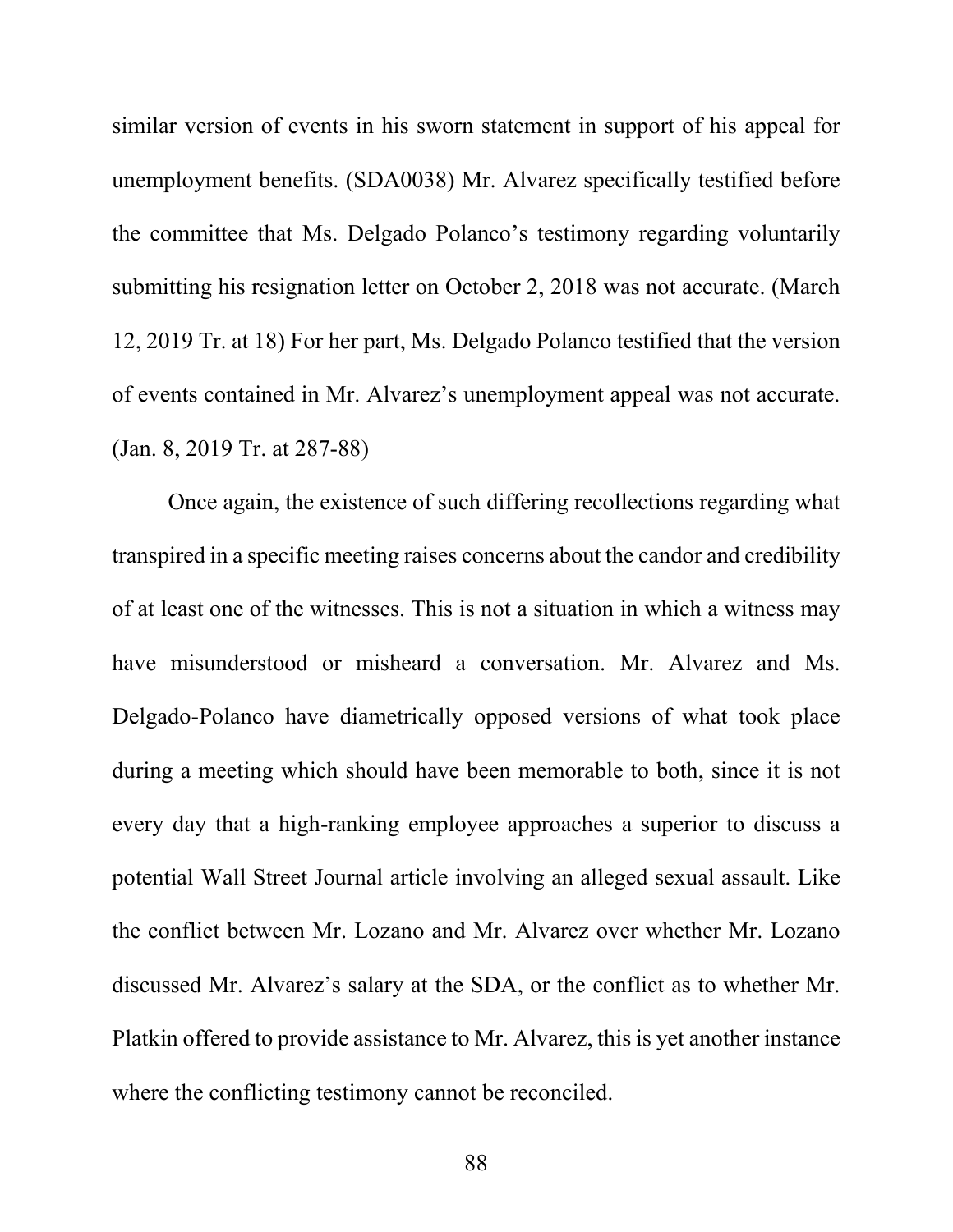#### **8. Who Hired Mr. Alvarez?**

The Factual Background in this Report discusses at length the incredible testimony of Mr. Cammarano, Mr. Platkin, and Mr. Lozano about who hired Mr. Alvarez. For the reasons discussed earlier in this Report, we have concluded on the basis of the documentary evidence, as well as the testimony of Mr. McKenna, Ms. Haynes, and Mr. Alvarez, that Mr. Cammarano and Mr. Lozano were the decision-makers as to the hiring of Mr. Alvarez.

Aside from the refusal by the people directly involved in the decision to hire Mr. Alvarez to acknowledge their role in the process, the committee is also troubled by the refusal of any witness to even admit knowledge about who made the decision. Not only did Mr. Cammarano and Mr. Lozano deny hiring Mr. Alvarez, they claimed that they were unaware of who did. (Feb. 5, 2019 Tr. at 42; Jan. 8, 2019 Tr. at 173-75) And Mr. Platkin (who does not appear to have been directly involved in Mr. Alvarez's hiring) disclaimed any knowledge of who hired Mr. Alvarez even up to the time of the hearing and told us that his knowledge was limited to "the press reports -- what's been reported." (Jan. 18, 2019 Tr. at 12-13)

In view of the gravity of this matter, it is incomprehensible that the administration could not ascertain who hired Mr. Alvarez, if it wanted to. The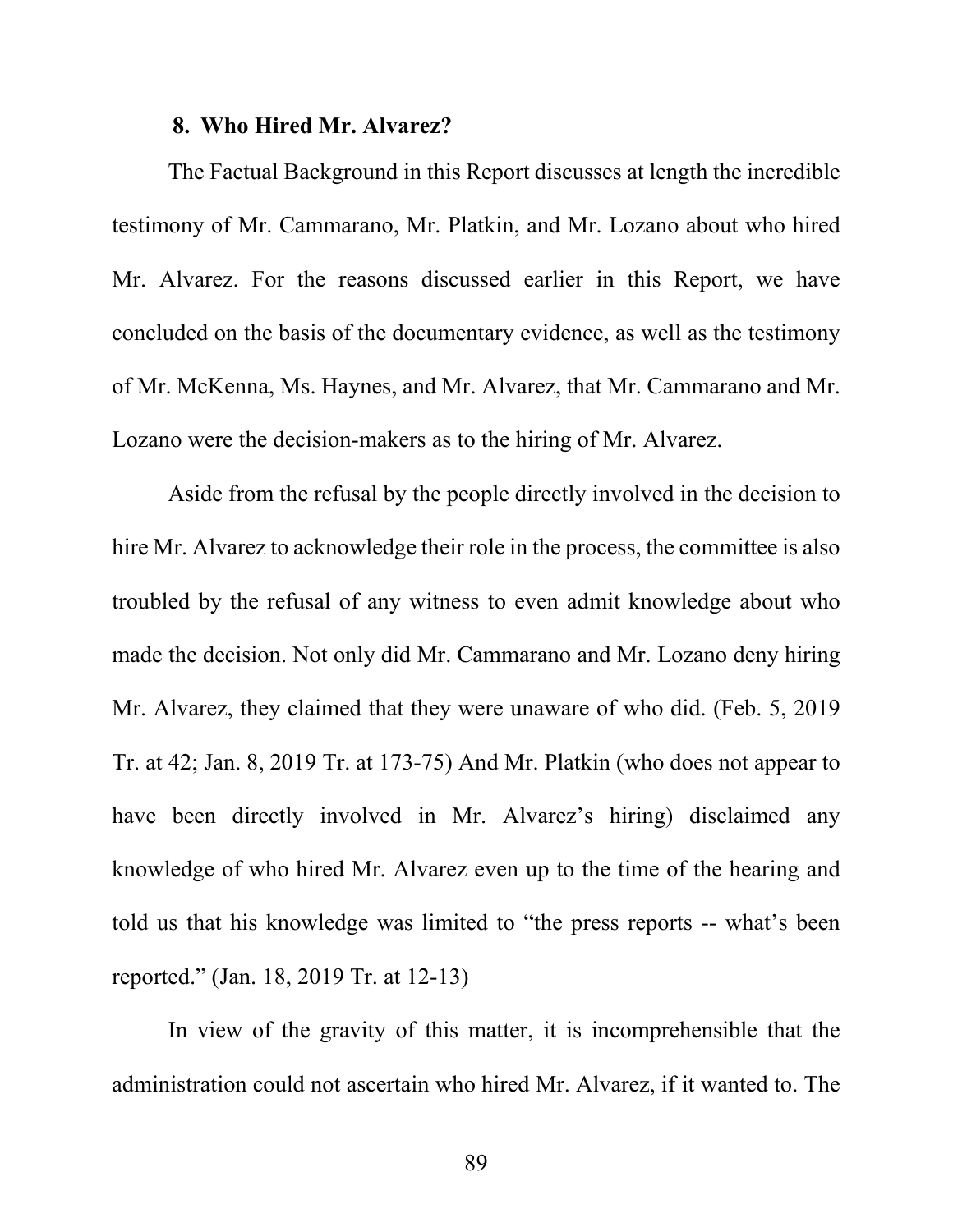professed lack of knowledge appears to have been purposeful and not inadvertent. The administration should be embarrassed that, despite the Legislature conducting extensive hearings and expending substantial time and resources, no one from the administration will admit to hiring Mr. Alvarez or even knowing who did.

# **9. Should Mr. Platkin Have Recused Himself from Any Involvement in the Administration's Response to Ms. Brennan's Allegation After He Informed Heather Taylor of the Matter?**

The Wall Street Journal's October 14, 2018 article concerning Ms. Brennan's sexual assault allegation against Mr. Alvarez cited a senior administration official as stating that "Mr. Platkin referred the matter to the chief ethics officer in the governor's office [Heather Taylor] and recused himself from the investigation because he knew both Ms. Brennan and Mr. Alvarez." Kate King, *A Sexual-Assault Accusation in New Jersey Spotlights a National Dilemma*, Wall Street Journal, Oct. 14, 2018. However, Mr. Platkin testified that he only "stepped aside from the EEO investigation" out of "an abundance of caution" (Jan. 18, 2019 Tr. at 85-86, 100), and never formally recused himself from the EEO investigation or any other aspect of the administration's response to Ms. Brennan's sexual assault allegation (Jan. 18, 2019 Tr. at 68-69). He testified that he told Ms. Taylor he should not participate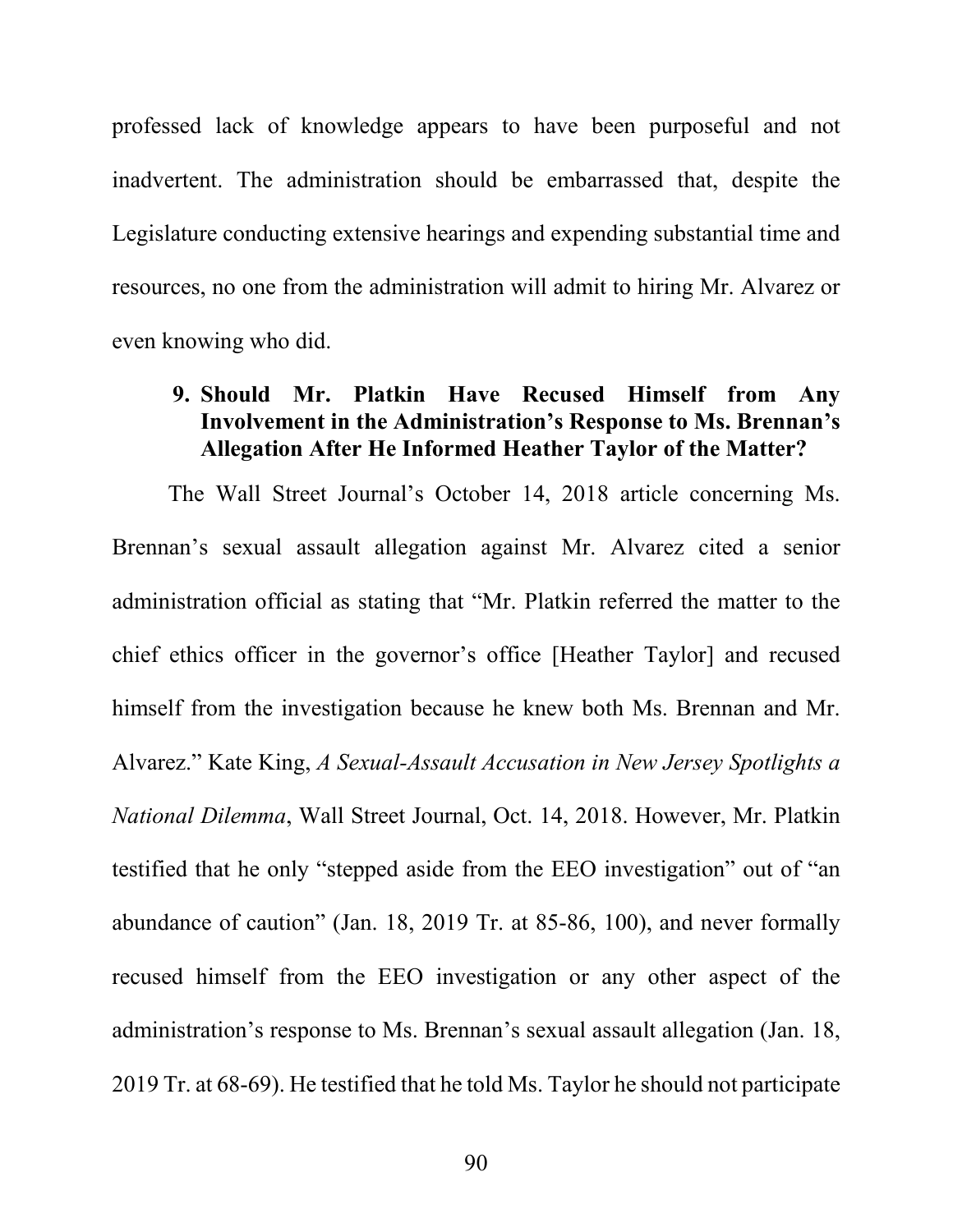in any EEO investigation concerning Ms. Brennan's complaint because he "knew both the alleged victim and the alleged assailant" and "wanted to ensure that the process was handled fairly and impartially." (Jan. 18, 2019 Tr. at 6) He further testified that he did not formally recuse himself because Ms. Taylor "had the full understanding of any potential conflicts, and [he] was never informed that [he] had an ongoing recusal." (Jan. 18, 2019 Tr. at 69)

Contrary to Mr. Platkin's testimony, it is not at all clear that Ms. Taylor "had the full understanding of any potential conflicts." (Jan. 18, 2019 Tr. at 69) Ms. Taylor testified that on March 22, 2018 when Mr. Platkin reported Ms. Brennan's complaint against Mr. Alvarez, Mr. Platkin "indicated he had a personal relationship with both or that he knew both of the people." (Jan. 10, 2019 Tr. at 184) This is largely consistent with Mr. Platkin's testimony. However, Ms. Taylor further testified that she could not recall if Mr. Platkin told her that he thought he had an actual conflict (Jan. 10, 2019 Tr. at 187), but her handwritten notes from that meeting state that Mr. Platkin was "conflicted" because he had a personal relationship with both Ms. Brennan and Mr. Alvarez. (G00000287)

Ms. Taylor's notes do not contain any notation concerning Mr. Platkin's status as a potential witness to the alleged sexual assault. (G00000287) Ms.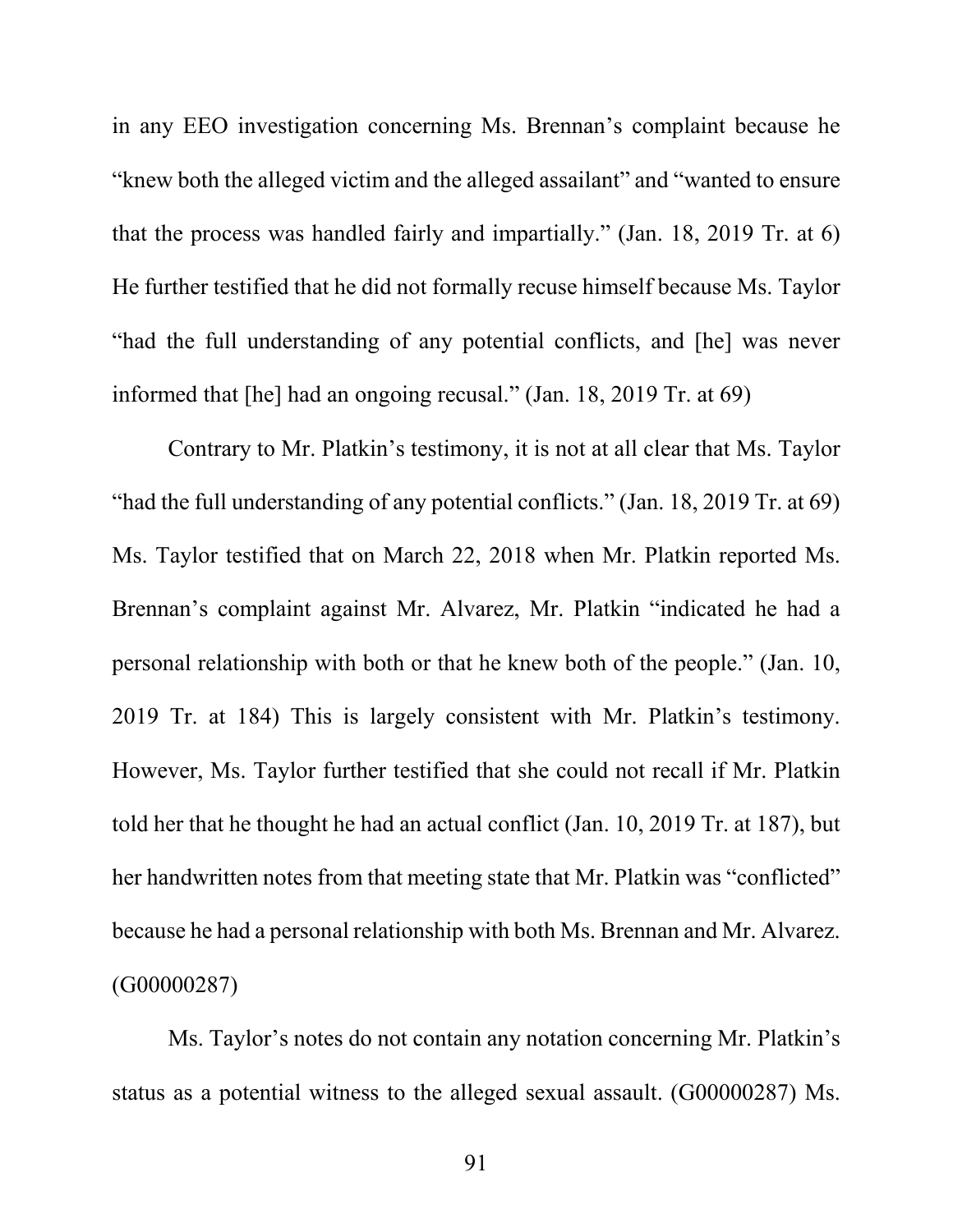Taylor also did not testify as to being told by Mr. Platkin that he was a potential fact witness. However, there can be no question that Mr. Platkin was a potential fact witness given that he attended the going away party in April 2017 with Ms. Brennan, Mr. Alvarez, and others on the night of the alleged sexual assault. Mr. Platkin's status as a potential witness is confirmed by the fact that the Middlesex County Prosecutor's Office interviewed him on November 13, 2018. The notes from Mr. Platkin's interview with the law firm of Sills Cummis & Gross P.C. (during its investigation that led to the Verniero Report) reflect that he may have told Ms. Taylor that he was at the party and a potential witness (Sills Cummis & Gross P.C. Notes of Nov. 9, 2018 Interview of M. Platkin at 4), but he did not testify under oath before our committee that he shared this information with Ms. Taylor.

Mr. Platkin also has been inconsistent in how he describes his relationship with Mr. Alvarez. Mr. Platkin testified to our committee that he was "[n]ot really friends" with Mr. Alvarez (Jan. 18, 2019 Tr. at 82), but told the law firm of Sills Cummis & Gross P.C. on November 9, 2018 that he was "definitely professional friends" with Mr. Alvarez. (Sills Cummis & Gross P.C. Notes of Nov. 9, 2018 Interview of M. Platkin at 2)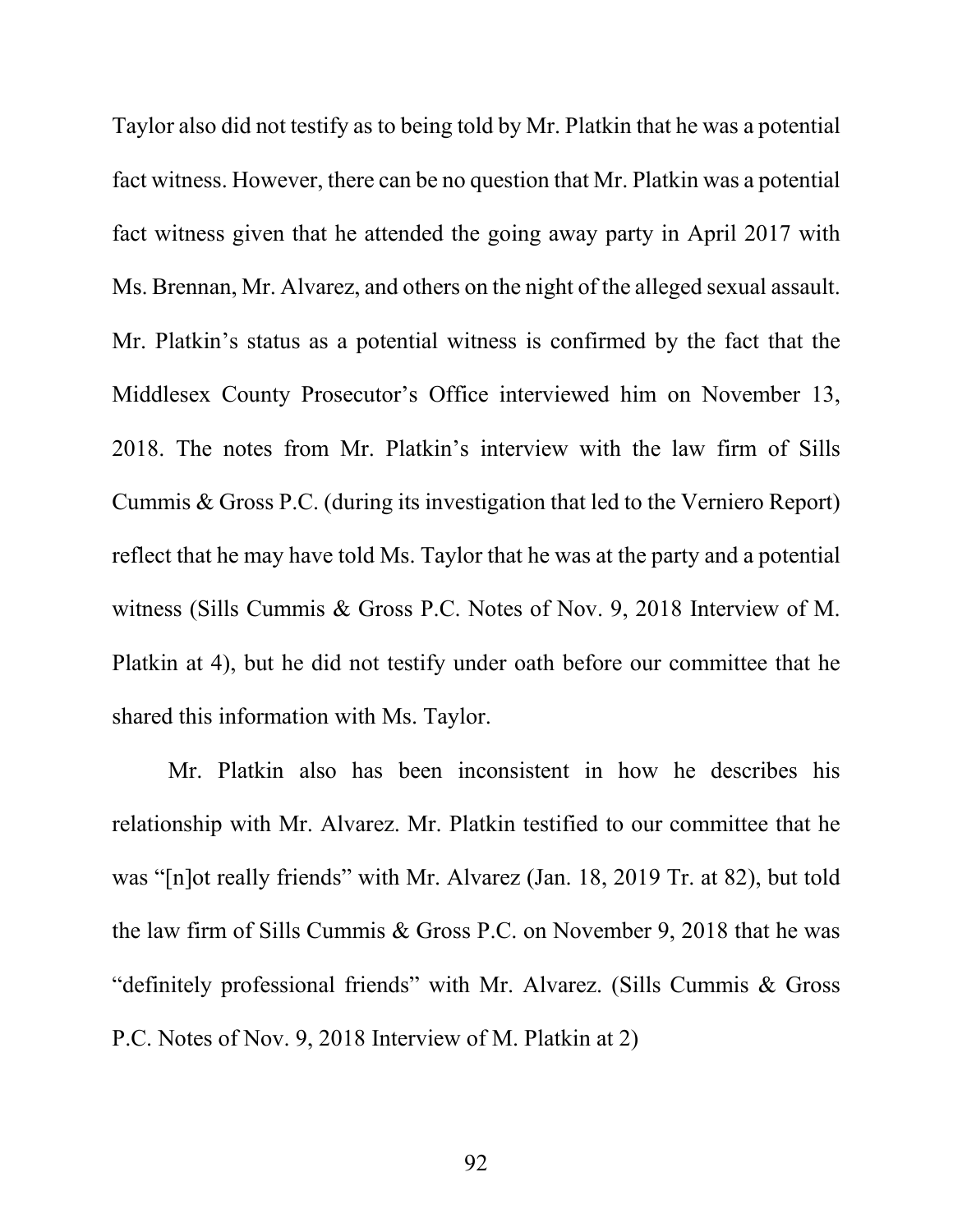Mr. Platkin's personal relationship with both Ms. Brennan and Mr. Alvarez and personal involvement in the matter creates an appearance that Mr. Platkin could not fairly and impartially discharge his duties with respect to Ms. Brennan's complaint against Mr. Alvarez. For example:

- Mr. Platkin's failure to follow the recommendation from the Attorney General's Office that the campaign conduct an investigation into Ms. Brennan's allegation against Mr. Alvarez may have been influenced by, or at least created the appearance that he was influenced by, his status as a potential fact witness and his personal relationship with Mr. Alvarez.
- Mr. Platkin's failure to ensure Mr. Alvarez's timely compliance with the administration's apparent directive to leave State employment in March 2018, and again in June 2018, may have been influenced by, or at least created the appearance that he was influenced by, his personal relationship with Mr. Alvarez.
- Mr. Platkin's request that Ms. Taylor call Ms. Brennan in April 2018—as opposed to Mr. Platkin himself—to advise her that the Attorney General's Office had concluded it lacked jurisdiction to investigate Ms. Brennan's complaint may have been influenced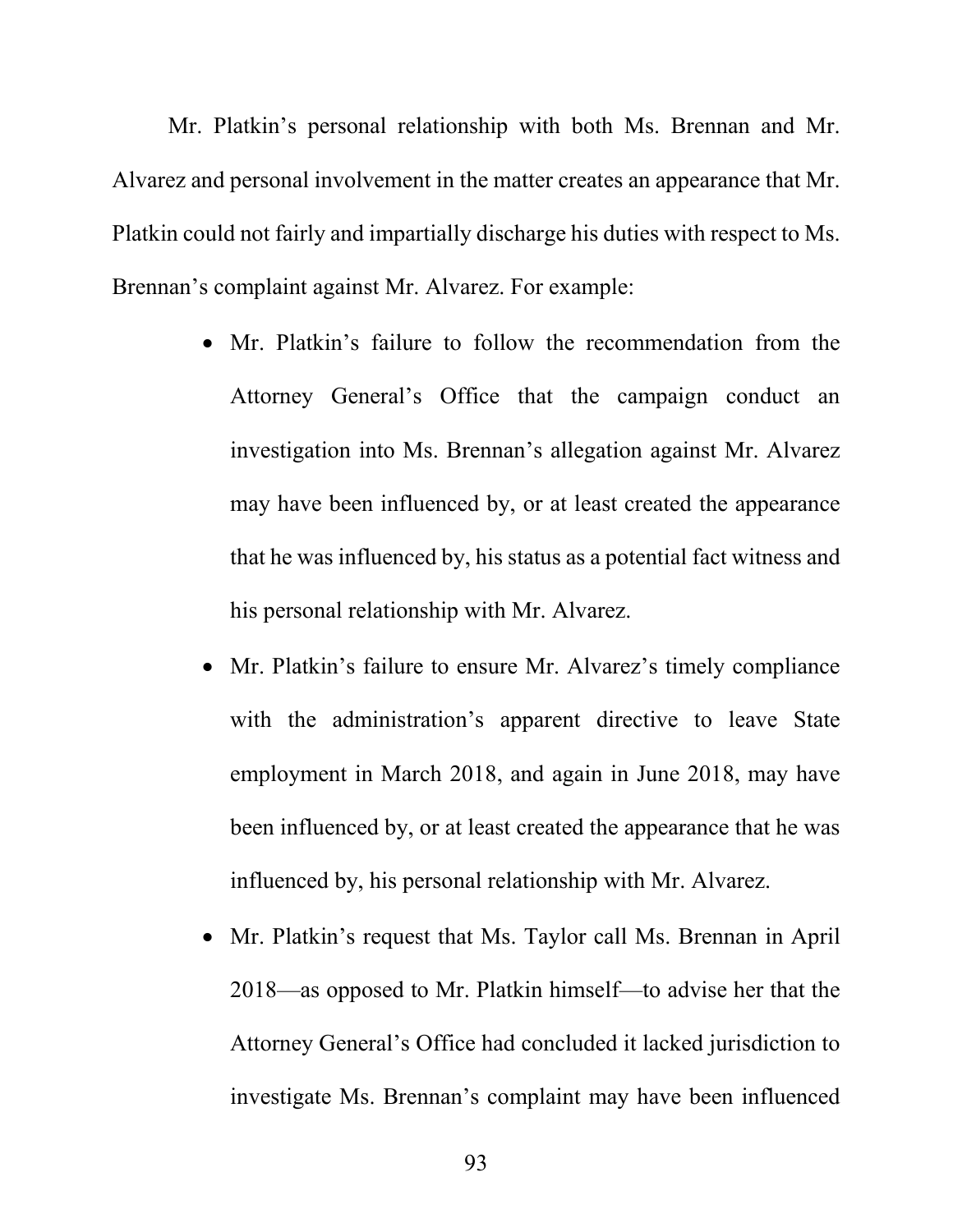by, or at least created the appearance that he was influenced by, his personal relationship with Ms. Brennan.

- Mr. Platkin's unusual request to Charles McKenna in June 2018 that Mr. McKenna not tell Mr. Alvarez that Mr. Platkin had issued the directive for Mr. Alvarez to leave State employment may have been influenced by, or at least created the appearance that he was influenced by, his status as a potential fact witness and his personal relationship with Mr. Alvarez.
- The actions taken by Mr. Platkin relative to Mr. Alvarez's efforts to obtain a job at Rutgers may have been influenced by, or at least created the appearance that he was influenced by, his personal relationship with Mr. Alvarez.
- The text message exchange between Mr. Platkin and Mr. McKenna on June 7, 2018—in which Mr. McKenna stated that Mr. Alvarez "really is a decent guy" and Mr. Platkin responded "Agreed" (MCK006)—provides further evidence that Mr. Platkin's ability to make fair and impartial decisions concerning Mr. Alvarez may have been hampered by, or at least created the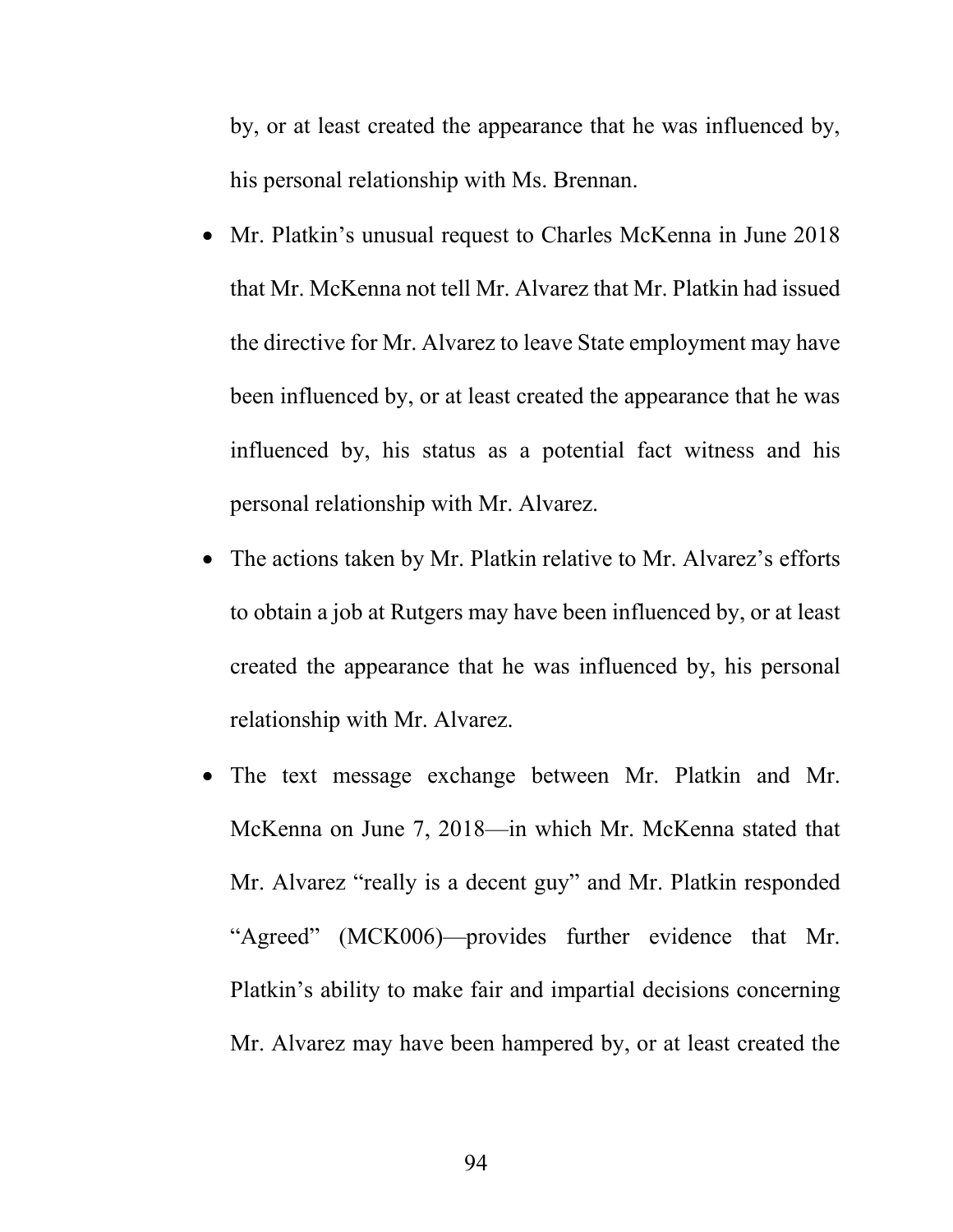appearance that he was hampered by, his personal relationship with Mr. Alvarez.

Mr. Platkin's testimony that he did not recuse himself because Ms. Taylor "had the full understanding of any potential conflicts, and [he] was never informed that [he] had an ongoing recusal" duty (Jan. 18, 2019 Tr. at 69) is troubling, because the evidence indicates that Ms. Taylor did not have a full understanding of the potential conflicts. To the contrary, the testimonial evidence suggests that Mr. Platkin's personal involvement in the matter as a potential fact witness and his personal relationships with Ms. Brennan and Mr. Alvarez may have caused him to try to handle the matter from the shadows by trying to avoid direct contact with either party as much as possible.

It may well be that every action Mr. Platkin took in this matter was motivated solely by his desire to do the right thing for all concerned. But given his personal relationships and his involvement as a fact witness, common sense dictates that he should have recused himself because of the appearance of a conflict, or at least obtained a formal opinion from Heather Taylor on the matter.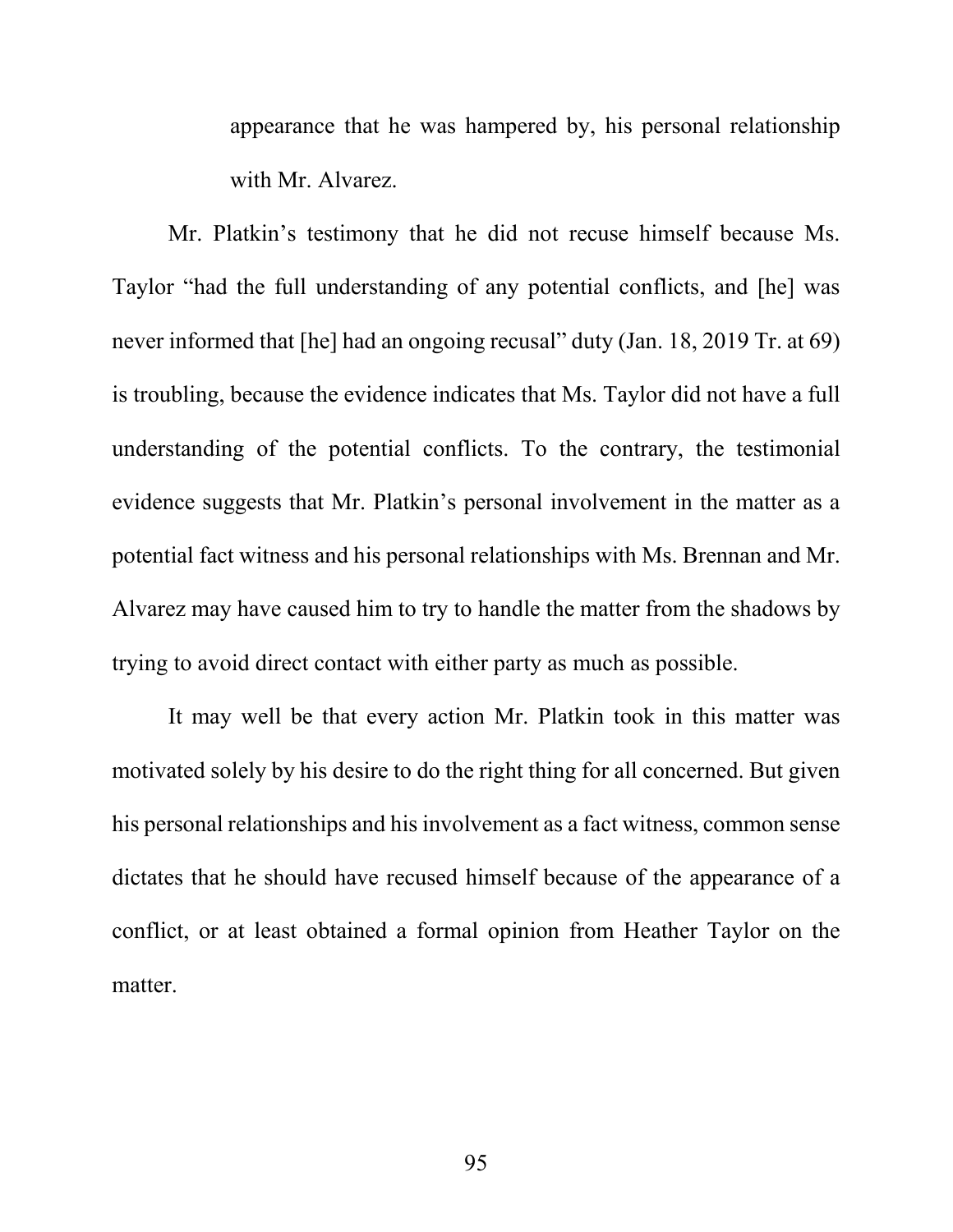#### **FUNDAMENTAL MISUNDERSTANDINGS OF THE LAW**

From the transition to the termination of Mr. Alvarez, important actions and inactions in response to Ms. Brennan's allegation were based upon fundamental misunderstandings of the law. The errors of law were demonstrated by the expert testimony of Professor Charles Sullivan, a nationally recognized expert in employment law, author of the country's leading case book on employment law, and Professor of Law and Senior Associate Dean at Seton Hall University School of Law.

#### 1. **An investigation should have been conducted before hiring**

**Mr. Alvarez.** Transition counsel decided against conducting an investigation because "employers don't get bonus points for doing investigations." (Jan. 25, 2019 Tr. at 50) Quite to the contrary, employers in New Jersey who fail to investigate a discrimination or harassment claim that may taint the work environment face potential liability under the New Jersey Law Against Discrimination ("LAD"). As Professor Sullivan confirmed, an employer should investigate the allegation before hiring the accused rapist:

> I believe, as a matter of how you should run your business, or your employment, you should make sure that you have sufficient information to make a judgment as to whether to go forward or not.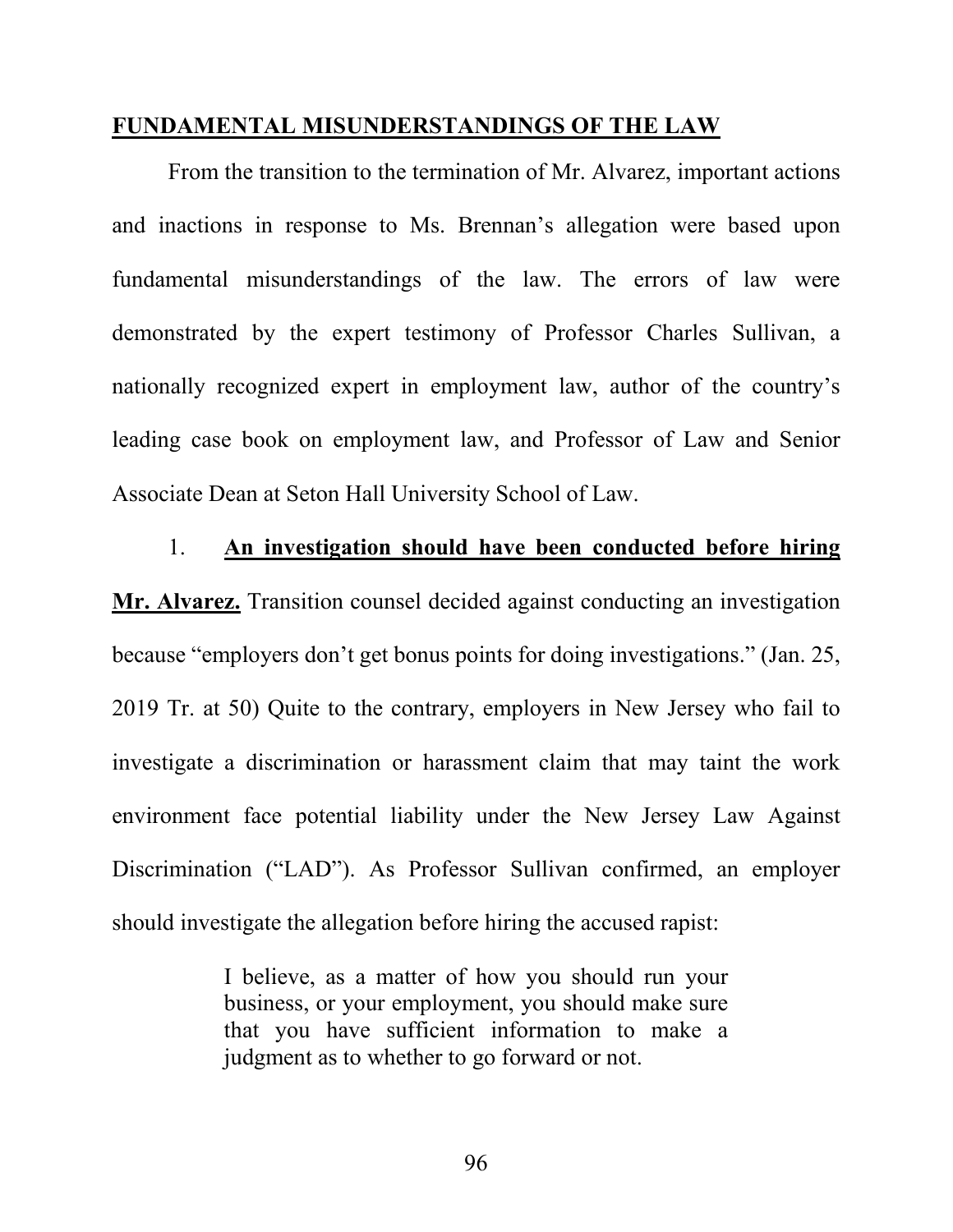(February 26, 2019 Tr. at 5) The fact that the identity of the accused is not known should not deter investigation; nor should the fact that the accused has not been criminally charged. (Feb. 26, 2019 Tr. at 5-6) Professor Sullivan also confirmed that hiring Mr. Alvarez without an investigation could have created liability for the State in two ways. First, if he had sufficient contact with the accuser to contaminate the workplace, that would create a hostile work environment liability under the LAD. Second, with respect to other women in the workplace who might be subject to similar conduct, there would be a negligent hiring tort claim available. (Feb. 26, 2019 Tr. at 6)

# 2. **There was no legal impediment to informing individuals with a need to know about the sexual assault allegation.** Multiple witnesses testified that they were told or understood that they were prohibited by law or policy from disclosing Ms. Brennan's allegations against Mr. Alvarez. That is incorrect. The New Jersey State Policy Prohibiting Discrimination in the Workplace ("Policy") does provide for confidentiality while complaints are being investigated "to the extent practical and appropriate under the circumstances." (Policy at § IX) However, it also provides that it may be necessary to discuss the complaint with "the person(s) against whom the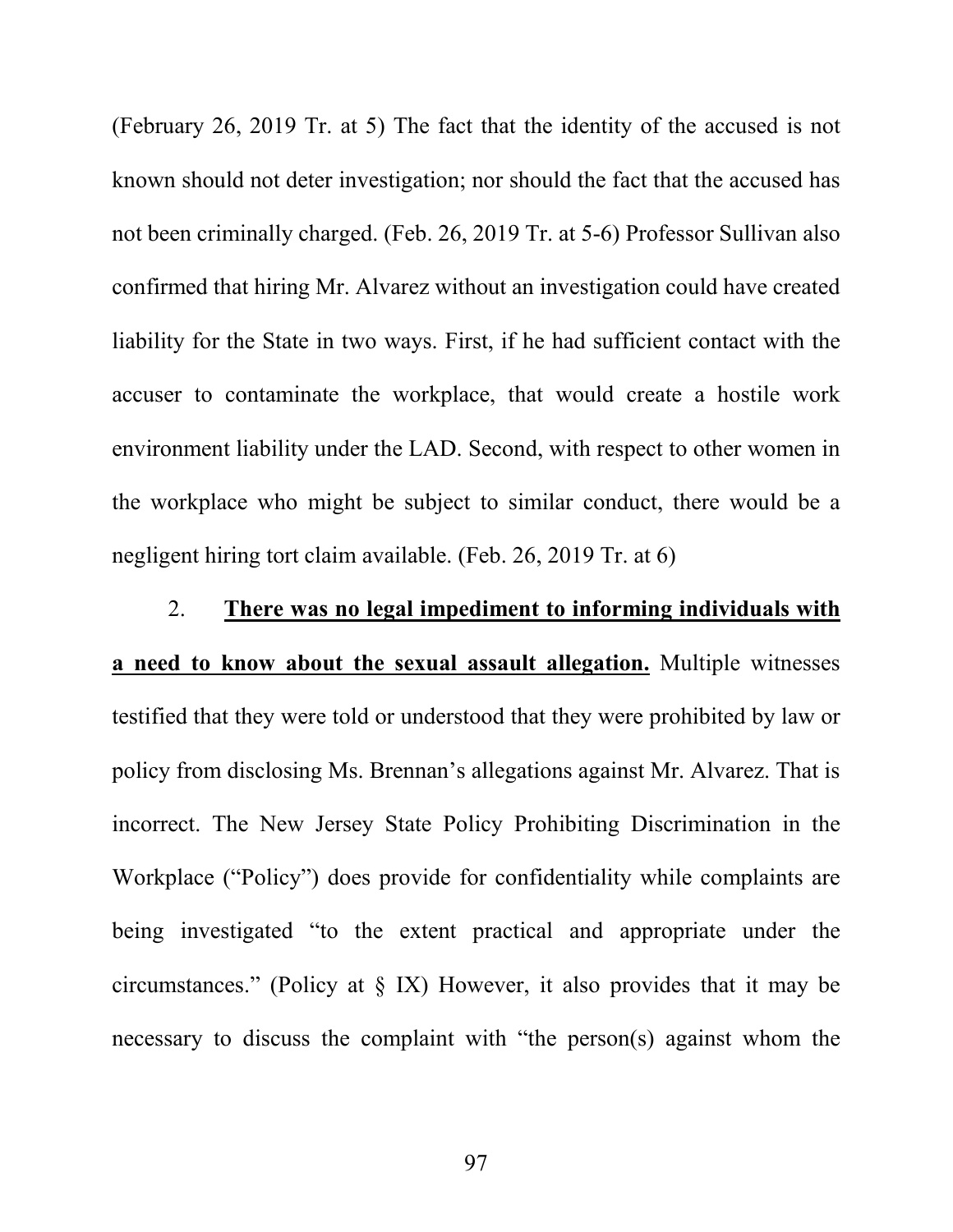complaint was filed and other persons who may have relevant knowledge or who have a legitimate need to know about the matter." (*Id.*)

As made clear by the testimony of Professor Charles Sullivan, when a high-level applicant or employee is accused of rape, multiple individuals have a "legitimate need to know." "[T]here are people within any organization who have a need to know this kind of conduct is going on; and if there is such a need to know, confidentiality doesn't bar that." (Feb. 26, 2019 Tr. at 10) That often will include the supervisors of both the accuser and the accused, and when the accused is a high-level employee, that includes the head of the organization. (Feb. 26, 2019 Tr. at 13) There was no legal bar to informing the Governor (*Id.*) and, as the leader of the organization, he should have been informed.

# 3. **The Office of the Attorney General was wrong to summarily dismiss Ms. Brennan's internal complaint on the ground that it lacked jurisdiction.** As Professor Sullivan testified, "if there's a plausible opportunity for the two to come into contact, I believe the obligation of the employer is to investigate the accusation. And that's entirely apart from whether a negligent hiring claim might later be brought by somebody who is not the accuser." (Feb. 26, 2019 Tr. at 7) There should have been an investigation before decisions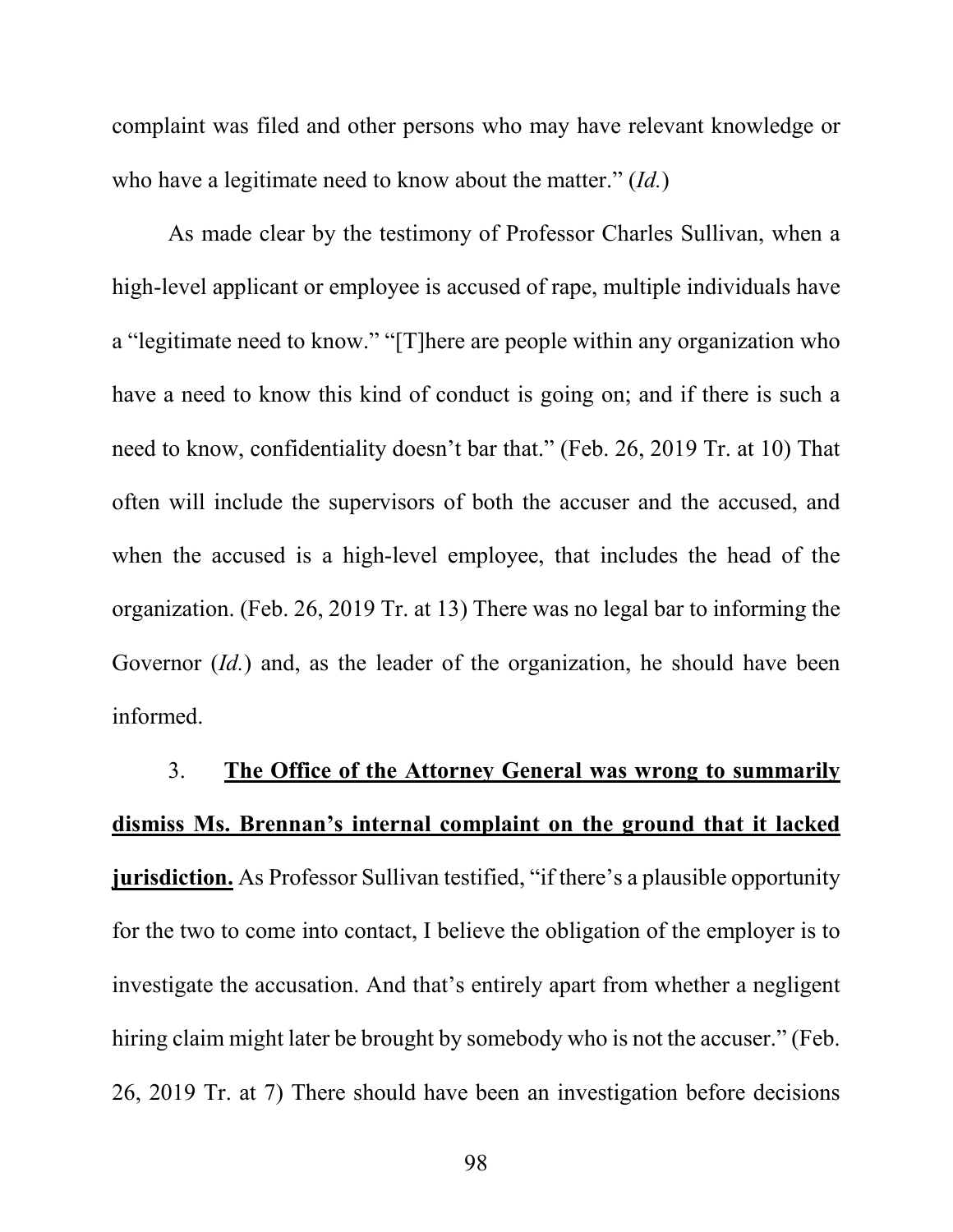were made about hiring Mr. Alvarez and what to do about Mr. Alvarez and Ms. Brennan's complaint. (*Id.*) The State would be absolutely liable if it failed to "take reasonable efforts to achieve an appropriate work environment; which means that if there is reason to think that a work environment, for a particular woman, is contaminated, it has to take reasonable steps to resolve the problem." (Feb. 26, 2019 Tr. at 8) According to Professor Sullivan, the decision to reject Ms. Brennan's claim because the alleged assault occurred before the two were employees was just wrong:

> The question is whether there is a current contaminated work environment. If a rape occurred before the employment, but the rapist and victim are put in sufficiently close contact, that's a question that could be debated. If they are put in sufficiently close contact, it's almost impossible to imagine that wouldn't contaminate the [woman's] work environment.

> And it doesn't matter whether the conduct occurred previously or on the job. Her environment is equally contaminated, I believe, either way.

(Feb. 26, 2019 Tr. at 9)

# 4. **There was no legal impediment to denying employment to Mr.**

# **Alvarez because of the sexual assault allegation.** Transition counsel testified

that he was not asked whether Mr. Alvarez could be denied employment, but

if he had been, he would have advised "that not hiring Mr. Alvarez based solely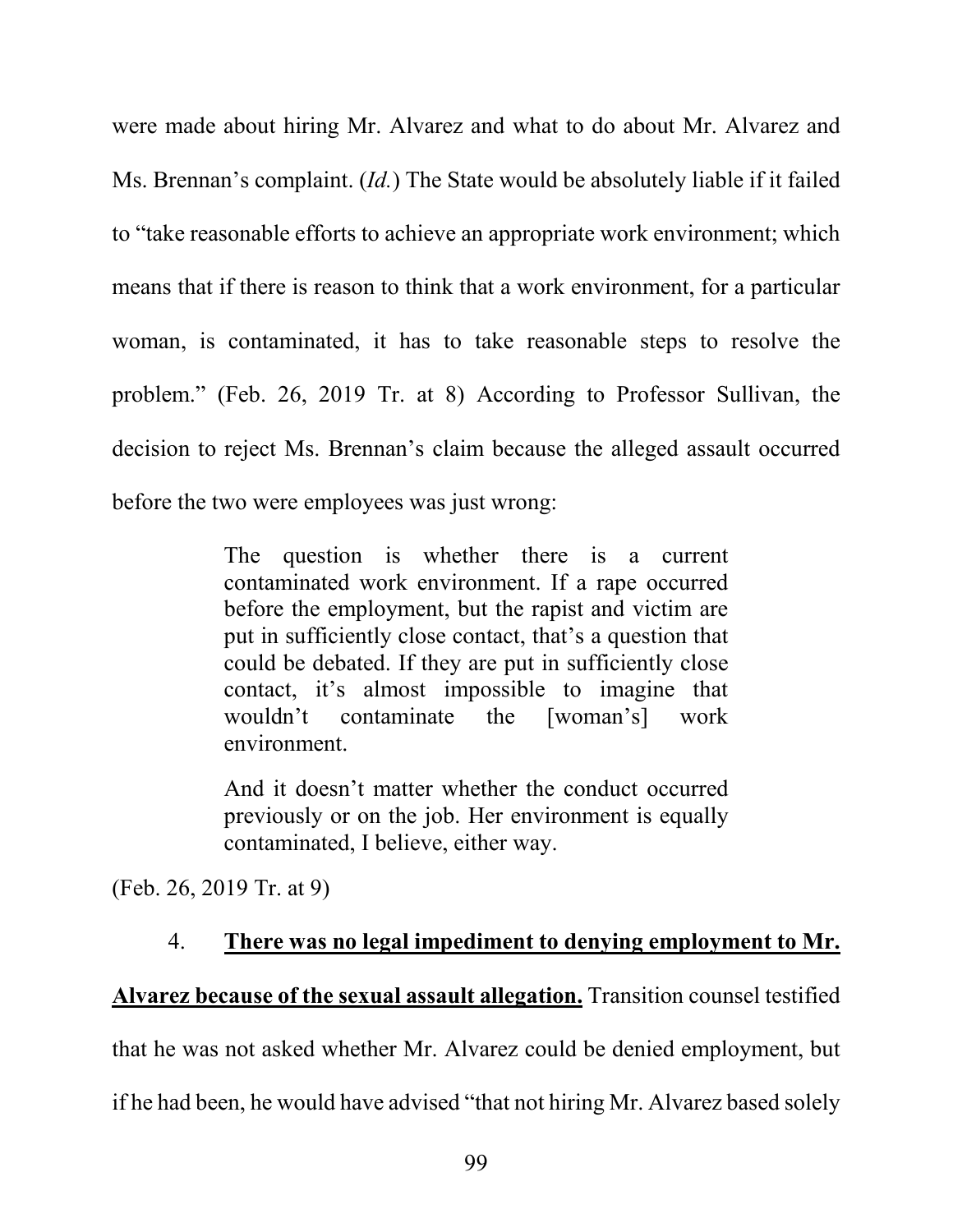on the allegation [of sexual assault] could have been a violation of State or Federal law." (Jan. 25, 2019 Tr. at 55) That is incorrect. Professor Sullivan was asked "First, is there any legal bar to refusing to hire the applicant, based upon the rape allegation?" He replied, "No. Just as there would be no legal bar to refusing to hire someone who is accused of embezzling." (Feb. 26, 2019 Tr. at 5)

5. **The transition utilized overly broad non-disclosure agreements.** According to the testimony, certain members of the transition team were required to sign non-disclosure agreements that prohibited disclosure of anything learned or occurring during their work on the transition, with no stated exceptions. To the extent those agreements did not specify exceptions for reporting to the Division on Civil Rights or other governmental agencies, they were contrary to public policy and unenforceable. (Feb. 26, 2019 Tr. at 11) Importantly, such provisions have a chilling effect on individuals who have experienced discrimination or harassment and would have reported violations but for the non-disclosure agreements. That interferes with the exercise of their rights under the LAD, the Conscientious Employee Protection Act, and other statutes designed for the protection of workers. That is particularly ironic in view of the administration's support shortly thereafter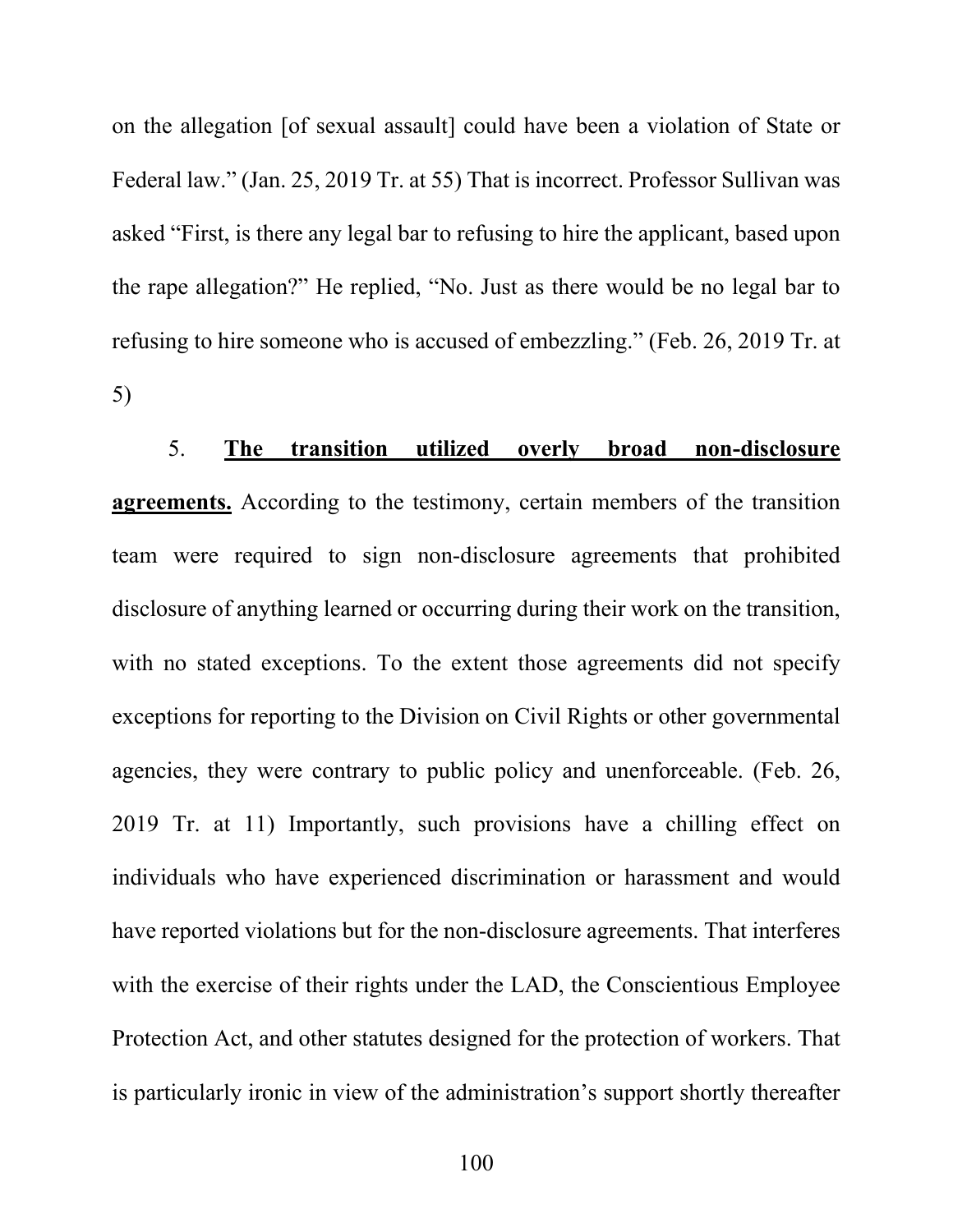of legislation broadly prohibiting non-disclosure agreements with regard to discrimination claims.

## **FINDINGS**

1. **Upon learning of the sexual assault allegation made against Mr. Alvarez by someone working on a transition advisory committee, transition leadership should have immediately conducted a thorough and rigorous investigation into the allegation.**

A. Peter Cammarano and senior transition counsel knew from their discussions with Justin Braz on December 1, 2017 that the accuser had reported her allegation of sexual assault to a prosecutor's office and should have asked Mr. Braz to speak with the accuser to encourage her to come forward and explain in detail what happened. Ms. Brennan testified that she was surprised that the transition did not seek to follow up with her in any way. It is highly likely that she would have come forward if she had been encouraged to do so by transition leadership.

B. Transition leadership should have immediately interviewed Mr. Alvarez to further understand the facts and learn the name of the accuser. They also should have attempted to ascertain the name of the law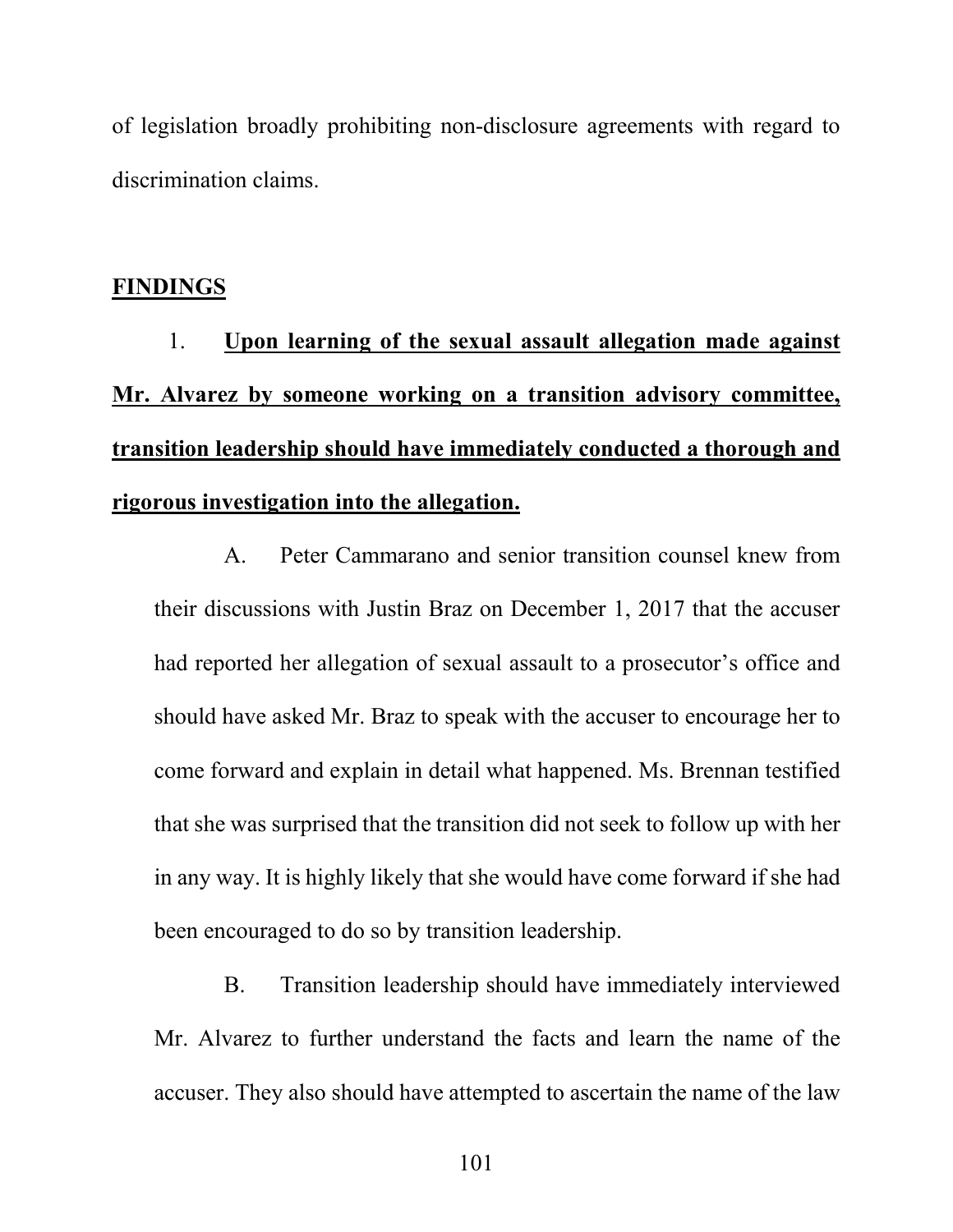enforcement agency that investigated the matter and declined to pursue criminal charges.

C. Transition leadership should have immediately advised the Governor-elect about the allegation of sexual assault against Mr. Alvarez. The Governor-elect had the right to be involved in discussions about whether to perform an investigation, either by the campaign or the transition. The Governor-elect also had the right to be involved in discussions as to whether Mr. Alvarez should have continued on the transition team (or placed on a leave of absence) and/or be considered for a job in the administration.

D. Given the magnitude of the issues presented, the legal advice given by transition counsel regarding the serious issue of whether the allegation of sexual assault could be shared with the Governor-elect should have been memorialized in a contemporaneous writing, with reference to the legal basis of the advice, as well as information about the dates, times, and persons provided with the legal advice.

E. The prophylactic steps against retaliation allegedly instituted by transition counsel were ineffective for at least two reasons: (i) Lynn Haynes has no recollection of being told to change Mr. Alvarez's job

102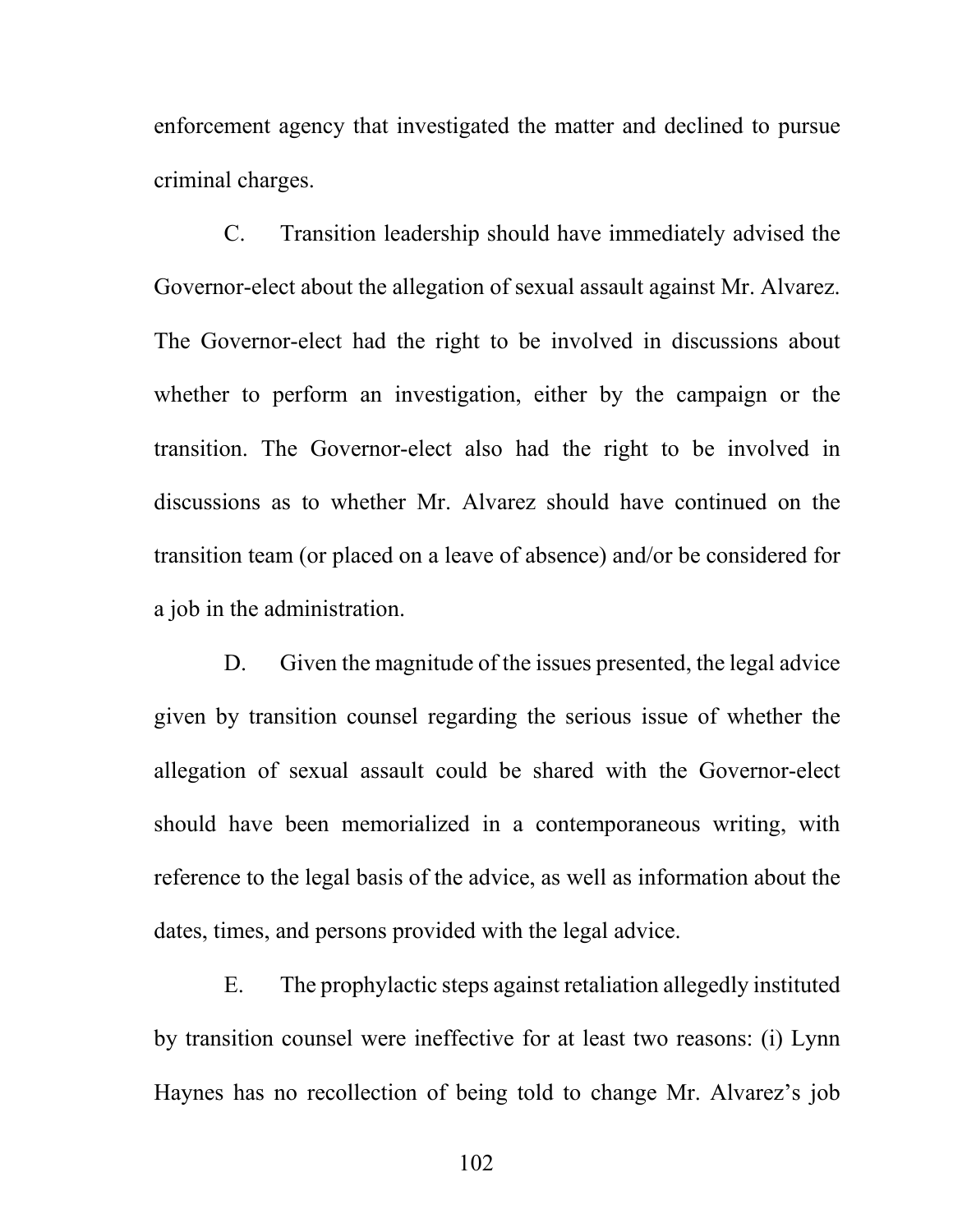responsibilities; and (ii) Mr. Alvarez already lacked the authority to make hiring decisions.

F. The failure to conduct an in-depth investigation into Ms. Brennan's allegation did a disservice to both Ms. Brennan and Mr. Alvarez. From the first time in December 2017 when Ms. Brennan sought to advise the transition that Mr. Alvarez might be arrested, to her attempt at the Inaugural Ball to advise Parimal Garg of "serious wrongdoing by a senior Administration official," to her conversations with Mr. Platkin and Mr. Garg in March 2018, to her attempt in June 2018 to contact the Governor and the First Lady, Ms. Brennan wanted somebody to listen to her and hold Mr. Alvarez accountable for his alleged actions. Unfortunately, no one demonstrated a willingness to follow up with Ms. Brennan or took appropriate action to thoroughly review her complaint.

As to Mr. Alvarez, after the transition committee looked away from the allegation of sexual assault and hired him in January 2018 without any meaningful attempt to investigate the truth of the complaint, it pivoted 180-degrees in March 2018 and June 2018 when it decided to terminate him on the basis of the allegation. In some sense, this was the worst of all worlds for Mr. Alvarez. Indeed, after the Wall Street Journal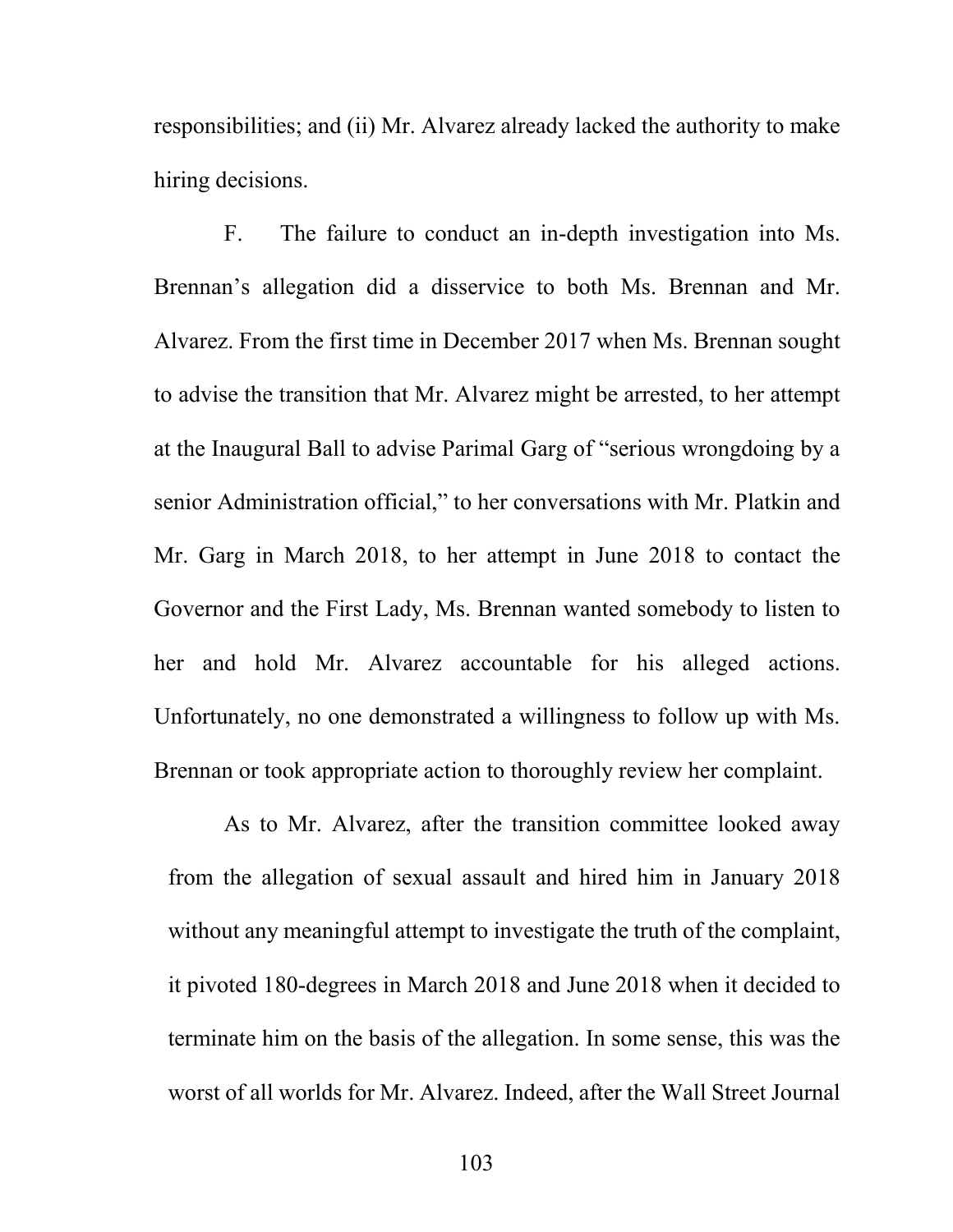published the allegation and the results of its investigation in October 2018, Governor Murphy issued a statement which, in effect, said that his administration had done everything right, but that Mr. Alvarez should not have been hired. If transition leadership had performed a rigorous investigation before offering him a job and had concluded that Ms. Brennan's allegation was baseless, then perhaps Mr. Alvarez would not have been summarily dismissed when it appeared the allegation would become public.

Our report is not advocating for a *per se* rule whereby the very allegation of sexual assault is a bar to hiring. To the contrary, we are advocating that a person accused of an uncharged sexual assault should not be hired without a thorough and rigorous investigation into the allegation and then a balancing of the equities by the hiring authority, with consideration given to both the accuser and the accused, as well as the workplace atmosphere.

# 2. **Peter Cammarano and Jose Lozano made the decision to hire Mr. Alvarez as chief of staff at the SDA.**

A. Mr. Alvarez did not hire himself as chief of staff at the SDA; there had to be a decision-maker.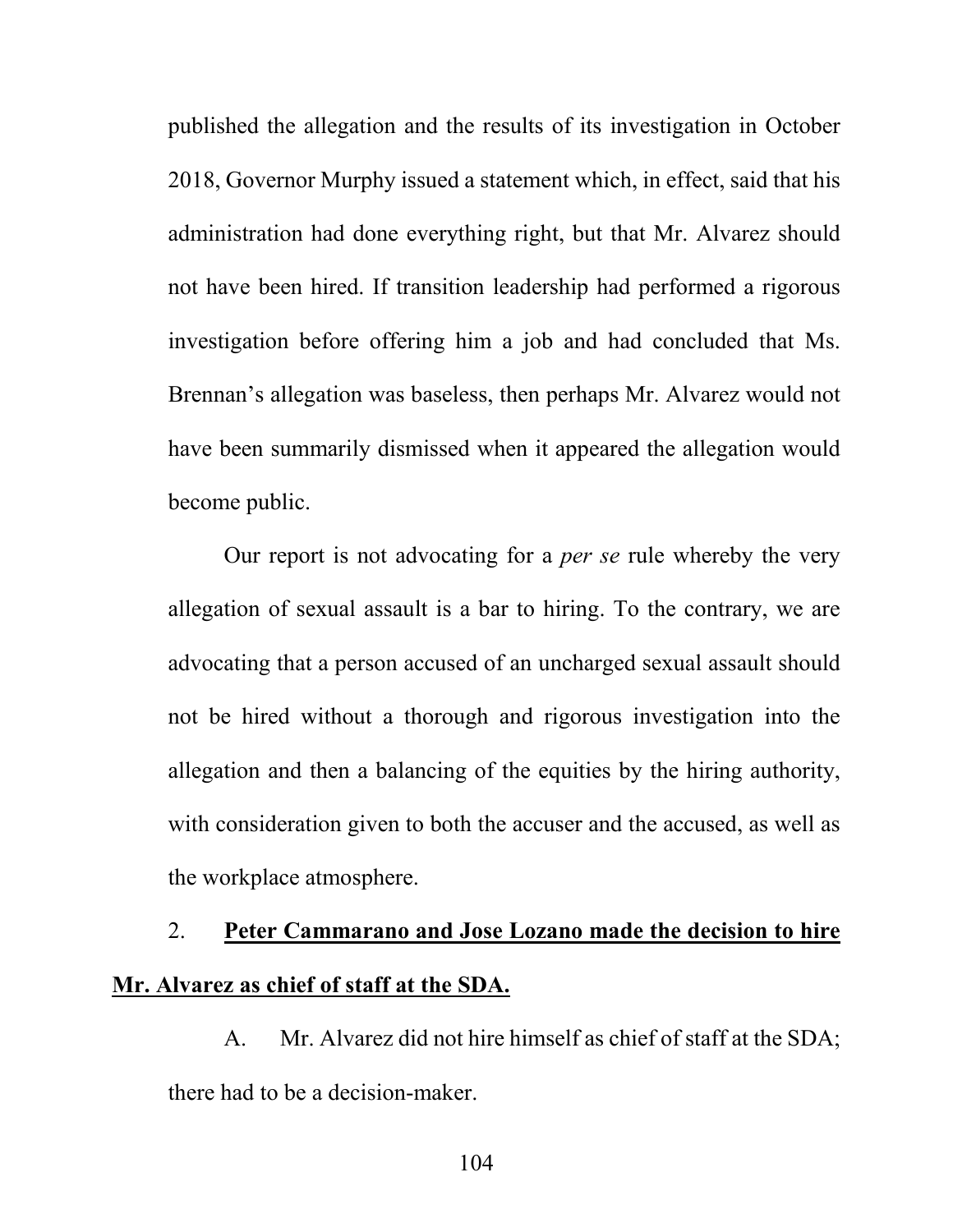B. The evidence, including Lynn Haynes' testimony that Mr. Alvarez told her "They're sending me to the SDA," leads us to conclude that there was more than one decision-maker as to Mr. Alvarez's hiring. Mr. Cammarano was the ultimate decision-maker. Mr. Lozano concurred in the decision and implemented it.

C. Mr. Cammarano and Mr. Lozano failed to take responsibility for Mr. Alvarez's hiring. Their refusal to accept responsibility for Mr. Alvarez's hiring and their assertion that they have no knowledge of who did is insulting to the committee and the Legislature as a whole.

D. Although there is no evidence indicating that Mr. Platkin was involved in the hiring of Mr. Alvarez, his testimony that he has no personal knowledge whatsoever about who did and that what he knows about the issue is limited to what he has read in "press reports" strains credulity.

E. We do not agree with the conclusion in the Verniero Report (commissioned by the Murphy administration) that "Mr. Alvarez's placement at the SDA was a foregone conclusion based on his affiliation with the Murphy campaign and the transition office, and due to the fact that he was well known and presumably viewed positively within the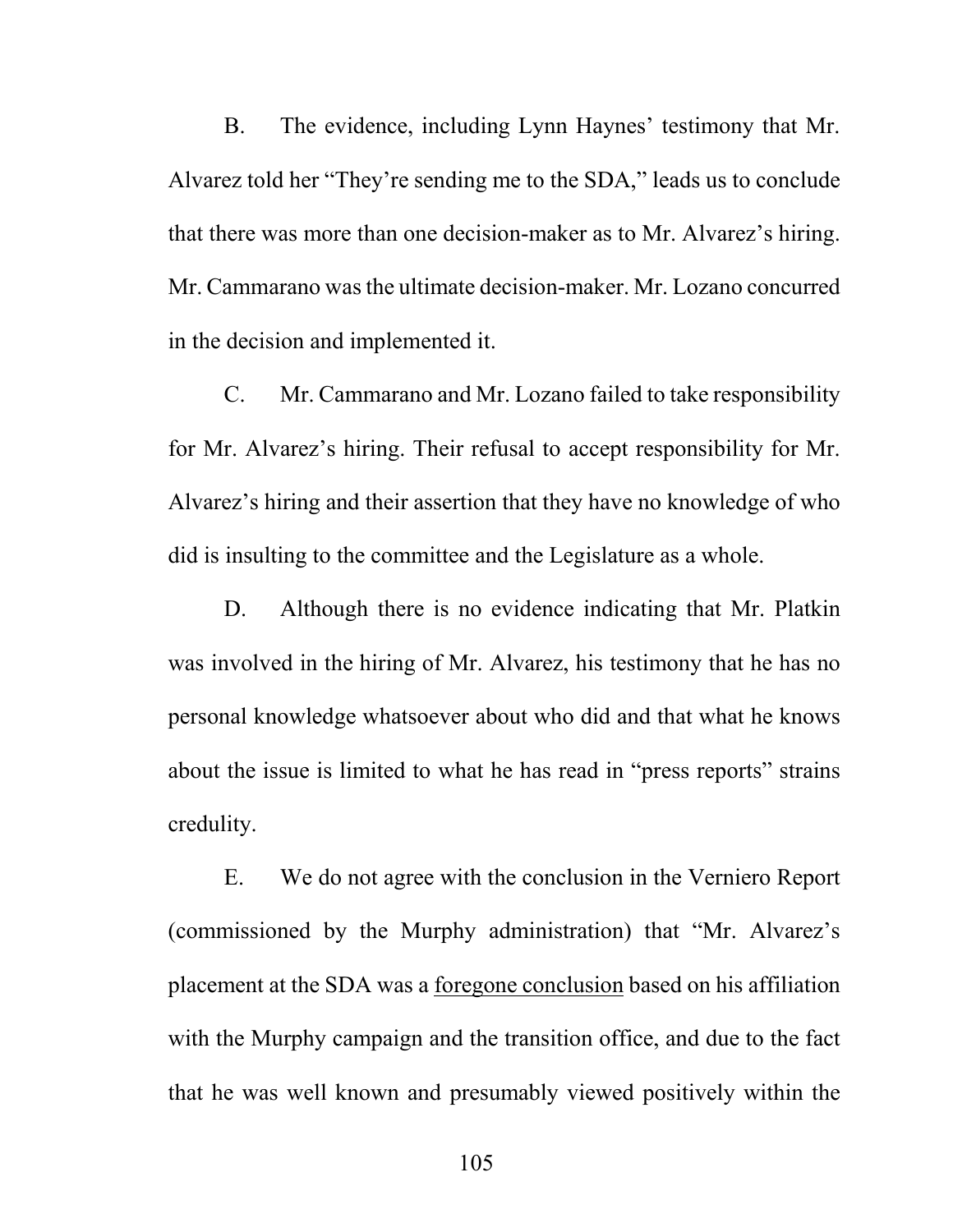Murphy hiring circle." (Verniero Report at 10 (emphasis added)) A hiring into a government agency does not have the inevitability similar to the law of gravity. People are hired by a decision-maker, not by an amorphous "foregone conclusion." It may have been highly likely that Mr. Alvarez would get a job in the Murphy administration, but it did not have to be this job, with this agency, with this salary; these were decisions made by Mr. Cammarano and Mr. Lozano. The suggestion that Mr. Alvarez's hiring at the SDA was a "foregone conclusion" is spurious.

F. There should have been a written record as to who made the decision to hire Mr. Alvarez as chief of staff at the SDA and why the allegation of sexual assault was disregarded.

G. Mr. Alvarez's new boss, Charles McKenna, should have been advised of the allegation in January 2018 before the decision to hire Mr. Alvarez was made. Mr. McKenna testified that the information would have been relevant to his decision as to whether Mr. Alvarez should serve as his chief of staff.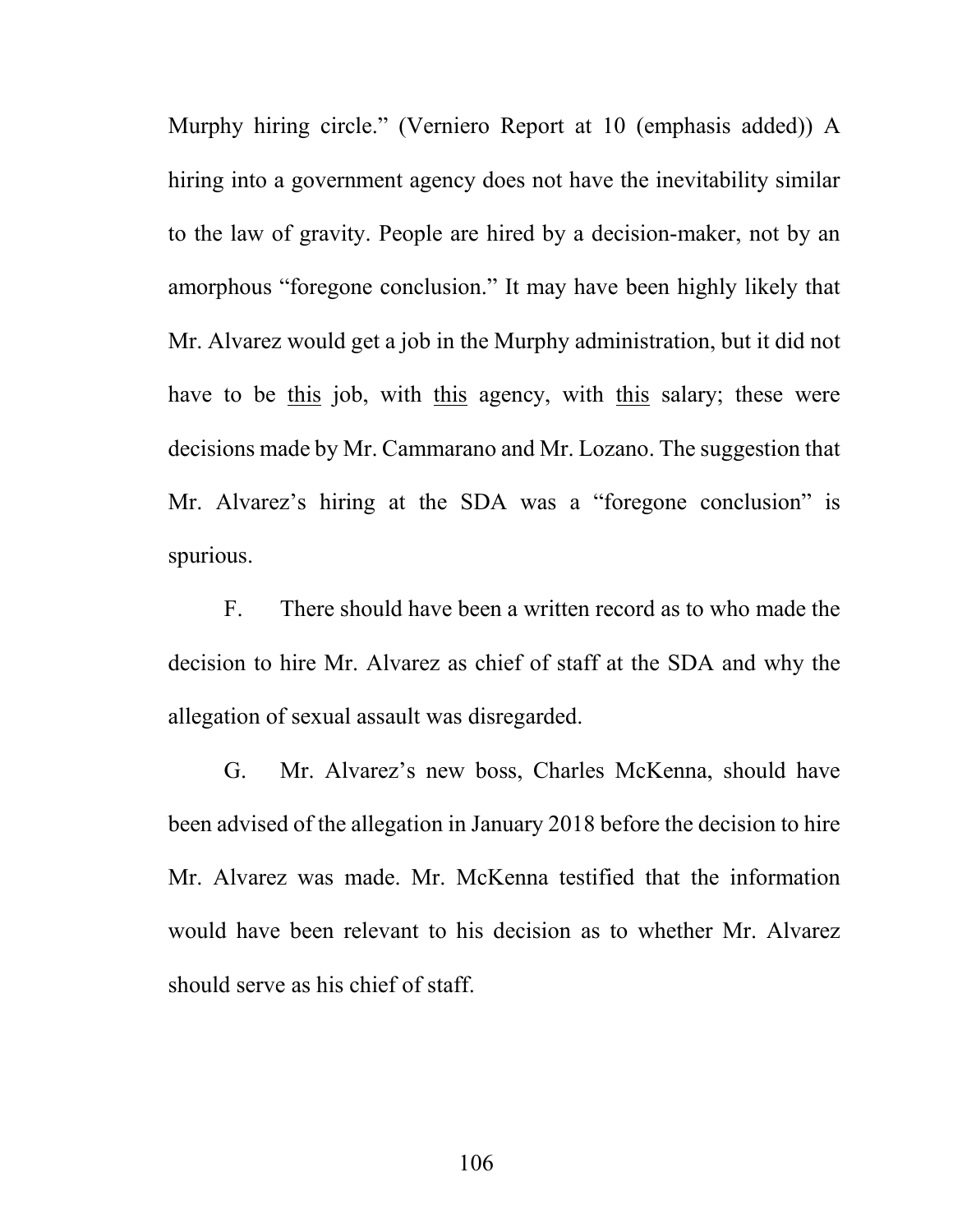3. **Peter Cammarano and Matthew Platkin mishandled their joint decision in March 2018 to direct Mr. Alvarez to separate himself from State employment.**

A. Mr. Alvarez was an employee at will. There was no legal impediment preventing Mr. Cammarano, Mr. Platkin, or Mr. McKenna from terminating him or directing him to leave State employment in March 2018 or in June 2018.

B. Mr. Cammarano and Mr. Platkin should have also memorialized their joint decision to direct Mr. Alvarez to leave State employment in a contemporaneous writing provided to Mr. Alvarez and filed with his personnel records. The writing should have included the specific directions given to Mr. Alvarez on March 26, 2018, as well as a timetable for his departure from State government. The factual dispute between Mr. Cammarano and Mr. Alvarez about the instructions provided to him on March 26, 2018 could have been easily resolved if there had been a writing.

C. The unemployment claim filed by Mr. Alvarez where he contends he was first directed to leave State government in June 2018 is consistent with his testimony about the conversation he had with Mr.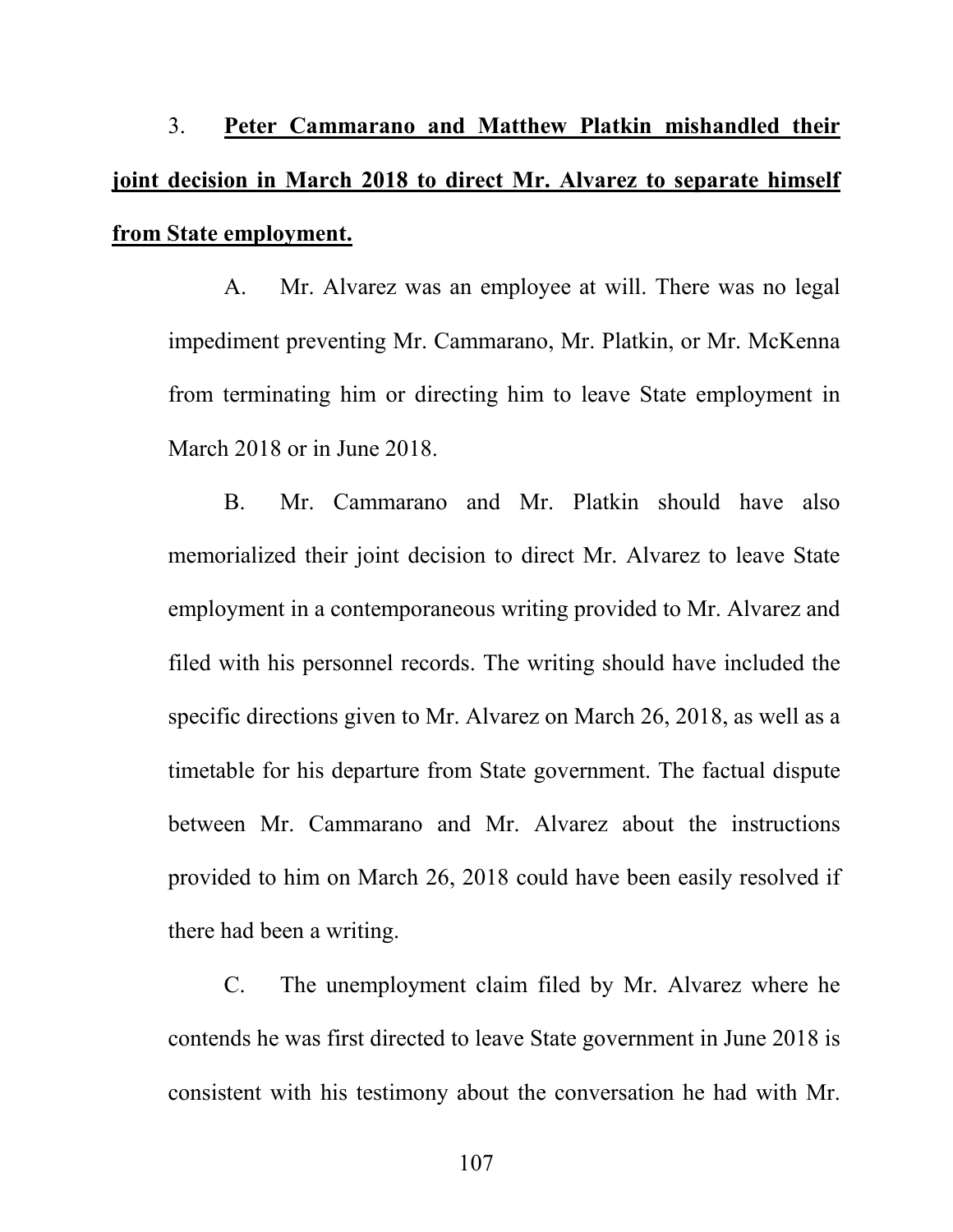Cammarano on March 26, 2018. The SDA's opposition to the unemployment claim on the ground that Mr. Alvarez left employment voluntarily is contrary to the testimony of Messrs. Cammarano, Platkin, McKenna, and Alvarez. Whether it was done intentionally or unwittingly because of the lack of written records, the SDA's opposition appears to contain false information.

D. Once the decision was made by Mr. Platkin and Mr. Cammarano to terminate Mr. Alvarez, Mr. Cammarano should have followed up with Mr. Alvarez on a periodic basis to check his progress on securing new employment outside of State government. His failure to follow up demonstrates a low level of interest by the administration in dealing with this issue.

## 4. **The administration mishandled its response to Ms. Brennan's March 2018 complaint to Matthew Platkin.**

A. The State has established robust Procedures for Internal Complaints Alleging Discrimination in the Workplace (the "Procedures"). They were not followed. Although Mr. Platkin acted promptly in reporting the matter to Heather Taylor for EEO processing, the Attorney General's Office summarily rejected the verbal complaint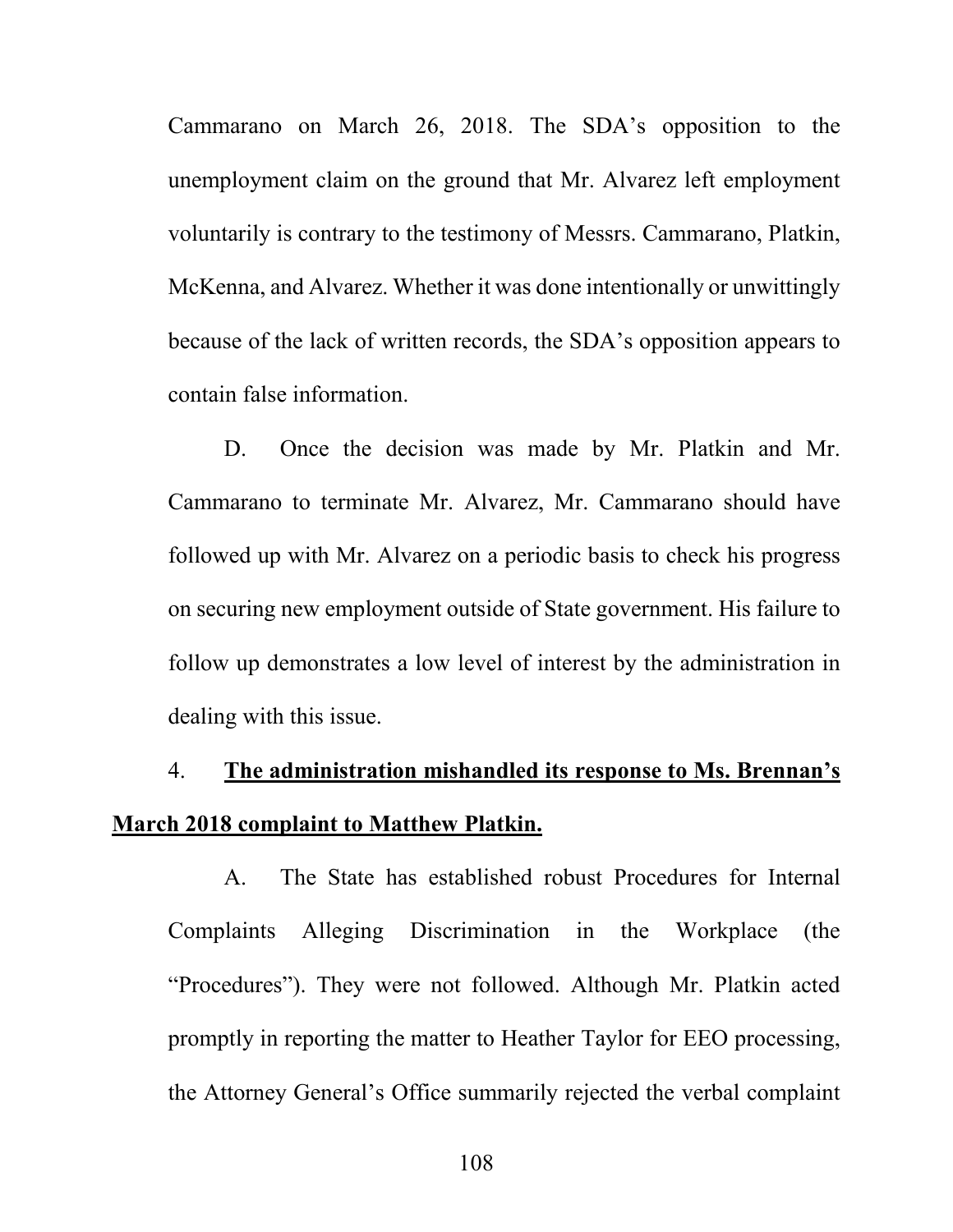based on the erroneous conclusion that there was no jurisdiction without following any of the steps set forth in the Procedures. According to Ms. Lieberman and Ms. Taylor, the complaint was rejected for lack of jurisdiction because Mr. Alvarez and Ms. Brennan were not State employees at the time of the alleged assault and the alleged assault did not occur on State property. Apparently no one in the Attorney General's Office considered the obvious basis of jurisdiction: as chiefs of staff at different authorities, Ms. Brennan and Mr. Alvarez were likely to come into contact with one another during the course of their employment, potentially leading to a hostile work environment in violation of the State Policy Prohibiting Discrimination in the Workplace and the Law Against Discrimination. During her testimony, Ms. Lieberman conceded that "with the benefit of hindsight, that inquiry might have been one to make ...." (Feb. 5, 2019 Tr. at 171)

Consistent with existing State policy, the charge should have been docketed; a written summary of the oral charge should have been prepared or Ms. Brennan should have been encouraged to complete a written Discrimination Complaint Processing Form; an acknowledgment of the charge should have been sent to Ms. Brennan; Ms. Brennan and Mr.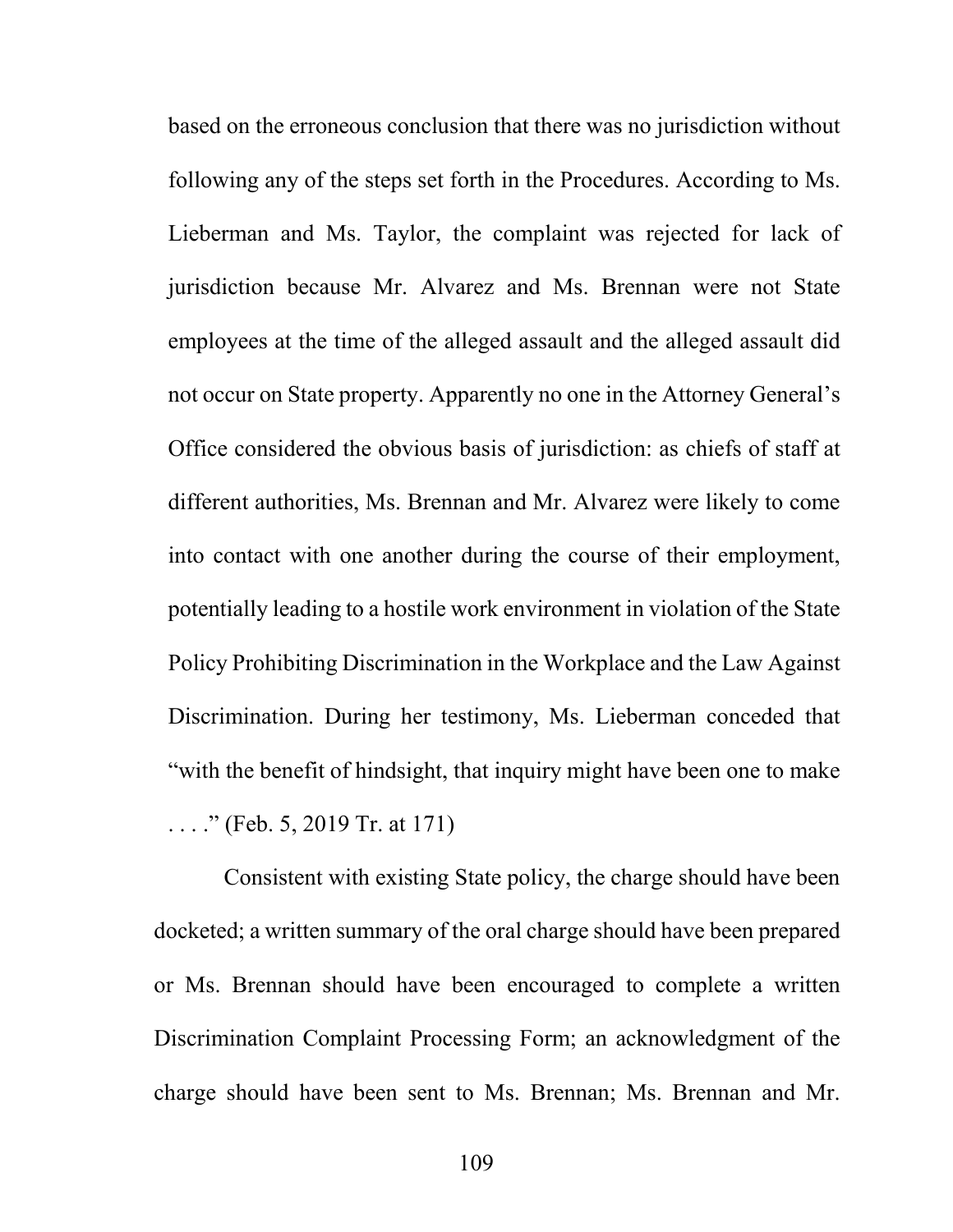Alvarez should have been interviewed and an investigatory report should have been prepared. If that had been done, the Attorney General's Office would have understood that Ms. Brennan had accused Mr. Alvarez of raping her, not sexually harassing her. To summarily reject an internal complaint of sexual assault, with no written record and no investigation, was unfair to Ms. Brennan, Mr. Alvarez, and the State.

B. There was no follow up by the Attorney General's Office about their recommendation to the administration that an attorney for the campaign conduct an investigation.

C. As demonstrated by the testimony of Mr. McKenna, Ms. Taylor, Mr. Platkin, and Mr. Alvarez, the administration appeared more concerned with avoiding negative publicity than following proper protocols and getting to the truth of the matter.

## 5. **The administration mishandled its response to Ms. Brennan's June 1, 2018 email to Governor Murphy.**

A. When Mr. Platkin made the decision in June 2018 to direct Mr. Alvarez to leave the SDA, he should have provided a written memorandum to Mr. Alvarez that set forth both the instructions given to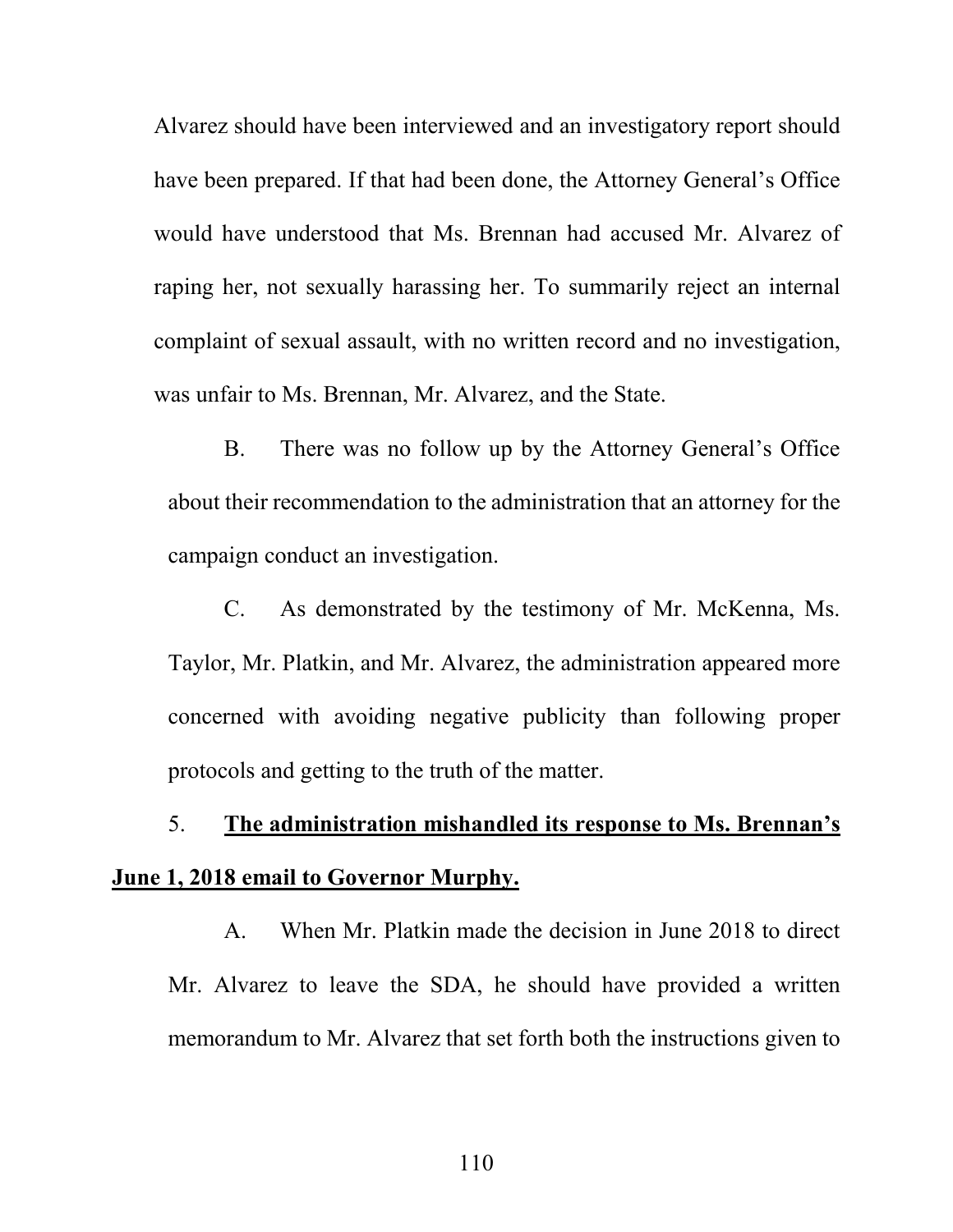Mr. Alvarez and a timetable for his departure and made that document a part of Mr. Alvarez' personnel records.

B. The Governor's chief counsel, Mr. Platkin, should not have authorized counsel for the campaign, Jonathan Berkon, to advise Ms. Brennan that Mr. Alvarez would be leaving State employment unless they took appropriate steps to ensure that it happened.

6. **Peter Cammarano should have advised the new CEO of the SDA, Lizette Delgado Polanco, that the administration had instructed Mr. Alvarez to leave State employment and the SDA should not have given Mr. Alvarez a \$30,000 raise in August 2018.**

A. It is embarrassing to the SDA and State government that an employee who was supposedly told to separate himself from State government in March 2018 because of a sexual assault allegation was given a \$30,000 pay raise in August 2018.

B. Lizette Delgado Polanco should have been advised before she became CEO of the SDA that her chief of staff had been the subject of a rape investigation by someone who was also working in State government. Such information would have informed her allocation of his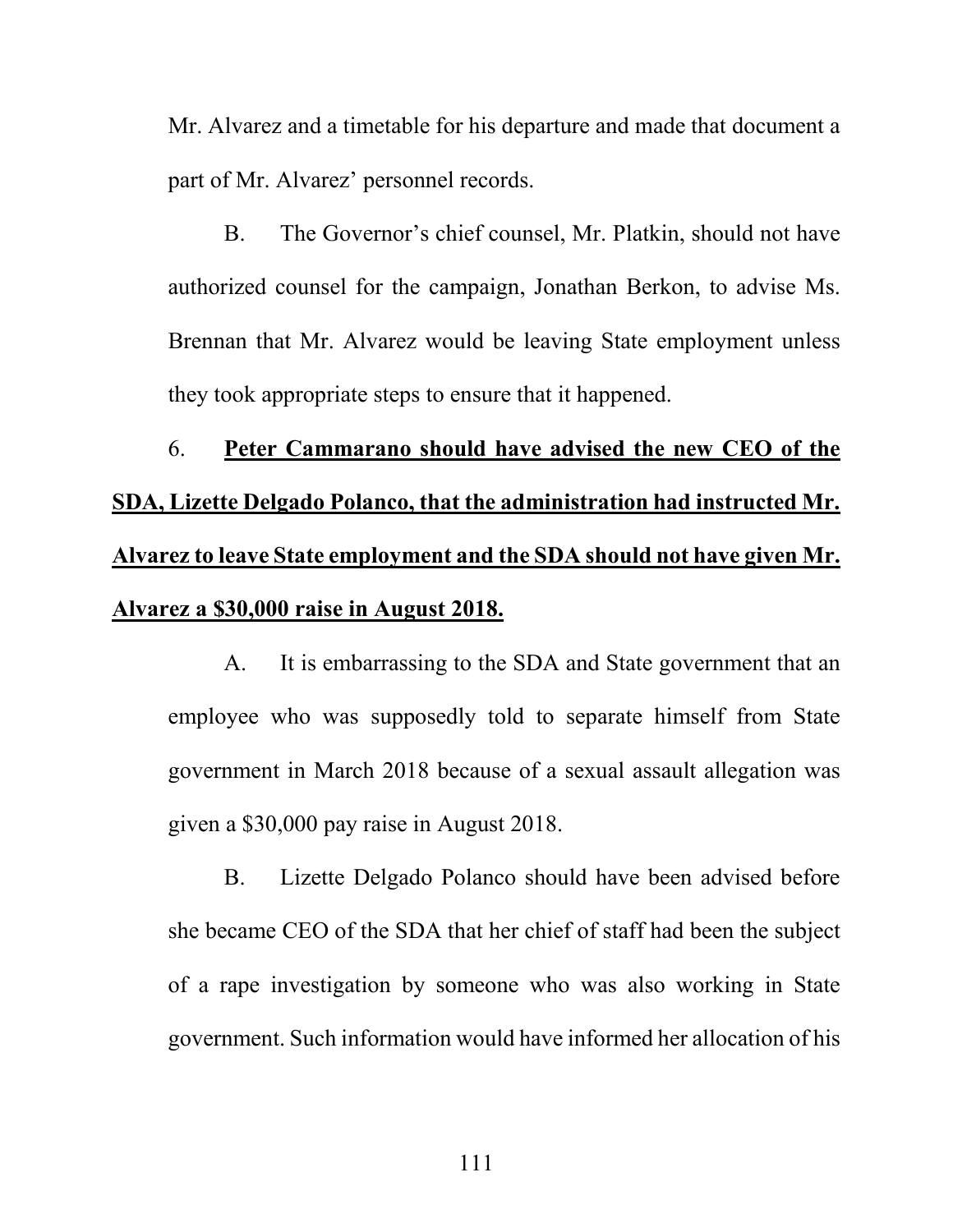job responsibilities, as well as how much of a pay raise, if any, he would receive and how much longer he would stay on the job.

## **CONCLUSION AND RECOMMENDED CHANGES TO LAWS AND POLICIES**

The errors outlined in the preceding sections are, for the most part, attributable not to the inadequacy of existing policies, but rather, failures to adhere to policies; asserted misunderstandings of policies that appear clear on their face; an apparent lack of urgency in addressing Ms. Brennan's concerns; and a lack of common sense. In other words, the system did not fail Ms. Brennan; the people who were entrusted with properly and responsibly handling Ms. Brennan's complaint failed her at every step of the way.

Nonetheless, there are several legislative, regulatory, and policy changes that will minimize the likelihood of similar failures in the future.

1. **The Gubernatorial Transition Act should be amended to make State EEO laws and policy applicable to all individuals working on the transition.** Transition employees should be treated as unclassified Civil Service employees. Transition employees are paid with State funds. As such, they should be subject to the same standards of conduct that are applicable to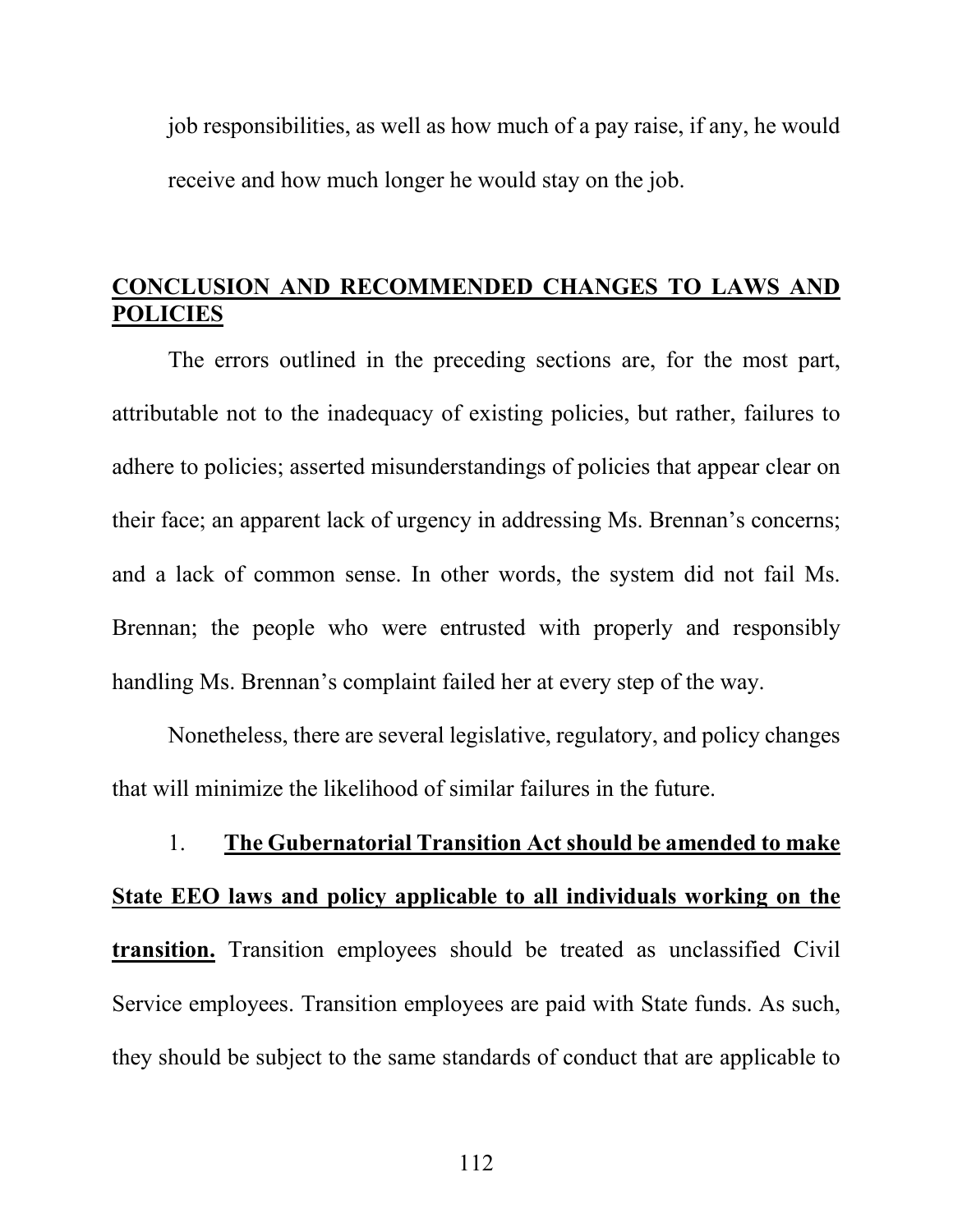all regular State employees. State funds should not be expended to pay individuals who are non-compliant with the State's strong anti-discrimination policies. Moreover, treating transition employees as unclassified Civil Service employees would provide some regularity in the hiring process and ensure compliance with some record-keeping protocols.

2. **Gubernatorial transitions should be provided a designated Civil Service-based human resources professional to serve as the transition's EEO officer.**

3. **In light of the testimony that the Murphy administration's transition team did not have adequate resources to investigate a candidate accused of sexual assault, gubernatorial transitions should be provided adequate resources to conduct four-way investigative reports on subcabinet positions in extraordinary circumstances.**

4. **At the conclusion of the hiring process and consistent with the Opportunity to Compete Act, applicants and conditional hires should be asked to complete a written questionnaire inquiring as to whether they have been the subject of charges or investigations involving criminal conduct, including sex-related crimes.**

113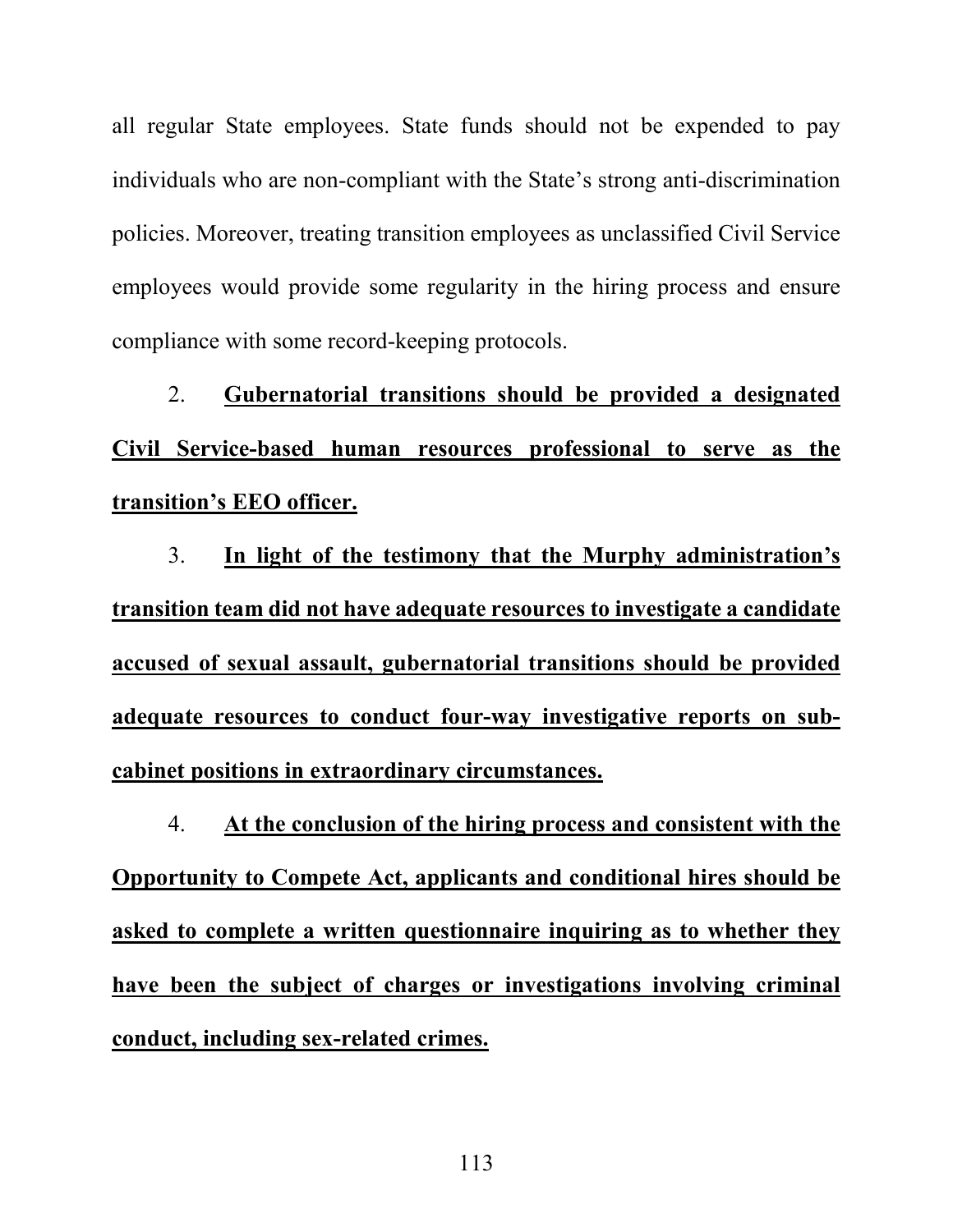5. **The enabling statute for the SDA, N.J.S.A. 52:18A-237, should be amended to provide Civil Service oversight of personnel matters and to make employees of the SDA subject to Civil Service regulation.** The professionals at Civil Service provide a certain level of consistency with regard to State employment. With regard to unclassified Civil Service employees, they review qualifications against requirements for the positions in question before new hires subject to Civil Service oversight are finalized. However, under the present structure, Civil Service has no responsibility at all for employees of the SDA. The SDA human resources functions are thus free from supervision and accountability from outside of the Authority. Civil Service oversight of SDA employees would provide regularity in the hiring and human resources functions and ensure compliance with record-keeping protocols.

6. **Record-keeping requirements with regard to hiring of unclassified employees, and personnel actions with regard to such employees once hired, should be enhanced and standardized.** Under current practice, Civil Service has minimal involvement in the hiring of unclassified employees into State Departments. It has no involvement with regard to employees of the SDA. In this instance, the lack of oversight and standardization resulted in a complete failure to meet human resources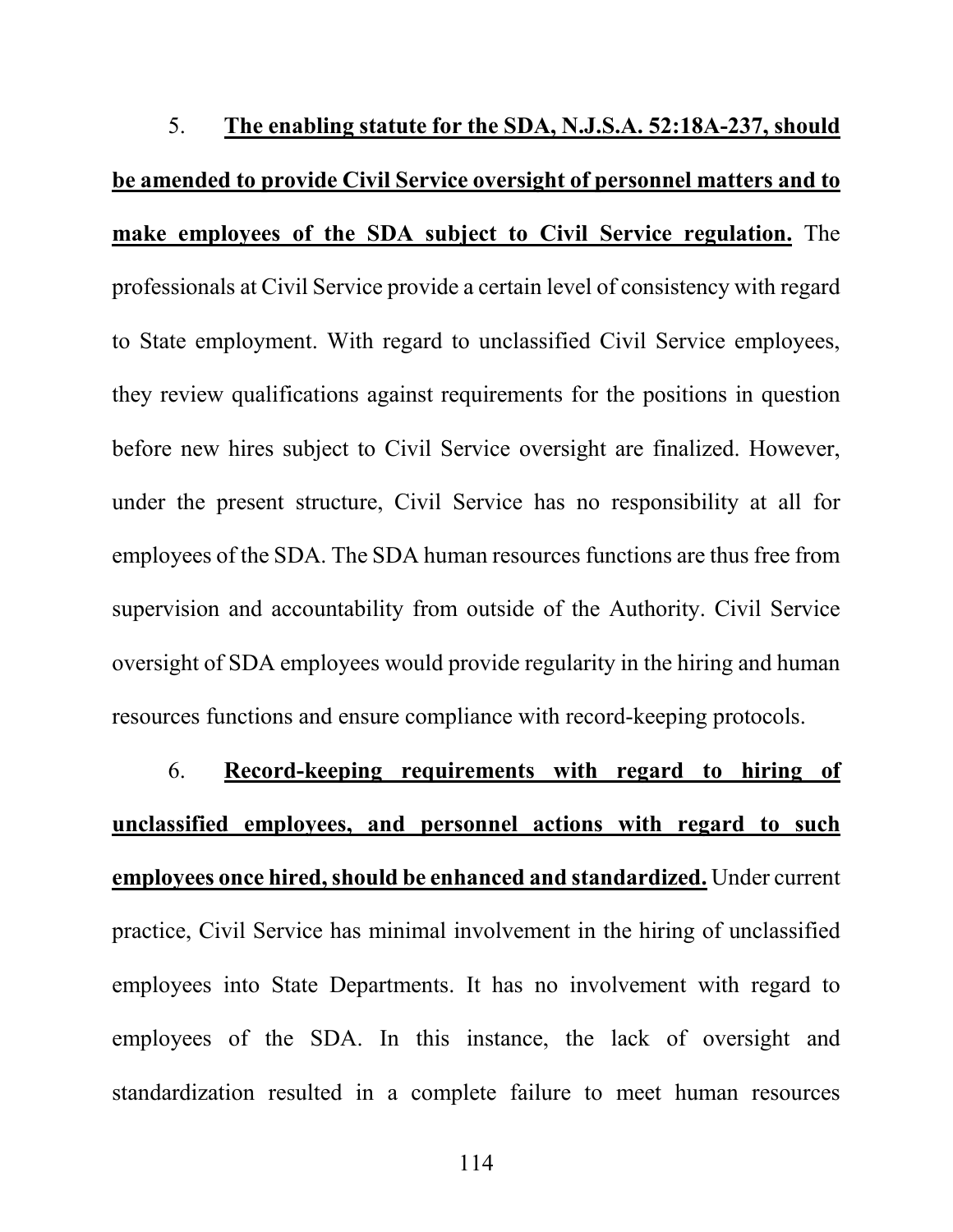standards. At a minimum, personnel transaction forms should be completed and maintained for every hire and every subsequent change in employment status, such as promotion, salary increase, position change, etc. The personnel transaction forms should include all pertinent information, such as job title, direct report, salary, date of transaction, and individual authorizing the hire or change of status.

7. **The New Jersey State Policy Prohibiting Discrimination in the Workplace, N.J.A.C. 4A:7-3.1 (the "Policy"), should be amended.** Although the confidentiality provisions of the Policy are clear and straightforward, their misapplication and misinterpretation by lawyers and high-level employees in this matter suggest that even further specification is in order. The historical purposes of policies requiring confidentiality of internal complaints of harassment and discrimination were (1) protecting victims by giving them the assurance that they could report their concerns without fear of becoming the subject of office gossip; and (2) protecting the integrity of internal investigations of complaints. The purpose of confidentiality was never to muzzle the victims of discrimination or harassment or to prevent disclosures to executives who should be involved in decision-making with regard to the complaint. The Policy should be amended to make clear that employees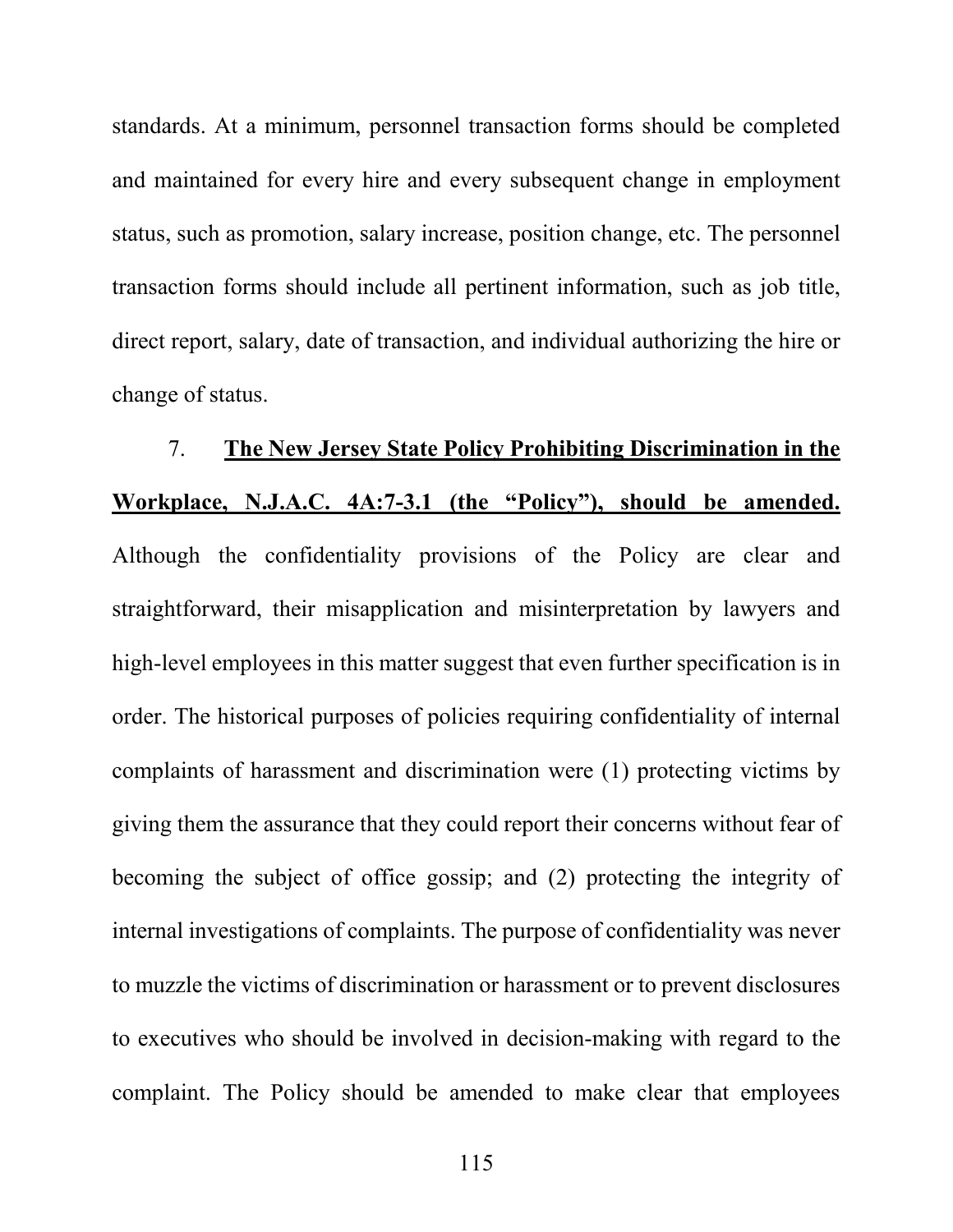complaining of harassment or discrimination are NOT prohibited from disclosing their complaints as they choose, whether it be to other governmental agencies such as the Division on Civil Rights, or to other individuals or entities. The provision of the current policy permitting disclosure to individuals with "a legitimate need to know about the matter" should be amended to provide additional clarity.

## 8. **The New Jersey State Procedures for Internal Complaints Alleging Discrimination in the Workplace, N.J.A.C. 4A:7-3.2 (the "Procedures"), should be amended.**

a. A Hotline for complaints of discrimination and harassment, including anonymous complaints, should be established. As the New Jersey Supreme Court has made clear, it is not enough for an employer to have an EEO policy and complaint procedure on paper only, and efforts should be made to ensure that employees are aware of their rights and to facilitate reporting. The ease of reporting through a Hotline and the availability of anonymous reporting are best practices. New Jersey has been a national leader in the battle to eradicate the cancer of discrimination, through the Law Against Discrimination, through the work of the Division on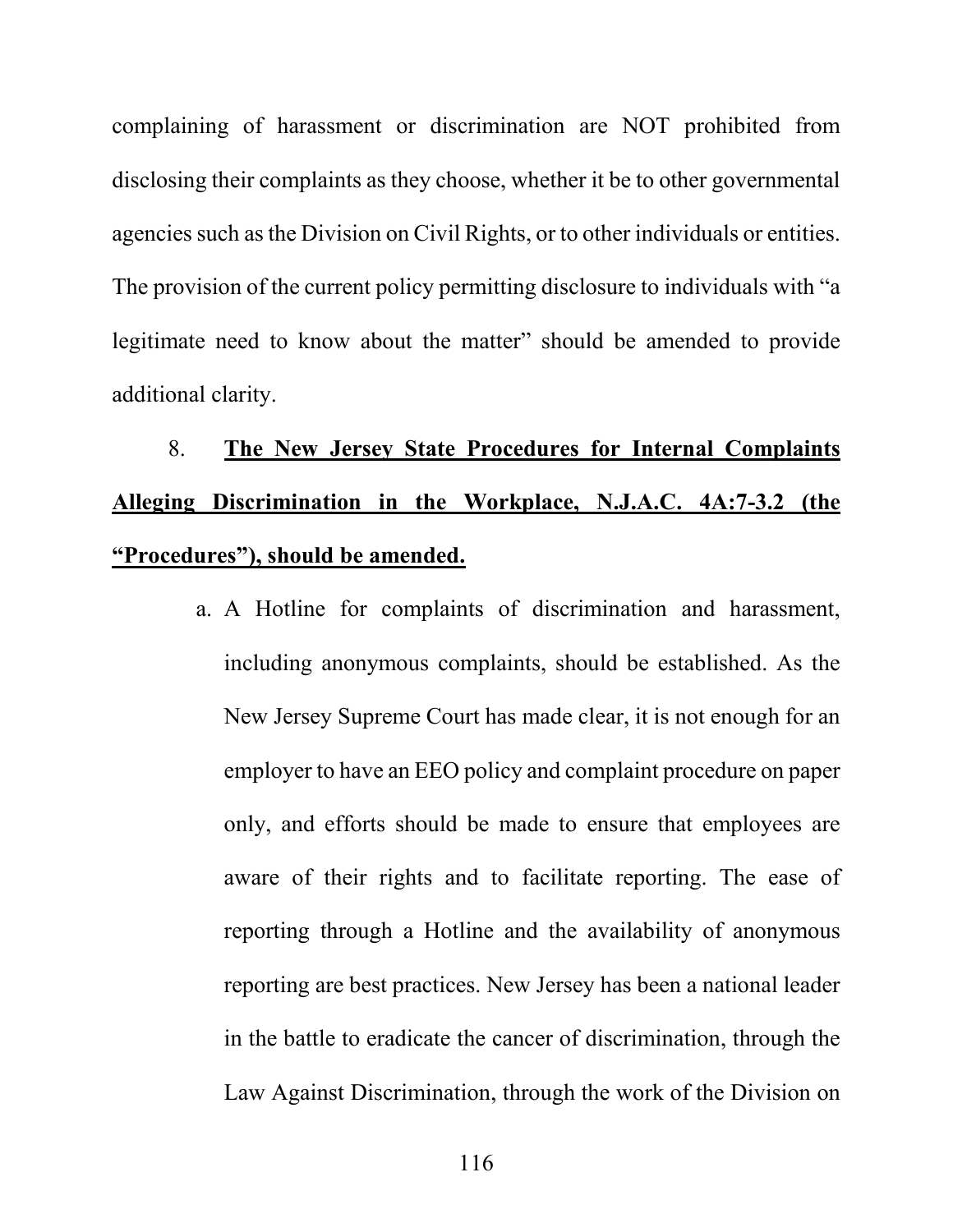Civil Rights, and through decisions of the New Jersey Supreme Court broadly interpreting the LAD. The State similarly should be at the forefront with regard to the procedures and remedies it affords its own employees.

- b. Although the current Procedures are clear in their requirements of written records and notifications from intake of a complaint ("Each State Agency shall maintain a written record of the discrimination/harassment complaints received.") to final determination, no such records from the office of the Attorney General were available in this matter. Instead, the only record of Ms. Brennan's complaint was the handwritten notes of Heather Taylor. To avoid similar failures of process in the future the procedures should be amended to make absolutely clear that *all* complaints received—regardless of facial merit—should be reflected in written records that comply with the current requirements of the Procedures.
- c. The current Procedures provide that whether an investigation is conducted is at the "EEO/AA Officer's discretion." The Procedures should be amended to require that *every* complaint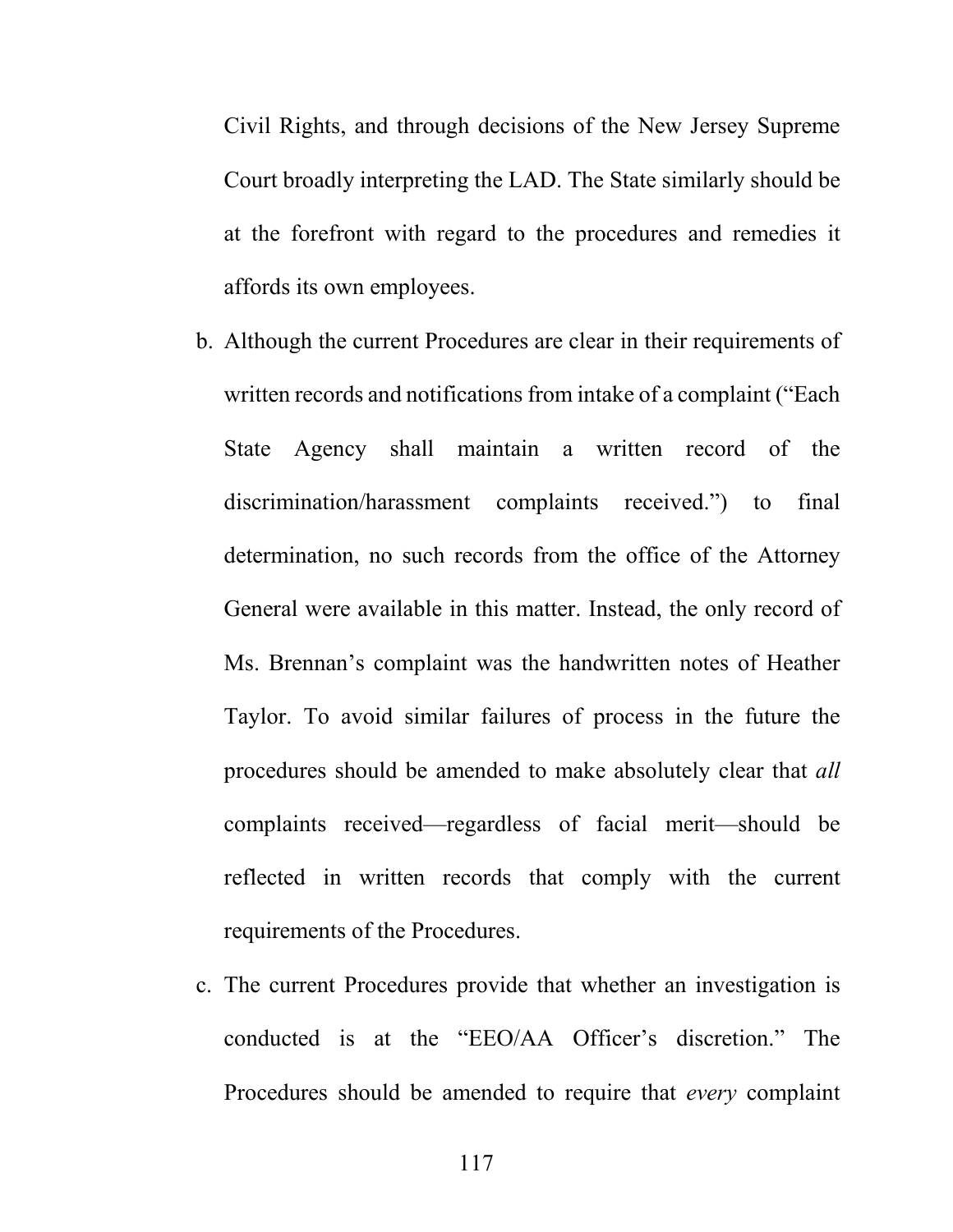received be investigated to the extent of interviewing the complaining party to determine the nature and scope of the complaint.

9. **All individuals identified in the Procedures as people to whom complaints may be made should receive higher level training by the New Jersey Attorney General's Advocacy Institute or other appropriate organization. Such training would be aimed at minimizing the risk that employee victims are inadequately served due to a lack of knowledge on the part of those responsible for receiving complaints.**

\* \* \*

Since enactment of the Law Against Discrimination in 1945, New Jersey has been at the forefront of the fight against employment discrimination and the protection of employee rights. The New Jersey Legislature, the New Jersey Supreme Court, and the Division on Civil Rights are national leaders in this area. The mishandling of Ms. Brennan's complaint as set forth in this Report is a stain on that reputation and compromises public trust in our institutions. The recommendations set forth herein, including enhancements to already